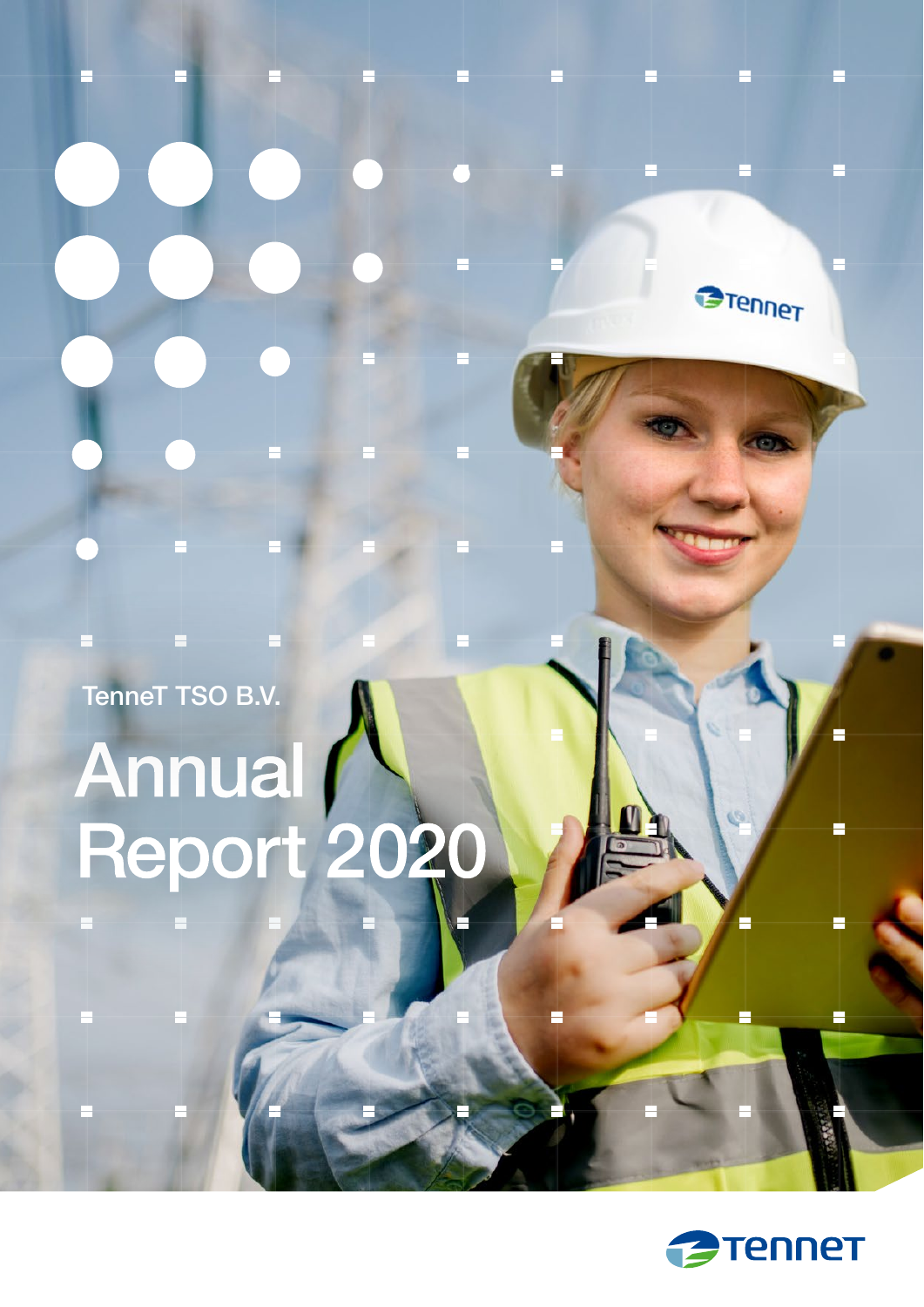Other **2** Other **2** 

# **Contents**

| About TenneT TSO B.V*.                         | 3  |
|------------------------------------------------|----|
| <b>Management Board Report*</b>                | 9  |
| <b>Financial statements</b>                    | 27 |
| Consolidated financial statements              | 27 |
| Notes to the consolidated financial statements | 32 |
| Company financial statements                   | 65 |
| Notes to the company financial statements      | 67 |
| <b>Other information</b>                       | 73 |
| Profit appropriation                           | 73 |
| Independent auditor's report                   | 74 |
| Glossary                                       | 81 |

\* These sections reflect the director's report as mentioned by Part 9 of Book 2 of the Dutch Civil Code.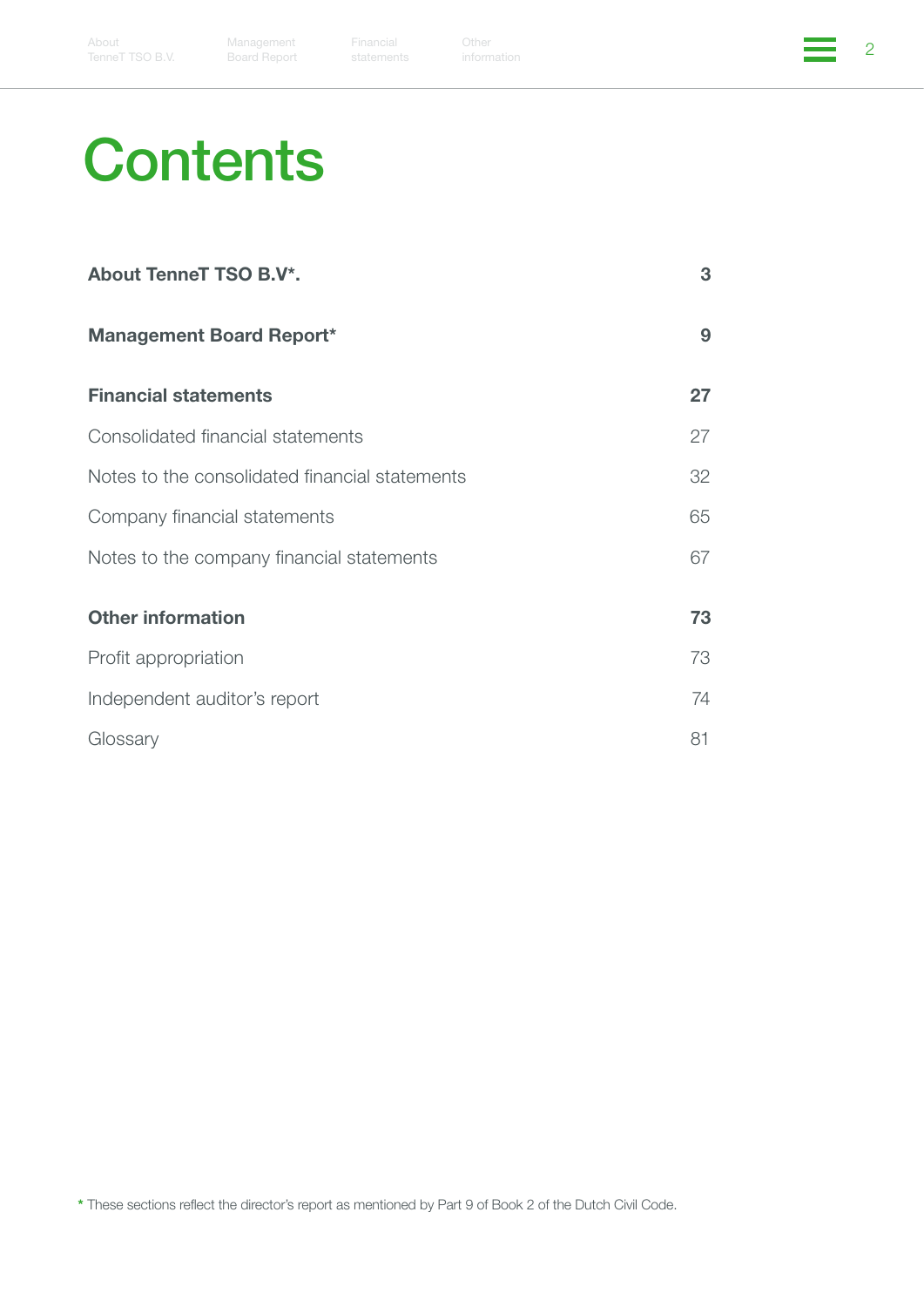3 Financial

# <span id="page-2-1"></span><span id="page-2-0"></span>About TenneT TSO B.V.

TenneT TSO B.V. (hereafter 'TenneT') is the electricity transmission system operator (TSO) with activities in the Netherlands. Securing supply is our core task and main responsibility. We aim to ensure a safe, reliable and secure supply of electricity, 24 hours a day, 365 days a year.

We are committed to secure supply, not only today, but also in the future. That is why we work together with our stakeholders and through partnerships to shape the future energy landscape. We believe that this requires a multidisciplinary decision-making process in which we do not only consider security of supply, but also how our decisions affect sustainability and affordability. There is a continuous balancing act between these three dimensions. We aim to make decisions that optimise trade-offs between them in the best way possible. Sometimes these dimensions even directly conflict with each other, which makes it difficult to find the right solution. To guide us on our path, we have developed an inspiring goal, a promise and clear starting points.

#### Our purpose

To connect everyone with a brighter energy future.

#### Our promise

Lighting the way ahead together.

#### Our strategy

Our strategy helps us drive the changes we believe are needed for the energy system today and tomorrow. Therefore, we've developed a strategy which consists of four pillars:

- Energise our people and organisation: with an inclusive and safe environment where people enjoy coming to work. We will build a leadership model that empowers, inspires and creates growth opportunities, so everyone can perform at their best and work as one.
- Secure supply today and tomorrow: by maintaining the grid to meet reliability targets and operating it to its maximum capability. We will design solutions for balancing the grid in the future, while meeting societal objectives and realising our grid projects as promised.
- Drive the energy transition: as a green grid operator and thought leader, developing innovative instruments and establishing a key role in the energy data world.

• Safeguard our financial health: by implementing a regulatory framework to support our strategy and by delivering a return in line with what our capital providers expect, as well as by raising the necessary external financing.

#### Our task

The vast majority of our activities are regulated by the ACM in the Netherlands. Our core tasks are to:

- Ensure a secure and continuous supply of electricity as the key objective of our operations.
- Provide transmission services by transporting electricity along the high-voltage grid from where it is produced to where it is consumed.
- Provide system services to balance supply and demand of electricity in the Netherlands.
- Facilitate a smoothly-running, liquid and stable electricity market and support the large-scale, energy transition to renewables.

#### Our principles

The energy transition is a challenge that requires new ideas, new technologies and new behaviours that build on the strong foundations we have laid. It requires us to do things differently and to learn from each other, in all industries, because we know that we do not have all the answers ourselves. That is why we are happy to work together to share the knowledge and experience with which we can keep the lights on, so that we can design and deliver the energy system that we all need for tomorrow. We developed three principles which guide how we work together, also with all our stakeholders.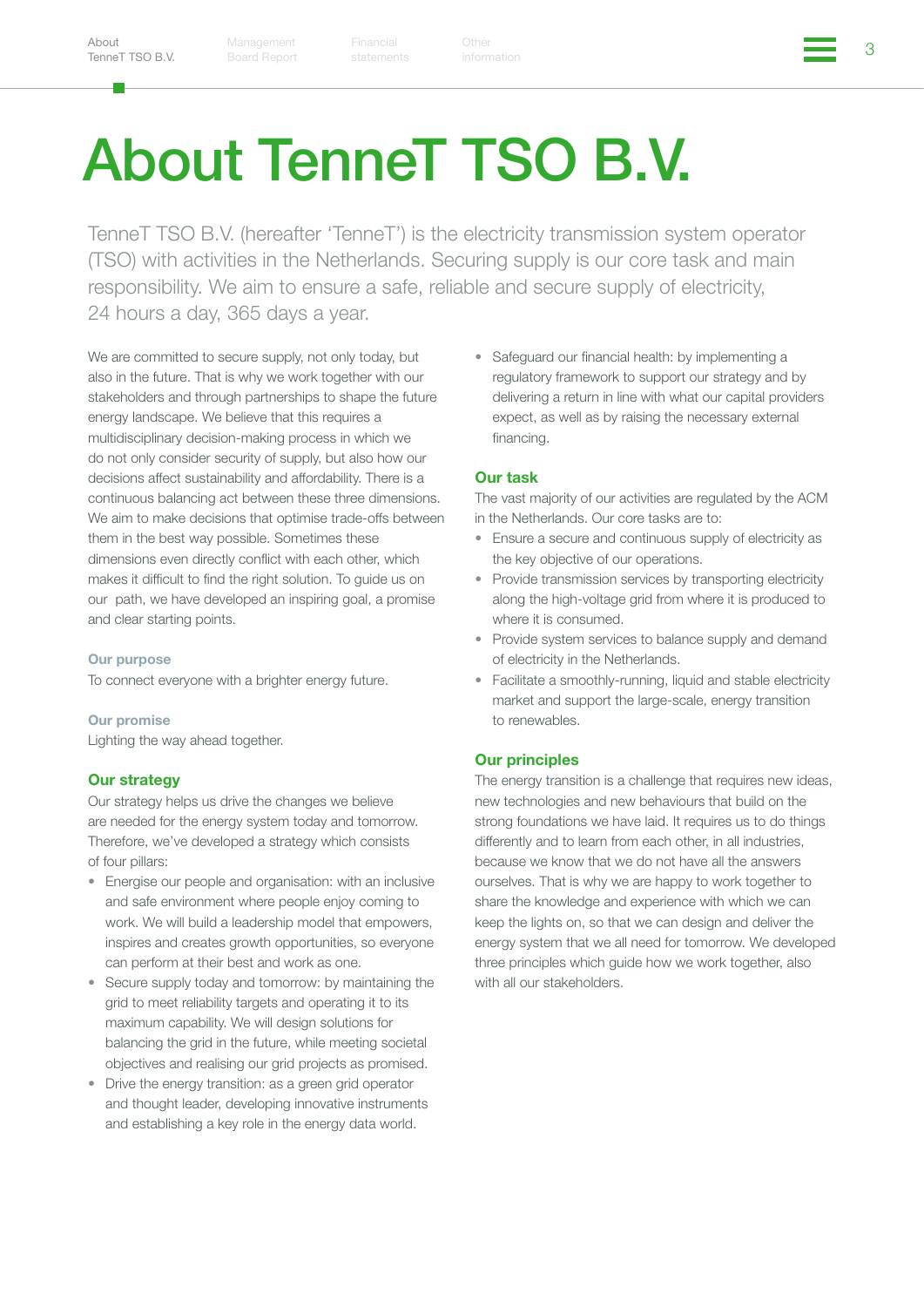г.

Management Board Report

Financial Other (a) Other (a) and the contract of the contract of the contract of the contract of the contract of the contract of the contract of the contract of the contract of the contract of the contract of the contract

#### Connection

We are involved and work actively with other parties, with respect for opinions and differences. In the changing world, close collaboration with other TSOs, DSOs, customers, governments and regulators is becoming more and more important. This is not only on a national scale, but also on European level, for example in the offshore development and future sector coupling.

#### **Ownership**

We are accountable for our words, actions and decisions. Our offshore portfolio is an example how to bring sustainable energy into the European system.

#### **Courage**

We are honest, open and clear about what we think. We dare to make decisions, take initiatives and are willing to learn from mistakes. We embrace the European Green Deal and challenge the implementation where needed. We take action in joint EU projects as developing the North Sea Wind Power Hub and system studies together with Gasunie to identify what is needed for a future reliable energy system. In full-filling our tasks, bringing more renewable energy sources to the grid, we need to make decisions. Our focus is on the difficult and delicate balancing act of: sustainability, security of supply and affordability.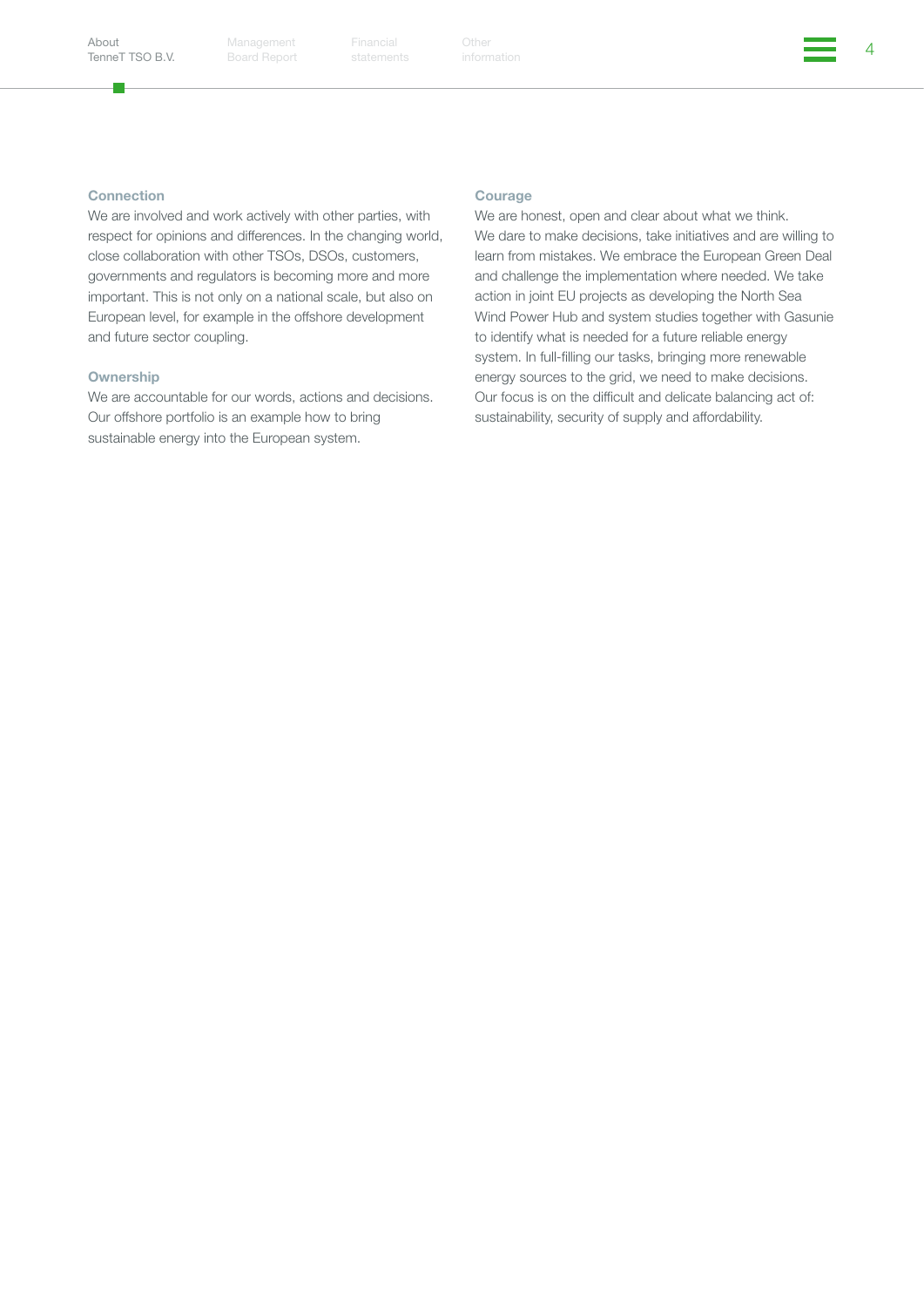5 Financial

### Stakeholders Input How we create value



Customers



Debt investors



Employees



**Governments** 



#### Local communities



Media



NGOs



#### Other European TSOs



**Shareholders** 



**Suppliers** 

# Intellectual

Extensive knowledge of and experience with operating the system and integrating energy markets



Cables, lines, stations, offices and interconnectors

Human

Our skilled and motivated people



Energy, natural environment and materials to build, maintain and operate our grid



Regulatory return (Green) Financing



Strategic partnerships and our engagement with (project) stakeholders





Drive the energy transition

**Safeguard** our financial health

# To connect everyone with a brighter energy future

### How we operate

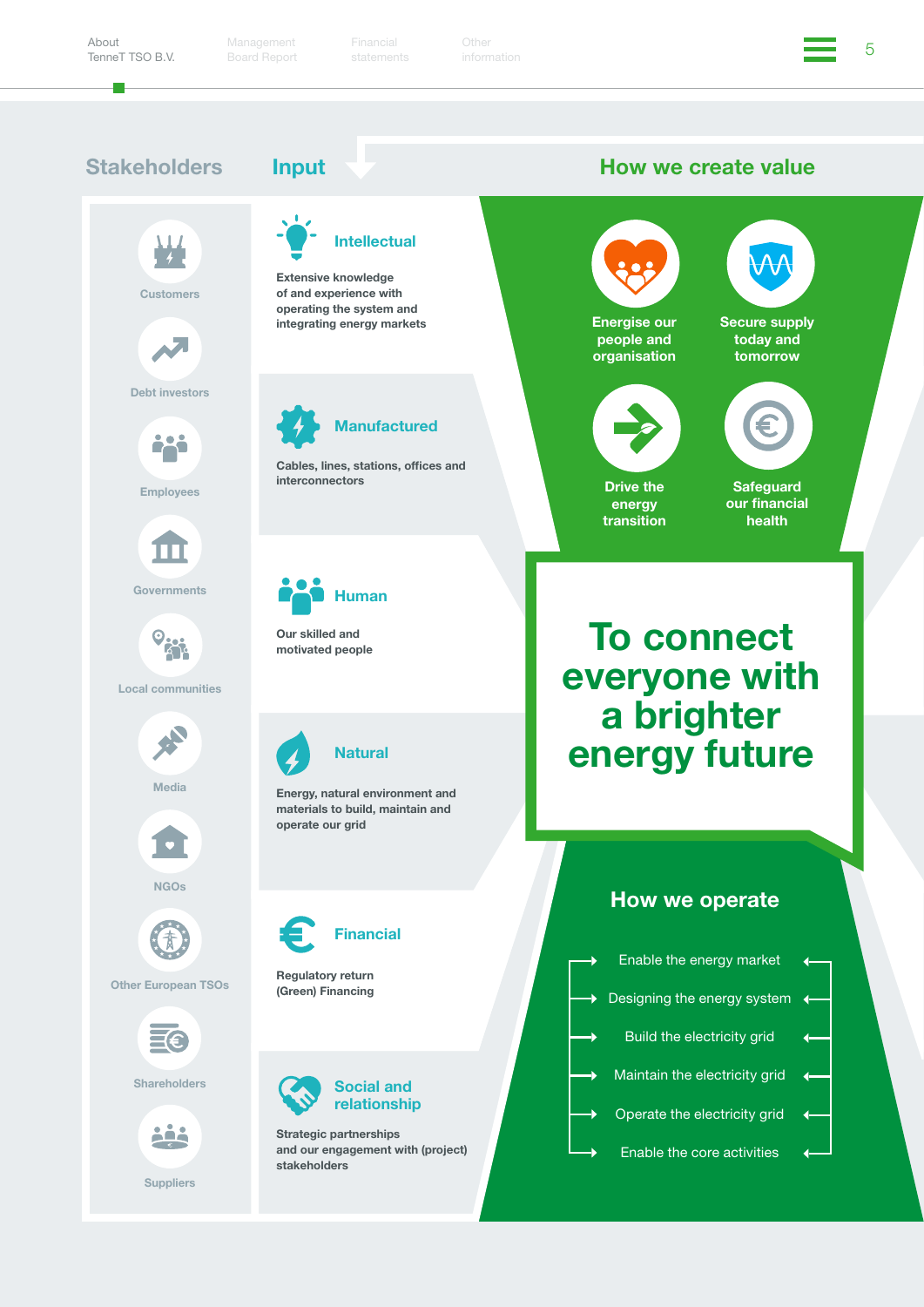About [TenneT TSO B.V.](#page-2-1)

m,

Management Board Report

6 Financial

Outcome & Impact

් ල

**12 Seconds 13 State 14 Winners 15 Stress** 

### **Output**



#### Deliver a high security of supply

With our knowledge and experience in operating the system and following up on our ambition to further integrate European energy markets, we are able to provide a secure supply of energy.



#### Ensure critical infrastructure for society

With our assets, we ensure that we are able to fulfil our core activities and tasks. We keep building and maintaining our grid to realise the critical infrastructure, which helps us drive the energy transition and supports the economic development and human wellbeing of the people that live in our service area.



#### Create a sustainable workplace

Our goal is to create a working environment where our people feel safe and valued. We strive to bring out the best in our people to help them develop themselves and organise this in a way that energises them.



#### Create value to transition to a low carbon economy

We want to drive the energy transition, because we believe we are able to make a significant contribution. Realising our investment programme and innovation portfolio will contribute to the climate targets in the Netherlands and Germany, which is essential on the pathway to a low carbon economy.



#### Secure a solid financial performance and investor rating

TenneT is a regulated company, that has an important societal role. That is why we strive to make choices considering the impact on societal costs. To finance our grid investments, we raise the necessary financing and meet the expectations of our capital providers.



#### Solve societal challenges with stakeholders and through partnerships

We believe in the power of cooperation. Working together will help us achieve the next steps with respect to the energy transition faster and better. Furthermore, in realising our future grid, we engage with our stakeholders to consider societal objectives.

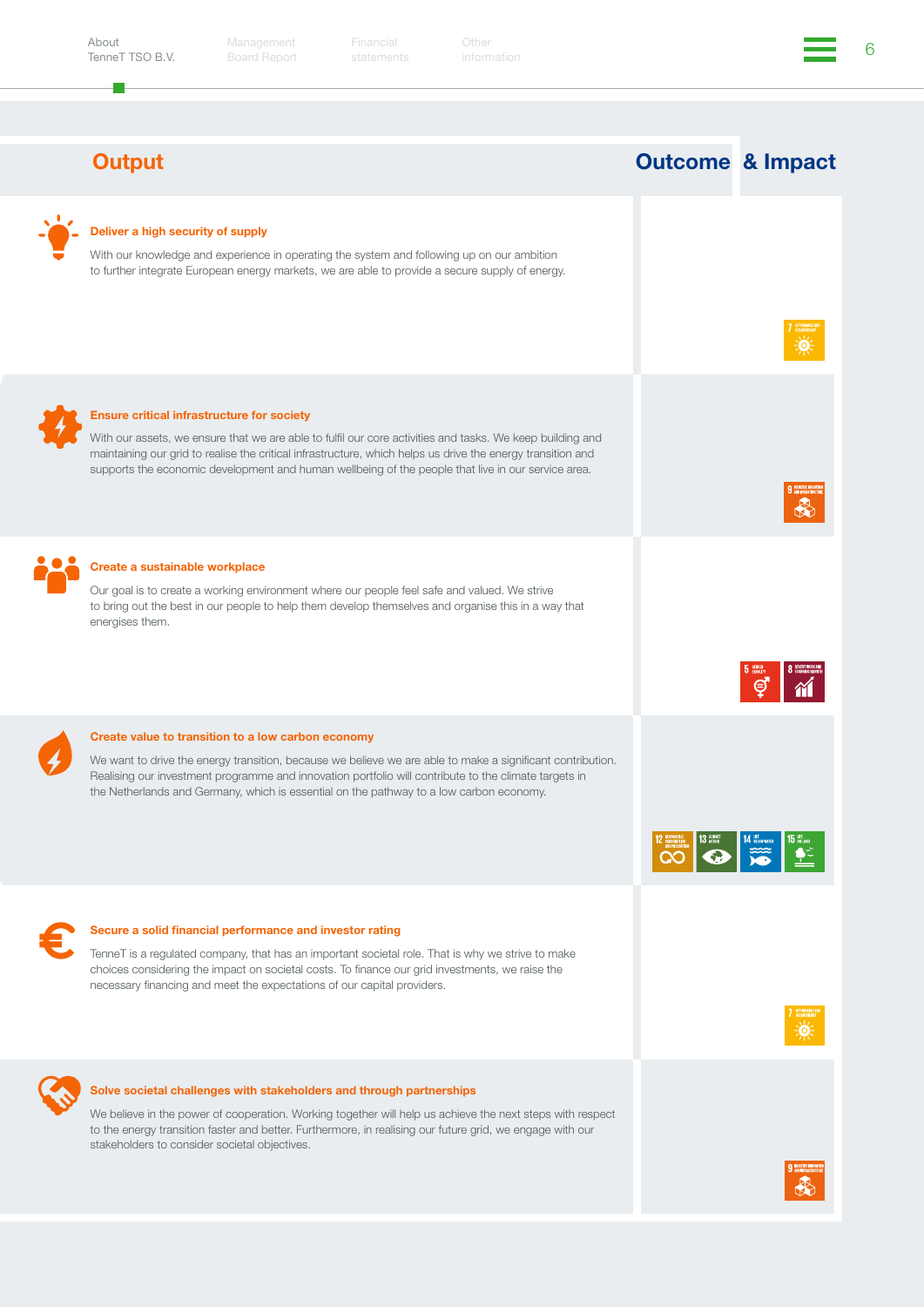Financial Other (1999) (1999) (1999) (1999) (1999) (1999) (1999) (1999) (1999) (1999) (1999) (1999) (1999) (19<br>Additionals (1999) (1999) (1999) (1999) (1999) (1999) (1999) (1999) (1999) (1999) (1999) (1999) (1999) (1999)

#### How we addressed the effects of the COVID-19 pandemic

As the pandemic struck, we quickly adopted all measures imposed by the Dutch government. As for many other businesses, emergency public health measures had a significant impact across our organisation. We adapt to the new circumstances and implemented innovative new ways of working to ensure business continuity with minimal disruption. We are proud of how our employees adapted to these new circumstances.

To coordinate our response and manage new routines to ensure our people stayed safe during the pandemic, TenneT put its risk management measures into action. Specialist teams were set up to handle the situation: a crisis team, a business continuity team and a 'plan ahead'-team.

#### What was the impact of COVID-19 on TenneT's strategy?

During 2020, less electricity was transported on our grid to large industries and DSOs. This was likely caused by reduced economic activity during the COVID-19 outbreak. We expect this effect to be temporary. When normal conditions return, the volumes on our grid are anticipated to increase in line with growing demand for electricity.

To secure supply today and tomorrow, our maintenance and construction projects are key. In this regard, the COVID-19 pandemic presented further challenges in 2020. For example, the limited availability of materials created some initial backlog in our maintenance schedule. By sharing and moving essential supplies between projects – such as steel for overhead lines – we tried to minimise disruption as much as possible. We reached out to all our contractors to keep in touch and help each other where possible, for example when bottlenecks occurred or planned deliveries had to be postponed. We appealed to all our partners to remain reasonable and flexible and supported them where possible.

Looking ahead, we might face possible delays to future projects as public health restrictions have made the usual planning and permitting process hard to sustain. This is particularly true for our onshore projects, where the permitting process relies on face-to-face stakeholder meetings in local communities. In line with government safety measures, all of these in-person meetings had to stop during the pandemic. Some of these can now continue online, but the knock-on effect from the delay in this essential pre-construction activity will pose challenges. We did however demonstrate good progress with online consultations in 2020.

We successfully held virtual tender meetings with potential suppliers. This is the first time we have virtually engaged with suppliers during a tender process. The success of the negotiations showed the possibility for this efficient way of working in the future, requiring less travel time and expense.

Despite the challenges in 2020 caused by the pandemic, we were determined to keep our investment portfolio on track. During the year, we maintained the momentum of our ambitious grid expansion and investment programme.

Closures and emergency health restrictions in some of the international ship yards where we construct our offshore platforms put the timescale of several projects under pressure. Fortunately these did not cause any critical delays. In many cases, our teams locked down on-site – staying away from their families on end to keep construction on track.

A fortuitous by-product of the restrictions imposed during the pandemic had a favourable effect on some elements of our  $\mathrm{CO}_2$ -footprint, due to fewer people travelling to work and lower energy consumption at our offices.

During 2020, the pandemic impacted the roll-out of our new TenneT organisation. The inability for colleagues to meet in person was a particular challenge for the formation of new teams. However, the pandemic also provided an unexpected opportunity to accelerate the process of change, helping to embed new ways of working faster than might have been possible otherwise. For example, crossborder teams in the new organisational structure quickly adapted to remote working routines that foster virtual collaboration. Leaders of the new units – including leaders who had not previously led remote teams – have been trained in the skills of motivating and collaborating with their teams in a virtual setting.

Aware of the need to care for mental well-being during the pandemic, we are also providing training in the psychological aspects of people management, building empathy, self-awareness and psychological safety skills. Our onboarding and application process was brought online, so necessary vacancies could still be fulfilled.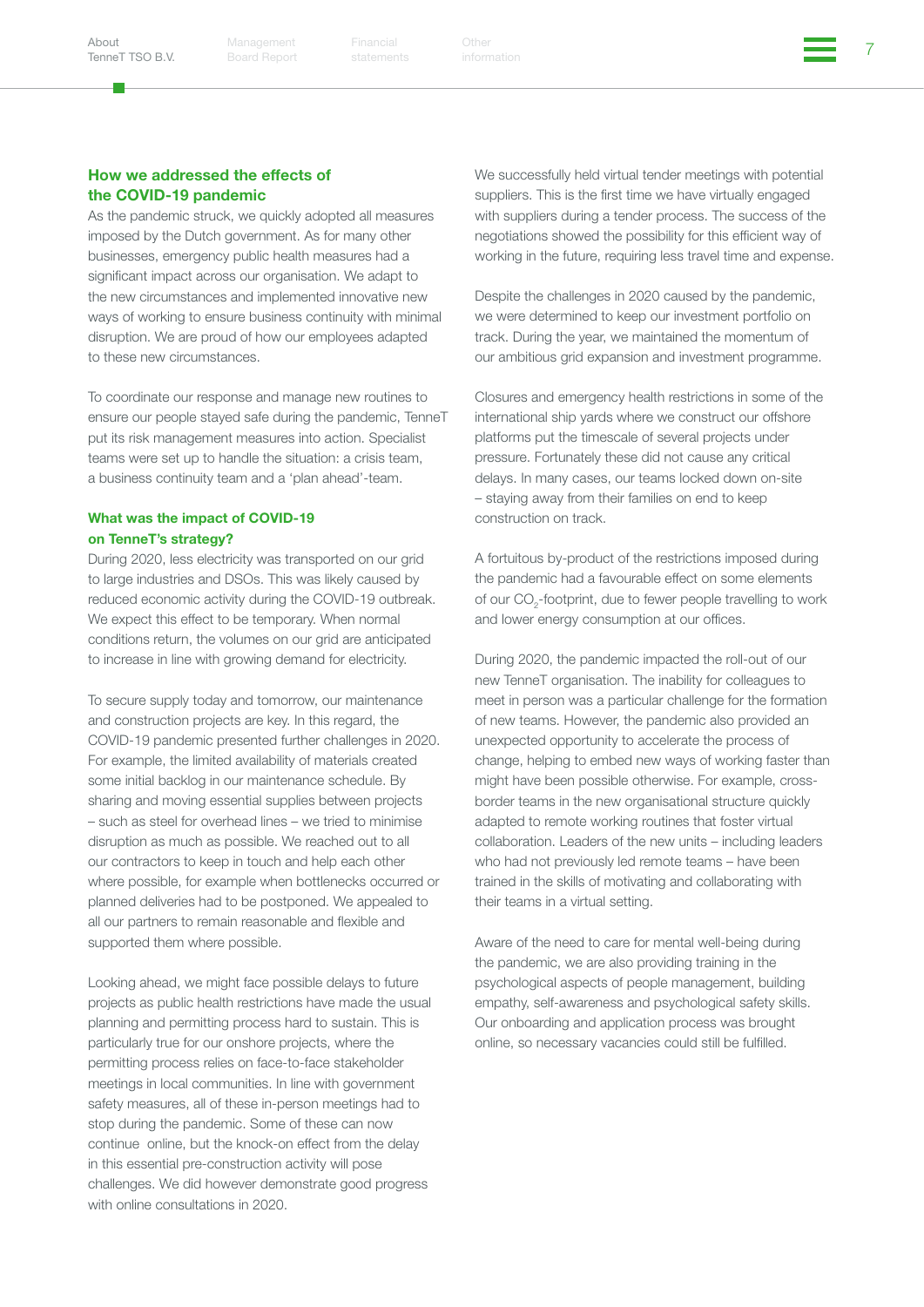г.

Management Board Report

8 Financial

As well as giving our employees the opportunity to improve their home office, we also paid attention to their personal circumstances. We are conscious that working from home involves specific challenges for different people, both physical and mental. Making sure our people stay connected with their colleagues and paying attention to work life balance and exercise are particularly important in the new reality. To facilitate this, we shifted our health and vitality initiative, Always Energy, into an online programme and provided webinars and real-time engagement to ensure the wellbeing of our colleagues was fully supported.

#### Forward looking statements on COVID-19

The general expectation is that the impact of the pandemic will decrease during 2021, especially with the roll-out of vaccinations. Up to now we consider ourselves fortunate that the effects are low, but the longer the lockdown scenario stays, it might have an impact on our business. We remain focussed on strengthening the resilience of our people and we will closely monitor developments. Looking ahead, the shift to virtual working has opened new possibilities for attracting talent. Being located close to one of our offices is no longer so essential, allowing us to draw on a broader geographic and more diverse talent pool. For example, we are now accessing labour markets in Spain, Romania, Poland and other European countries. To extend this opportunity, we are undertaking a new accelerator project in our People Unit to help us tap into new talent pools, with an emphasis on building a more attractive employer brand and using new communications techniques to connect with potential candidates.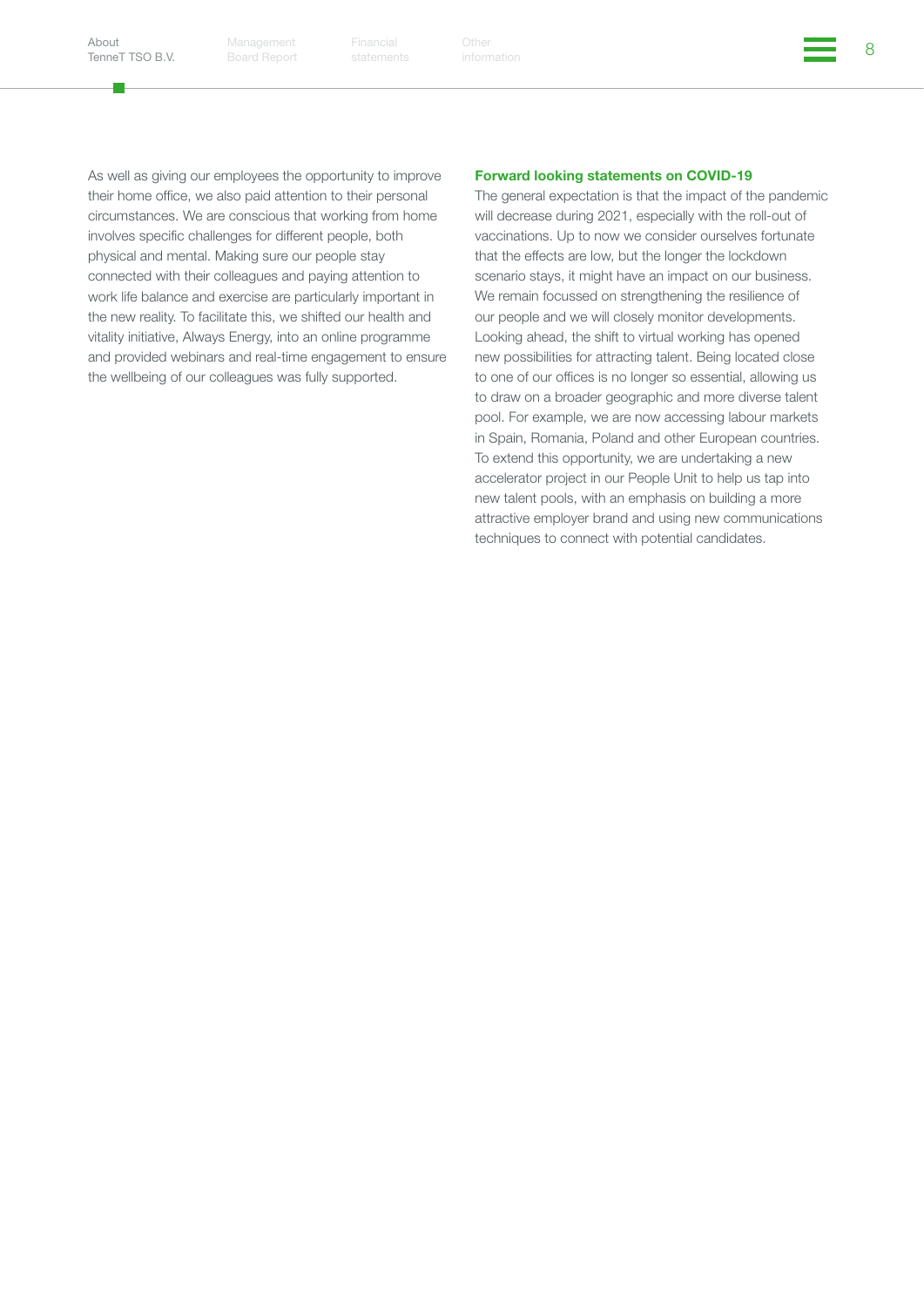9 Financial

# <span id="page-8-1"></span><span id="page-8-0"></span>Management Board Report

TenneT plays a vital role in society. By ensuring the supply of electricity, we make a fundamental difference to the people working and living in the areas we serve. Our work involves a wide range of stakeholders. These include our shareholder, local communities, our employees, regulators, investors, NGOs, politicians, the media, customers, suppliers and other European TSOs.

### Our performance

How we want to create long term value for society is defined alongside the six outputs / outcomes of our value creation model.

#### Deliver a high security of supply

TenneT has a crucial role to fulfil for society. We are entrusted with transporting electricity and ensuring a secure and reliable supply of electricity 24 hours a day, 7 days a week and 365 days a year. This is what energises and connects everyone who works at TenneT.

Securing a reliable supply of electricity every day, around the clock is not an easy task. TenneT operates the grid in the Netherlands and as a European TSO, we are also connected with other grids in Europe via cross-border interconnections. These play an important role in strengthening the security of supply in the Netherlands.

With knowledge and experience built over the last decades, we are not only dedicated to secure the supply of electricity at present, but also far into the future.

The challenges of doing so are growing. There is an increasing appetite for and dependence on electricity and we operate in a more dynamic and volatile energy landscape, with a higher proportion of renewable energy sources coming into the grid. TenneT is ready to find solutions to these challenges, through the strength of our employees and partnerships with others.

Operating the grid to ensure a secure supply means constantly maintaining the balance between real-time supply and demand of electricity. In order to do this, we must plan days, weeks and months ahead to make sure that supply and demand are aligned. TenneT's team plan and manage this balance on a daily basis, tackling challenges as they arise.

One of these is the rising amount of renewable energy sources (RES) being connected to the grid. The infeed of renewable energy can be volatile. If more or less electricity than expected is provided, this can create additional challenges for our system operations teams and the market participants, such as generators, Balance Responsible Parties and customers. This occurred for example in June 2020, when we saw a steep increase of the RES in-feed into our grid and the grid of the DSOs. This required us to disconnect wind and solar farms to avoid overloading our 150 kV network in the Netherlands. To reduce the risk of this happening in the future, we are improving our weather forecasting tools to make our RES predictions more accurate.

Although we are proud of our high reliability level, there were still occasions when we experienced interruptions in our supply of electricity. One such instance occurred in March 2020, in our Eindhoven-West substation. Although the outage lasted only a few minutes it impacted almost 50,000 households.

Continuing security of supply also depends on our ability to expand and modernise our grid and keep it in the best possible condition. To perform essential maintenance work, planned outages are necessary for our people to work safely on our infrastructure. As our project portfolio grows, we need to be able to execute these planned interventions and outages more frequently. We also coordinate planned outages internationally, to ensure cross-border connections remain open at all times.

As well as securing supply for customers in our service areas in 2020, we are also focused on fulfilling our responsibility also in the future. An important requirement to achieve this in a fast-changing energy landscape is finding new sources of flexibility to balance demand and supply and manage grid congestions. Until now, flexibility has been mainly sourced from fossil fuelled power plants, which increases and decreases production depending on the power system's needs. However, as the share of renewables in our electricity mix is expected to continuously grow in the next decades fossil power plants will be less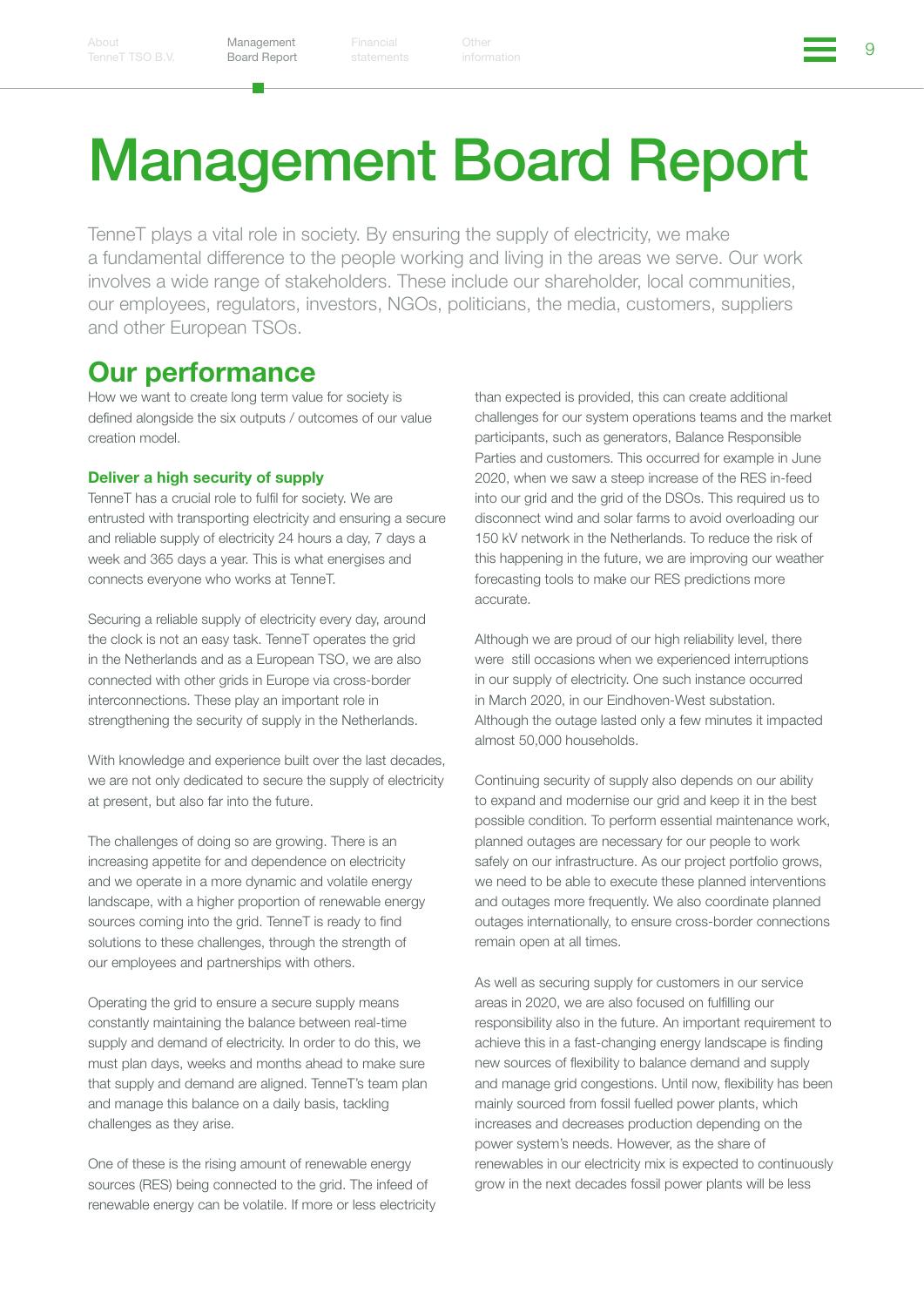Financial Other the Other (10)<br>atatamente information

and less available for system and grid balancing. Hence, maintaining today's high level of supply requires the early development of alternative flexibility sources.

As well as making more efficient use of the markets to meet our flexibility requirements, we also pursue technological innovations. An example is the launch of our Equigy project in April 2020. TenneT, Swissgrid (the Swiss TSO) and Terna (the Italian TSO) formed a consortium to develop a standardised European electricity crowd balancing platform. Supported by blockchain technology, the platform allows TSOs to build flexible balancing reserve by tapping into the power stored in decentralised devices, such as electric vehicle batteries and heat pumps. By allowing TSOs to access the electricity stored in devices like these, consumers can take part in the energy system and be compensated accordingly. In December, the four founding TSOs established Equigy as a company.

With respect to the interconnection between Denmark and the Netherlands, the COBRA cable, a defect was discovered in September 2020. The defect is related to the sea cable. It was cut at a depth of 40 metres on the seabed and lifted up to find the exact fault locations and to replace them. Following this work, the COBRA cable was operational again at the beginning of 2021.

#### Ensure critical infrastructure for society

At TenneT, our unwavering task is to keep the lights on, to provide society with a secure and sustainable supply of electricity, while driving the energy transition and facilitating the European cross-border energy market.

Our extra high-voltage electricity grid forms the backbone of this mission. It transports electricity over long distances, providing essential power to homes and businesses across our region. With the materials and products we use to build and maintain our grid, such as our cables, stations and interconnectors, we create the critical infrastructure that people and businesses depend on every day.

In the years and decades ahead, the decisions we take to develop the onshore and offshore electricity grid will play a vital role in setting the pace of the energy transition. Connecting more and more renewable energy sources to the grid and safely transporting green electricity over vast distances is a technological and engineering challenge, and a mission that we are proud to fulfil.

Despite the challenges in 2020 caused by the COVID-19 pandemic, we were determined to do our utmost best to keep our investment portfolio on track. We sustained the momentum of our ambitious grid expansion and investment programme, continuing to meet the demands of the energy transition, while maintaining a secure and affordable supply of electricity. Our ability to stay on schedule, as much as possible, was also helped by bringing in flexible labour from abroad and by sharing and moving essential supplies – such as steel for overhead lines – between projects. With this level of logistical agility, our principles of ownership, courage and connection were truly demonstrated by everyone involved.

Of course, COVID-19 caused challenges and setbacks. Closures and lockdowns in some of the overseas ship yards where we construct our offshore platforms put the timescale of several offshore projects under pressure, but fortunately these did not cause any critical delays in 2020. In many cases, our teams locked down on-site - staying away from their families for weeks in order to keep our work on track. Strengthened by this determination in the face of adversity, we were able to complete and commission several key projects on budget and on time and we also began work on milestone projects for the future.

During 2020 we submitted our onshore and offshore investment plans to our regulator, the Authority for Consumers and Markets (ACM), which is a bi-annual requirement. These plans contain the measures and investments needed over the next years to keep the quality and transmission capacity of the electricity network in the Netherlands at the desired level.

The ACM approved the investment plan therewith confirming the need and necessity of these investments.ACM however also concluded that TenneT cannot solve its capacity bottle necks in due time. Consequently ACM reported in accordance with Article 22 of the Electricity Act to the Minister of Economic Affairs and Climate (EAC) that TenneT is not capable of timely realising its capacity investments. In its communication ACM explained the underlying causes and stressed the importance of all parties working together to facilitate TenneT (and the other grid companies<sup>1)</sup> to realise the investments on time.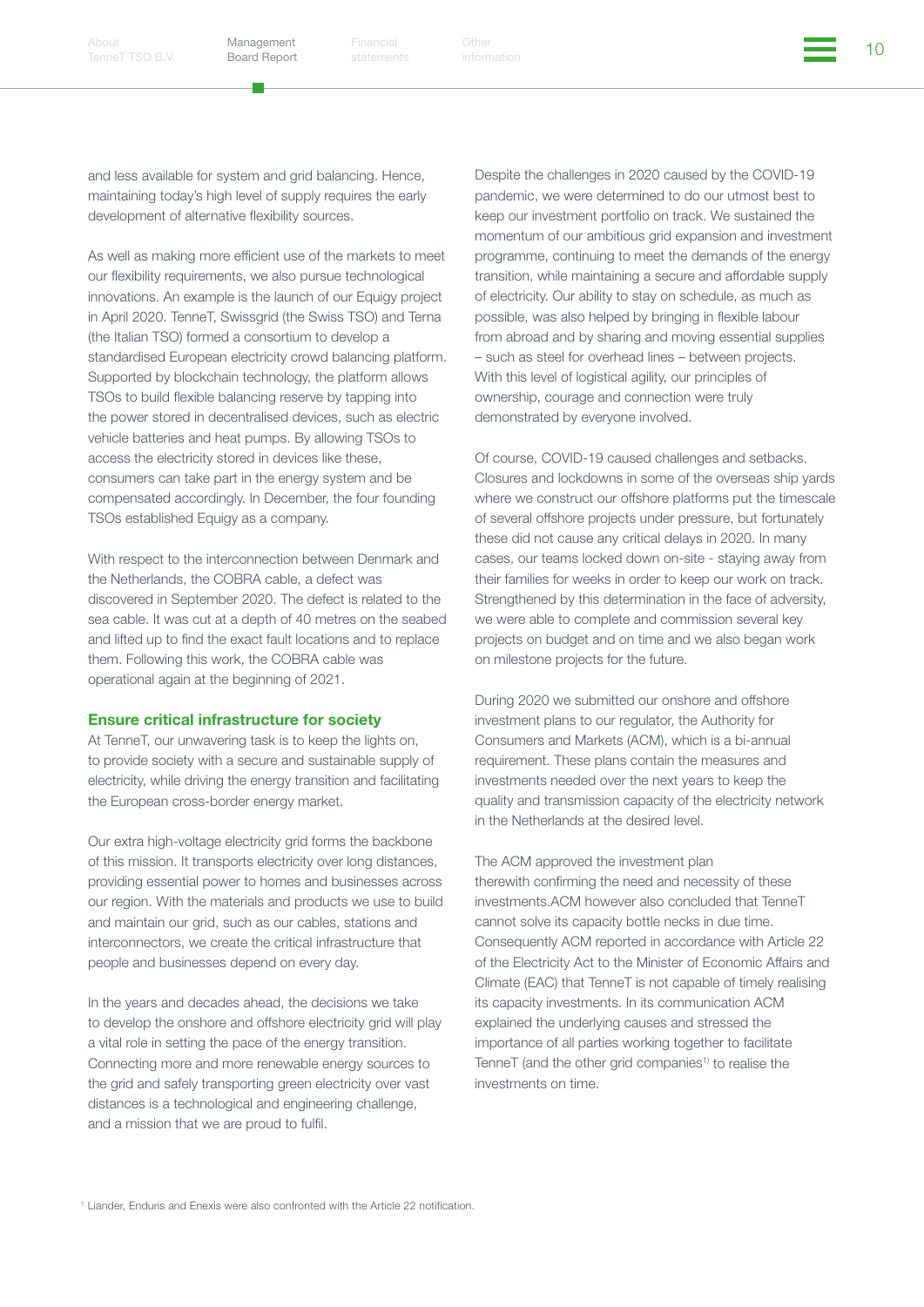[TenneT TSO B.V.](#page-2-1)

Management Board Report

Financial Other the Other (11 April 11 April 11 April 11 April 11 April 11 April 11 April 11 April 11 April 11<br>Additional April 11 April 11 April 12 April 12 April 11 April 12 April 12 April 12 April 12 April 12 April 12

The Dutch government is targeting further expansion of offshore wind energy in the North Sea. In its Offshore Wind Energy Roadmap, the government states that 10.6 GW of offshore wind farms are expected to be built and connected to the onshore grid by 2023. This would provide an amount of electricity equivalent to 40% of the current electricity consumption of the Netherlands.

Achievements in 2020

- In February, TenneT announced that two 2 GW offshore grid connections will be built in the IJmuiden Ver wind energy area, alongside the eight 0.7 Gigawatts (GW) AC grid connections already planned. Grid connections like this will be important to help the Netherlands achieve its target for 40% of all its electricity to come from offshore wind farms by 2030.
- In July, TenneT received the 'Grid Readiness' certification for Borssele Beta - a new high-voltage connection for the offshore wind farms Borssele III, IV and V off the southern coast of the Netherlands. It has a total capacity of 700 MW, equivalent to the electricity consumption of around 1 million homes. This essential project for the energy transition was completed one month earlier than planned, within budget.
- In the Northern Netherlands, TenneT is constructing a new 380 kV line between Eemshaven and Vierverlaten - Noord-West 380 kV. civil works started in 2020 and the first pylons were erected at the end of the year. Furthermore, civil works started for the Zuid-West 380 kV West project - a new 380 kV line to be constructed in the South West of the Netherlands.

Adequate maintenance is essential to operate our grid to its maximum capacity. We regularly assess if our assets are in the appropriate condition and perform maintenance, repairs and other activities until operational end of life is reached. The advanced application of data analytics, increases our ability to predict failures and thereby the effectiveness of our maintenance strategies.

We aim to apply this intelligent maintenance approach across our onshore and offshore operations. We are harmonising and integrating our maintenance strategies across different geographies and asset classes to make our overall approach more flexible and intelligent. Our maintenance strategy also focuses on maximising the efficiency of replacing end-of-life equipment at our ageing estate of substations. Our approach aims to keep our assets in the best operational conditions without needing significant down-time.

#### Create a sustainable workplace

To secure the supply of electricity and drive the energy transition, we rely on the dedication, passion and talent of our most important assets, our people: 'People are the heart of TenneT'.

In recent years we have prepared our people and transformed our organisation so we are ready to meet the challenges society expects from us. We have re-imagined how we harness and nurture the talent of people, allowing them to perform at their best, with new ways of working and in a safe, inclusive and stimulating environment. Adaptiveness and innovation will be central to fulfilling our role in the green energy future, and our success will depend on our ability to attract and retain the best talent. We are changing our culture, streamlining our processes, sharpening our talent and performance management processes and building leadership that empowers, inspires and creates opportunities for growth and learning. This is why energising our people and organisation is an integral part of our strategy.

As of 1 July 2020, a new organisational structure came into being, together with a sharpened strategy and the first steps towards a renewed culture, guided by a new purpose, promise and principles. At the core of this transformation is a commitment to create a sustainable and rewarding workplace for our internal and external employees, empowering our people to perform at their best.

During 2020, the COVID-19 pandemic presented challenges. We adapted to help our people perform at their best, such as facilitating working from home by providing everybody with the opportunity to improve their home office. We were also conscious that working from home involves specific challenges for different people, physical and also mental. Making sure our people stay connected with their colleagues and paying attention to work life balance and exercise are all important in the new working reality. To facilitate this, we shifted our mental and physical health programme, Always Energy, into an online programme and provided webinars and real-time engagement to ensure the well being of our colleagues is fully supported.

One of the most important ways to help our organisation achieve its strategic goals is to recruit the right people. We currently need to hire a lot of people to keep pace with the growth of our business and the demands for our services. That is why we continue to recruit and also aim to bring out the best in our current workforce with additional training for their current role or to help them develop to new positions. This also helps to retain talent.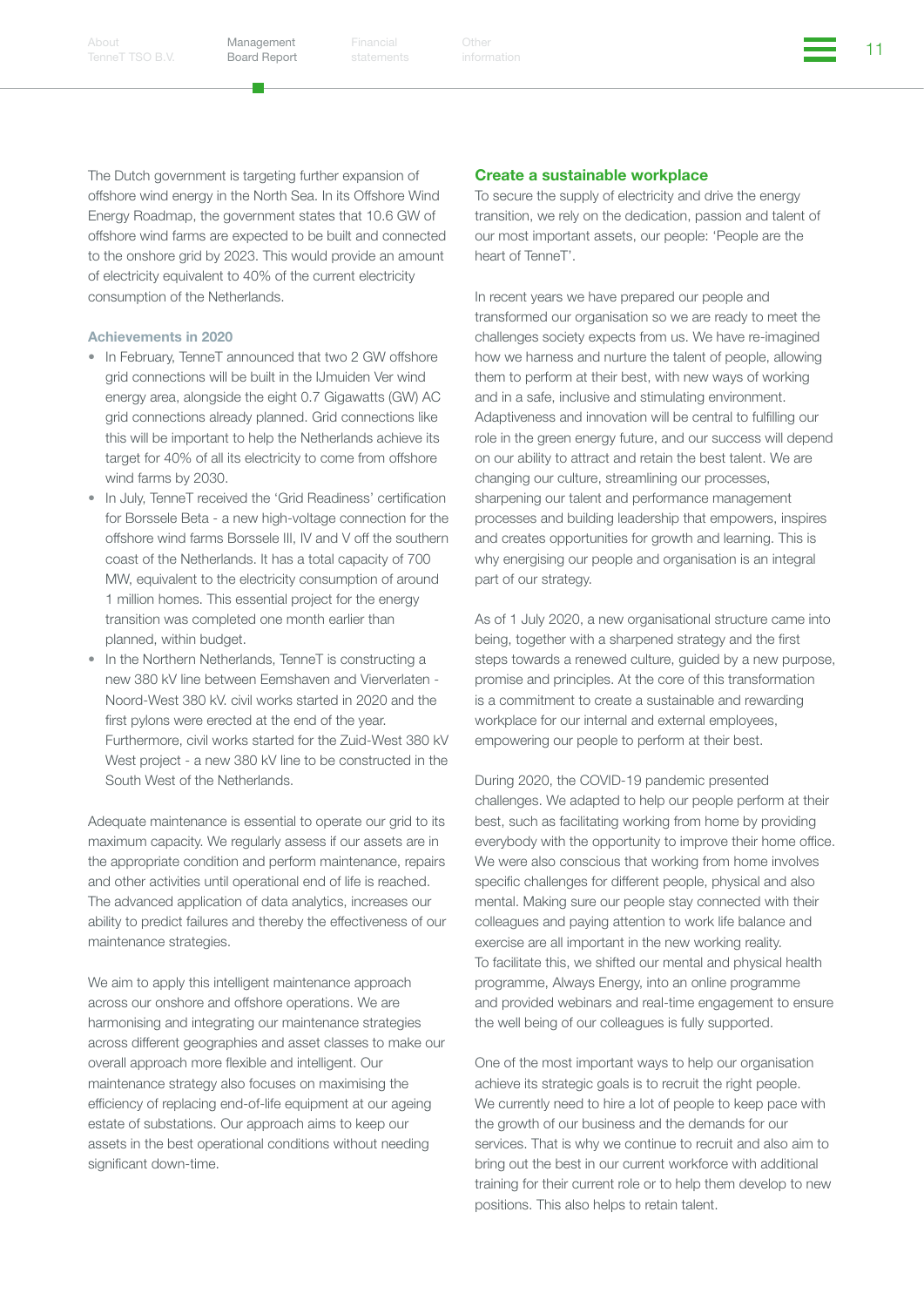Financial Other the Other (12 April 12 April 12 April 12 April 12 April 12 April 12 April 12 April 12 April 12

We are not alone in the need for talent, as other TSOs and players in the renewable energy business compete for the best people. The resulting skills shortage makes hiring enough people of the right quality a constant challenge.

However, it is a challenge that makes us think more creatively. The changing nature of our business - with more emphasis on data, for example - means we can hire from a broader pool. Today, mathematicians, economists, digital engineers and data scientists can find a role in our business in ways not previously possible.

The COVID-19 pandemic and resulting shift to virtual working has also opened new possibilities for attracting talent. Being located close to one of our offices is no longer so essential, allowing us to draw on a broader geographic and more diverse talent pool.

We believe that a diverse working environment – not only in terms of gender, religion, culture and socio-economic background, but also personality, experience and geographic backgrounds – helps us perform better and deliver better value for stakeholders and society. And for diversity to really show its power, it needs inclusion as a key building block. Encouraging diversity while promoting a culture of inclusion will help foster a culture of equal opportunity.

Our aim is to strengthen our focus on inclusiveness in all phases of the employee journey. This starts with our employer branding, to be an attractive employer for potential colleagues. Next to this we also aim to broaden our recruitment approach and are developing new ways to find the right talent.

We feel it's our responsibility to reach out to those who need extra support in the labour market, helping us to grow towards a workforce which fairly reflects the European society we serve. An example of this is our partnership with Rising You, where we support employment opportunities for refugee talent at our contractors. Attracting more talent in this way also helps TenneT. For example, our collaboration with Refugee Talent Hub in the Netherlands, led to TenneT providing work opportunities to 8 former refugee talents in 2019 / 2020, with 2 finding permanent employment with TenneT in 2020.

For TenneT, safety is a core business value. Every day we are aware of the risks associated with our activities and believe that every safety incident is one too many. TenneT wants every employee to return home safely at the end of each working day. We continue working with colleagues

and contractors to avoid potential accidents. Four out of every five accidents occur with our contractors, as they perform most of the work in high-risk environments, such as on construction sites, and at sea.

To prevent accidents, we strive to constantly enhance our employees' safety awareness and devote ongoing attention to optimising our processes. To this end, our Executive Board signed a new Occupational Health and Safety (OHS) policy in August 2020. The policy includes adopting integrated risk-based approaches to safety, based on a continuous improvement process. Apart from prominent risks, softer OHS elements are included as well, like psychological safety (everybody should feel free to speak up), safety culture (having an open and pro-active safety culture within TenneT and its supply chain), and becoming a learning organisation (by sharing information on incidents and best practices to prevent incidents). To embed this comprehensive approach to safety and to make it part of our TenneT culture, we need strong safety leaders, who take ownership for safety, show courage and are connected. To embed this mind-set and new approach across TenneT, we intend to launch a new multi-year corporate Safety Leadership programme at the start of 2021 for all leaders at TenneT.

At the end of 2020 we determined new priorities with respect to safety, striving for more resilience. Next year we will operationalise this concept into practical approaches for our employees. Another initiative that further develops a strong safety culture in TenneT, was successfully passing the Safety Culture Ladder (SCL) follow-up audit. This means TenneT maintained its SCL level 3 certification in 2020.

#### Create value to transition to a low carbon economy

In order to fulfil our ambition to drive the energy transition, we aim to lead as a green and responsible grid operator. This does not only mean providing the renewable energy solutions that enable the transition – it also means reducing our own climate footprint and promoting sustainability throughout our supply chain.

Grid losses inevitably occur during power transmission and result from the difference between the energy fed into the grid and the withdrawal. Grid losses depend, among other things, on the current, the voltage, but also on the distance electricity is transported. The latter is increasing, as wind and solar electricity are often generated in remote areas, far from where most people consume it.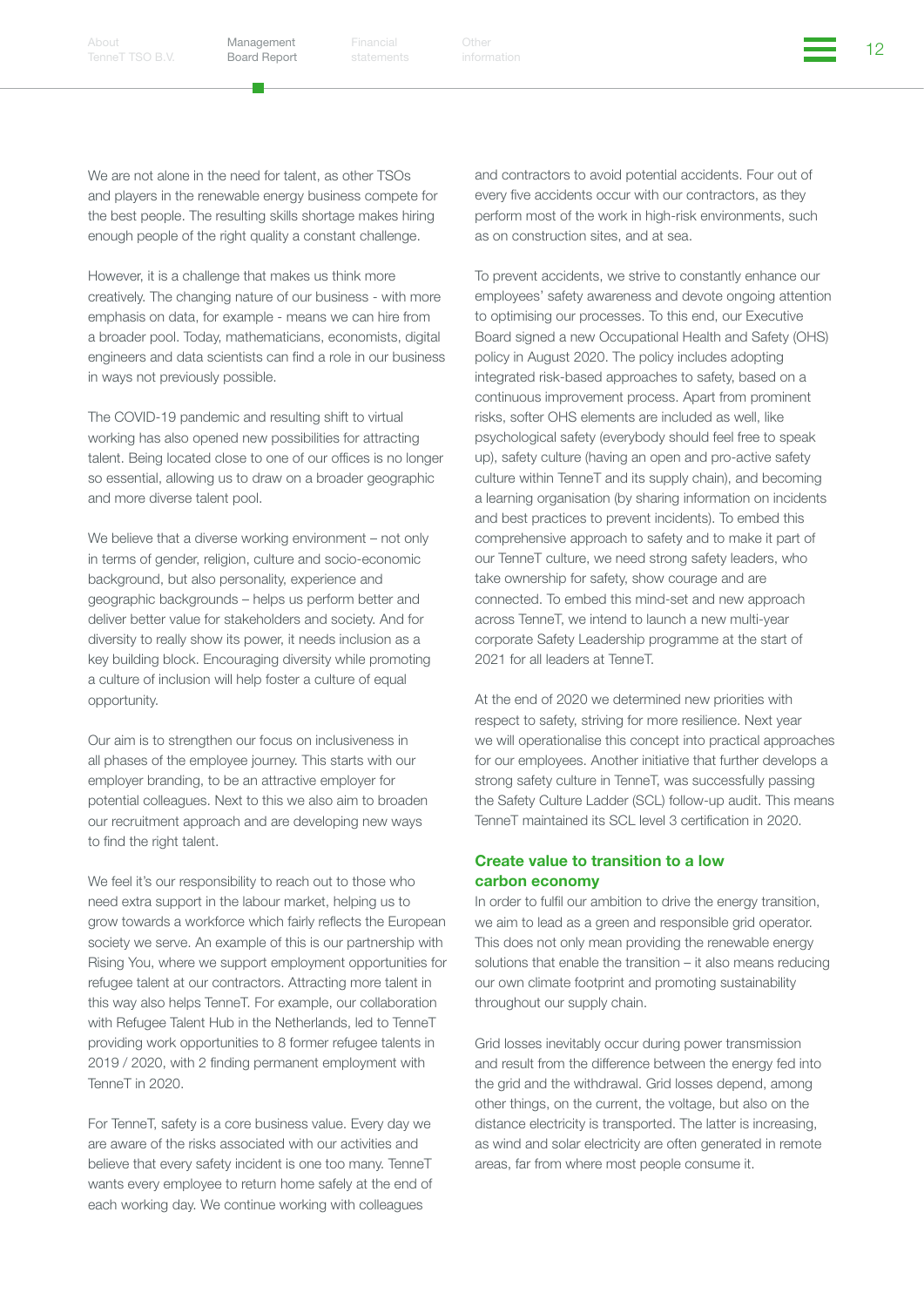Financial Other the Other (13 April 13 April 13 April 13 April 13 April 13 April 13 April 13 April 13 April 13 April 13 April 13 April 13 April 13 April 13 April 13 April 13 April 13 April 13 April 13 April 14 April 14 Apr

As such, there is a tension between grid-losses and the measures we take to drive the energy transition. They inevitably increase as we expand our grid and introduce more RES into the system. An alternative to expanding our grid is to make smarter use of it, but this also presents a paradox. While building less has clear environmental benefits, grid losses will grow if we utilise our existing assets at higher levels. Our policy to reduce our carbon footprint, therefore, is to 'green' our grid losses. This means we compensate for the electricity lost in transportation by acquiring an equal amount of electricity with renewable guarantees of origin. TenneT is compensating 100 % of the grid losses in the Netherlands via these guarantees of origin.

During 2020, we continued to reduce the carbon footprint of our substations with a goal to be climate neutral by 2025 . We do this for instance by taking lower climate impact into account in the design when replacing existing substations. An example of how we are addressing this is the project related to our 150 kV station in Etten. The facility is at the end of its life and needs to be replaced. As we do so, we are taking lower climate impact into account in the design, for example by using solar panels, better isolation and LED lighting. Plans were finalised this year and construction will start in 2021.

To reduce CO $_{_2}$  emissions even further, we are taking steps across our supply chain by motivating contractors to reduce their footprint. For example, during the year we started testing a new certification process, requiring suppliers to demonstrate their carbon reduction measures. Furthermore, we integrated an environmental cost indicator (ECI) which allows us to calculate the CO<sub>2</sub> footprint directly into each project's cost evaluation. Having piloted this approach with some of our offshore contractors, we are now extending it further in our operations,

Sulfur hexafluoride (SF<sub>6</sub>) is a gas used by TSOs to protect electrical power stations and distribution systems by interrupting electric currents. Although it is a highly effective circuit-breaker, insulator and extinguisher, it is also a powerful greenhouse gas, over 23,000 times more polluting than  $CO_{2}$ .

Although  $\text{SF}_6$  accounts for less than 1% of our climate footprint, any leakage is damaging to the environment, which is why we continue to find ways to minimise and avoid them across our network. We are also aware of the growing environmental concern about the use of this gas and have accelerated our efforts to explore alternative solutions with pilot projects during 2020.

For example, in our Meeden station, we are testing the use of an alternative insulator gas. We motivate our suppliers to accelerate the exploration of alternative technologies. We toughened our approach to  $SF_{6}$  in our Future of Offshore programme. This provides a roadmap for our offshore projects, setting out clear policies and working practices. As part of this, we are exploring the possibility to exclude  $SF_{6}$  from bidders' proposals, requiring them to use alternative solutions.

Recycling materials and reducing waste is key to the growth of the circular economy. We share this commitment, with our circularity ambitions focused on minimising our use of scarce materials, re-using materials where possible, and reducing non-recyclable waste in our operations.

We need copper, steel, aluminium and many other raw materials to expand our grid. Although we must work with these materials, we aim to reduce our impact by increasing our focus on circularity. We focus on copper, as it is expected to become scarce in the near future and we have a high dependency on it in our operations.

In 2020, we took our first steps to report our circularity performance. This year will serve as a base year for measuring our progress, with a target to reduce the use of virgin copper and non-recyclable waste by 25% in 2025. Our aim is to reduce, re-use and recycle our waste as much as possible. For example, in our projects we separate sand, soil and concrete from construction sites so they can be recycled. From a circularity perspective, the materials left over at the end of one process can be the input for another. These materials also have a remaining value, so there is an additional incentive not to dispose of them. Unfortunately, we have not found solutions for all the materials we use, such as synthetic materials used to make temporary roadways on construction sites. We are in contact with our suppliers and look for partnerships to help reduce our non-recyclable waste.

To maximise circularity we need insight in our material usage in projects. Therefore we request material passports in our tenders. These record all raw materials used in a specific product, stating which include recycled and recyclable material. This way, the passport provides transparency of resource mix, and provides a basis to increase the circularity of product components. Working with our contractors, we aim to include a raw material passport system in all our new tenders, giving us a comprehensive view of circularity in our supply chain.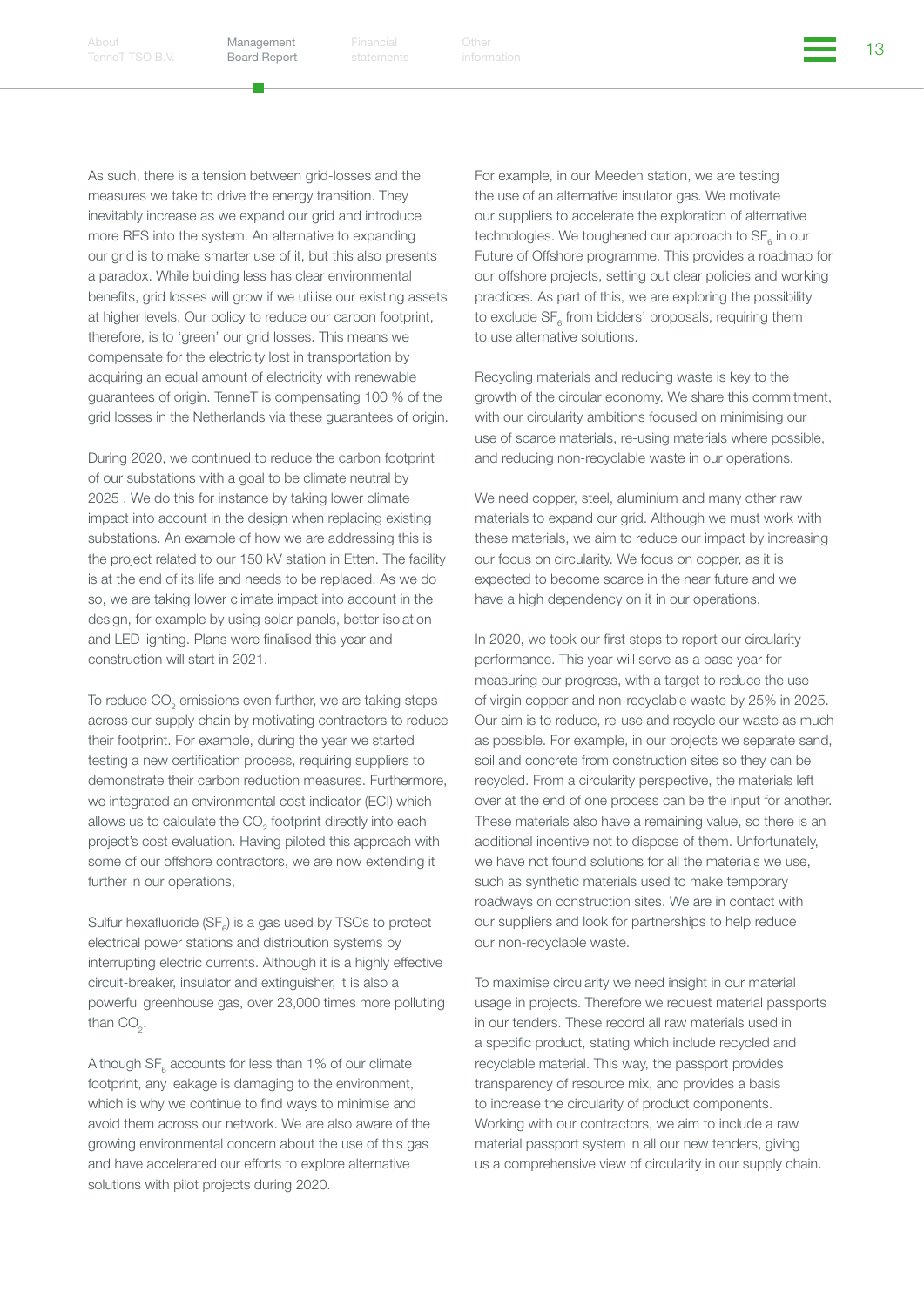Financial Other the Other that is a structure of the contract of the term of the contract of the contract of the contract of the contract of the contract of the contract of the contract of the contract of the contract of t

Unfortunately, we have an unavoidable impact on nature as we build, maintain and operate our assets in the natural landscape. However, we also aim to create positive impacts, such as promoting biodiversity at our substations and considering our impact on nature early in the process of realising a project. By doing so, we ultimately aim to have a zero net impact on nature.

We are pleased with the progress we made to create more positive impact on nature. TenneT is involved in a coalition called 'Groene Netten' comprised of companies that operate critical infrastructure in the Netherlands. Together, the coalition members manage over 922 square kilometres of ground and water with an impact on nature. This is related to more than 800.000 kilometres infrastructure. In 2020, Groene Netten has presented the 'ecologische hoofdinfrastructuur', a digital map which can be used to work together and increase biodiversity in our projects. This brings together data such as biodiversity hotspots, ground water levels and relevant GIS data to help identify opportunities for biodiversity protection.

We are taking a bio-diversity approach underneath our power lines, with so-called ''flower lines'' of insect and bird-friendly planting. An example is our 'Honey Highway' undertaken in early 2020, this is a rich bio-diverse landscape along the 110 kV cable connection between Bolsward and Heerenveen, running for over 30 kilometres. After soil restoration work, flowers were sown on several strips. Many of these biodiversity projects are performed in co-operation with our project partners, such the project consortium (Siemens, Ganesa and Van Oord), Visser Smit Hanab and others.

In our offshore projects, we have a similar approach. For example, we are involved in a research project with a consortium of partners including Wageningen Marine Research and the Naturalis Biodiversity Center Nederland, in which we are studying the effects of electromagnetic fields from sub sea power cables on North Sea marine life. For new offshore projects, we aim to have nature-inclusive design built into tender proposals. In 2020 we concluded a tender to build two new 700 MW offshore wind substations in the Dutch North Sea, Hollandse Kust Noord and Hollandse Kust Zuid. These are our first new offshore projects to incorporate nature-inclusive design, which will make them our most sustainable platforms when they become operational. Examples of nature-inclusive design are: fish hotels, artificial reefs, eco-friendly scour protection and ecological cable crossings.

Together with NGOs, such as the North Sea Foundation, we have come up with possible measures to improve biodiversity for marine life near and at our assets. We are currently including this element as part of our tender procedures and this concept will be used in the Hollandse Kust (Noord) offshore project – due to come on stream in 2023.

#### Have a solid financial performance and reputation

Providing the infrastructure that we need for a secure and reliable supply of electricity – today, and in the future – requires constant vigilance, efficient operations, and sustainable investments. Broad and sustainable access to financing is a prerequisite to implement our strategy and realize our investment portfolio. This requires a strong financial performance, a strong investor rating and a robust and reliable regulatory framework. That is why it is important to us to secure a sound financial future.

Monitoring and managing the performance of our business is based on underlying financial information and not on IFRS-reported financials. Underlying financial information involves the recognition of regulatory receivables and payables, which – based on the current regulatory framework – can be recouped or are to be returned through future grid tariffs (see section 2 of our consolidated financial statements). Under IFRS, reimbursement/settlements through future grid tariffs may not be taken into account. As a result, the balance of any expense or income is not recognised as a regulatory asset or a liability under IFRS.

#### Results

| In EUR million based on underlying financial information | 2020  | 2019 | Change | Change in % |
|----------------------------------------------------------|-------|------|--------|-------------|
| Investments                                              | 1.281 | .133 | 148    | 13.1%       |
| Revenue                                                  | 1.167 | .038 | 129    | 12.4%       |
| <b>EBIT</b>                                              | 238   | 211  | 27     | 12.8%       |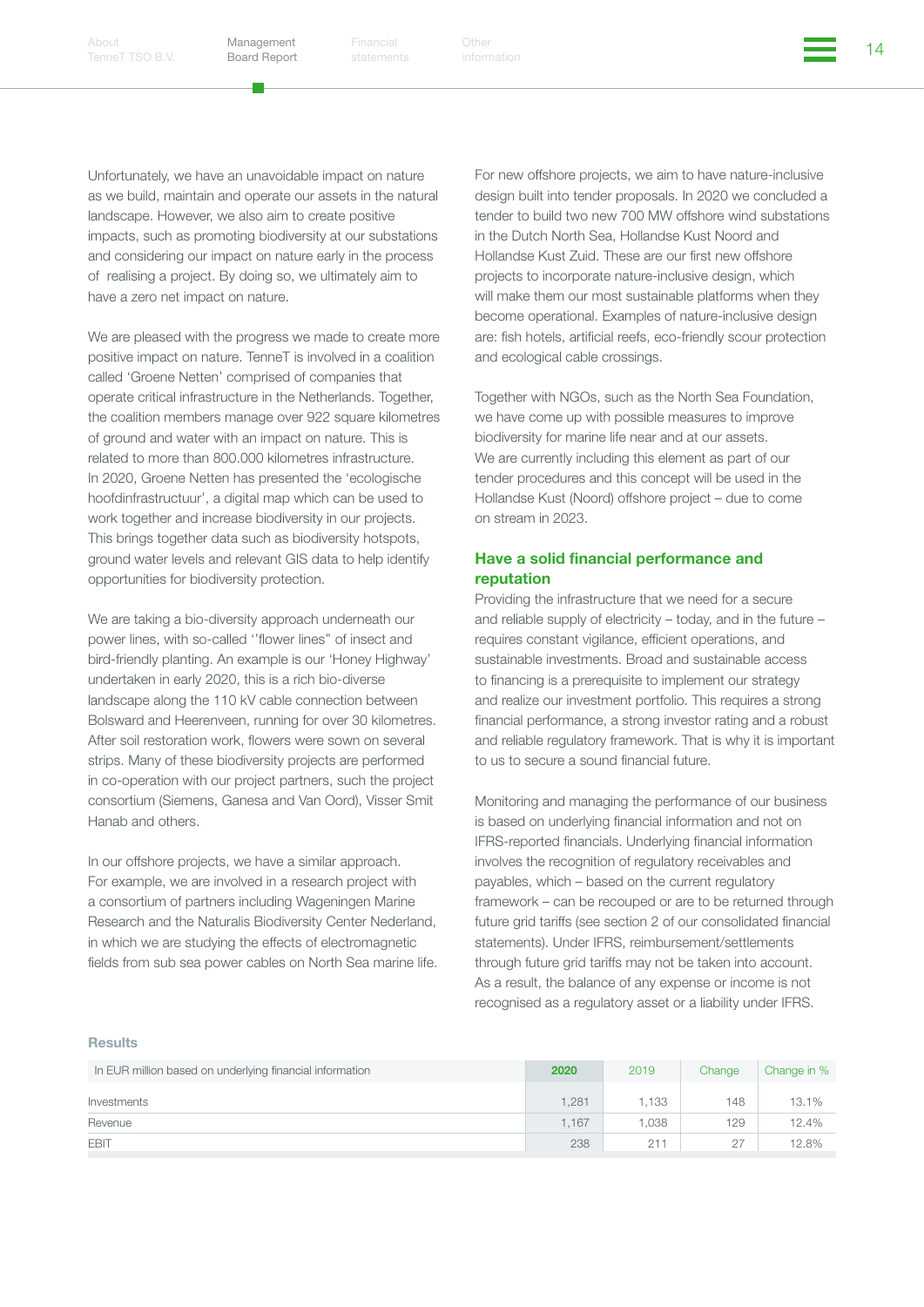[TenneT TSO B.V.](#page-2-1)

Management Board Report

Financial Other the Other Services of the Services of the Services of the Services of the Services of the Services of the Services of the Services of the Services of the Services of the Services of the Services of the Serv

In 2020, revenue increased as a result of significant investments in new assets over the past years. The regulatory regime ensures that we are compensated for the depreciation of our investments and that we make a return on the capital invested in our regulatory asset base. In addition, the revenue increased due to higher OPEX offshore reimbursements due to the Income Decision by ACM.

Operating expenses mainly increased due to higher repair costs of the Cobra cable, higher insurance costs and higher personnel expenses. Depreciation costs increased due to increasing assets.

Underlying EBIT increased from EUR 211 million in 2019 to EUR 238 million in 2020. The increase in EBIT is due to an increase in revenue, partly offset by higher operating expenses and higher depreciation.

We continue to invest in our grid in order to maintain a high security of supply and to facilitate the energy transition. Capital expenditure (capex) totalled EUR 1,281 million in 2020 and increased by EUR 148 million compared to 2019 (EUR 1,133 million). The investments in 2020 for a significant part related to the following projects under construction: the Net on Sea (Borssele and Hollandse Kust) and the onshore projects North-West 380kV and South-West West 380kV.

The annual investment portfolio of TenneT will grow to EUR 1.5 to 2 billion over the next five years making TenneT a key contributor to the electricity infrastructure of the future. We expect that due to the investment portfolio the number of employees will also increase in the coming years.

The financing of those investments is fully arranged through TenneT Holding B.V. TenneT Holding B.V. is in discussion with their shareholder and other stakeholders on alternative options to attract additional capital.

#### Solve societal challenges with stakeholders and in partnerships

At TenneT, we want to connect everyone with a brighter energy future. To do this, we aim to drive the energy transition, enabling the shift to renewable, fossil-free power. Ambitious climate targets require a social, political, economic and technical evolution, driven by collaboration and collective thought leadership. The challenge is too big for any player to tackle alone.

That is why we use the power of strategic partnerships to drive scalable solutions in fields like flexibility, integration of renewables (offshore wind and solar) and digitalisation. And because the energy transition requires a host of new skills and technologies, we are broadening our partnerships in new sectors, such as data, automotive and green hydrogen, and scaling up from pilots to full projects. This way, we trust to find the solutions we need for a green energy future. We don't only draw on the power of partnerships to meet technological challenges – other forms of collaboration also help us meet our strategic goals to safeguard our financial health and energise our people and organisation.

#### A representative sample of our collaborative efforts is provided below.

Our aspiration is to drive, not just facilitate the energy transition. To do this, we aim to work with other ambitious players to find ways to transition to a low-carbon economy. To this effect, we are working on large-scale offshore wind integration, ways to reduce our environmental footprint and design the energy system of the future.

An accelerated deployment of large-scale offshore wind hubs in the North Sea is expected to play an important role in achieving the Paris climate targets and establishing the North Sea as Europe's renewable energy 'power house' of the future. Our collaboration on the North Sea Wind Power Hub project exemplifies this vision. This partnership consists of Gasunie, Energinet and TenneT (and the Port of Rotterdam as a strategic partner). The project entails the evaluation and development of concepts for an internationally coordinated roll out of 'hub-and-spoke' power hubs in the North Sea. These will connect onshore energy markets with offshore wind power and use smart solutions to integrate wind-powered electricity into the onshore energy grid, including power to gas technology.

TenneT is a partner in the Smart Energy Showcases – Digital Agenda for the Energy Transition (SINTEG). This involves the creation of large-scale showcase regions that can be used to develop and demonstrate model solutions for a secure, efficient, and environmentally compatible energy supply. The programme is focused on building smart networks, linking energy supply and demand, and on innovative grid technology and operating strategies. It addresses key challenges of the energy transition, including the integration of renewables into the system, flexibility, digitisation, system security, energy efficiency and the establishment of smart energy systems and market structures. The project makes an important contribution to the digital transformation of energy supply and the overall energy transition.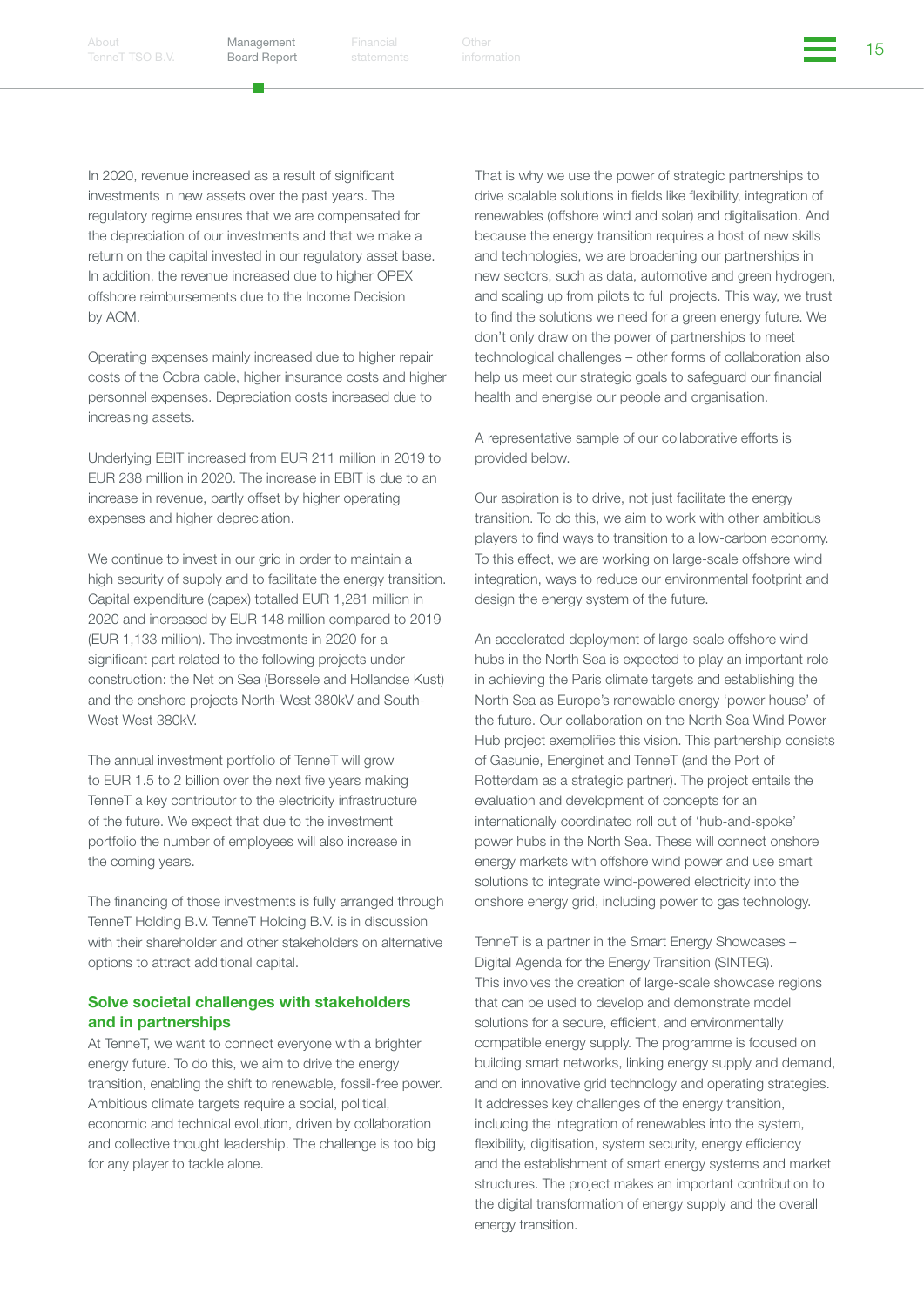Financial Other the Other Services of the Contract of the Contract of the Contract of the Contract of the Contra<br>Address information

TenneT is a member of MVO Nederland, a Dutch network of entrepreneurial businesses aiming to build a climate-neutral, inclusive and circular economy with fair supply chains. We are also part of a coalition called the Groene Netten, which is supported by MVO Nederland. Here we are working with companies that manage other critical infrastructure in the Netherlands, such as roads, rail, telecom, gas and electricity infrastructure. We work together on themes such as circularity and biodiversity. For more information on this, please refer to the chapter 'Create value to transition to a low carbon economy.

Feeding volatile wind and solar power into the electricity system creates a complex challenge: keeping the grid balanced, while ensuring security of supply. Traditionally, TSOs have used fossil-fuelled power plants to provide the flexible power needed to keep the grid balanced. Now, they are looking for renewable sources of flexibility. One innovative solution is to access energy stored in privately owned decentralised energy sources, like electric vehicles, home batteries and heat pumps. To harness the flexibility offered by these storage devices, TenneT has teamed up with other TSOs in Italy and Switzerland to create a European crowd-balancing joint-venture, called Equigy. The platform uses blockchain technology to register and validate a multitude of transactions with owners of distributed energy sources. It gives TSOs visibility of the flexible capacity offered by home-storage devices and allows them to manage the transactions securely. So far, Equigy has been launched in the Netherlands, Germany, Italy, and Switzerland, but it is a platform designed to accommodate a bigger scale. The plan is for it to progressively roll out in other European countries and discussions with other TSOs and partners (manufacturers of electric appliances and aggregators) are ongoing. For more information on Equigy: www.equigy.com.

TenneT works together with other TSOs in the European Network of Transmission System Operators for Electricity (ENTSO-E). This is a collaboration of 41 TSOs from 34 countries working together in key areas including establishing technical and market-related network codes, coordinating plans to develop European infrastructure and promoting technical cooperation between TSOs. As a member of ENTSO-E, TenneT is helping to build a more integrated European electricity market, contributing to a sustainable energy landscape, and ensuring electricity in Europe is affordable, sustainable and secure.

We are hiring refugee talent in the Netherlands and Germany providing apprenticeships and vocational training to them. To find qualified refugee talents in the Netherlands, we partnered up with the Refugee Talent Hub and TENT Partnership – both initiatives linking refugee talent and employers, with paid employment as the goal. The Refugee Talent Hub and TENT Partnership provide a network, bringing affiliated employers into contact with job-seeking newcomers through small-scale, customised meet & greet meetings. In 2019 / 20 TenneT Netherlands gave 8 newcomers work opportunities, with 2 finding permanent employment with TenneT in 2020. TenneT Netherlands provided a learning path ('opleidingstraject') for these 8 refugee talents to learn more about the company and gain insights into the working culture in the Netherlands. In addition to this learning path for newcomers, their leaders and teams have been coached to be more inclusive and understand the cultural background of refugee talent.

Sharing expertise and insights with educational institutes plays an important part in building knowledge for our sector and also educating the new generation of technical talent. In the Netherlands we collaborate with Netbeheer Nederland in the MBO-Covenant Klimaattechniek. This is a collaboration between the educational sector, government and grid operators and includes agreements to create more training positions and job guarantees for technical MBO students. By creating more opportunities for technical talent, we hope to alleviate the skills shortage in the energy sector. TenneT is further tapping into talent of the future as the founding sponsor of the Integrated High-Voltage Laboratory at TU Delft. Through this, TenneT can gain insight into the latest knowledge and research undertaken by Masters and PhD students.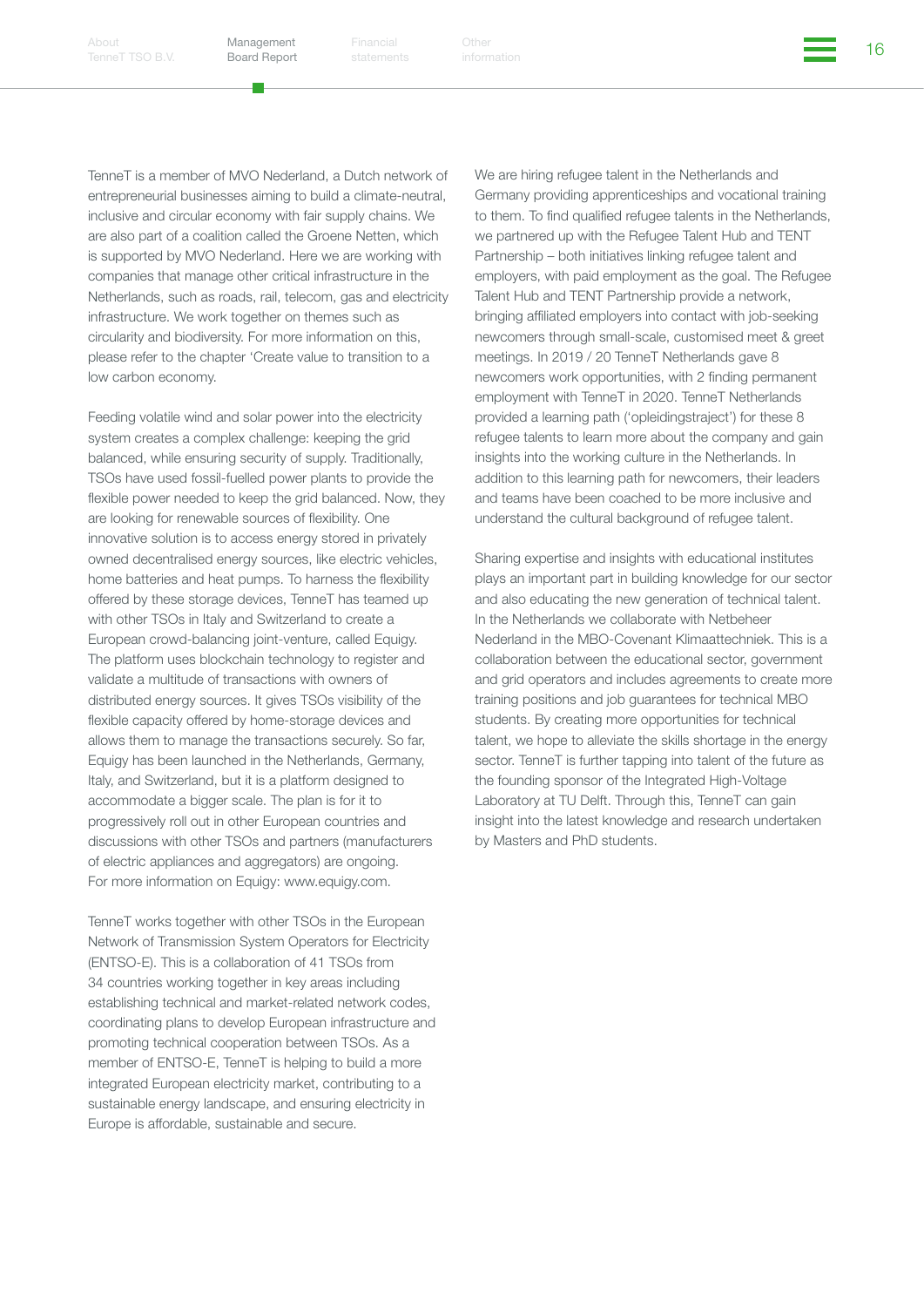[TenneT TSO B.V.](#page-2-1)

Management Board Report

Financial Other the Other (17 April 17 April 17 April 17 April 17 April 17 April 17 April 17 April 17 April 17

# Risk Management and Internal Control

#### Risk management and internal control objectives

To actively apply and advance our risk management system, we periodically identify and continuously manage uncertainties (comprising risks and opportunities) affecting the realisation of TenneT's strategic and operational objectives. By applying top notch standards within TenneT's internal control system, we also enhance the efficiency and effectiveness of our day-to-day processes.

The key objectives of TenneT's risk and opportunity management and internal control system are:

- To identify and assess uncertainties with a potential negative or positive impact on strategic and operational (department, process and project) objectives
- To create risk awareness and an open culture of addressing risks and opportunities
- To provide a uniform risk management framework and tools, which enables the organisation to take risk based decisions founded on relevant, reliable and timely information to ensure efficient priority based resource allocation
- To provide transparency to the boards, internal and external auditors and shareholders so they stay informed about the most significant risks potentially impacting strategic objectives

TenneT's enterprise risk management and internal control frameworks are based on ISO 31000 and COSO standards and are compliant with the requirements of applicable laws and regulations like the Dutch Corporate Governance Code.

Risk management at TenneT is clustered in:

- Strategic risk management
- Operational risk management, including project risk management
- Process risk management (such as internal control)
- Other risk domains such as asset risk & portfolio management

TenneT regards the following factors as crucial to realise full value of risk management and internal control for the organisation. They are designed in line with stakeholder requirements and described in the corporate risk management policy:

- Structure: policies, IT-systems, reports, processes, etc.
- People: roles and accountabilities, profile, education and skills, etc.
- Competencies: risk culture and competencies at management level, etc.



#### Risk management and internal control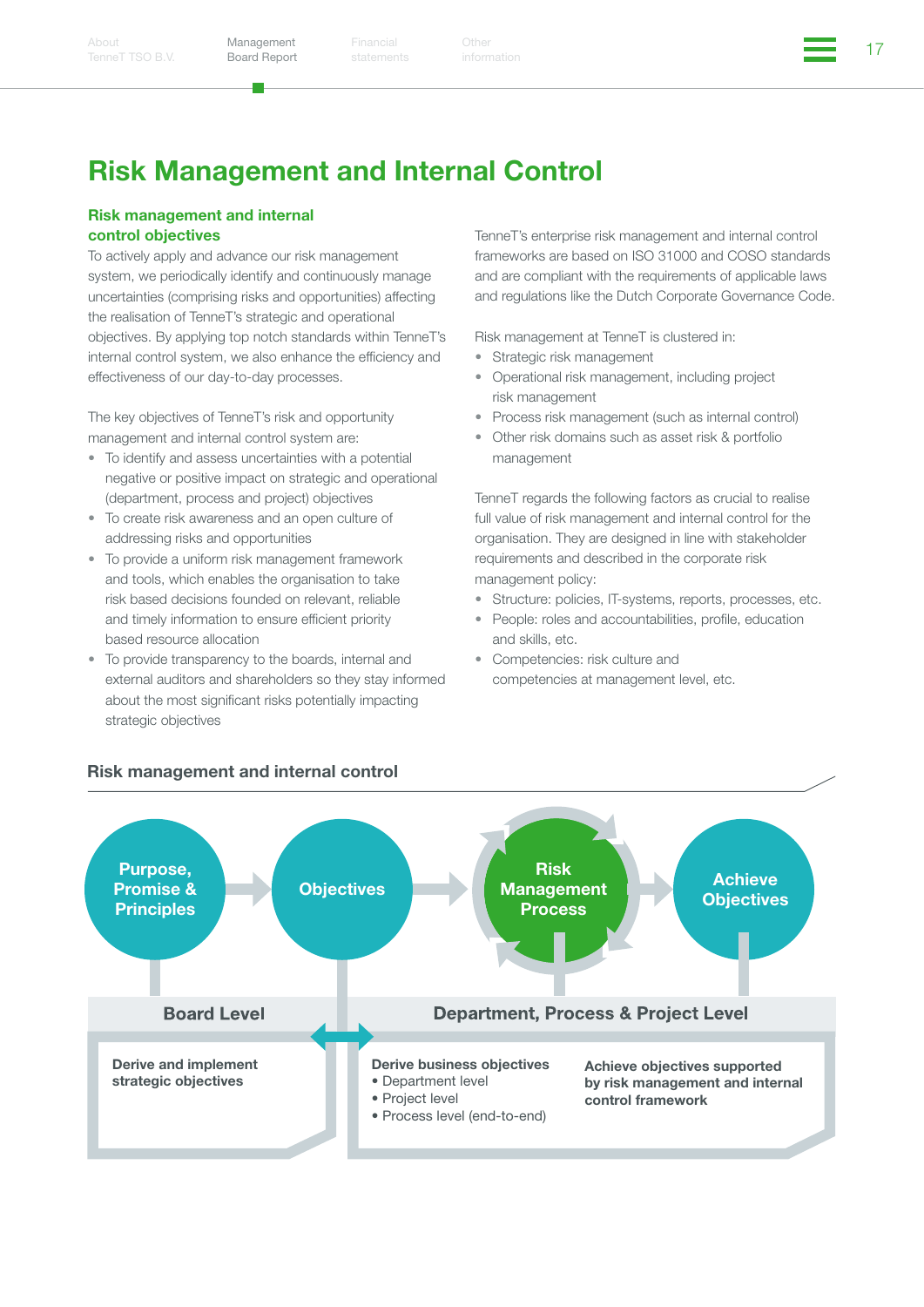Financial Other the Other Services of the Contract of the Contract of the Contract of the Contract of the Contra<br>Address the information

The principles of risk management should be taken into account in all activities performed at and for TenneT. Furthermore, at the heart of the governance system, risk management and internal control are interlinked with other second line functions and departments like risk transfer (insurances), business guidance, strategy & partnerships, safety & security, digital & process excellence, compliance & integrity and decentral specific risk management experts as well as third line functions, such as internal audit. Corporate risk management facilitates top down and bottom up dialogues and workshops as well as analysis on specific topics. The resulting outcomes provide management with insights to help take risk-based decisions that support the achievement of objectives set at all organisational levels.

#### Strategic risk management (SRM)

SRM focuses on future events and trends which may affect strategic objectives in positive or negative ways (risks vs. opportunities). Corporate risk management helps the Executive Board to derive and assess uncertainties and design risk response strategies. Furthermore, TenneT's strategic risk position is shared and discussed with the Supervisory Board and the Audit, Risk & Compliance Committee. Regularly, the project risk position is presented to project steering committees, the executive board and the supervisory board investment committee.

In 2020 the COVID-19 planning ahead team directly reported and interacted with the Executive board in short intervals. Thereby, workshops were organised between respective business departments and the executive board. Taking a forward looking approach, potential risk scenarios were analysed. Per July 2020 the new strategy team was implemented. So the strategic risk assessment at the end of 2020 was performed in collaboration.

#### Operational risk management (ORM)

Operational risks affecting the various business units and corporate departments are regularly updated and evaluated with the help of interviews and workshops with Senior Leaders to assess the adequacy of the responses, progress on mitigation actions, specific developments and the performance on management letter findings and control deviations. TenneT's corporate risk management & internal control team facilitates the organisation to review its risks, opportunities, related responses, progress on mitigation actions, developments of influencing factors and the business' performance on management letter findings and control deviations.

#### Project risk management (PRM)

To meet challenges arising from our investment portfolio and related objectives, TenneT started in 2008 to implement project risk management, first with a focus on large projects. PRM aims to boost the likelihood of realising project goals on time, on budget and with a high level of quality. For all large projects, dedicated project risk managers systematically review and manage risks together with project leads within the quality and uniformity standards safeguarded by corporate risk management. Project risk management has reached a high maturity level within TenneT and works closely together with project claims and contract management. In the last 5 years project risk management was extended to plan and perform maintenance works in the grid.

#### Risk & portfolio management

To strengthen security of supply, TenneT's asset management uses condition monitoring and risk based assessments to plan maintenance and investments. Grid constraints are identified by analysing grid components and failures and by monitoring the necessary transport capacity. These constraints are assessed according to the risk they pose to TenneT's objectives. Should the risk exceed a predefined level, responses are proposed and included.

#### Internal control (IC)

Our internal control framework is designed to support and safeguard the realisation of our process objectives, as well as fulfil our legal obligations and establish the reliability of our internal and external reporting. To assess the effectiveness of this framework and identify opportunities for improvement, a control self-assessment is performed by control owners and validated by management twice a year. The risk management & internal control team performs quality assessments on the outcomes. Internal audit randomly checks selected control self-assessments during the year to form an independent opinion. The outcomes of these control self-assessments provide direct input for the Letter of Representation procedure. Identified issues are reported to the risk management & internal control team, which monitor and follow up on mitigating steps with the relevant business owners. Overall control effectiveness and the scope of TenneT's internal control framework are part of our bi-annual report to the Executive and Supervisory Board.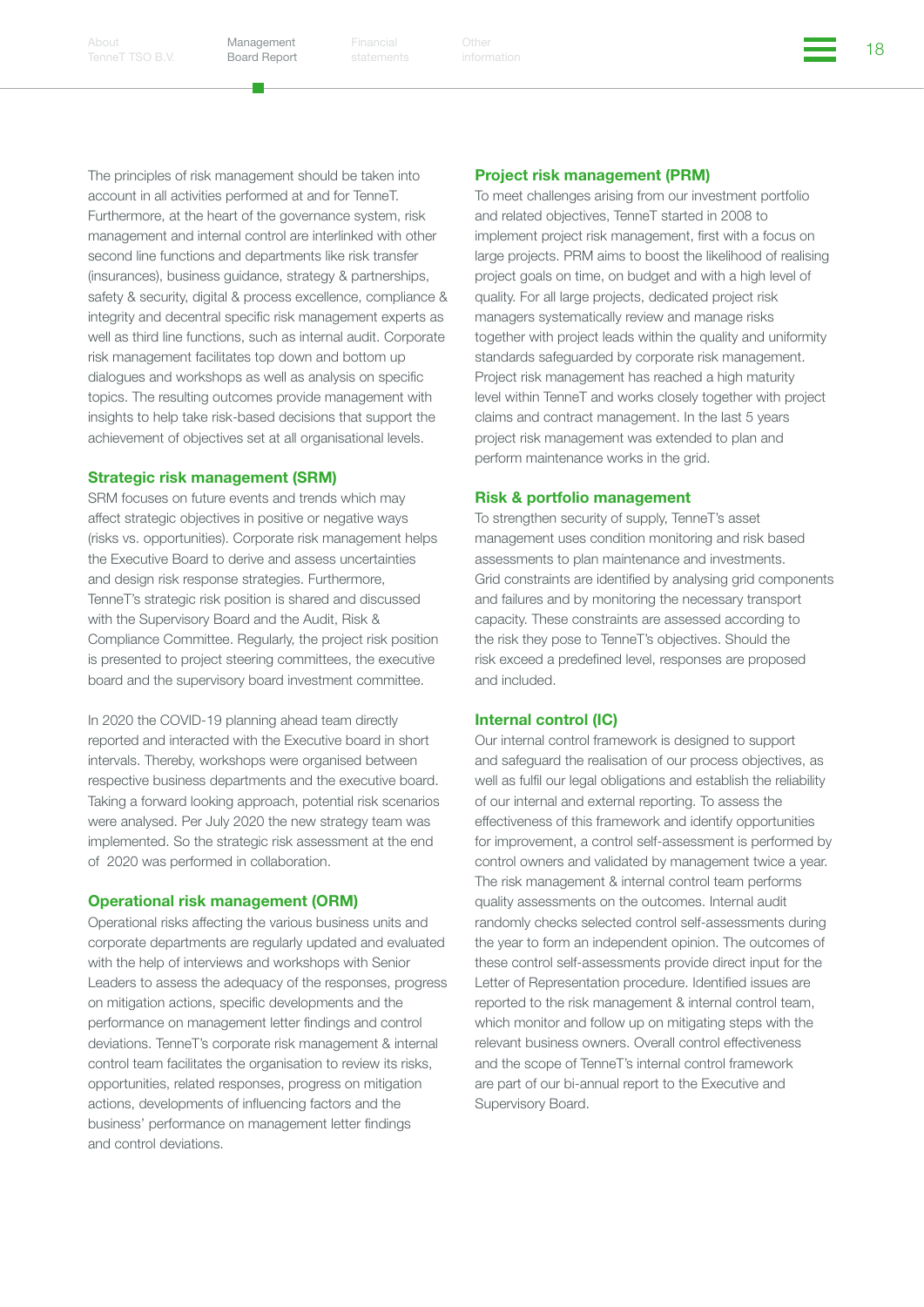## Compliance and integrity

As a result of a change in the "Besluit toezicht accountantsorganisaties" TenneT TSO B.V. is a Public Interest Entity (Organisatie van Openbaar Belang) as of 2020. This would require an audit committee at TenneT TSO B.V. level, however in line with article 3a of "Besluit instelling auditcommissie" it has been concluded that no separate audit committee is required at TenneT TSO B.V. level, since the governance by the Audit Committee at TenneT Holding B.V. level is considered to comply with the required good governance.

A culture of compliance and integrity, or simply said "responsible behaviour", is essential to be successful in a sustainable manner. We therefore aim to predict, prevent, detect and respond to compliance & integrity risks that threaten the realisation of TenneT's strategy and objectives, and may lead to economic or reputational harm. The applicable laws and regulations as well as internal policies and procedures determine the framework and the boundaries within which we operate, but it is the way we behave and act within that framework that demonstrate our compliance and integrity culture. To achieve this, we need leadership, the right tone from the top and to act consistently with our principles Ownership, Courage and Connection.

Under the new organisational structure applicable as of 1 July 2020, the Compliance & Integrity department, including the privacy officers directly fall within the remit of the CEO. During the course of the year, the team has been further extended with additional resources.

With a view on the new organisation structure, the scope of the compliance & integrity function has been aligned internally and other risk related areas have been clearly allocated to other units within the organisation. Furthermore, the corporate compliance organisation, roles and responsibilities, interfaces, processes and tools have been set out in a charter and framework, which has been endorsed by the Executive Board in December.

All these activities are aimed to have and maintain a compliance management system that is generally in line with the ISO 19600 standard. To enhance knowledge and awareness, together with the People unit, a training plan for company-wide compliance & integrity learning was developed, which will be rolled out as of 2021, and a communication plan was formulated.

TenneT has launched a new Code of Conduct; 'The way we act', which is shaped around the new Purpose, Promise and Principles. Closely related, the Speak Up business directive (formerly called Whistleblower policy) is entirely renewed and communicated. We stimulate our colleagues and stakeholders to speak up, address concerns with the leaders, trusted advisors or compliance & integrity and we also offer them a safe, secure and confidential portal where compliance and integrity concerns can be reported. In close cooperation with our Safety and Security unit, we have found the right balance in safeguarding data privacy, whilst being able to adequately manage and report on safety risks and incidents and the effects of the COVID-19 situation in our organisation.

All employees received invitations to e-learnings about REMIT, the European Regulation on Wholesale Energy Market Integrity and Transparency, and information security. All new employees received e-learnings about compliance & integrity, privacy and other general compliance & integrity topics, including safety & security as part of their online onboarding program, Empower online. As regards financial regulation, all so-called insiders have received information about their duties under the Inside Information business directive.

TenneT did not identify any fraud, bribery or corruption breaches which had a material impact in 2020. Material impact is defined in our risk matrix as a breach that has a significant adverse effect on TenneT's reputation and/or financial position.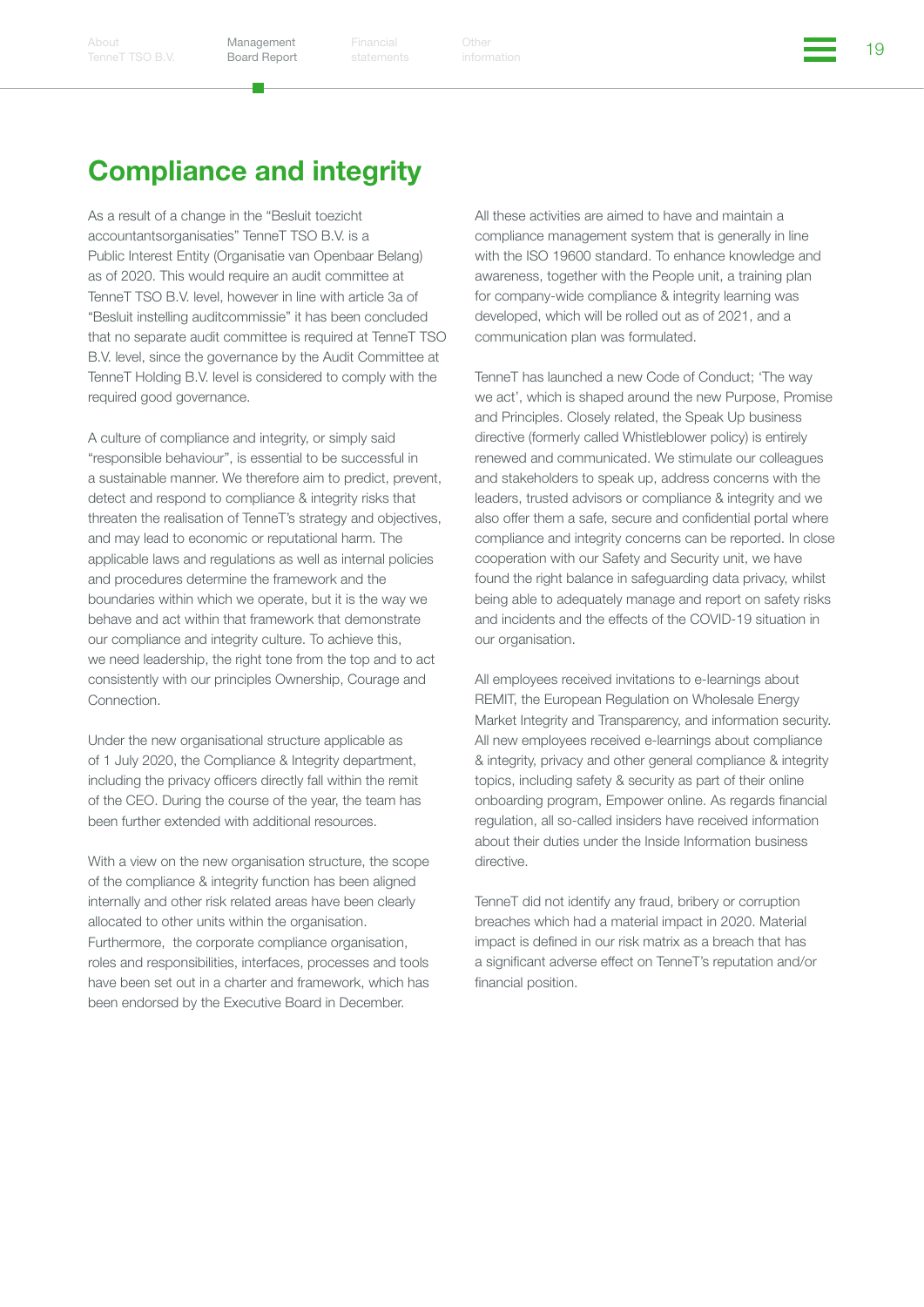Financial Other China of the China of the China of the China of the China of the China of the China of the China<br>Additional China of the China of the China of the China of the China of the China of the China of the China o Other

### Risk appetite

TenneT's risk appetite was set by the Executive Board for each of our strategic pillars. Executive Board and Management show commitment to those levels in daily practice. In terms of the amount of risk that we are willing to accept in relation to our strategic goals, we differentiate between the following categories:

- Risk averse (low risk appetite),
- Risk neutral (medium risk appetite) and
- Risk-taking (high risk appetite).

The following graph summarises risk appetite and trends on risks and opportunities assessed by the Executive Board.

#### Risk appetite and trend score

| <b>Strategic pillar</b>                           | <b>Description</b>                                                                                                                                                                                  | <b>Risk Appetite</b> | <b>Risk Trend</b> | <b>Opportunities Trend</b> |
|---------------------------------------------------|-----------------------------------------------------------------------------------------------------------------------------------------------------------------------------------------------------|----------------------|-------------------|----------------------------|
| <b>Energise our</b><br>people and<br>organisation | with an inclusive and safe<br>environment where people<br>enjoy coming to work.                                                                                                                     | $+$ High<br>Low -    | + High<br>Low -   | + High<br>Low -            |
| <b>Secure supply</b><br>today and<br>tomorrow     | by maintaining the grid to meet<br>reliability targets and operating<br>it to its maximum capability.                                                                                               |                      |                   |                            |
| <b>Drive the energy</b><br>transition             | as a green grid operator<br>and a thought leader.                                                                                                                                                   |                      |                   |                            |
| Safeguard our<br>financial health                 | by implementing a regulatory frame-<br>work to support our strategy, and<br>delivering a return in line with what our<br>capital providers expect, and raising<br>the necessary external financing. |                      |                   |                            |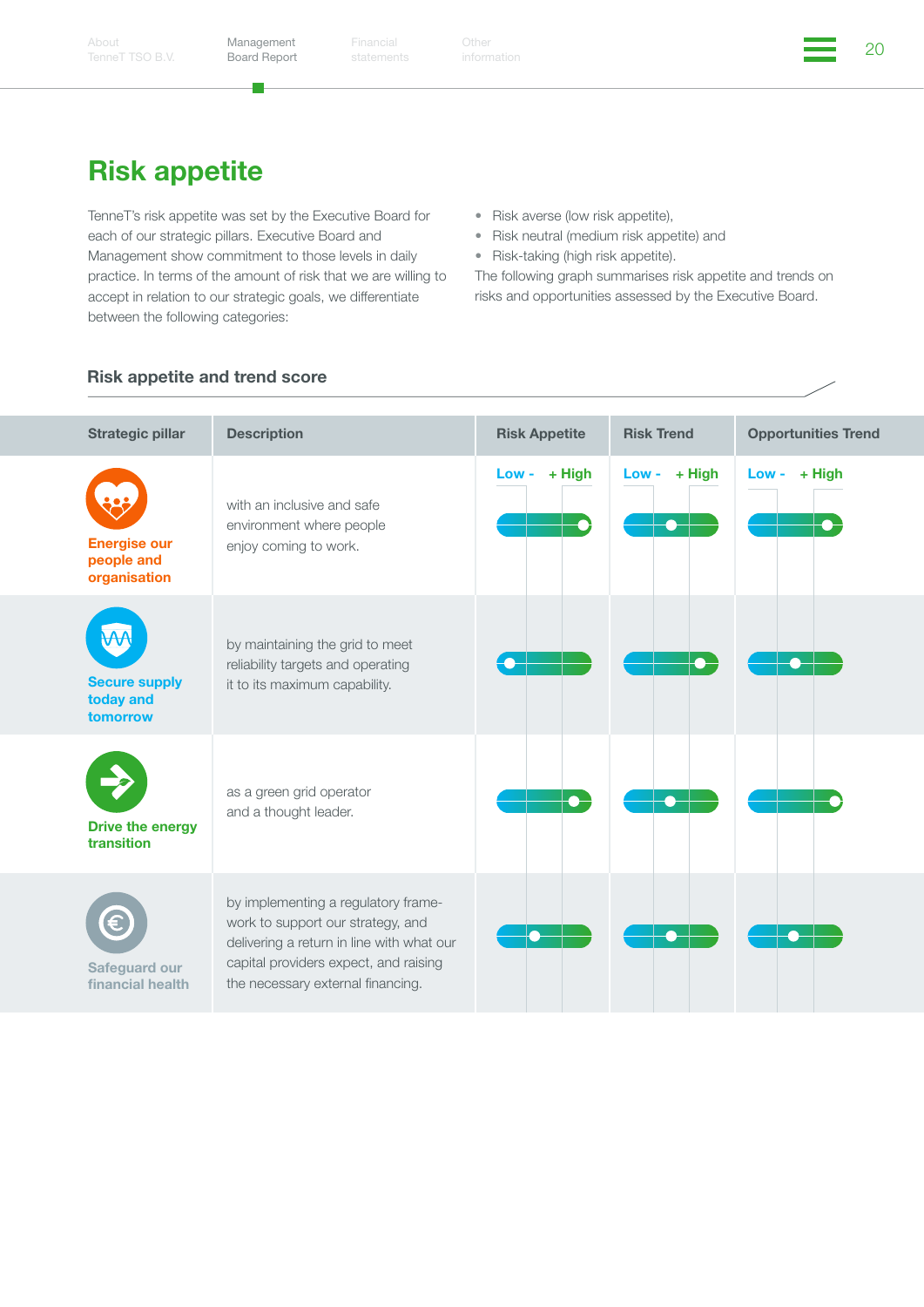Financial Other the Other Changes of the Changes of the Changes of the Changes of the Changes of the Changes of the Changes of the Changes of the Changes of the Changes of the Changes of the Changes of the Changes of the C

## Key risks

This section describes the strategic, regulatory and climate related risks and opportunities.

#### Strategic risks

#### Deliver a high security of supply

In 2020 the COVID-19 pandemic was the main challenge to ensure a secure supply of power. It is likely to continue presenting challenges in 2021. In the first half of 2020, TenneT was able to prove its level of preparedness. However, the continuing public health measures and ongoing uncertainty about duration may lead to a critical increase of the sickness rate (physical and mental) within companies in the power supply chain.

Aside from COVID-19, the further increase in the infeed of renewables continues to present challenges for how we operate our grid in its current form. Essential investments are required to ensure our grid is future-proof and can facilitate the energy transition. We continue to develop new and innovative ways to improve our way of working to secure supply of electricity today and tomorrow. TenneT has defined and started multiple strategic initiatives to ensure the preparedness of the grid. Uncertainty remains on potential political decisions, on a national and/or European level concerning the phase out of conventional energy production and the future expansion of renewables. These changes may influence (re-)investment decisions of power producers, resulting in a shortage of electricity production and thereby reducing the options for TSOs in the connected European grid in the short term. However, in the long term, this should help the evolution of a green grid.

New technology plays a crucial role in mitigating risks related to security of supply. In particular, TenneT sees opportunities in the field of digitalisation and resulting possibilities in automation, robotics, prognosis and block-chain technologies to improve the utilisation of the grid, without increasing operational risk. In this regard, we are exploring the potential of big data to improve our capacity to predict the weather and assess levels of consumer demand. Sophisticated data analytics can also help us determine the condition of our assets and reduce demand on the grid at peak times by connecting decentralised batteries.

Technological innovation plays an important role in achieving the ambitions of the energy transition. Although there are many innovations in the energy sector, there are currently no decisive breakthroughs that will simultaneously guarantee security of supply, affordability for society and competitiveness of industry prices. It is not yet clear which technology developments hold the most promise.

We assume it will most likely be a mix of digitalisation, big data, market and price models, sector coupling, new types of cables, lines and other assets to transmit energy. As new technologies are introduced, either physical assets or software solutions, there could be an increased risk of outages caused by malfunctioning. TenneT demands high quality standards from its suppliers and service providers. As an additional measure, TenneT builds test procedures, test periods and guarantee periods into its project planning and supplier contracts. As such, TenneT is actively involved in defining standards and developing partnerships with market partners and suppliers.

In addition, cyber and terror risks remain an ongoing risk across our sector. To ensure we can handle cyber-related risks and any repercussions, we continuously work on understanding our cyber risks (and how best to handle them) in collaboration with internal and external allies. We have ISO 27001 certification for information security in place in Germany and underway in the Netherlands. We also carry out penetration tests and crisis management exercises every year.

#### Ensure critical infrastructure for society

Society and governments expect a swift transition towards renewable energy. To ensure secure supply today and tomorrow the execution of a large investment portfolio is essential. This portfolio consists of investments in new assets as well as replacing, repairing and maintaining existing assets. This presents a high workload for TenneT and our entire supply chain. We face scarcities in markets for materials, resources, services and other supplies. This situation is exacerbated by demands from other TSOs, DSOs and other infrastructural companies worldwide as well as by the lack of skilled staff available to us and our suppliers in the labour market. This may lead to increases in prices as well as delays in the realisation of our investment portfolio.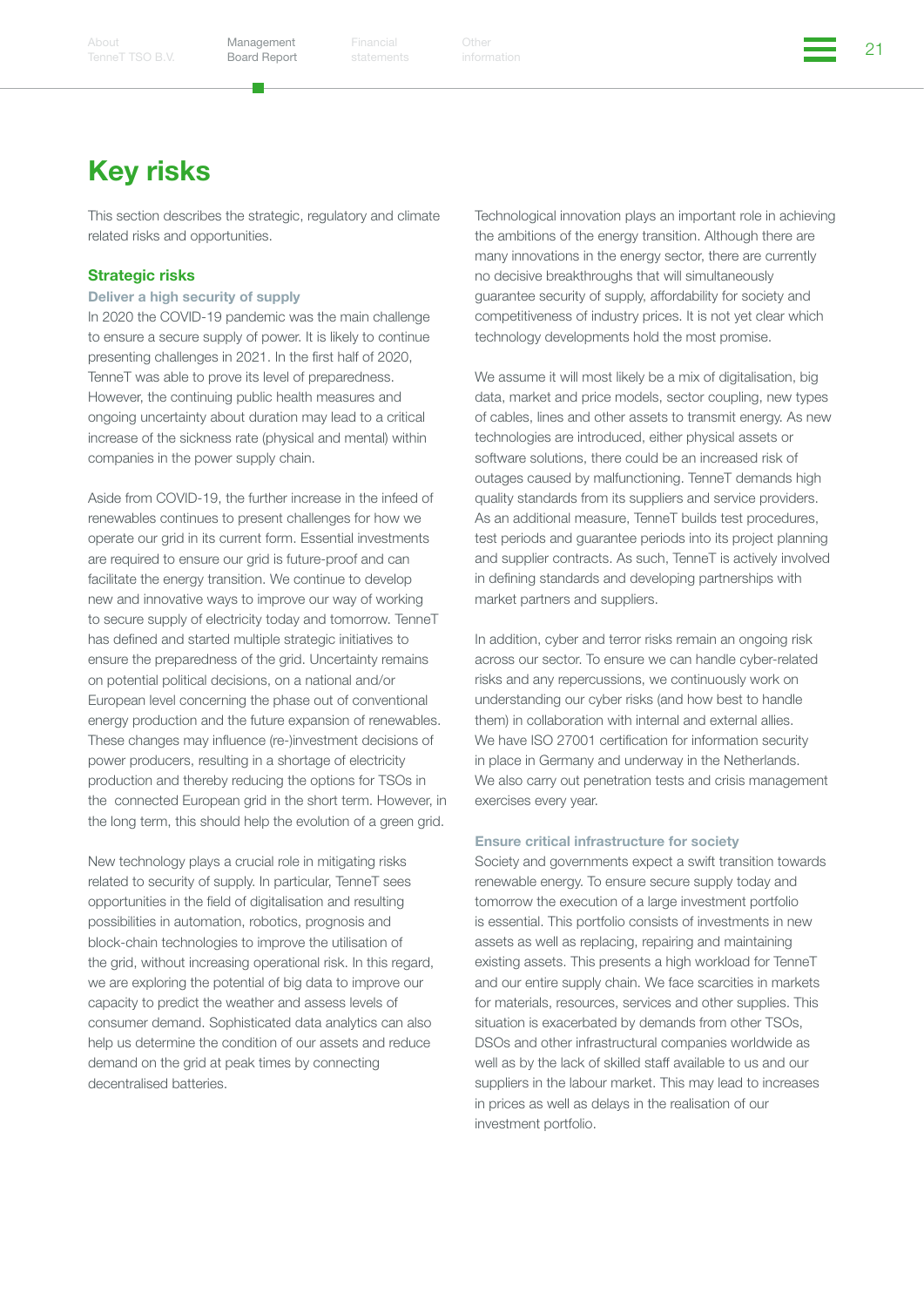Financial Other the Other Section of the Contract of the Contract of the Contract of the Contract of the Contra<br>Additional information

To cope with this, TenneT has updated its supply chain management and focuses among other things on new sourcing models. These include long-term partnerships accompanied by improved demand planning and standardisation, revising harmonised contract models and tender procedures. We also actively support the development of new technology, production facilities and the sourcing of alternative suppliers and service providers. Furthermore, we employ external project management service providers to staff construction projects in the onshore grid. To counterbalance a lack of internal resources, we pro-actively perform analyses to ensure adequate succession planning.

In a highly dynamic market, there is a certain risk associated with the emergence of new players who may overstretch themselves, fail or go out of business. This may also increase a risk of unreliable supplier support or unavailability of (spare) parts. To mitigate these risks, TenneT assesses the financial stability of suppliers and prescribes the long-term availability of parts and services as one of its contractual pre-conditions.

In addition, our engagement with stakeholders treads a fine line between societal and local interests. What is good for and desired by society is not always welcomed by the local communities affected by our projects. We communicate with a large number of stakeholders, assess different technological options, routing options, interdependencies of work packages between different projects and challenges in the political environment. Delays in licensing (especially mandatory permits issued by authorities) as well as challenges arising from the use of innovative technology (e.g. newly designed 525 kV DC cabling) can also cause delays in project schedules. TenneT mitigates these risks by identifying possible constraints and the cost of viable solutions in the early stages of the decision-making process, communicating transparently with regional stakeholders, working closely with authorities, enforcing high quality standards and closely monitoring our suppliers and deliverables. We are aware that we will not always meet the requirements from local opposition. The approval process is influenced by the wish to accelerate procedures but at the same time empower local authorities.

Certain environmental developments in Europe pose a challenge to us and may delay projects. These include various European government policies on perfluoroalkylated substances (PFAs) and nitrous oxide. This is embedded in our daily operation.

On the other hand, opportunities in this area, such as digitalisation, could reduce costs and help us achieve a secure energy transition. This may come with some strict requirements, not only regarding data security, but also especially for information management and human resources in terms of designing, developing, maintaining and operating systems. Therefore, TenneT continuously develops its IT capabilities, enhancing its organisation, training employees and reviewing the performance of IT service providers.

Looking ahead, we face possible delays to future projects as the COVID-19 pandemic has made the usual planning and permitting process difficult to sustain. This particularly holds for onshore projects, for which the permitting process relies on face-to-face stakeholder meetings in local communities. For public health safety, we were unable to have these face-to-face meetings due to the measures taken to stop the spread of the COVID-19 virus. Some of these can now continue online, but the knock-on effect from the delay in this pre-construction phase will pose challenges. We managed however to make good progress with online consultations in 2020.

#### Create a sustainable workplace

The scarcity of qualified short and long-term staff remains a key risk. To address this, we focus on tailored sourcing approaches and aim to build an image of TenneT as an attractive employer, as well as actively working on internal succession planning. We are interacting more with potential employees, actively participating in career events and reaching out to students during their studies. We are investing in our future talent pipeline, including initiatives to attract potential employees such as our International Trainee Programme and our High Voltage Trainee programme.

Our ever-challenging pipeline of investment projects and maintenance tasks inherently results in an increased risk of injuries and even fatalities. This also applies, perhaps to a greater extent, to the work of our suppliers. They might consider and apply safety values that are different to TenneT's. We continue to educate our contractors and subcontractors what safety means at TenneT, build awareness of this and to implement safety as one common goal.

Create value to transition to a low carbon economy The decarbonisation of society has an impact on business, regulatory frameworks, financing, and the availability and prices of products and services.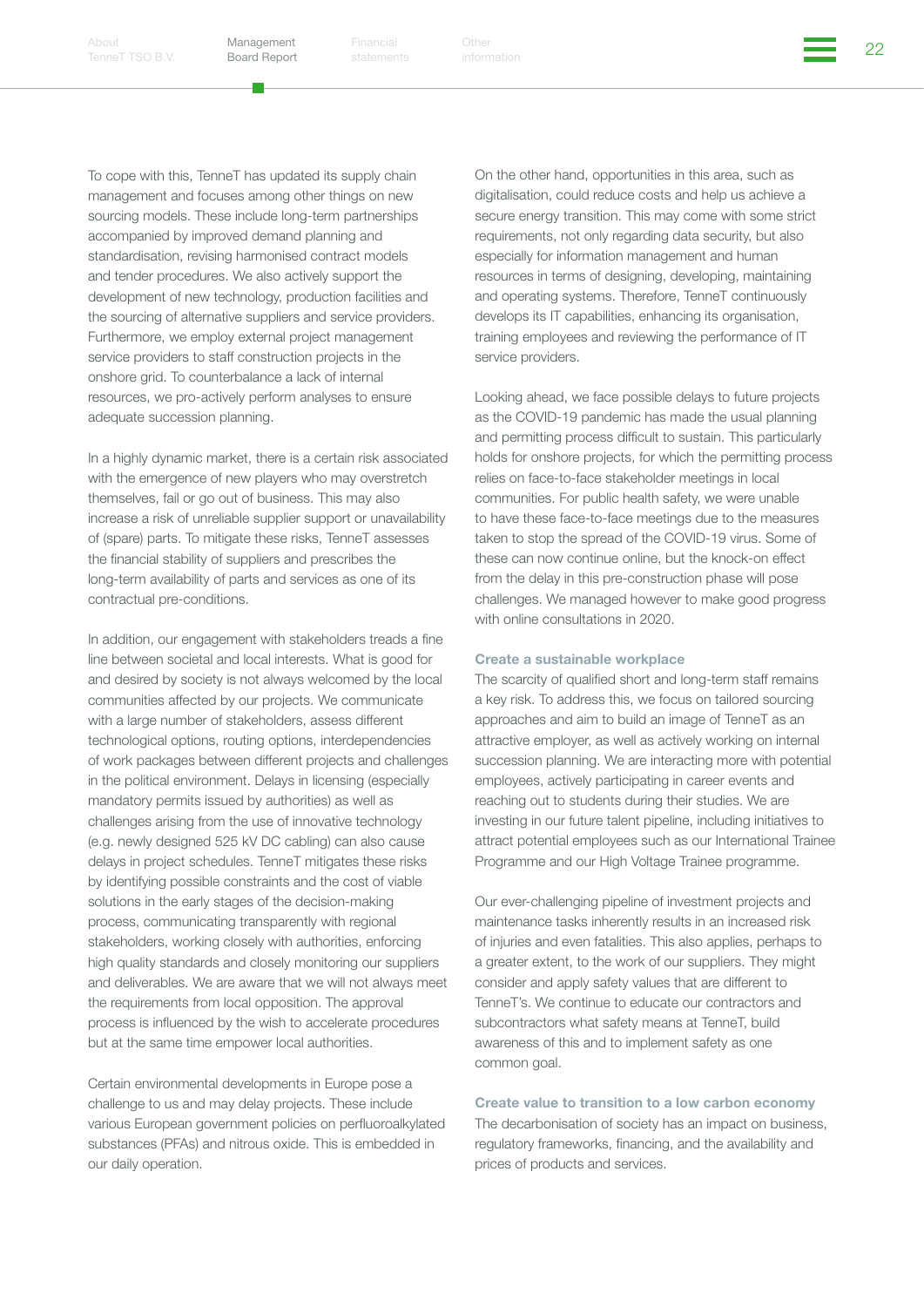[TenneT TSO B.V.](#page-2-1)

Management Board Report

Financial Other Philadelphia (1999)<br>atatamanta information

National and European actions to achieve climate goals are becoming more concrete. Examples include the European Green Deal, setting new goals for renewable energy production, the use of (green) hydrogen and the stimulation of green and ethical investments. These factors are increasing the scale and pace of TenneT's investment portfolio and increasing the relevance of future projects, such as system integration with gas infrastructure.

When considering risks to our ambition as a green and responsible grid operator, we should consider the global economic and political context. These include a potential economic slowdown resulting from anti-pandemic measures, regulatory changes, geopolitical conflicts, financial market turmoil and rapid advances in technology. On a positive note, the new US administration has decided to return to an international consensus on climate targets, but 'trade "games"' may continue. A severe economic crisis could impact the current focus on climate change and energy transition. However, it currently seems more likely, that national and European-level investments in infrastructure projects might be used to stabilise the economy. Nevertheless, the affordability of projects could come under increased scrutiny, as could the question to what extent society is willing to accept the cost of the energy transition.

Due to the nature of TenneT's business, we must consider climate-related risks and opportunities in order to achieve our strategic goals. To this end, we have adopted the recommendations from the Taskforce for Climate-Related Financial Disclosures. We discuss climate-related risks and opportunities in workshops and dialogues with senior leadership and embed these elements into our strategy and risk procedures. An example of this is considering the impact of climate adaptation, including scenarios related to drought, flooding and more extreme weather events, such as in Noordwaard, where flooding submerged part of a pylon (Mast 58) on the 380 kV line between Krimpen aan den IJssel and Geertruidenberg. We designed a new steel base for the mast, coated to withstand water, and raised the pylon by 4 metres – all while maintaining the power supply. This has never been done before in the Netherlands. For more information on how we have assessed our climate related financial disclosures and opportunities, please refer to the Climate-Related risks and opportunities in this section.

Have a solid financial performance and reputation Our revenues are predominantly dependent on the regulatory framework. The growing concern about the increasing cost of energy is putting more pressure on the reimbursement system. Adverse changes in the regulatory system might impact our financial performance.

The regulatory reimbursement schedules aims to allow TenneT to recover the efficiently incurred costs including a market based return. The regulatory methods underlying the revenue cap are typically established for a period of 3-5 years. The main risks for TenneT are that market returns are continuously decreasing as a result of the low interest environment on the capital markets and that it is increasingly difficult to accurately forecast efficiently incurred expenses for future periods as the past no longer reflects the future due to the significant developments in the electricity market.

Both developments could lead to significant deviations between the allowed revenue in a given year of the regulatory period and the actual costs needed to run the business. Although this risk is partially mitigated by the fact that TenneT receives additional income on top of the revenue cap for specific investments it remains an area of debate between TenneT, the regulator and market parties.

#### Solve societal challenges with stakeholders and reputation

To be able to drive the energy transition and lead as a green grid operator, it is important to create societal acceptance of the energy transition. Lack of acceptance could lead to the inability to fulfil our ambitions and delay the transition to a low-carbon economy.

Societal acceptance of our infrastructure remains important. TenneT's construction and operation of substations, underground cables and transmission lines, and investments in sustainable energy solutions may affect a large number of people and interests. Because grid expansion projects take years to develop and cost billions of euros, the impact of project delays, difficulties or shutdowns may be significant.

The expansion of our high-voltage electricity grid may significantly alter landscapes in a way that can affect the livelihood of surrounding residents. The debate with respect to potential health risks related to our overhead transmission lines and magnetic fields is ongoing. As TenneT, our aim is to comply with rules and regulations and take sufficient caution in the construction and operation of our assets.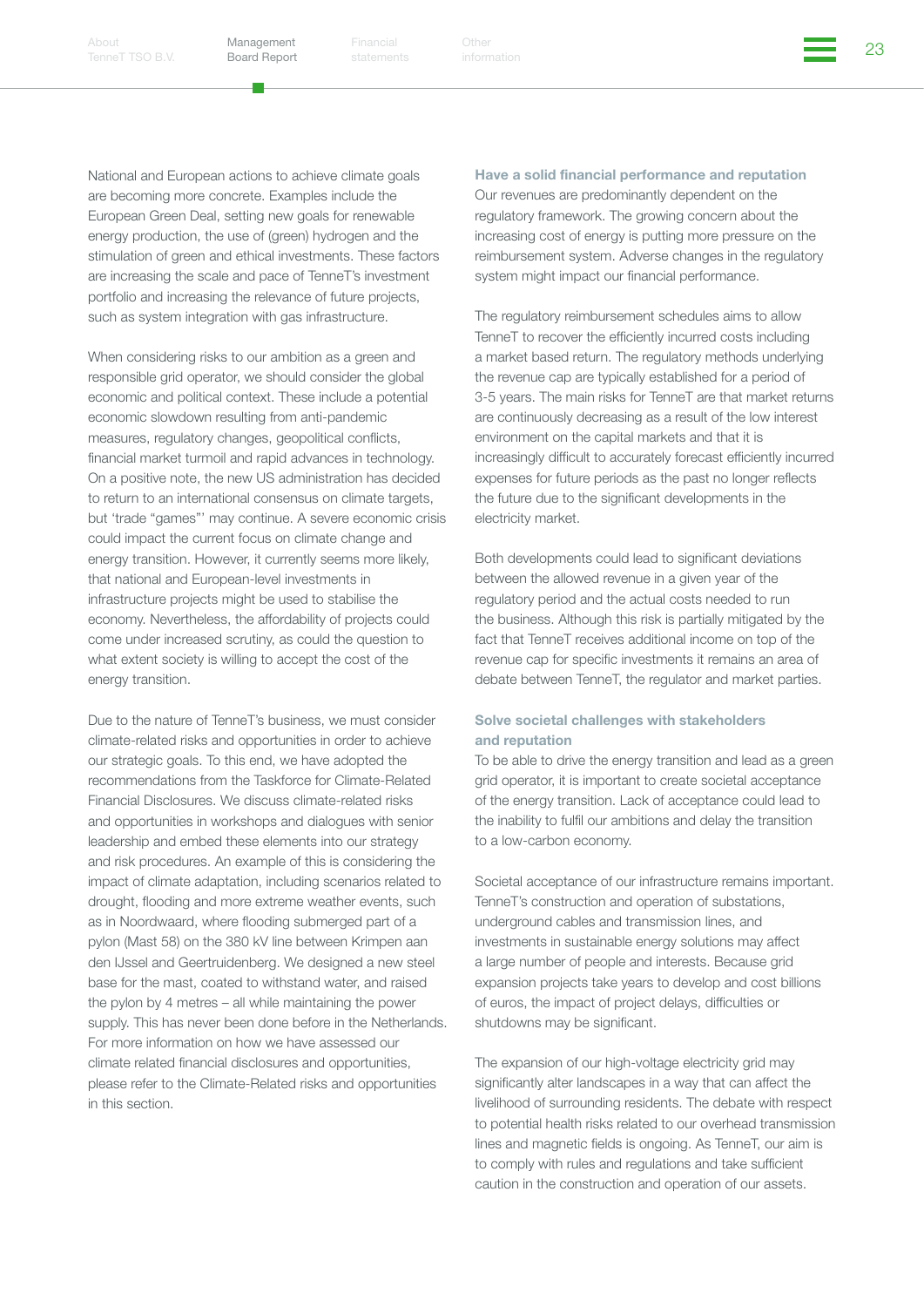m,

Financial Other the Other Changes of the Changes of the Changes of the Changes of the Changes of the Changes of the Changes of the Changes of the Changes of the Changes of the Changes of the Changes of the Changes of the C Other

We are also currently working together with the respective authorities and other involved stakeholders to include their views as we are in the process of updating our policy with respect to magnetic fields.

In our view, forming long-term partnerships within and outside the TSO work field is an opportunity to drive the energy transition. Initiatives like integration of energy system, crowd balancing and big data need strong partnerships between several industries and local and national governments.

#### Regulatory risks

The following table details TenneT's most important regulatory risks.

|                        | Regulatory risk                                                                                                                                                                                                                                                                                                                                                                                                                                                                                                                                                                                                                                                                                                                    | Risk-mitigating actions                                                                                                                                                                                                                                                                                                                                                                                                                                                      |
|------------------------|------------------------------------------------------------------------------------------------------------------------------------------------------------------------------------------------------------------------------------------------------------------------------------------------------------------------------------------------------------------------------------------------------------------------------------------------------------------------------------------------------------------------------------------------------------------------------------------------------------------------------------------------------------------------------------------------------------------------------------|------------------------------------------------------------------------------------------------------------------------------------------------------------------------------------------------------------------------------------------------------------------------------------------------------------------------------------------------------------------------------------------------------------------------------------------------------------------------------|
| General                | . Inability to meet increasing efficiency targets imposed by<br>incentive regulation, especially taking into account a<br>strongly growing company and the need of investments<br>in grid expansion and innovation.                                                                                                                                                                                                                                                                                                                                                                                                                                                                                                                | • TenneT performs regular reviews of its processes<br>and organisational structure and introduced lean<br>management. TenneT also initiated strategic dialogues<br>with ACM and industry partners/suppliers.                                                                                                                                                                                                                                                                 |
|                        | • TenneT is unable to achieve a reasonable return on its<br>invested capital as well as the full remuneration of<br>operational costs as the regulated return continues to<br>decline due to the low interest environment and stricter<br>regulatory incentives.                                                                                                                                                                                                                                                                                                                                                                                                                                                                   | · TenneT's strategy is to seek mutually acceptable results,<br>however if needed legal action may be taken.                                                                                                                                                                                                                                                                                                                                                                  |
| Europe                 | • The 'Clean Energy Package' (CEP) entered into force.<br>It requires amongst others that TSOs provide to the<br>market 70% of the total cross-border transmission<br>capacity, an amount difficult to achieve without extensive<br>and costly redispatch activities. The ACM approved a<br>derogation of TenneT from the CEP and approved an<br>action plan which gradually aims to fulfil the targets in<br>the Netherlands by 2026.                                                                                                                                                                                                                                                                                             | • TenneT monitors compliance against the conditions of<br>the derogation.                                                                                                                                                                                                                                                                                                                                                                                                    |
| <b>The Netherlands</b> | • Regulatory returns in the Netherlands are under<br>pressure due to low interest rate environment. This<br>implies a weakening of operational cash flows in times<br>when TenneT is investing heavily. This impact is<br>aggravated in the Netherlands as a real WACC system<br>is applied which effectively pushes profitability into the<br>future, while being Net Present Value (NPV) neutral.<br>Furthermore, the ACM plans to replace the estimated<br>risk-free rate for the actual risk-free rate, which exposes<br>TenneT to more variability in cash flows and in the short<br>term is likely to have a further negative impact on returns<br>due to the policy of quantitative easing of the European<br>Central Bank. | • TenneT demonstrates that actual returns have not fallen<br>as much as is expected in the methodology of ACM,<br>therewith supporting its claim that the current method<br>results in an understatement of the Return on Equity.<br>Furthermore TenneT argues that ACM should also<br>address the financeability of a TSO in its decision<br>making, consequently TenneT argues in favour of a<br>nominal WACC system, which is Net Present Value<br>neutral for consumers. |
|                        | • The ACM has shared the preliminary decision on the<br>application of the benchmark during a stakeholder<br>group meeting in February 2021. ACM intends to<br>gradually reduce TenneT's efficient cost level to 77.5% in<br>2025 and 2026, therewith respecting the grace period<br>until 2025 which was granted in earlier method<br>decisions.                                                                                                                                                                                                                                                                                                                                                                                  | • TenneT has prepared reports (shadow benchmark -<br>based on the very same sample as ACM) to show that<br>the 'low' efficiency score result from omissions in the<br>model. Whilst ACM for now does not accept TenneT's<br>argumentation, TenneT assesses, that it has a very<br>strong legal position with evidence clearly showing that<br>this score is understated.                                                                                                     |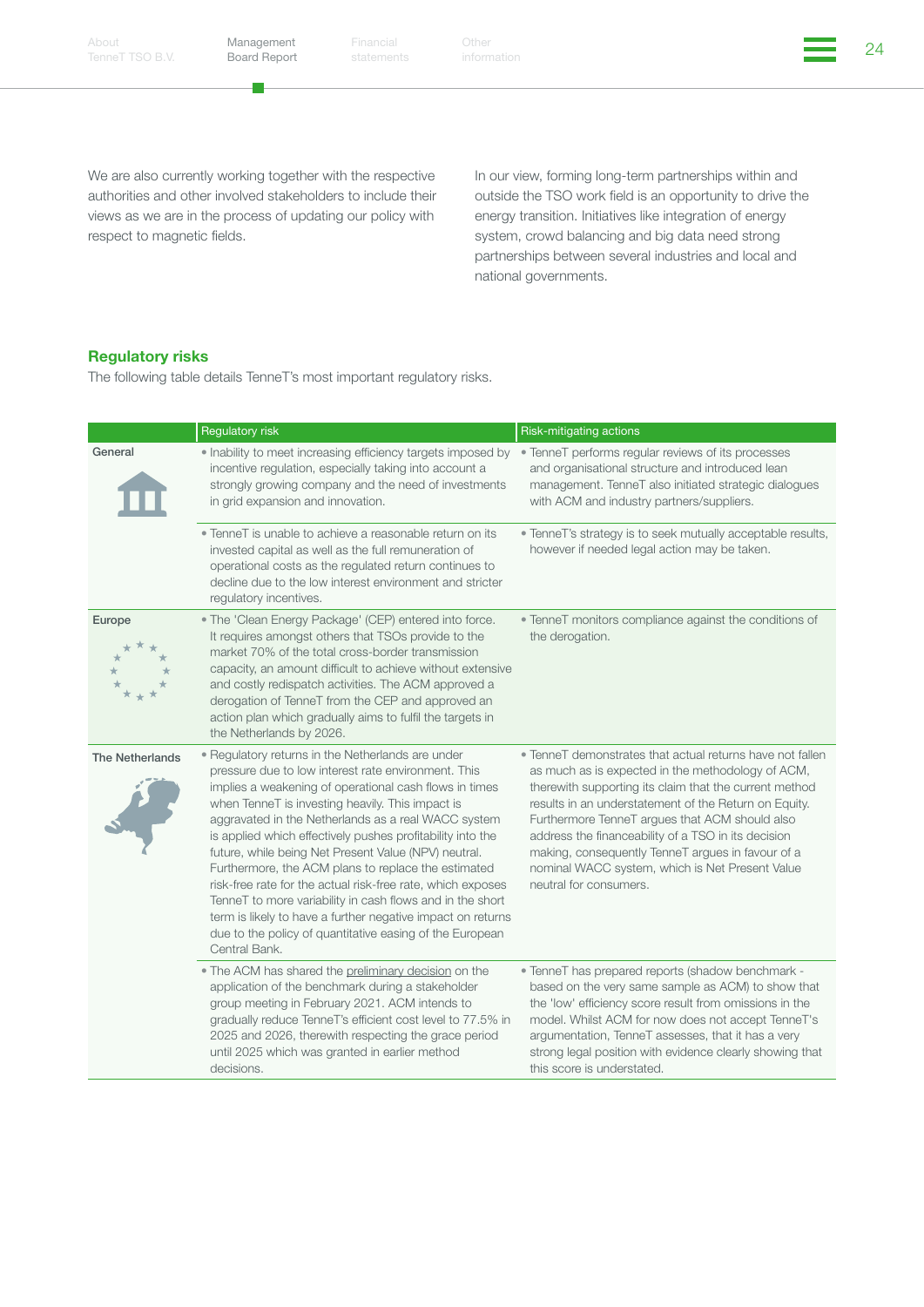m,

Financial Other the Other Changes of the Changes of the Changes of the Changes of the Changes of the Changes of the Changes of the Changes of the Changes of the Changes of the Changes of the Changes of the Changes of the C Other

#### Climate related risks and opportunities

The Taskforce for Climate related Financial Disclosures provide recommendations for companies to improve and increase the reporting of climate related financial information. We have followed up on their

recommendations, also in our risk assessment process and

#### Climate related risks

have identified the following climate related risks and opportunities for TenneT, which we clustered below. Please note that there might be some overlap with risks also being mentioned earlier in the report, but this is to provide one structured overview in this section.

| Risks               |                                          | How might this affect TenneT?                                                                                                                                                                                                                                                                                                                                                                                                                                                                                                    | Risk mitigating actions                                                                                                                                                                                                                                                                                                                                                                                                                                                                                                               |  |  |  |
|---------------------|------------------------------------------|----------------------------------------------------------------------------------------------------------------------------------------------------------------------------------------------------------------------------------------------------------------------------------------------------------------------------------------------------------------------------------------------------------------------------------------------------------------------------------------------------------------------------------|---------------------------------------------------------------------------------------------------------------------------------------------------------------------------------------------------------------------------------------------------------------------------------------------------------------------------------------------------------------------------------------------------------------------------------------------------------------------------------------------------------------------------------------|--|--|--|
| risks               | • Transition • Policy and<br>legal risks | • Policy and legal risks are related to our regulatory<br>framework. Choices we make that can help society<br>and us as a company to transition to a low carbon<br>economy are subject to discussion with our<br>regulator. Our regulatory framework is updated<br>once every 5 years and this might pose a risk that if<br>ambitions from governments in the areas we serve<br>move faster than the spirit of the regulatory<br>framework, this might be a constraining factor to<br>drive the energy transition.               | . We mitigate this by lobbying on national and<br>European level, run pilot projects and present<br>business cases and focussing on those topics,<br>which promise the highest benefit for the society,<br>which are integration of power and hydrogen as<br>well as flexibility and grid utilisation together with<br>partners.                                                                                                                                                                                                      |  |  |  |
|                     | • Technology<br>risk                     | • A risk of stranded assets might occur in case a<br>new technology is developed which makes them<br>obsolete.                                                                                                                                                                                                                                                                                                                                                                                                                   | • Mitigating actions include challenging the<br>necessity of each investment and embrace other<br>solutions, if those promise more societal value and<br>actively work and invest in new technology as part<br>of our strategy.                                                                                                                                                                                                                                                                                                       |  |  |  |
|                     | • Market risk                            | • Our market risks relate to dealing with the higher<br>infeed of renewable energy sources and impacting<br>the way we balance our grid and market prices.<br>Renewable energy sources are less predictable and<br>cannot easily be increased in case of a higher<br>demand. Differences in market prices can lead to<br>too high requests for energy at one location, where<br>not all energy can be transmitted to the users.<br>In such situations additional measures are required<br>to balance the grid, e.g. re-dispatch. | • TenneT plans and builds interconnectors within<br>Europe and we investigate the grid integration of<br>green hydrogen and power grids as well as<br>improving the quality of data to predict power<br>production and consumption.                                                                                                                                                                                                                                                                                                   |  |  |  |
|                     | • Reputation<br>risk                     | • A reputation risk could occur when we are unable<br>to deliver on our strategic goal to drive the energy<br>transition. Also, when realising our assets, we also<br>have a reputational risk if there is a growing<br>resistance from local communities and<br>governments, if we do not engage with our<br>stakeholders properly ("not in my backyard").<br>Furthermore the overall cost of the energy transition<br>is also a risk from a reputational perspective<br>(affordability).                                       | • To mitigate this risk we aim to communicate in an<br>open and transparent fashion. Next to this, we<br>invite stakeholders in the planning and approval<br>process of projects to voice their opinion which we<br>consider in, for instance, the final route of a certain<br>project. We also aim to balance affordability,<br>sustainability and security of supply in all our<br>investment decisions. Further mitigation takes<br>place through the usage of professional planning,<br>project management and costs forecasting. |  |  |  |
| • Physical<br>risks | • Acute                                  | • Acute risks are related to for instance (extreme)<br>weather conditions that impact our assets.                                                                                                                                                                                                                                                                                                                                                                                                                                | • Acute weather conditions are mitigated during the<br>design, construction and maintenance of our<br>assets, e.g. choice of location and the choice of<br>materials.                                                                                                                                                                                                                                                                                                                                                                 |  |  |  |
|                     | • Chronic                                | • Chronic physical risks can relate to rising sea and<br>ground water levels for instance, where our assets<br>might bear a risk due to this.                                                                                                                                                                                                                                                                                                                                                                                    | • We monitor developments to gain more experience<br>and insights related to the scenarios and effects.<br>Examples include projects related to assets such as<br>our Krimpen aan de IJssel substation and one of our<br>pylons, which we both have elevated.<br>• TenneT insures all substations and buildings during<br>construction and operation against risks from<br>natural catastrophes. Pylons and overhead-lines<br>are not insured.                                                                                        |  |  |  |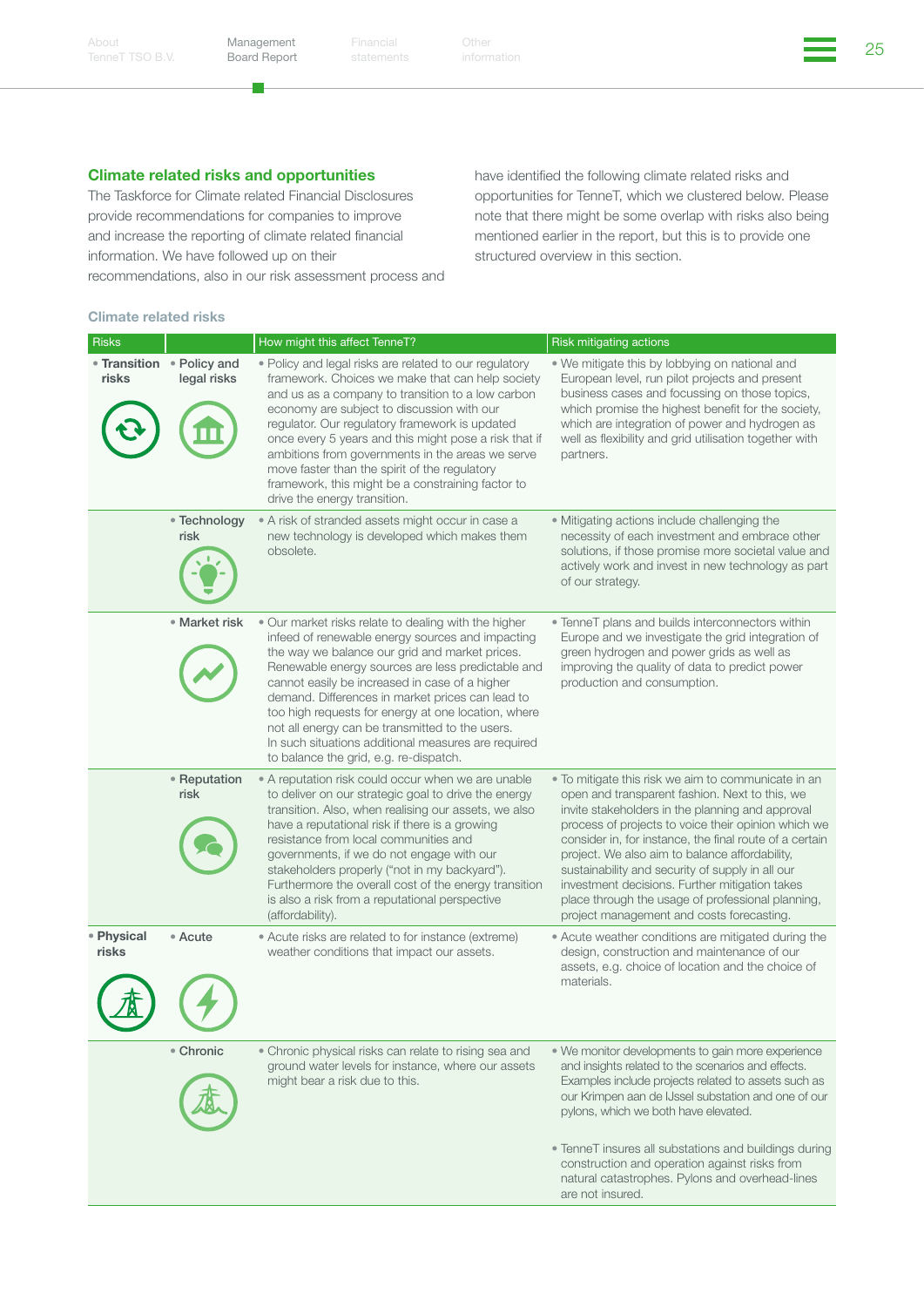$\mathcal{L}$ 

Financial Other the Other Changes of the Changes of the Changes of the Changes of the Changes of the Changes of the Changes of the Changes of the Changes of the Changes of the Changes of the Changes of the Changes of the C Other

#### Climate related opportunities

| Opportunities                  | How might this affect TenneT?                                                                                                                                                                                                                                                                                                                                                                                                                                          |
|--------------------------------|------------------------------------------------------------------------------------------------------------------------------------------------------------------------------------------------------------------------------------------------------------------------------------------------------------------------------------------------------------------------------------------------------------------------------------------------------------------------|
| • Resource efficiency          | • Innovation and further developments in renewable energy production facilities result in decreasing<br>production costs and decreasing of levies. Additionally, stronger decentralized power production and<br>storage including self-balancing micro grids can relieve high-voltage grids. Furthermore, DC-interconnectors<br>enhance the transmission of power of very long distances and connect renewable power production and<br>demands in different countries. |
|                                | . Solutions related to flexibility help us to make smarter use of our grid. This might have a positive effect on<br>reducing our grid investments and expansion of our grid and with that, reducing the amounts of resources<br>required for us to secure supply today and tomorrow.                                                                                                                                                                                   |
| <b>Energy source</b>           | • TenneT is a leading investor in the energy transition and so we have been able to gain a vast amount of<br>experience connecting renewable energy sources, such as offshore wind, to our grid. This experience helps<br>us to further drive the energy transition together with partners and fulfil the future investment portfolio.                                                                                                                                 |
| <b>• Products and Services</b> | • Our project portfolio has significantly changed in order to meet national and European climate goals. Key<br>projects are connecting offshore wind energy to our grid or to ensure that our onshore grid is prepared for<br>a new energy future. The gathering and analysis of energy data may lead to new products and services<br>provided by TSOs, such as TenneT.                                                                                                |
| • Markets                      | • Strategies and objectives of financial institutes, banks and especially the European central bank provide<br>opportunities for TenneT to attract sustainable financing at favourable terms and conditions by issuing<br>green finance products to fund and refund our investments in green infrastructure projects.                                                                                                                                                  |
| • Resilience                   | . Trends in the society, like the electrification of mobility result in higher demand on a stable grid and power<br>supply. To ensure resilience integration of power and gas grids is a vital alternative. Digitalisation using<br>technologies like automatization, robotics and block-chain will help to optimize grid utilisation while<br>safequarding a reliable supply of electricity.                                                                          |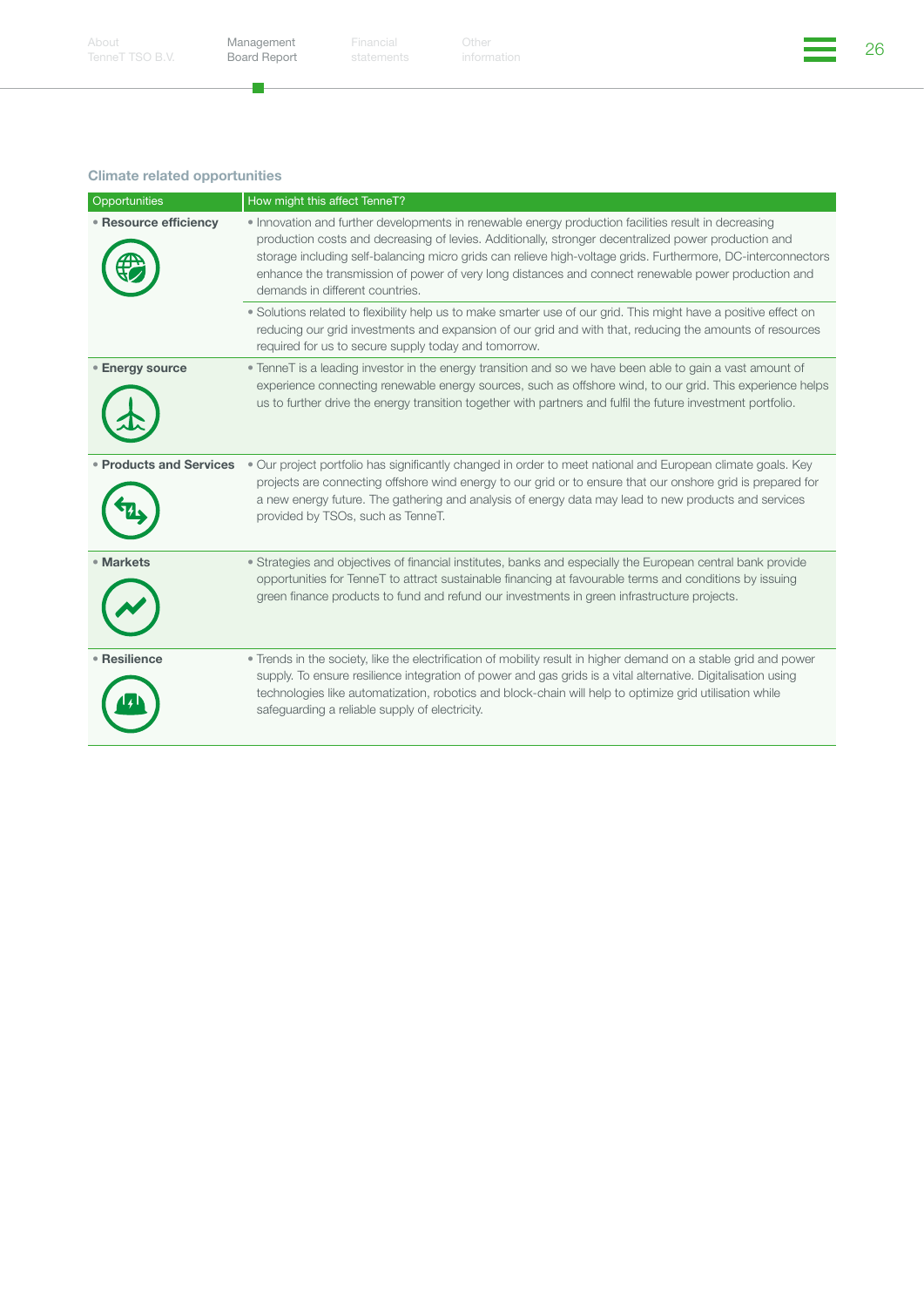[statements](#page-26-1)

Financial Other Philadelphia (1992)<br>etatemente information Other

# <span id="page-26-1"></span><span id="page-26-0"></span>Consolidated financial statements

# Consolidated statement of financial position

| Assets                                       | <b>Notes</b> | 2020           | 2019  |
|----------------------------------------------|--------------|----------------|-------|
| Non-current assets                           |              |                |       |
| Tangible fixed assets                        | 8            | 6,733          | 5,746 |
| Right-of-use assets                          | 9            | 116            | 129   |
| Intangible assets                            | 10           | 144            | 109   |
| Investments in joint ventures and associates | 12           | $\overline{2}$ | 2     |
| Other financial assets                       | 13           | 59             | 383   |
| <b>Total non-current assets</b>              |              | 7,054          | 6,369 |
| <b>Current assets</b>                        |              |                |       |
| Inventory                                    | 14           | 3              | 4     |
| Account- and other receivables               | 15           | 263            | 151   |
| Cash and cash equivalents                    | 16           | 85             | 81    |
| <b>Total current assets</b>                  |              | 351            | 236   |
| <b>Total assets</b>                          |              | 7,405          | 6,605 |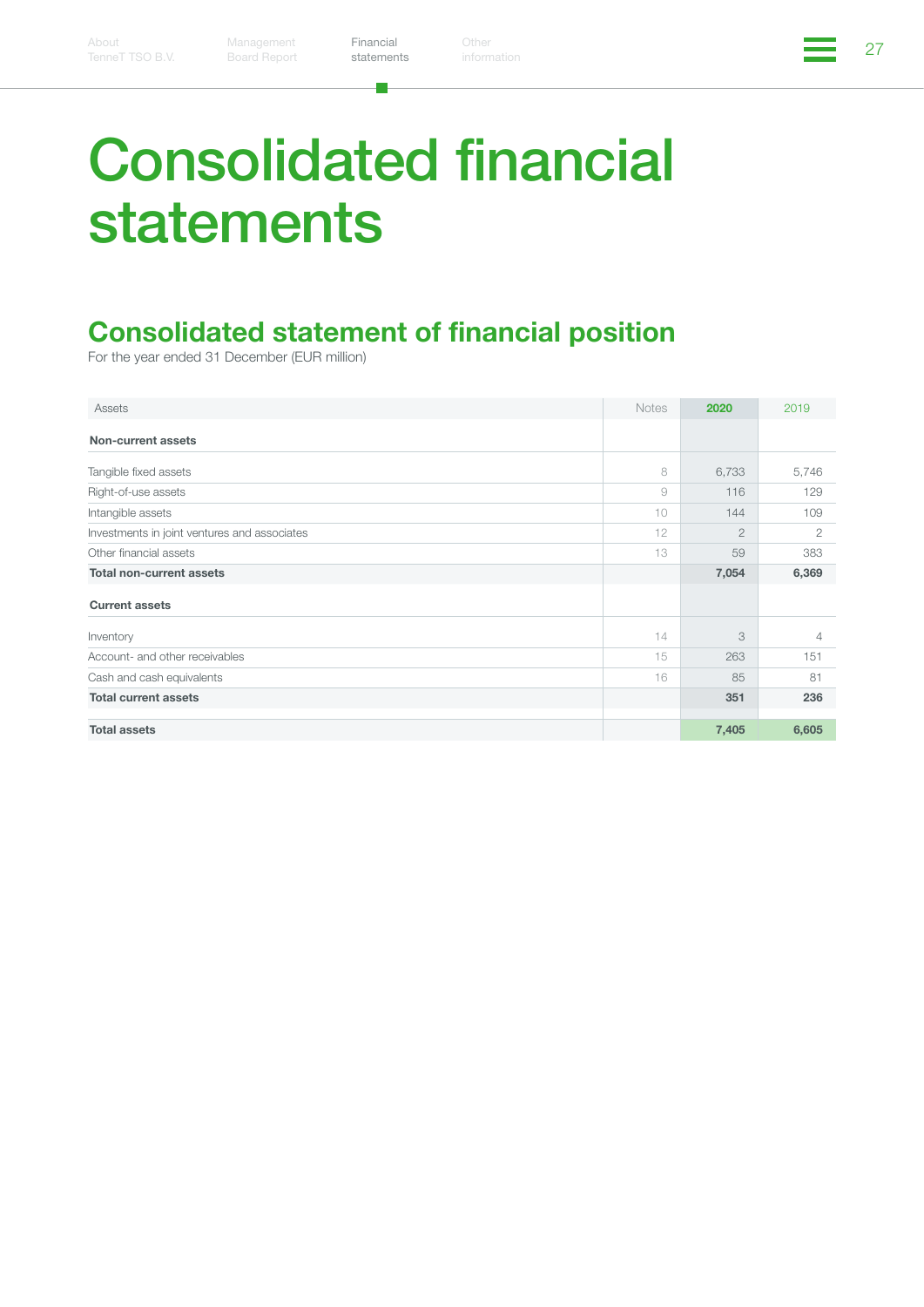$\mathbf{L}$ 

# Consolidated statement of financial position

| Equity and liabilities               | <b>Notes</b> | 2020                     | 2019  |
|--------------------------------------|--------------|--------------------------|-------|
| <b>Total equity</b>                  | 17           | 3,428                    | 3,293 |
| <b>Non-current liabilities</b>       |              |                          |       |
| Borrowings                           | 18           | 2,700                    | 2,114 |
| Contract liabilities                 | 19           | 323                      | 286   |
| Deferred tax liability               | 7            | 23                       | 43    |
| Provisions                           | 20           | 176                      | 74    |
| Lease liabilities                    | 9            | 104                      | 125   |
| <b>Total non-current liabilities</b> |              | 3,326                    | 2,642 |
| <b>Current liabilities</b>           |              |                          |       |
| <b>Borrowings</b>                    | 18           | $\overline{\phantom{a}}$ | 75    |
| Provisions                           | 20           | 28                       | 25    |
| Other financial liabilities          | 22           | 85                       | 79    |
| Lease liabilities                    | 9            | 13                       | 6     |
| Account- and other payables          | 21           | 525                      | 485   |
| <b>Total current liabilities</b>     |              | 651                      | 670   |
| <b>Total equity and liabilities</b>  |              | 7,405                    | 6,605 |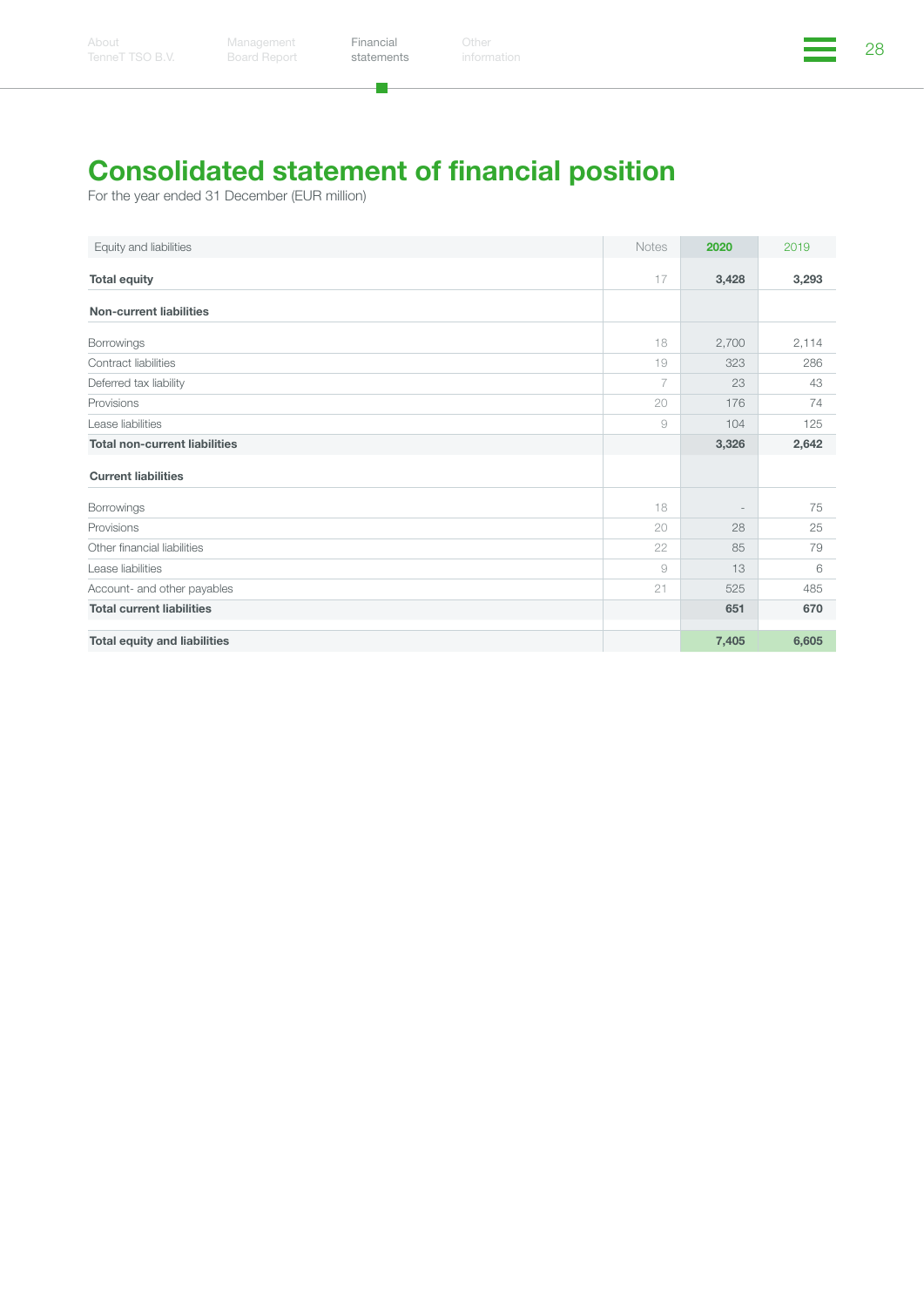# Consolidated statement of changes in equity

 $\mathbf{L}$ 

|                                           |              | Paid-up and<br>called-up<br>capital | Share<br>premium<br>reserve | Retained<br>earnings     | Unappropri-<br>ated result | <b>Total equity</b> |
|-------------------------------------------|--------------|-------------------------------------|-----------------------------|--------------------------|----------------------------|---------------------|
|                                           | <b>Notes</b> | 17                                  | 17                          | 17                       | 17                         |                     |
| At 1 January 2019                         |              | 100                                 | 1,380                       | 1,455                    | $-13$                      | 2,922               |
| Total comprehensive income                |              | $\overline{\phantom{a}}$            | $\overline{\phantom{a}}$    | $\sim$                   | $-39$                      | $-39$               |
| Capital contributions                     | 17           | $\overline{\phantom{a}}$            | 410                         | $\overline{\phantom{a}}$ | $\overline{\phantom{a}}$   | 410                 |
| Appropriation remaining prior year result |              | $\overline{\phantom{a}}$            | $\overline{\phantom{a}}$    | $-13$                    | 13                         |                     |
| At 31 December 2019                       |              | 100                                 | 1,790                       | 1,442                    | $-39$                      | 3,293               |
| Total comprehensive income                |              | $\overline{\phantom{a}}$            | $\sim$                      | $\sim$                   | 135                        | 135                 |
| Appropriation remaining prior year result |              | $\overline{\phantom{a}}$            | $\overline{\phantom{a}}$    | $-39$                    | 39                         |                     |
| At 31 December 2020                       |              | 100                                 | 1,790                       | 1,403                    | 135                        | 3,428               |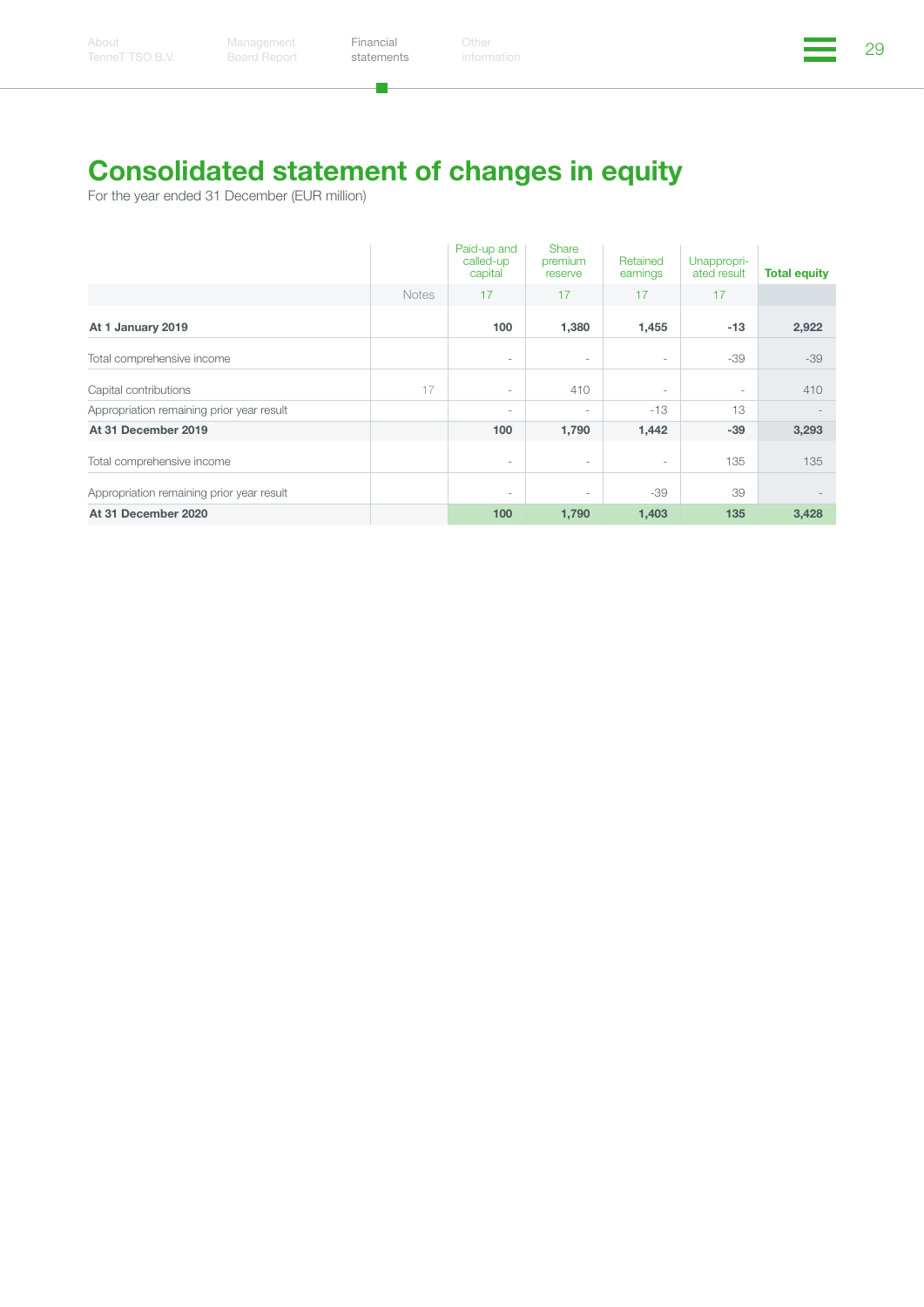×.

Financial Other Chemical Chemical Chemical Statements (30 September 20 September 20 September 20 September 20<br>Statements information Other

# Consolidated statement of income and comprehensive income

|                                                  | <b>Notes</b>             | 2020           |                          | 2019   |        |
|--------------------------------------------------|--------------------------|----------------|--------------------------|--------|--------|
| Revenue                                          | 3                        |                | 1,124                    |        | 811    |
| Grid expenses                                    | $\overline{4}$           | $-447$         |                          | $-393$ |        |
| Personnel expenses                               | $\overline{\mathcal{L}}$ | $-105$         |                          | $-91$  |        |
| Depreciation and amortisation of assets          | 8, 9, 10                 | $-272$         |                          | $-243$ |        |
| Other operating expenses                         | $\overline{4}$           | $-101$         |                          | $-91$  |        |
| Other gains/(losses)                             |                          | $\mathbf{2}$   |                          | $-1$   |        |
| <b>Total operating expenses</b>                  |                          |                | $-923$                   |        | $-819$ |
| Share in result of joint ventures and associates | 12                       | $\overline{1}$ |                          |        |        |
| <b>Operating (loss)/profit</b>                   |                          |                | 202                      |        | -8     |
| Finance income                                   | 5                        | $\overline{9}$ |                          | 11     |        |
| Finance expenses                                 | 6                        | $-31$          |                          | $-42$  |        |
| <b>Finance result</b>                            |                          |                | $-22$                    |        | $-31$  |
| Profit before income tax                         |                          |                | 180                      |        | $-39$  |
| Income tax expense                               | 7                        |                | $-45$                    |        |        |
| (Loss)/Profit for the year                       |                          |                | 135                      |        | $-39$  |
| Other comprehensive income (net of tax)          |                          |                | $\overline{\phantom{a}}$ |        |        |
| Total comprehensive income                       |                          |                | 135                      |        | $-39$  |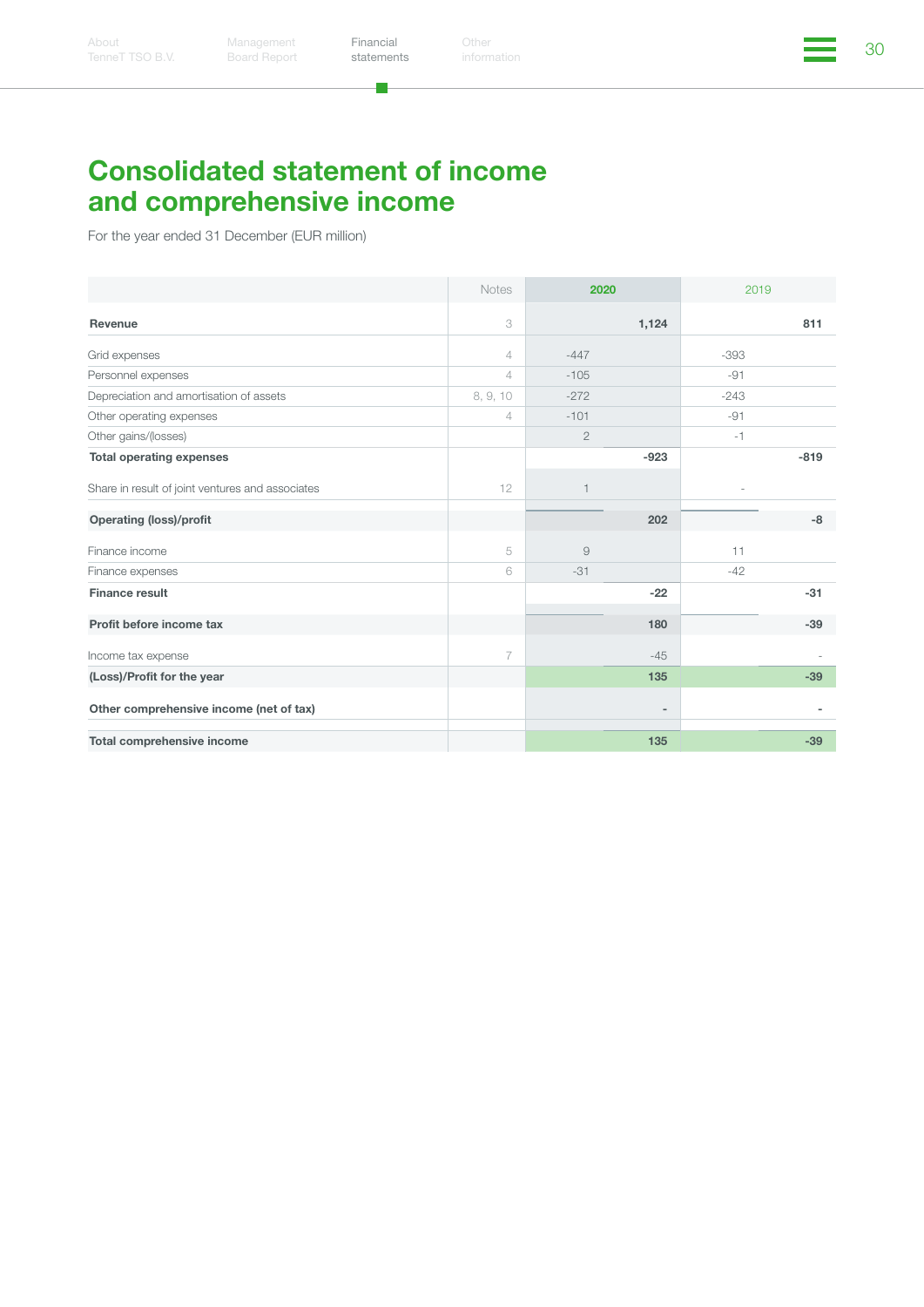Đ.

# Consolidated statement of cash flows

|                                                                          | <b>Notes</b> | 2020           |                | 2019           |                  |
|--------------------------------------------------------------------------|--------------|----------------|----------------|----------------|------------------|
| Operational activities                                                   |              |                |                |                |                  |
| <b>Operating profit</b>                                                  |              |                | 202            |                | -8               |
| Non-cash adjustments to reconcile operating profit to net<br>cash flows: |              |                |                |                |                  |
| Depreciation, amortisation and impairment of assets                      | 8, 9, 10     | 272            |                | 243            |                  |
| Result on disposal of assets                                             | 8            |                |                | $\overline{2}$ |                  |
| Share in profit of joint ventures and associates                         | 12           | $-1$           |                | $\overline{a}$ |                  |
| Increase/(decrease) in deferred income                                   | 19           | 37             |                | 23             |                  |
| Movements in provisions and other (financial) liabilities and assets     |              | 12             |                | $-4$           |                  |
| Working capital adjustments:                                             |              |                | 320            |                | 264              |
| (Increase)/decrease in account- and other receivables                    | 15           | $-112$         |                | $-2$           |                  |
| (Increase)/decrease in inventories                                       | 14           | $\mathbf{1}$   |                | $\mathbf{1}$   |                  |
| Increase/(decrease) in account- and other payables                       | 21           | $-65$          |                | 149            |                  |
| Increase/(decrease) in current financial liabilities                     | 22           | 6              |                | 8              |                  |
|                                                                          |              |                | $-170$         |                | 156              |
| Net cash flows from operating activities                                 |              |                | 352            |                | 412              |
| Investing activities                                                     |              |                |                |                |                  |
| Purchase of tangible and intangible fixed assets                         | 8,10         | $-1,179$       |                | $-1,093$       |                  |
| Dividends received from joint ventures and associates                    | 12           | $\sim$         |                | $\mathbf{1}$   |                  |
| Interest received                                                        | 5            | $\overline{9}$ |                | 11             |                  |
| Proceeds from repayment of financial assets                              | 13           | 324            |                |                |                  |
| Net cash flows used in investing activities                              |              |                | $-846$         |                | $-1.081$         |
| <b>Financing activities</b>                                              |              |                |                |                |                  |
| Proceeds from capital contributions                                      | 17           | $\bar{ }$      |                | 690            |                  |
| Proceeds from borrowings                                                 | 18           | 586            |                | ÷,             |                  |
| Redemption of loans                                                      | 18           | $-75$          |                |                |                  |
| Payment of lease liabilities                                             | 9            | $-13$          |                | $-11$          |                  |
| Net cash flows from financing activities                                 |              |                | 498            |                | 679              |
| Net change in cash and cash equivalents                                  |              |                | $\overline{4}$ |                | 10 <sup>10</sup> |
| Cash and cash equivalents at 31 December                                 | 16           | 85             |                | 81             |                  |
| Cash and cash equivalents at 1 January                                   | 16           | 81             |                | 71             |                  |
|                                                                          |              |                | $\overline{4}$ |                | 10               |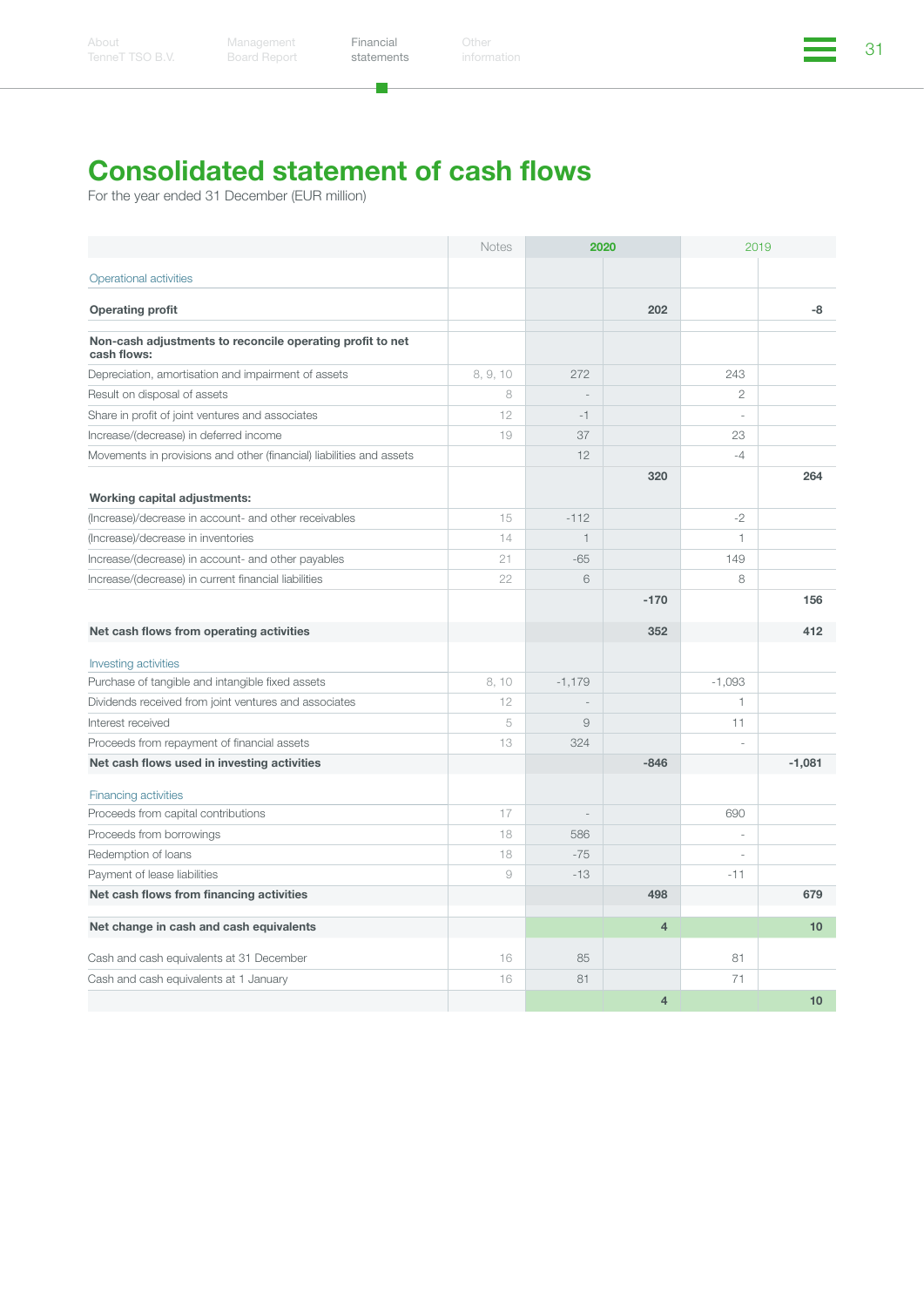[statements](#page-26-1)

Financial Other Structures (1992)<br>atatamente information Other

# <span id="page-31-0"></span>Notes to the consolidated financial statements

We are continuously improving our financial reporting to make it more relevant and understandable to our stakeholders. These financial statements focus on the key (financial) topics for 2020. Unlike last year, the notes to the consolidated financial statements are disclosed following more or less the sequence of the balance sheet and profit & loss. Accounting policies are indicated with  $\oplus$ , while key assumptions and estimates are identified by using \*\* in front of the header.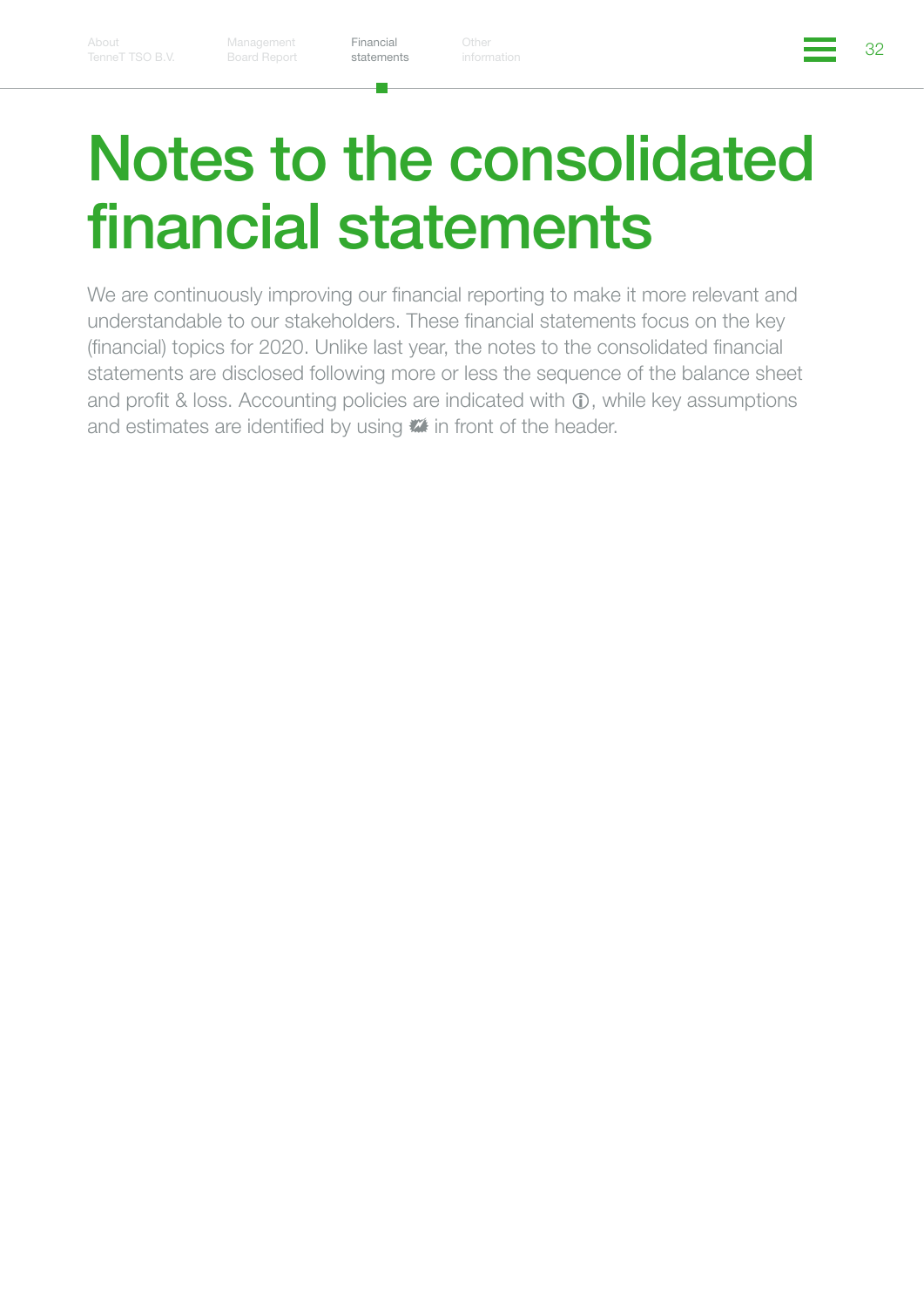[statements](#page-26-1)

Financial Other Structures (1999)<br>atatamente information

#### 1 Basis for reporting

The accounting policies describe our approach to recognising and measuring transactions and balance sheet items in our financial statements. Accounting policies including new European Union (EU) endorsed accounting standards, amendments and interpretations, relating to the consolidated financial statements as a whole are described below. This section also provides general guidance regarding assumptions, estimates and judgements used in the preparation of the consolidated financial statements. A more detailed description of accounting policies and significant estimates related to specific reported amounts is presented in the respective notes. Accounting policies which are deemed non-material are not presented in these financial statements. We consider an item material if, in our view, it is likely to have an impact on the economic decisions of the primary users of these financial statements.

#### General

TenneT TSO B.V. ("The company" or "TenneT") and its subsidiaries as an electricity transmission system operator (TSO) have the principal tasks to provide (1) power transmission services, by constructing and maintaining a robust high-voltage grid and (2) system services, by maintaining the balance between supply and demand of electricity 24 hours 7 days a week and (3) facilitating the market in order to have a liquid, stable electricity market with prices in line with the surrounding countries. These activities are governed by the provisions of relevant legislation in the Netherlands. Regulatory authorities oversee TenneT's compliance with these provisions. TenneT Holding B.V. holds the entire issued share capital of TenneT TSO B.V.. The registered office of TenneT TSO B.V. is located at Utrechtseweg 310, Arnhem, the Netherlands, with its statutory seat in Arnhem and a registration with the Dutch Commercial Register under number 09155985.

These consolidated financial statements for the year ended 31 December 2020 were prepared and authorised by our Management Board for issue on 8 March 2021. For regulatory, risk management and treasury activities TenneT relies on support from corporate departments of TenneT Holding B.V. These activities are executed under responsibility of the Management Board of TenneT TSO B.V. These consolidated financial statements have been audited by Deloitte Accountants B.V.

#### Basis for preparation

These consolidated financial statements have been prepared in accordance with IFRS as adopted by the European Union, and Part 9, Book 2 of the Dutch Civil Code. The company financial statements for TenneT TSO B.V. have been prepared in accordance with the provisions of Part 9, Book 2, of the Dutch Civil Code.

These consolidated financial statements have been prepared on a going concern basis. The going concern basis presumes that TenneT has adequate resources to remain in operation, and that the Management Board intend it to do so, for at least one year from the date of the end of the reporting period.

These consolidated financial statements are prepared on a historical cost basis, unless described otherwise in the accounting policy of a balance sheet position. They are presented in euros and all values are rounded to the nearest million (EUR 000,000), except when otherwise indicated.

#### Changes in EU-endorsed published IFRS standards and interpretations effective in 2020

#### Significant new and amended standards adopted

TenneT has not early adopted any standard, interpretation or amendment that has been issued but is not yet effective.

The IASB made amendments to the definition of materiality in IAS 1 and IAS 8. The new definition reads: Information is material if omitting, misstating or obscuring it could reasonably be expected to influence the decisions that the primary users of general purpose financial statements make on the basis of those financial statements. In line with the amendments we consider an item material if, in our view, it could reasonably be expected that the item has impact on the economic decisions of primary users of our general financial statements. The amendments to IAS 1 and IAS 8 are effective for annual periods beginning on or after 1 January 2020 and must be applied prospectively. The amendment did not have a significant impact on the financial statements of 31 December 2020.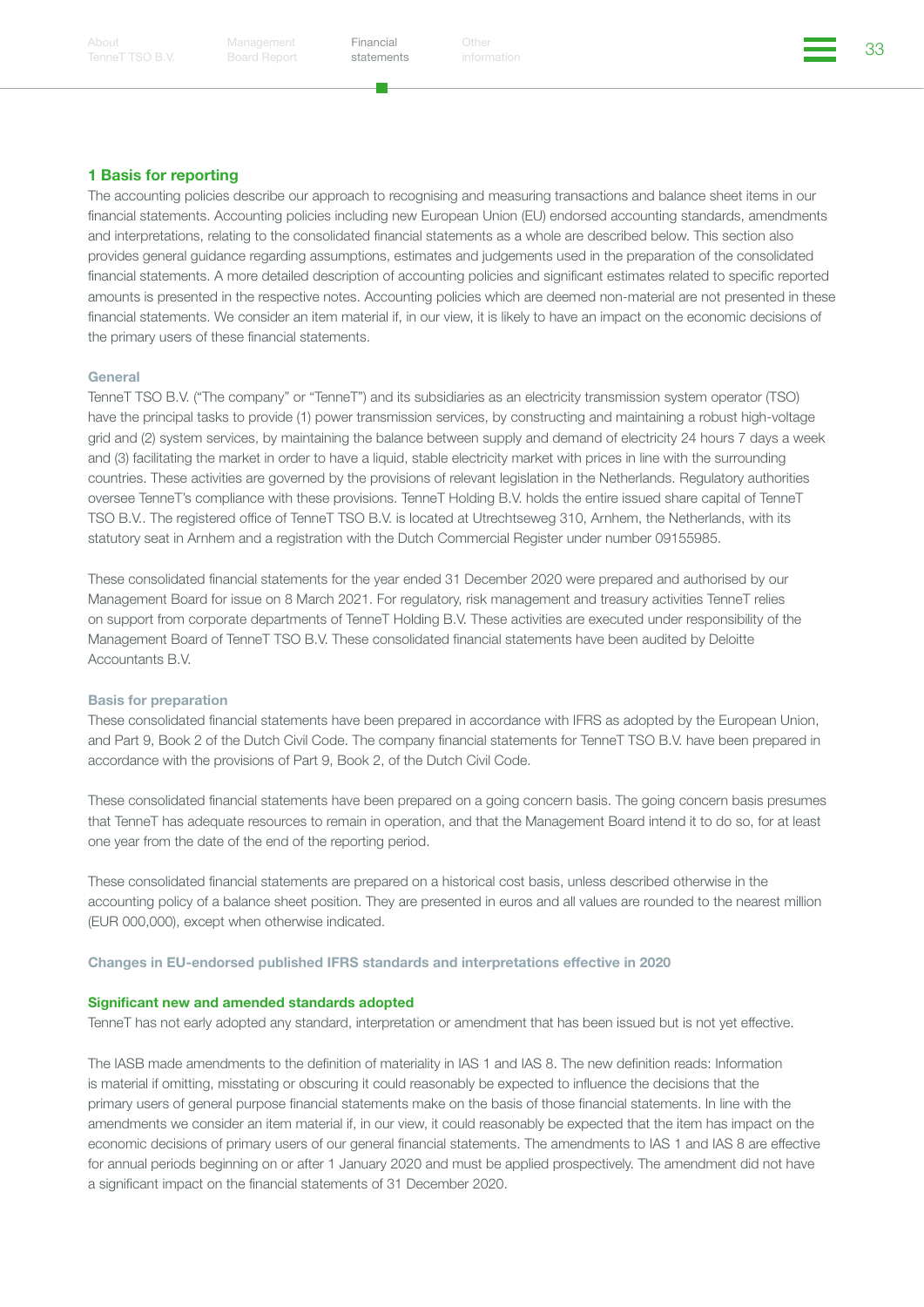[statements](#page-26-1)

Financial Other Structures of the Structures of the Structures of the Structures of the Structures of the Structures of the Structures of the Structures of the Structures of the Structures of the Structures of the Structur

#### IFRS standards issued but not yet effective and adopted

The IASB made an amendment to IFRS 16 Leases, to make it easier for lessees to account for COVID-19-related rent concessions such as rent holidays and temporary rent reductions.

The amendment exempts lessees from having to consider individual lease contracts to determine whether rent concessions occurring as a direct consequence of the COVID-19 pandemic are lease modifications and allows lessees to account for such rent concessions as if they were not lease modifications. It applies to COVID-19-related rent concessions that reduce lease payments due on or before 30 June 2021.

IFRS 16 specifies how lessees should account for changes in lease payments, including concessions. However, applying those requirements to a potentially large volume of COVID-19-related rent concessions could be practically difficult, especially in the light of the many challenges stakeholders face during the pandemic. This optional exemption gives timely relief to lessees and enables them to continue providing information about their leases that is useful to investors. The amendment does not affect lessors.

The Amendment is effective for annual periods beginning on or after 1 June 2020.

TenneT made no amendment to its current lease contracts due to COVID-19 and is also not planning to do that. Therefore this amendment has no impact on TenneT.

#### Basis for consolidation

The consolidated financial statements incorporate the financial statements of TenneT TSO B.V. and its subsidiaries as at 31 December 2020. A list of the legal entities included in the consolidation is included in note 29. Subsidiaries are consolidated from the date of acquisition, that being the date on which control is obtained, and continue to be consolidated until the date when such control ceases. The financial statements of the subsidiaries are prepared for the same reporting period as the parent company, using consistent accounting policies. All intercompany balances, transactions, unrealised gains and losses resulting from intercompany transactions and dividends are eliminated in full in consolidation.

A change in the ownership interest of a subsidiary, without a loss of control, is accounted for as an equity transaction. If we cease to have control of a subsidiary, we derecognise the subsidiary's assets (including goodwill) liabilities and any non-controlling interest in the former subsidiary at the date control is lost (including the cumulative translation differences). Furthermore, the fair value of the consideration received, the fair value of any investment retained and any surplus or deficit in the statement of income are recognised. Acquisitions are accounted for using the acquisition method, where the purchase price is allocated to the identifiable assets acquired and liabilities assumed on a fair value basis and the remainder recognised as goodwill.

#### Significant accounting judgements, estimates and assumptions

The preparation of financial statements requires us to make estimates and assumptions that affect the reported amounts of assets and liabilities, disclosures of contingent assets and liabilities and the reported amounts of revenue and expenses during the reporting period. Such estimates are assessed continuously on the basis of previous results and experience, consultations with experts, trends, prognoses and other methods which we deem appropriate in each individual case. Actual results could differ from these estimates. Significant items containing estimates and assumptions are as follows:

| <b>Item</b>                                                | Note | Estimate/assumptions                                                                                               |
|------------------------------------------------------------|------|--------------------------------------------------------------------------------------------------------------------|
| Tangible fixed assets                                      | 8    | Estimate of remaining useful life                                                                                  |
| Right-of-use assets and lease liabilities                  | 9    | Estimate of discount rate and expected extension or accelerated<br>termination date                                |
| Intangible assets                                          | 10   | Estimate of recoverable amount and remaining useful life                                                           |
| Provision for environmental management and decommissioning | 20   | Estimate of removal costs, removal dates, discount rate and price<br>increases in the period leading up to removal |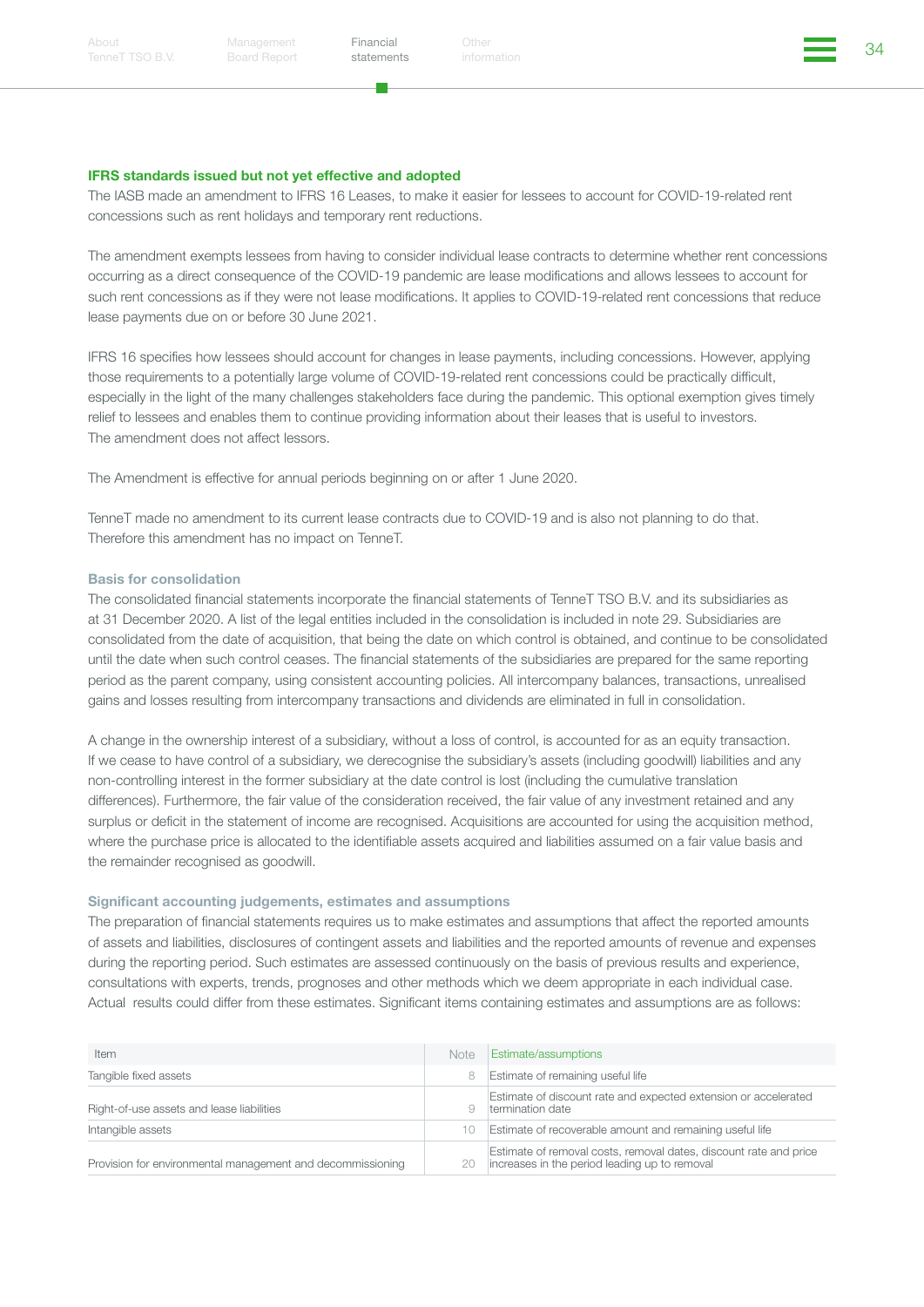[TenneT TSO B.V.](#page-2-1)

Management Board Report [statements](#page-26-1)

Financial Other Structures of the Structures of the Structures of the Structures of the Structures of the Structures of the Structures of the Structures of the Structures of the Structures of the Structures of the Structur

#### Foreign currency

These consolidated financial statements are presented in euros, which is also the parent company's and all subsidiaries functional currency.

#### Covid-19 impact

In March 2020 Europe was confronted with the outbreak of COVID-19. Several teams within TenneT were handling the situation: a crisis team, a business continuity team and a plan ahead team. We managed to keep our system operations, field operations and projects running in very good order, despite challenging conditions. During 2020, COVID-19 had no material impact on the financial figures of TenneT. We refer to 'Our performance in 2020' for further elaboration on the impact of COVID-19 on TenneT.

#### 2 Underlying financial reporting analysis

This section sets out the financial performance for the year in accordance with the way we manage our business. We measure and assess our performance based on underlying financial information, which is explained further below.

We generate our revenue from our regulated operating activities in the Netherlands. Therefore close collaboration with ou respective regulator to obtain agreements that provide reasonable compensation for the risks we face is key to us. Our involvement in certain limited non-regulated activities are closely related and ancillary to our core tasks.

#### Underlying financial information

Underlying financial information is based on the principle of recognising regulatory assets and liabilities for all of our regulated activities. This implies that amounts resulting from past events and which are allowed to be received or required to be returned through future tariffs are recorded as an asset or liability, respectively. TenneT's Executive Board believes that the presentation of underlying financial information provides additional relevant insight in the actual business, financial performance, and as such economic reality. Furthermore this reflects the regulatory regime.

#### $i$  Accounting policies applied for underlying financial information

Underlying financial information matches the regulatory revenues and expenses in a corresponding reporting period, and defers certain income items until used for investments or tariff reductions.



Matching is achieved by recognising regulatory deferral accounts. The key requirement for the recognition of regulatory deferral accounts is that an existing regulatory framework must be in place that permits the future reimbursement or requires the future settlement of regulated assets or liabilities, respectively. Consequently, a regulated asset is recognised in underlying financial information in respect of permitted reimbursements of current year expenses in future year's tariffs. Vice versa, a regulated liability is recognised in underlying financial information in respect of required settlements (i.e. repayments) of current year revenues through future tariffs.

Furthermore, until 2015 some investments were financed via auction receipts resulting from auctioning available capacity on cross-border interconnections.

|                                     | 2020               |               |                    | 2019        |               |                    |
|-------------------------------------|--------------------|---------------|--------------------|-------------|---------------|--------------------|
| (EUR million)                       | <b>Investments</b> | <b>Assets</b> | <b>Liabilities</b> | Investments | <b>Assets</b> | <b>Liabilities</b> |
| <b>TSO Netherlands</b>              | .281               | 7.790         | 4.564              | 1.133       | 7.075         | 4,014              |
| Consolidated underlying information | 1,281              | 7.790         | 4.564              | 1.133       | 7.075         | 4,014              |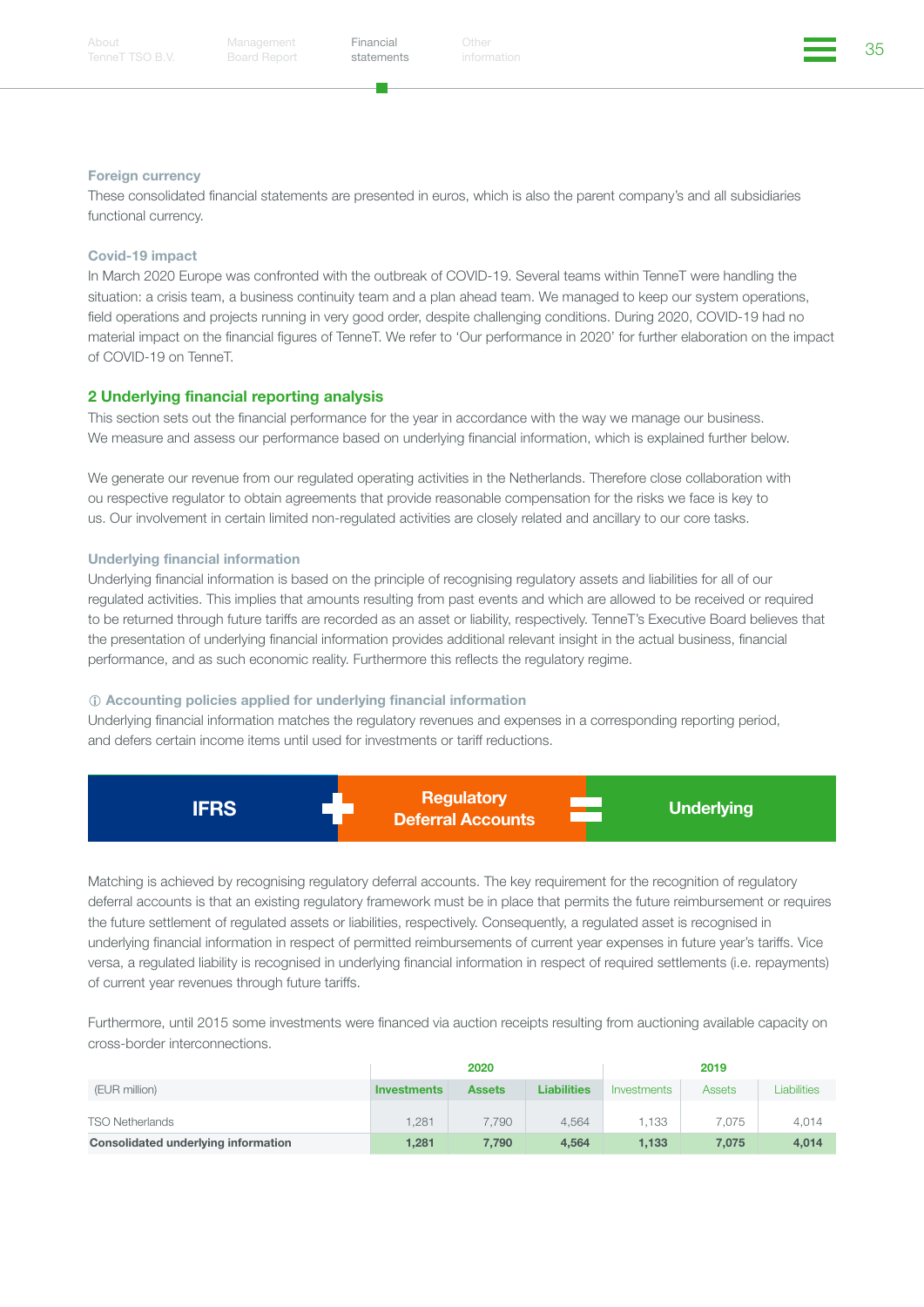|                                      | 2020          |                    | 2019   |                    |
|--------------------------------------|---------------|--------------------|--------|--------------------|
| (EUR million)                        | <b>Assets</b> | <b>Liabilities</b> | Assets | <b>Liabilities</b> |
| <b>TSO Netherlands</b>               | 7,405         | 3,976              | 6,605  | 3,312              |
| <b>Consolidated IFRS information</b> | 7.405         | 3,976              | 6.605  | 3,312              |

IFRS investments are equal as underlying investments

For an analysis of the underlying results see the 'Financial performance' section of our Management Board report.

#### Regulatory deferral accounts: reconciliation to IFRS figures

The difference between the underlying financial information and IFRS reported figures is related to the recognition of regulated assets and liabilities, auctions receipts and the measurement of tangible fixed assets. In the IFRS financial statements, revenue from contracts with customers is recognised when control of the goods or services is transferred to the customer at an amount that reflects the consideration to which TenneT expects to be entitled in exchange for those goods or services. In the underlying financial information revenues are recognised according the permissible tariff decision adopted by the regulator. By doing so, volume and post calculation differences are directly matched to the related costs and therefore provide additional relevant insight to management for steering TenneT.

These differences also result in different deferred tax balances in underlying financial information compared to IFRS reported figures. No other differences between underlying financial information and IFRS exist.

Underlying financial information is reconciled to reported IFRS figures as follows:

|                                                        | 2020           | 2019                     |
|--------------------------------------------------------|----------------|--------------------------|
| (EUR million)                                          |                |                          |
| Connection and transmission services                   | 907            | 872                      |
| Maintenance of the energy balance                      | 52             | 43                       |
| Operation of energy exchanges                          | $\overline{4}$ | 6                        |
| Offshore revenues                                      | 153            | 66                       |
| Other                                                  | 51             | 51                       |
| Inter-segment                                          | 24             | 25                       |
| <b>Total underlying revenue</b>                        | 1,191          | 1,063                    |
| Inter-segment adjustments and eliminations             | $-24$          | $-25$                    |
| Total underlying revenue from contracts with customers | 1,167          | 1,038                    |
| Grid expenses                                          | $-447$         | $-393$                   |
| Other operating expenses                               | $-483$         | $-434$                   |
| Share in profit of joint ventures and associates       | $\overline{1}$ | $\overline{\phantom{a}}$ |
| Underlying earnings before income tax                  | 238            | 211                      |
| Revenue adjustment to IFRS                             | $-43$          | $-226$                   |
| Cost adjustment to IFRS                                | $\overline{7}$ | 7                        |
| <b>Operating profit</b>                                | 202            | $-8$                     |
| Finance result                                         | $-22$          | $-31$                    |
| Profit before income tax                               | 180            | $-39$                    |
| Income tax expense                                     | $-45$          |                          |
| Profit for the year                                    | 135            | $-39$                    |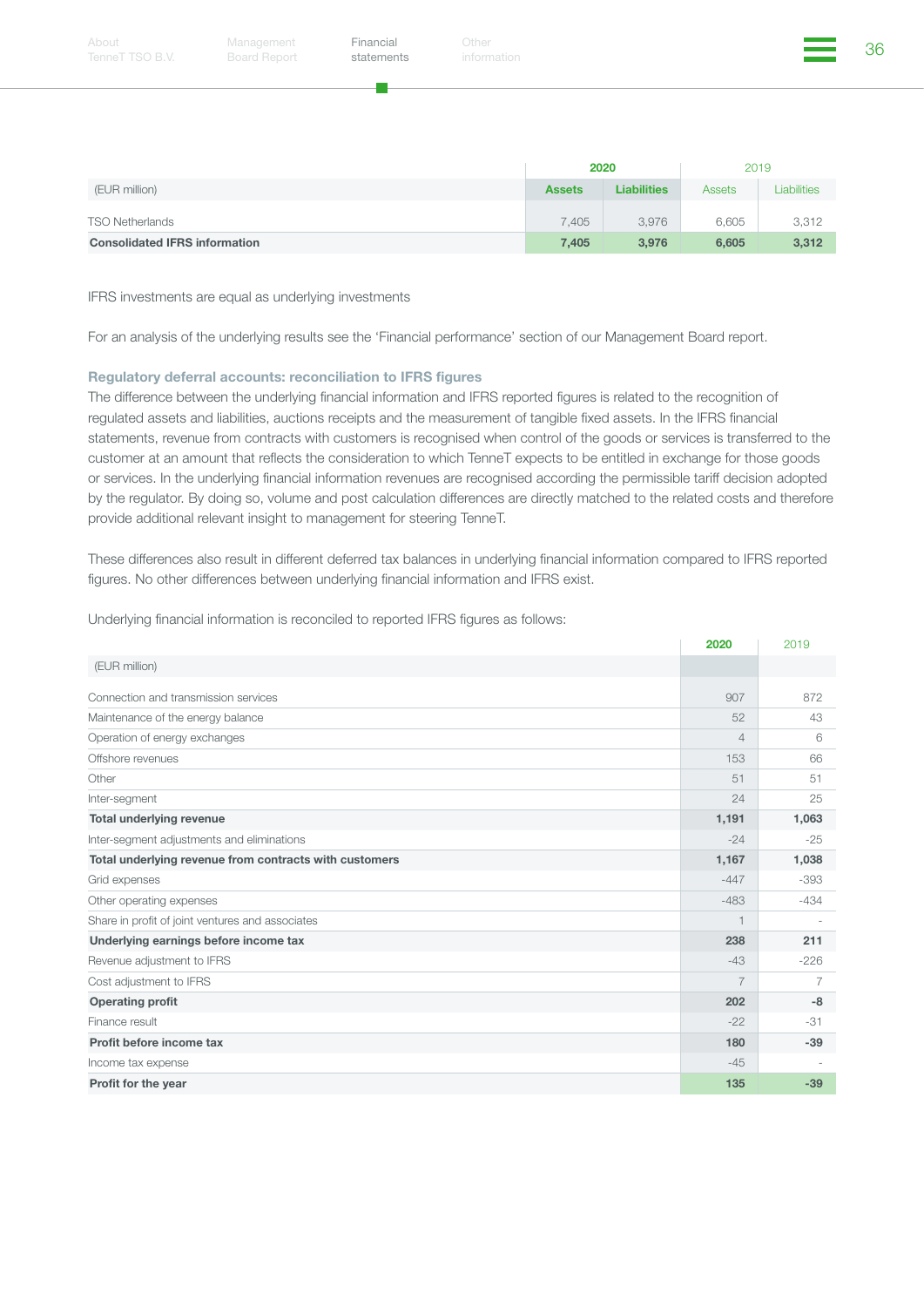г.

Other



|                                                  | <b>Reconciliation IFRS to underlying figures</b><br>2020<br>2019 |                                   |                              |                     |                          |                       |
|--------------------------------------------------|------------------------------------------------------------------|-----------------------------------|------------------------------|---------------------|--------------------------|-----------------------|
| (EUR million)                                    | <b>IFRS figures</b>                                              | <b>Underlying</b><br><b>items</b> | <b>Underlying</b><br>figures | <b>IFRS</b> figures | Underlying<br>items      | Underlying<br>figures |
| Revenue                                          | 1,124                                                            | 43                                | 1,167                        | 811                 | 226                      | 1,037                 |
| Grid expenses                                    | $-447$                                                           | $\bar{ }$                         | $-447$                       | $-393$              |                          | $-393$                |
| Personnel expenses                               | $-105$                                                           | $\bar{a}$                         | $-105$                       | $-91$               | $\overline{a}$           | $-91$                 |
| Depreciation and amortisation of assets          | $-272$                                                           | $-7$                              | $-279$                       | $-243$              | $-7$                     | $-250$                |
| Other operating expenses                         | $-101$                                                           | $\overline{\phantom{a}}$          | $-101$                       | $-91$               | $\sim$                   | -91                   |
| Other (gains)/losses                             | $\overline{2}$                                                   | $\sim$                            | $\overline{2}$               | $-1$                | $\sim$                   | $-1$                  |
| <b>Total operating expenses</b>                  | $-923$                                                           | $-7$                              | $-930$                       | $-819$              | $-7$                     | $-826$                |
| Share in profit of joint ventures and associates | $\mathbf{1}$                                                     |                                   | $\mathbf{1}$                 |                     |                          |                       |
| <b>Operating profit</b>                          | 202                                                              | 36                                | 238                          | -8                  | 219                      | 211                   |
| Finance income                                   | 11                                                               | 6                                 | 17                           | 19                  | 9                        | 28                    |
| Finance expenses                                 | $-33$                                                            | $-10$                             | $-43$                        | $-50$               | $-12$                    | $-62$                 |
| <b>Finance result</b>                            | $-22$                                                            | $-4$                              | $-26$                        | $-31$               | $-3$                     | $-34$                 |
| Profit before income tax                         | 180                                                              | 32                                | 212                          | $-39$               | 216                      | 177                   |
| Income tax expense *                             | $-45$                                                            | $-4$                              | $-49$                        |                     | $-46$                    | $-46$                 |
| Profit for the year                              | 135                                                              | 28                                | 163                          | $-39$               | 170                      | 131                   |
| Profit attributable to:                          |                                                                  |                                   |                              |                     |                          |                       |
| Equity holders of ordinary shares *              | 135                                                              | 28                                | 163                          | $-39$               | 170                      | 131                   |
| <b>Underlying items</b>                          |                                                                  |                                   |                              |                     |                          |                       |
| To be settled in tariffs                         |                                                                  | 172                               |                              |                     | 303                      |                       |
| Auction receipts                                 |                                                                  | $-94$                             |                              |                     | $-62$                    |                       |
| Investment contributions                         |                                                                  | 10                                |                              |                     | 10                       |                       |
| Maintenance of the energy balance                |                                                                  | $-45$                             |                              |                     | $-25$                    |                       |
| Revenue                                          |                                                                  | 43                                |                              |                     | 226                      |                       |
| To be settled in tariffs                         |                                                                  | $\overline{a}$                    |                              |                     | ÷,                       |                       |
| <b>Grid expenses</b>                             |                                                                  | $\overline{\phantom{m}}$          |                              |                     | $\sim$                   |                       |
| Personnel expenses                               |                                                                  | $\overline{\phantom{a}}$          |                              |                     | $\sim$                   |                       |
| Depreciation and amortisation of assets          |                                                                  | $-7$                              |                              |                     | $-7$                     |                       |
| Other operating expenses                         |                                                                  | $\overline{\phantom{a}}$          |                              |                     | $\sim$                   |                       |
| Other (gains)/losses                             |                                                                  | $\overline{\phantom{a}}$          |                              |                     | $\overline{\phantom{a}}$ |                       |
| <b>Total operating expenses</b>                  |                                                                  | $-7$                              |                              |                     | $-7$                     |                       |
| Share in profit of joint ventures and associates |                                                                  |                                   |                              |                     |                          |                       |
| <b>Operating profit</b>                          |                                                                  | 36                                |                              |                     | 219                      |                       |

As the adjustments for reconciling consolidated underlying revenue to consolidated IFRS revenue are the same for the reconciliation of EBIT, no further information is shown in this respect in the above tables.

#### To be settled in tariffs

Revenue surpluses and deficits resulting from differences between expected (ex ante) and realised (ex post) electricity transmission volumes are incorporated in the tariffs of subsequent years. In the underlying financial information, these surpluses and deficits are recorded as assets and liabilities, respectively, in the statement of financial position under 'to be settled in tariffs'. The expenses have to be settled in future tariffs in coming years.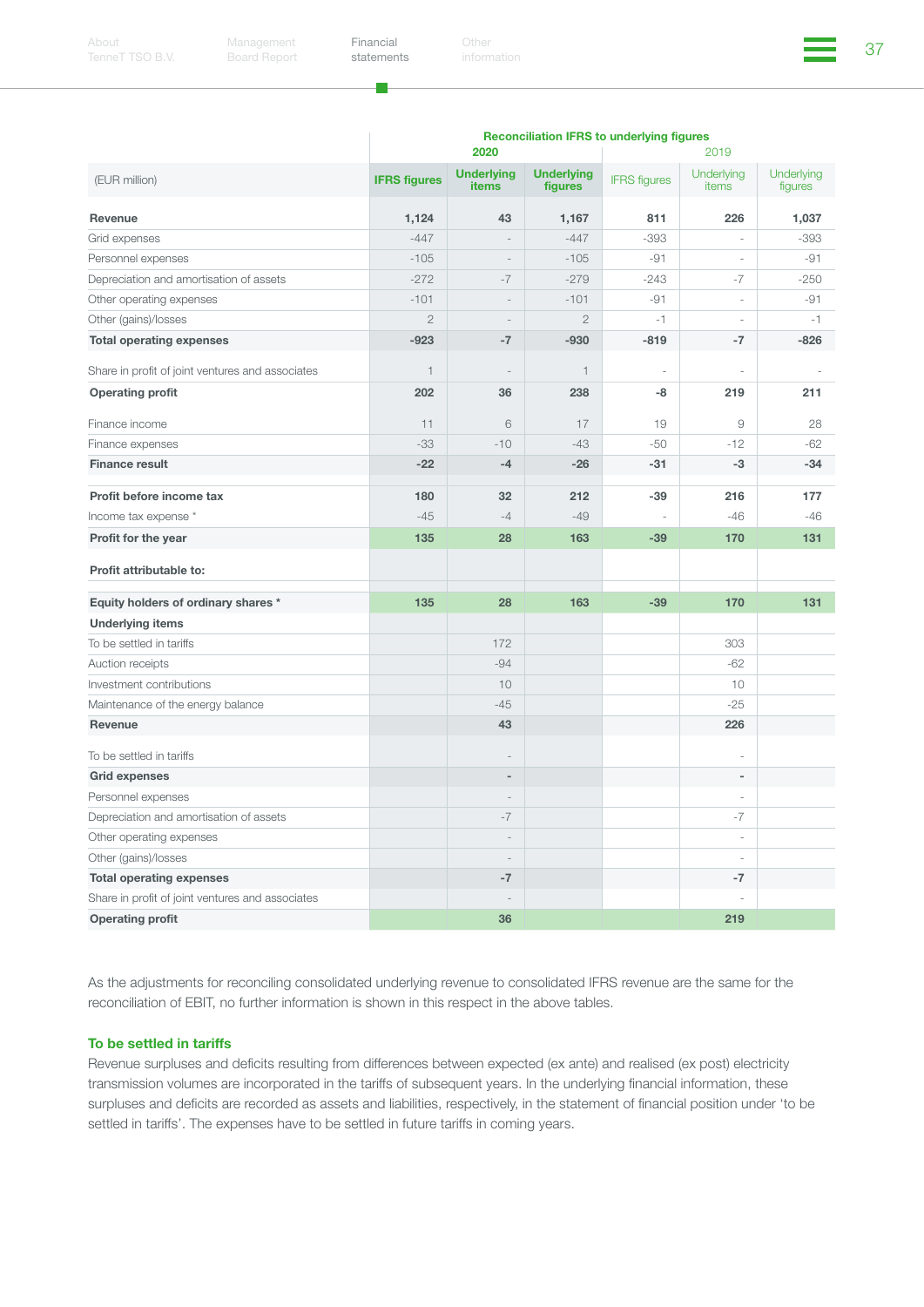Financial Other Structures (1999)<br>atatamente information

#### Auction receipts & investment contributions

Auction receipts result from auctioning the available transmission capacity on cross-border interconnections. These receipts are not at our free disposal. In accordance with European law, auction receipts are to be used to invest in additional crossborder interconnections or to be refunded through tariff reductions. In the Netherlands, we have agreed with our regulator, Autoriteit Consumenten Markt (ACM) to fully utilise auction receipts to reduce future tariffs. The current outstanding balance of auction receipts will be refunded via the tariffs over the coming years. On 19 November 2019, an addendum to the original power agreement was signed. The agreements relate to the restitution of existing auction fees in order to limit the increase in net tariffs in 2020.

Investments financed by using auction receipts are classified as investment contributions and are reported under 'liabilities'. A periodic amount equal to the depreciation charges, plus a portion of the operating expenses, is released to the statement of income.

#### Maintenance of the energy balance

As system manager of the high-voltage grid in the Netherlands, we receive funds from performing certain statutory duties, such as the maintenance of the energy balance. The proceeds from these activities (i.e. imbalance settlements) may only be used after approval by the ACM. Imbalance settlements collected during the year are offset in transmission tariffs in the subsequent year. Consequently, these amounts are recorded as a liability and settled in the subsequent year in the underlying financial information.

#### Depreciation and amortisation of assets

Differences in depreciation and amortisation of assets occur due to the difference in accounting treatment of the regulatory deferral accounts and the related cash flows in order to determine the economic useful life and recoverable amount of the assets resulting from acquisitions and used for impairment analysis.

Between Underlying and IFRS there is no difference in depreciation method, but the amount of depreciation differs due to an impairment under IFRS of the NorNed cable in 2015 of EUR 232 million which is not recognised under Underlying.

#### 3 Revenue

#### Connection and transmission services

Revenue from connection and transmission is regulated by ACM in the Netherlands. It includes revenue from services provided to DSOs and industrial clients (such as resolution of transmission restrictions, congestion management and reactive power management). Revenue mainly increased due to a higher asset base and higher tariffs.

#### Maintenance of the energy balance

We are responsible to ensure that electricity supply and demand is in balance at all times (i.e. alternating current frequency in the power grid must be at 50Hz continuously). If this balance is disrupted, it may result in a power outage or even a blackout, depending on the length and severity of the imbalance. To ensure this balance, we contract and deploy (among others) reserve and emergency capacity to compensate unexpected fluctuations in supply and demand. The proceeds from maintaining this energy balance (e.g. imbalance settlements) fluctuate considerably and are refunded through regulated tariffs in subsequent years. The tariffs are set by ACM.

#### Operation of energy exchanges

This amount includes revenues resulting from the auctioning of cross-border (electricity transmission "interconnection") capacity.

#### Offshore revenue

Total offshore revenue increased mainly due to the higher imputed return on equity and increasing offshore asset base.

Offshore revenue is regulated. Due to a regulatory decision in 2020, affecting the periods 2017-2020, an additional income pertaining to the years 2017-2019 ad EUR 29 million and additional income related to 2020 amounting to EUR 15 million has been recorded.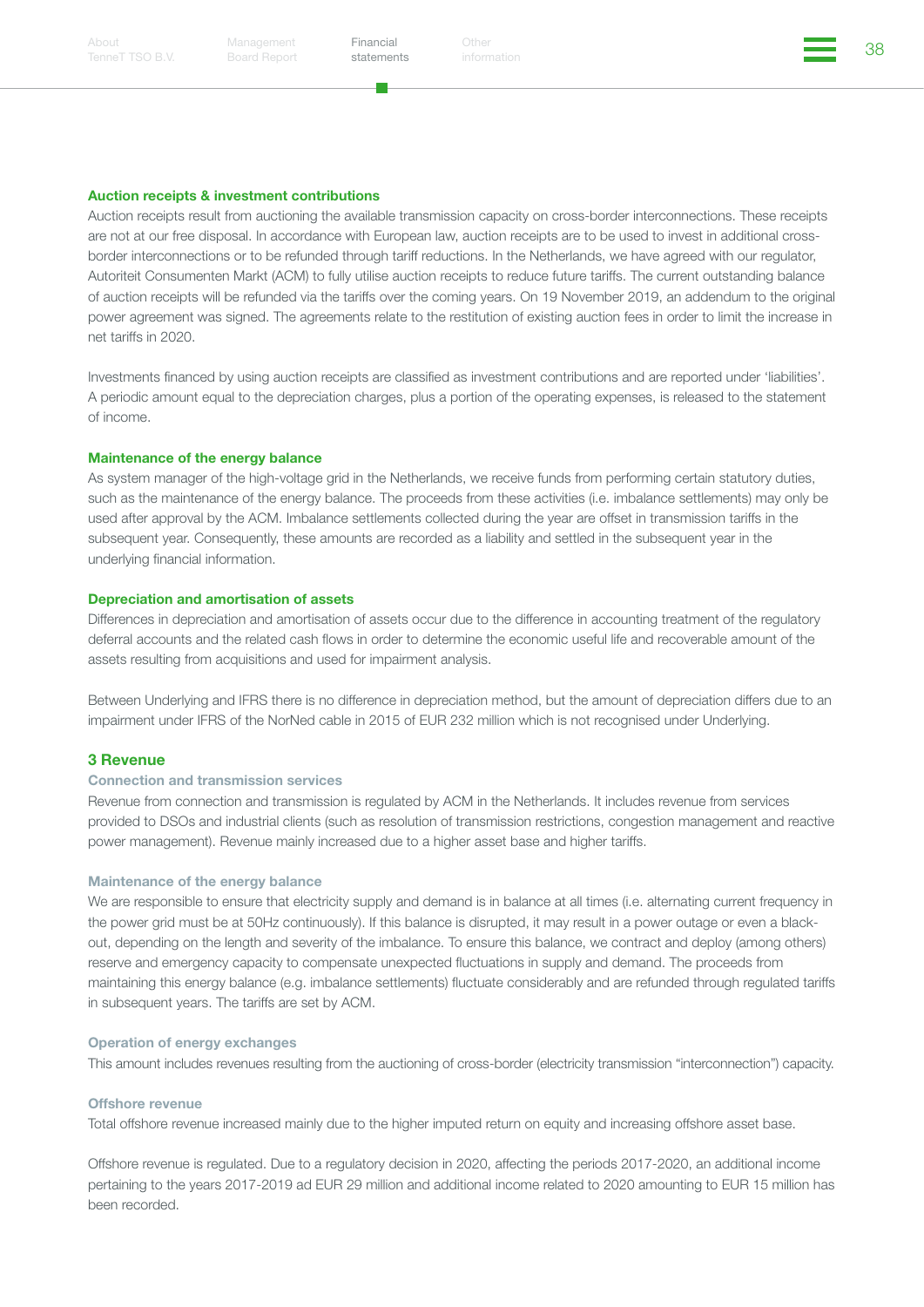a a

Financial Other Structures (1999)<br>atatamente information

As of 2020, the offshore revenue are no longer presented as part of the connection and transmission services but as part of offshore revenue, impacting the line items offshore revenue and connection and transmission services in 2020 for EUR 149 million (2019: EUR 60 million).

#### *<u>O* Accounting policy</u>

Revenue primarily represents the sales value derived from the connection and transmission of electricity together with the sales value derived from the provision of other services to customers during the year. Revenue from contracts with customers is recognised when control of the services are transferred to the customer at an amount that reflects the consideration to which the Group expects to be entitled in exchange for those services.

Revenues are from contracts with a single performance obligation. The assessment of unbilled connection and transmission services supplied to customers between the date of the last meter reading and year-end is subject to judgement. This assessment is primarily based on expected consumption and weather patterns.

If revenue received or receivable exceeds the maximum annual amount as determined by the regulator, ACM, an adjustment will be made to future tariffs to reflect this over-recovery. Under IFRS, no liability is recognised since this adjustment relates to the provision of future services. Similarly, no asset is recognised when a regulator permits increases to be made to future tariffs in respect of under-recovery.

Offshore revenues are accounted in accordance with the recognition and measurement principles of IAS 20. These revenues are not recognized until there is reasonable assurance that the Group will comply with the conditions attached to prerequisites for receiving this income.

Offshore revenues are accounted in accordance with the recognition and measurement principles of IAS 20. These revenues are not recognized until there is reasonable assurance that the Group will comply with the conditions attached to prerequisites for receiving this income.

#### 4 Operating expenses

#### Grid expenses

| (EUR million)                                | 2020 | 2019  |
|----------------------------------------------|------|-------|
| System services                              | 110  | 109   |
| Connection and transmission services         | 164  | 155   |
| Maintenance of energy balance                | 49   | 43    |
| Maintaining and operating transmission grids | 130  | 98    |
| Other                                        | $-6$ | $-12$ |
| <b>Total</b>                                 | 447  | 393   |

System services expenses mainly comprise of the expenses incurred for measures taken to balance demand and supply of capacity.

#### Personnel expenses

| (EUR million)                               | 2020  | 2019  |
|---------------------------------------------|-------|-------|
| Salaries                                    | 124   | 111   |
| Social security contributions               | 15    | 12    |
| Pension charges other plans                 | 22    | 18    |
| Other personnel expenses                    | 27    | 19    |
| Capitalised costs for tangible fixed assets | $-83$ | $-69$ |
| Total                                       | 105   | 91    |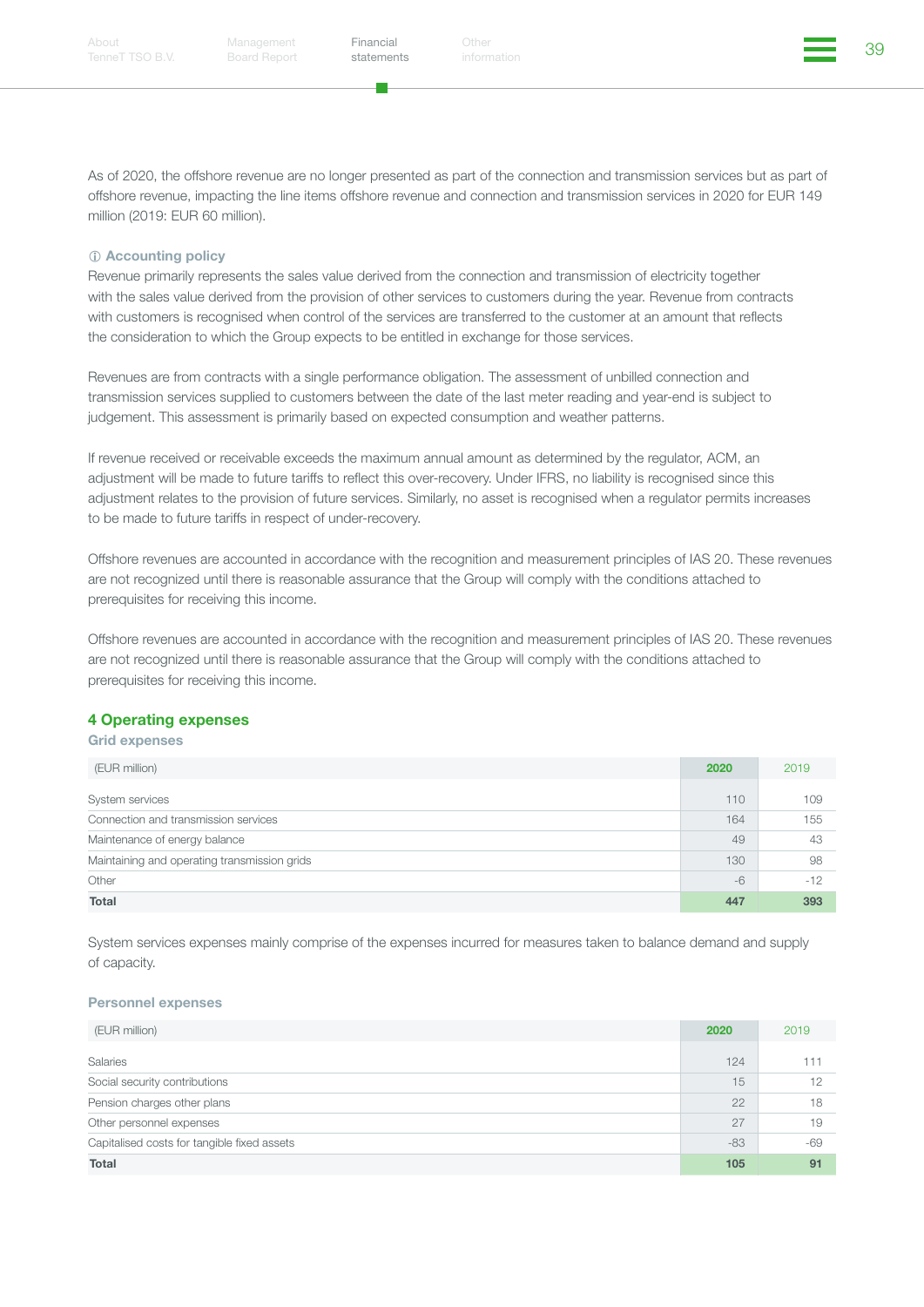In 2020, the average workforce amounted to 1,610 FTEs (2019: 1,442 FTE's). Almost all employees work in the Netherlands.

For our personnel we have a multi-employer scheme at ABP Pension Fund (ABP) in the Netherlands. The pension contribution rate for 2020 was 17.43% of the pensionable salary. In 2021 we expect to contribute EUR 25 million to the multi-employer scheme administered. Compared to the total participants in the ABP pension fund, our share in ABP is limited. We are not liable for deficits in the multi-employer plan. ABP has indicated that it is unable to provide the kind of company-specific information required by IFRS for defined-benefit pension schemes. As such, this scheme is treated as if it was a defined contribution scheme. Since the financial situation of the ABP pension plan at 31 December 2015 was inadequate from a regulatory perspective, ABP filed a new recovery plan, which was approved by De Nederlandsche Bank (DNB) during the course of 2016. In accordance with this recovery plan, ABP evaluates how recovery is progressing at the start of each year. Progress is measured by means of the policy funding ratio at the end of the preceding year. The policy funding ratio is the 12-month moving average of the nominal funding ratio. ABP's policy funding ratio at 31 December 2020 is 93.2% (2019: 95.8%) which is above the critical regulatory coverage rate level under which pensions would have to be reduced.

#### Key management remuneration

Members of the Executive Board of the parent company are regarded as key management. Aggregate remuneration paid to TenneT's Management Board is as follows:

| Fixed | Variable | Pension cost | Total           |
|-------|----------|--------------|-----------------|
|       |          |              |                 |
| 534   | $\sim$   | 103          | 637             |
| 442   | 69       | 90           | 60 <sup>1</sup> |
|       |          |              |                 |

Due to a refined cost allocation between the legal entities of TenneT Holding B.V., the total remuneration 2020 recharge for TenneT TSO B.V. increased by EUR 36 thousand.

The aggregate Executive Board remuneration comprises remuneration of statutory directors of EUR 625 thousand (2019: EUR 518 thousand) and remuneration of non-statutory directors of EUR 12 thousand (2019: EUR 83 thousand). Since March 2020 all members of the Executive Board are statutory directors. Pension remuneration equals (i) the contributions payable to the defined contribution plan for service rendered in the period or (ii), for defined benefit plans, the current service cost and, when applicable, past service cost. Remuneration paid to members of the Management Board in respect of supervisory directorships in affiliated entities accrues to the company.

#### Composition of the Management Board

TenneT's Management Board consists of people with diverse experiences, skills and knowledge. TenneT values this diversity and believes it contributes positively to the way situations are assessed and decisions are made. TenneT is aware that women are currently underrepresented in the Management Board and takes this into account for new appointments by making gender one of the assessment criteria and by a focused search for qualified female candidates. When multiple qualified candidates are available, the candidate that contributes to a more equal division in gender will in principle be preferred. For future appointments, TenneT will continue its current approach and will make serious efforts to comply with the gender equality targets as described in the Dutch law and as set by the European Commission.

#### **Accounting policy**

Payments to defined contribution plans are charged as an expense in the period to which they relate.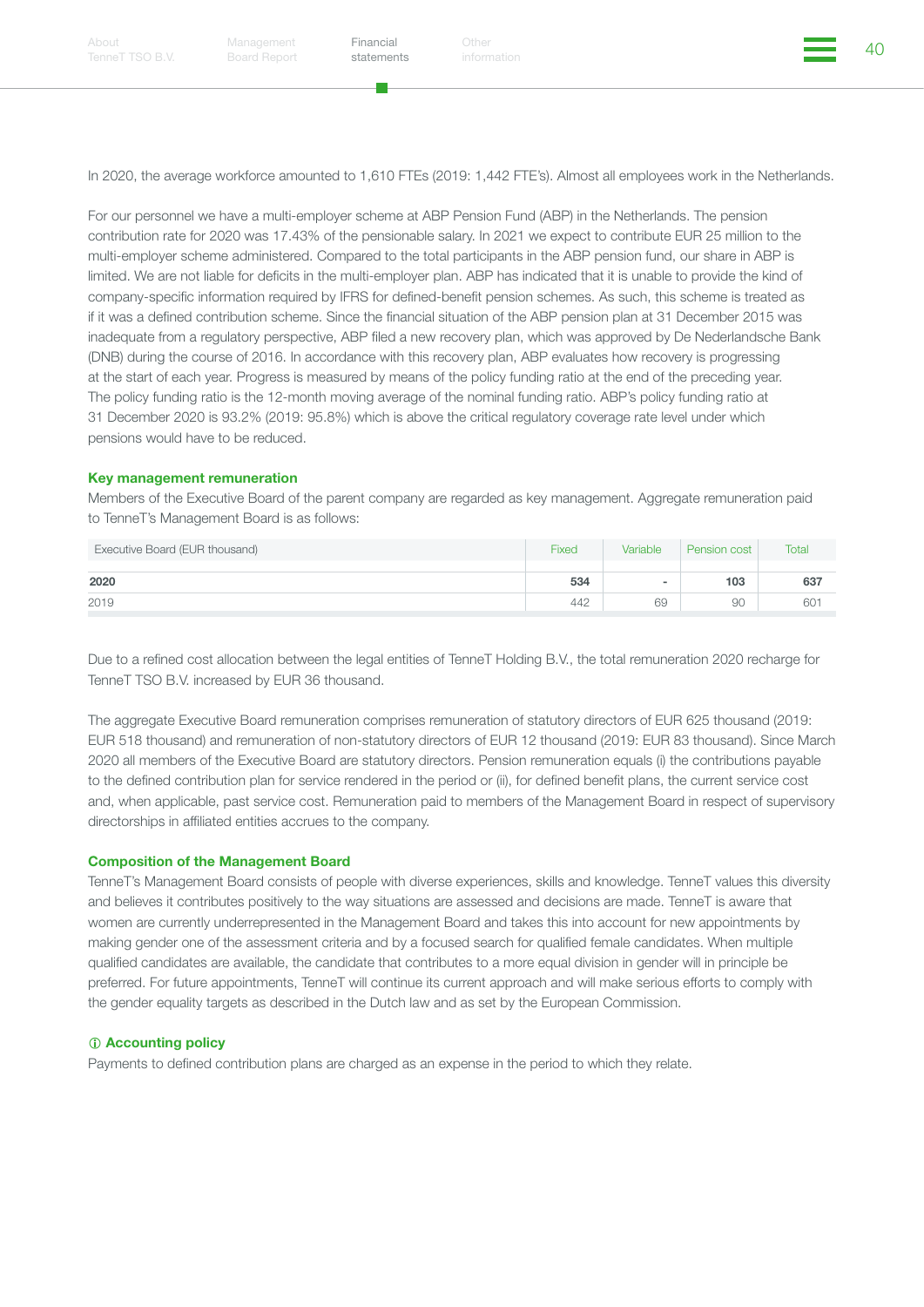a a

Financial Other (and the state of the state of the state of the state of the state of the state of the state o<br>ethnomials information

#### Other operating expenses

| (EUR million)                     | 2020           | 2019 |
|-----------------------------------|----------------|------|
| Accommodation and office expenses | 28             | 25   |
| Consultancy expenses              | 12             |      |
| Hiring of temporary personnel     | 25             | 20   |
| Travel and living expenses        | $\overline{4}$ | 6    |
| Lease expenses                    | $\overline{2}$ |      |
| Other expenses                    | 30             | 27   |
| <b>Total</b>                      | 101            | 91   |

The other expenses include mainly net operating costs related to projects, contribution and subscription costs and training expenses.

The fees listed in the table below relate to the procedures applied to the Company and its consolidated Group entity by Deloitte Accountants B.V. The Netherlands (2019: EY network firms (including Ernst & Young Accountants LLP), the external auditor as referred to in section 1(1) of the Dutch Accounting Firm Oversight Act (Dutch acronym: Wta), as well as by other Dutch and foreign-based Deloitte individual partnerships and legal entities, including their tax services and advisory groups.

| (EUR thousand)                    | 2020                     | 2019 |
|-----------------------------------|--------------------------|------|
| Audit of the financial statements |                          |      |
| Deloitte Accountants B.V.         | 430                      |      |
| Ernst & Young Accountants LLP     | $\overline{\phantom{a}}$ | 307  |
| <b>Subtotal</b>                   | 430                      | 307  |
| Other assurance services          |                          |      |
| Deloitte Accountants B.V.         | 256                      |      |
| Other Deloitte firms              | 80                       |      |
| Ernst & Young Accountants LLP     |                          | 188  |
| Subtotal                          | 336                      | 188  |
| <b>Total assurance services</b>   | 766                      | 495  |

The financial audit fees include the aggregate fees in 2020 and 2019 for professional services rendered for the audit of TenneT's Integrated Annual Report and annual statutory financial statements of subsidiaries or services that are normally provide by the auditor in connection with the audits.

The other assurance fees include the aggregate fees invoiced for assurance and services for other audit services, which generally only the company's independent auditor can reasonably provide, such as comfort letter, regulatory statements and audit of grant statements.

#### *<u>O* Accounting policy</u>

We purchase electricity to supply our customers in The Netherlands and to meet our own energy needs. Substantially all our costs of purchasing electricity for supply to customers are recoverable at an amount equal to cost. The timing of recovery of these costs can vary between financial periods leading to an under- or over-recovery within any particular year that can lead to large fluctuations in the income statement. We follow approved policies to manage price and supply risks for our commodity activities.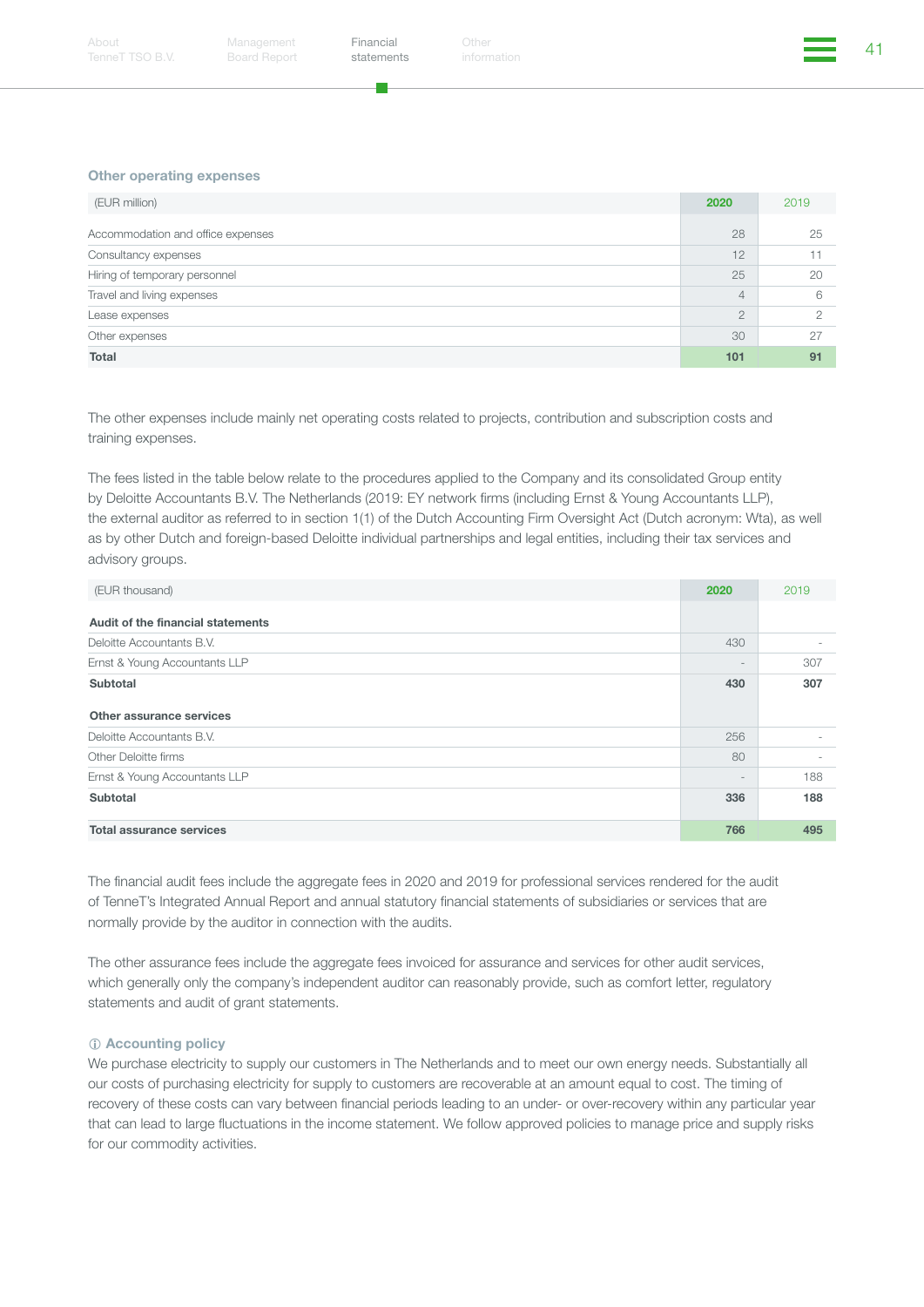п.

Financial Other (and the settlements) and the settlements of the settlements of the settlements of the settlements of the settlements of the settlements of the settlements of the settlements of the settlements of the settl

Our energy procurement risk management policy and delegations of authority govern our commodity trading activities for energy transactions. The purpose of this policy is to ensure we transact within pre-defined risk parameters and only in the physical and financial markets where we or our customers have a physical market requirement. In addition, state regulators require TenneT Grid to manage commodity risk and cost volatility prudently through diversified pricing strategies. In both The Netherlands and Germany, we are required to file a plan outlining our strategy to be approved by regulators. In certain cases, we might receive guidance with regard to specific hedging limits.

Energy purchase contracts for the forward purchase of electricity that are used to satisfy physical delivery requirements to customers, or for energy that TenneT uses itself, meet the expected purchase or usage requirements of IFRS 9. They are, therefore, not recognised in the financial statements until they are realised. Disclosure of commitments under such contracts is made in note 27 as "Grid-related commitments".

Operating expenses are expenses incurred during regular day-to-day business, such as system services, connection and transmission services, maintenance of energy balance and costs of maintaining and operating transmission grids. Operating expenses are recorded in the statement of income in the period they incurred.

#### 5 Finance income

| (EUR million)                                   | 2020                     | 2019 |
|-------------------------------------------------|--------------------------|------|
| Interest from participations                    |                          |      |
| Interest from shareholder (TenneT Holding B.V.) | $\overline{\phantom{a}}$ |      |
| Other interest income                           | $\overline{\phantom{a}}$ |      |
| Total                                           |                          |      |

#### **Accounting policy**

Finance income mainly comprises interest income from participations and from the shareholder. Interest income is recognised using the effective interest rate method.

#### 6 Finance expenses

| (EUR million)                                                  | 2020  | 2019 |
|----------------------------------------------------------------|-------|------|
| Interest expenses borrowings shareholder (TenneT Holding B.V.) | 43    |      |
| Capitalised interest on assets under construction              | $-11$ |      |
| Interest on lease liabilities                                  |       |      |
| Other finance expenses                                         | $-2$  |      |
| <b>Total</b>                                                   | 31    |      |

For the effective rate of interest on assets under construction and interest on long-term loans, reference is made to note 8 respectively 18.

In 2020 the borrowings from the shareholder increased from EUR 2.1 billion to EUR 2.7 billion. But due to a lower average interest rate, interest expenses for borrowings from the shareholder decreased.

#### *<u>O* Accounting policy</u>

Finance expenses comprise mainly interest expenses, such as interest on borrowings, capitalised interest on assets under construction and interest on lease liabilities. Finance expenses are recorded in the statement of income using the effective interest rate method.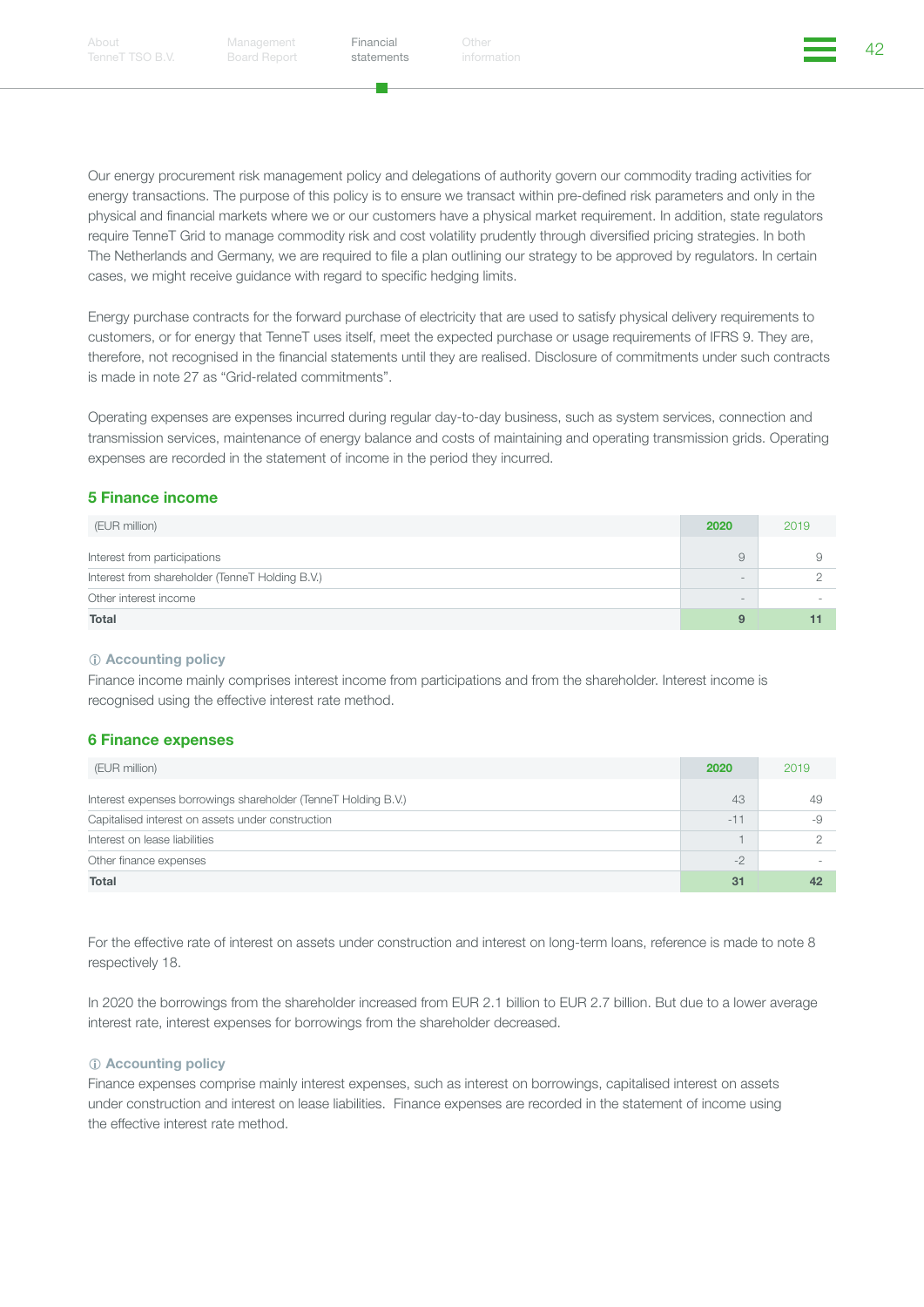m.

Financial Other (1999) (The State of the State of the State of the State of the State of the State of the State of the State of the State of the State of the State of the State of the State of the State of the State of the Other

#### 7 Income tax

TenneT TSO B.V. forms a fiscal unity with TenneT Holding B.V. regarding income tax. TenneT TSO B.V. has recognised income tax as if the company is solely liable for income tax.

The key components of income tax expense are:

| Consolidated income statement (EUR million)                   | 2020  | 2019  |
|---------------------------------------------------------------|-------|-------|
| Current income tax charge                                     | 65    | b,    |
| Relating to origination and reversal of temporary differences | $-20$ | $-57$ |
| Income tax expense reported in the statement of income        | 45    |       |

The income tax related to temporary differences is related to regular depreciation and amortisation.

In the Netherlands, a statutory corporate income tax rate of 25% applied. Reconciliation between tax expense and the accounting profit multiplied by the statutory income tax rate of 25% is as follows:

| (EUR million)                                                  | 2020                     | 2019  |
|----------------------------------------------------------------|--------------------------|-------|
| Profit before income tax                                       | 180                      | $-39$ |
| Statutory income tax rate of 25% (2019: 25%) (the Netherlands) | 45                       | $-10$ |
| Effect future tax rate change in the Netherlands               | $\qquad \qquad =$        |       |
| Non-taxable income                                             | $\overline{\phantom{a}}$ |       |
| At the effective income tax rate of 25% (2019: 0%)             | 45                       |       |

Deferred tax is presented in the statement of financial position as follows:

|                                       | <b>Statement of financial</b><br>position |        | <b>Statement of income</b> |       |
|---------------------------------------|-------------------------------------------|--------|----------------------------|-------|
| (EUR million)                         | 2020                                      | 2019   | 2020                       | 2019  |
| Auction receipts                      | $-80$                                     | $-110$ | $-31$                      | $-13$ |
| Investment contributions              | $-66$                                     | $-60$  | 6                          | 2     |
| Tariffs to be settled                 | 23                                        | 50     | 27                         | $-33$ |
| Depreciation for tax purposes         | 95                                        | 74     | $-20$                      | $-13$ |
| Provisions                            | 5                                         | 3      | $-2$                       |       |
| Net deferred tax assets/(liabilities) | $-23$                                     | $-43$  |                            |       |
| Deferred tax expense/(income)         |                                           |        | $-20$                      | $-57$ |

Movement of the deferred tax position is set out below.

| (EUR million)                                                   | 2020  | 2019   |
|-----------------------------------------------------------------|-------|--------|
| At 1 January                                                    | $-43$ | $-100$ |
| Tax expense during the period recognised in statement of income | 20    | 57     |
| At 31 December                                                  | $-23$ | $-4.7$ |

The fiscal unity did not have any tax loss carry forwards as of 31 December 2020.

#### *<u>O* Accounting policy</u>

The tax charge for the period is recognised in the statement of income, the statement of comprehensive income or directly in equity, in accordance with the relevant accounting treatment of the related transaction. The tax charge comprises both current and deferred tax.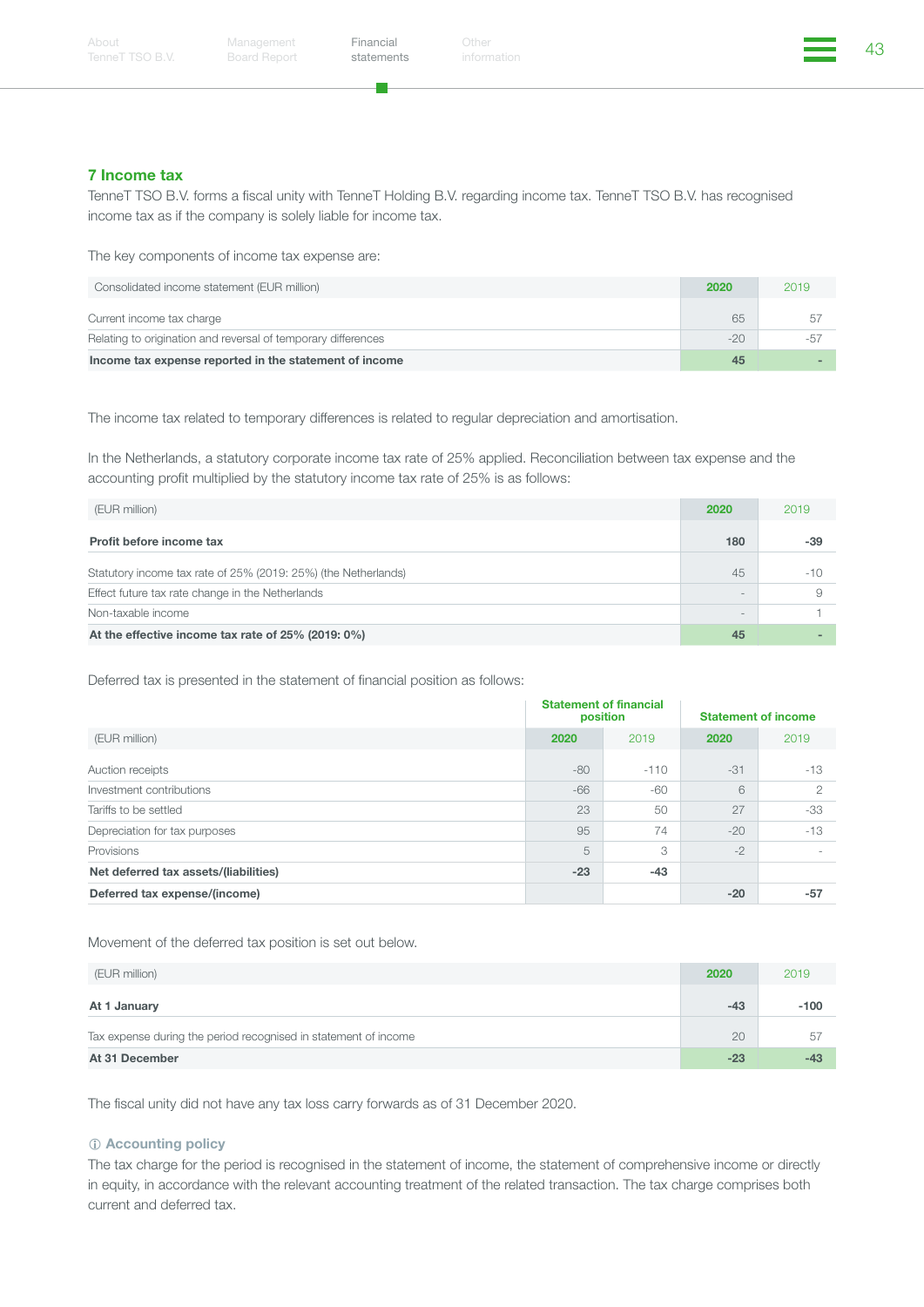Financial Other China (1999) (1999) (1999) (1999) (1999) (1999) (1999) (1999) (1999) (1999) (1999) (1999) (199<br>Additional Section of Section (1999) (1999) (1999) (1999) (1999) (1999) (1999) (1999) (1999) (1999) (1999) (1

Current income tax assets and liabilities are measured at the amount expected to be recovered from or paid to the tax authorities. The tax rates and tax laws used to calculate these amounts are those enacted or substantively enacted at the reporting date in those countries where we operate and generate taxable income.

Deferred tax is recognised using the liability method with respect to temporary differences between the tax bases of assets and liabilities and their respective carrying amounts for financial reporting purposes at the reporting date. Deferred tax assets and liabilities are measured at the tax rates that are expected to apply in the year when the asset is realised or the liability is settled, based on tax rates (and tax laws) that have been enacted or substantively enacted at the reporting date in the relevant jurisdictions.

Deferred tax is generally recognised in respect of all temporary differences, the carry-forward of unused tax credits and any unused tax losses. Deferred tax assets are recognised to the extent that it is probable that taxable profit will be available against which the deductible temporary differences and the carry-forward of unused tax credits and unused tax losses can be utilised. This is assessed annually. Deferred tax is not recognised for the temporary differences arising from the initial recognition of goodwill or an asset or liability in a transaction that is not a business combination and, at the time of the transaction, affects neither the accounting profit nor taxable profit or loss.

Unrecognised deferred tax assets are reassessed at each reporting date and are recognised to the extent that it has become probable that future taxable profits will allow the deferred tax asset to be recovered. There are no unrecognized carry forward losses per 31 December 2020 (2019: nil).

Deferred tax assets and liabilities are recognised gross in the statement of financial position unless:

- the entity has a legally enforceable right to set off current tax assets, against current tax liabilities and;
- the deferred tax assets and the deferred tax liabilities relate to income taxes levied by the same taxation authority on either:
	- the same taxable entity or
	- different taxable entities which intend either to settle current tax liabilities and assets on a net basis, or to realise the assets and settle the liabilities simultaneously, in each future period in which significant amounts of deferred tax liabilities or assets are expected to be settled or recovered.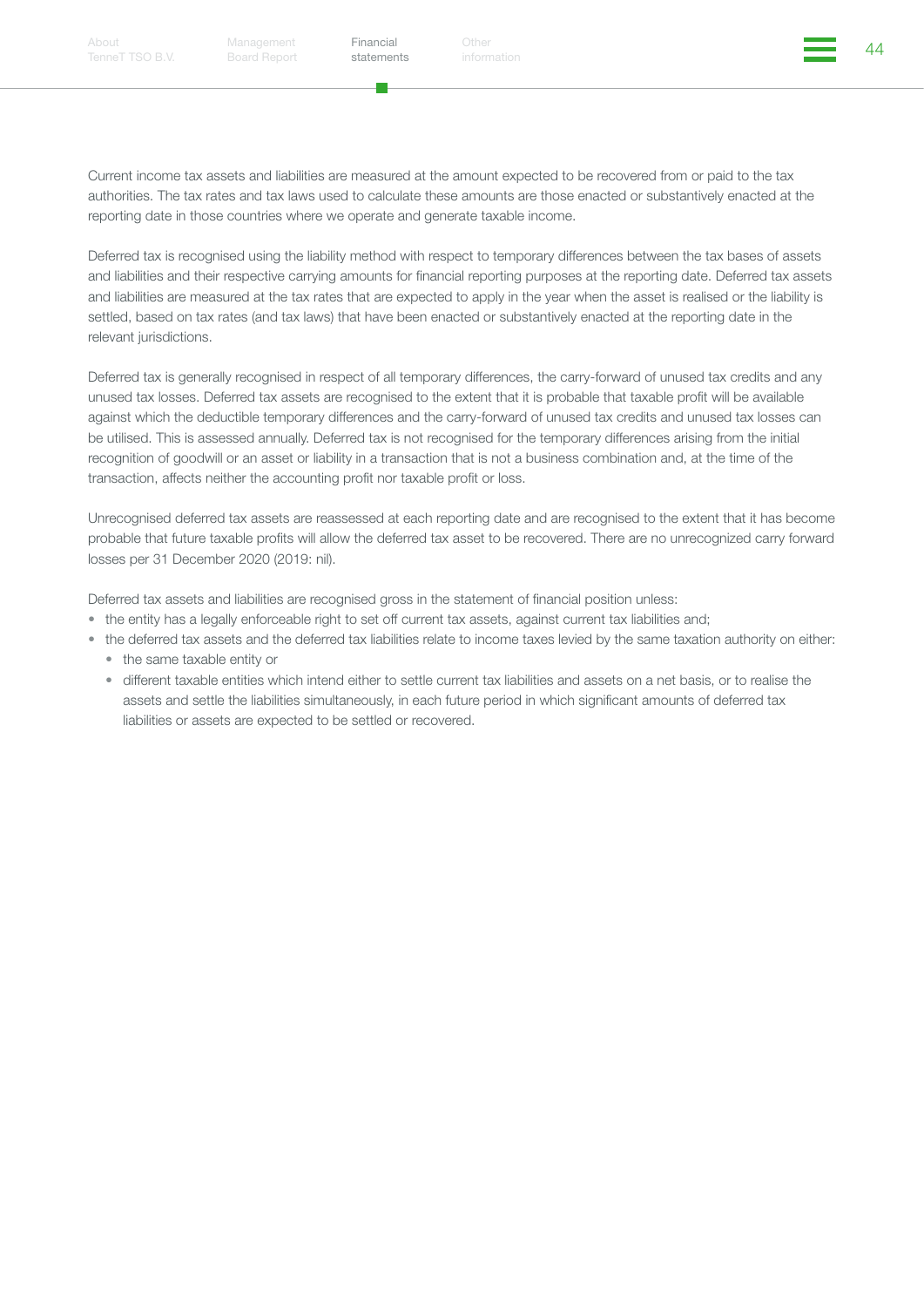Financial Other the Other (1990) (1990) (1990) (1990) (1990) (1990) (1990) (1990) (1990) (1990) (1990) (1990) (<br>etchical original information

#### 8 Tangible fixed assets

| (EUR million)                                 | High-voltage<br>substations | High-voltage<br>connections | Other assets   | Assets under<br>construction | <b>Total</b>   |
|-----------------------------------------------|-----------------------------|-----------------------------|----------------|------------------------------|----------------|
| Cost                                          |                             |                             |                |                              |                |
| At 1 January 2019                             | 2,276                       | 2,617                       | 288            | 1,785                        | 6,966          |
| <b>Additions</b>                              |                             | $\bar{ }$                   |                | 1,092                        | 1,092          |
| <b>Transfers</b>                              | 643                         | 791                         | 33             | $-1.467$                     |                |
| Internal transfer to/from (in)tangible assets |                             |                             |                | $-26$                        | $-26$          |
| Changes in estimates (note 20)                | 8                           | 17                          | $\overline{a}$ |                              | 25             |
| At 31 December 2019                           | 2,927                       | 3,425                       | 321            | 1,384                        | 8,057          |
| Additions                                     | 26                          | 104                         | ÷,             | 1,075                        | 1,205          |
| <b>Transfers</b>                              | 287                         | 470                         | 16             | $-773$                       |                |
| Disposals                                     |                             |                             | $-1$           |                              | $-1$           |
| Changes in estimates                          | ÷,                          | 19                          | ÷,             | ÷,                           | 19             |
| At 31 December 2020                           | 3,240                       | 4,018                       | 336            | 1,686                        | 9,280          |
|                                               |                             |                             |                |                              |                |
| <b>Depreciation and impairment</b>            |                             |                             |                |                              |                |
| At 1 January 2019                             | 935                         | 1,035                       | 132            | $\overline{a}$               | 2,102          |
| Depreciation for the year                     | 95                          | 89                          | 23             | ÷,                           | 207            |
| Impairment                                    | $\overline{2}$              |                             |                |                              | $\mathfrak{D}$ |
| At 31 December 2019                           | 1,032                       | 1,124                       | 155            | $\overline{\phantom{m}}$     | 2,311          |
| Depreciation for the year                     | 96                          | 118                         | 22             | $\bar{ }$                    | 236            |
| At 31 December 2020                           | 1,128                       | 1,242                       | 177            | $\overline{\phantom{m}}$     | 2,547          |
|                                               |                             |                             |                |                              |                |
| Net book value:                               |                             |                             |                |                              |                |
| At 1 January 2019                             | 1,341                       | 1,582                       | 156            | 1,785                        | 4,864          |
| At 31 December 2019                           | 1,895                       | 2,301                       | 166            | 1,384                        | 5,746          |
| At 31 December 2020                           | 2,112                       | 2,776                       | 159            | 1,686                        | 6,733          |

High-voltage substations include onshore and offshore transformers and converter stations. High-voltage connections consist of overland and underground connections. Unlike lands for substations, lands surrounding high-voltage pylons and cables are generally not owned by TenneT. Other tangible fixed assets consist of office buildings, office ICT equipment and other company assets.

In 2020 the discount rate for decommissioning provision is 0.1% for OWF connections (see note 20). Since the main part of the decommissioning provision was recognised as part of the carrying value of the related asset, changes in discount and inflation rate, if any, directly impact this carrying amount.

The amount of borrowing costs capitalised during 2020 was EUR 11 million (2019: EUR 9 million). The effective interest rate used to determine the amount of borrowing costs eligible for capitalisation is 2.1% (2019: 2.1%).

#### *<u>D</u>* Accounting policy

Tangible fixed assets are valued at cost, net of accumulated depreciation and accumulated impairment losses, if any. Such cost includes the cost of replacing part of the asset and borrowing costs for long-term construction projects if the recognition criteria are met. When significant parts of the asset are required to be replaced at intervals, such parts are recognised as individual assets with specific useful lives and depreciated accordingly. Likewise, when a major maintenance is performed, its cost is recognised in the carrying amount of the asset as a replacement, if the recognition criteria are met.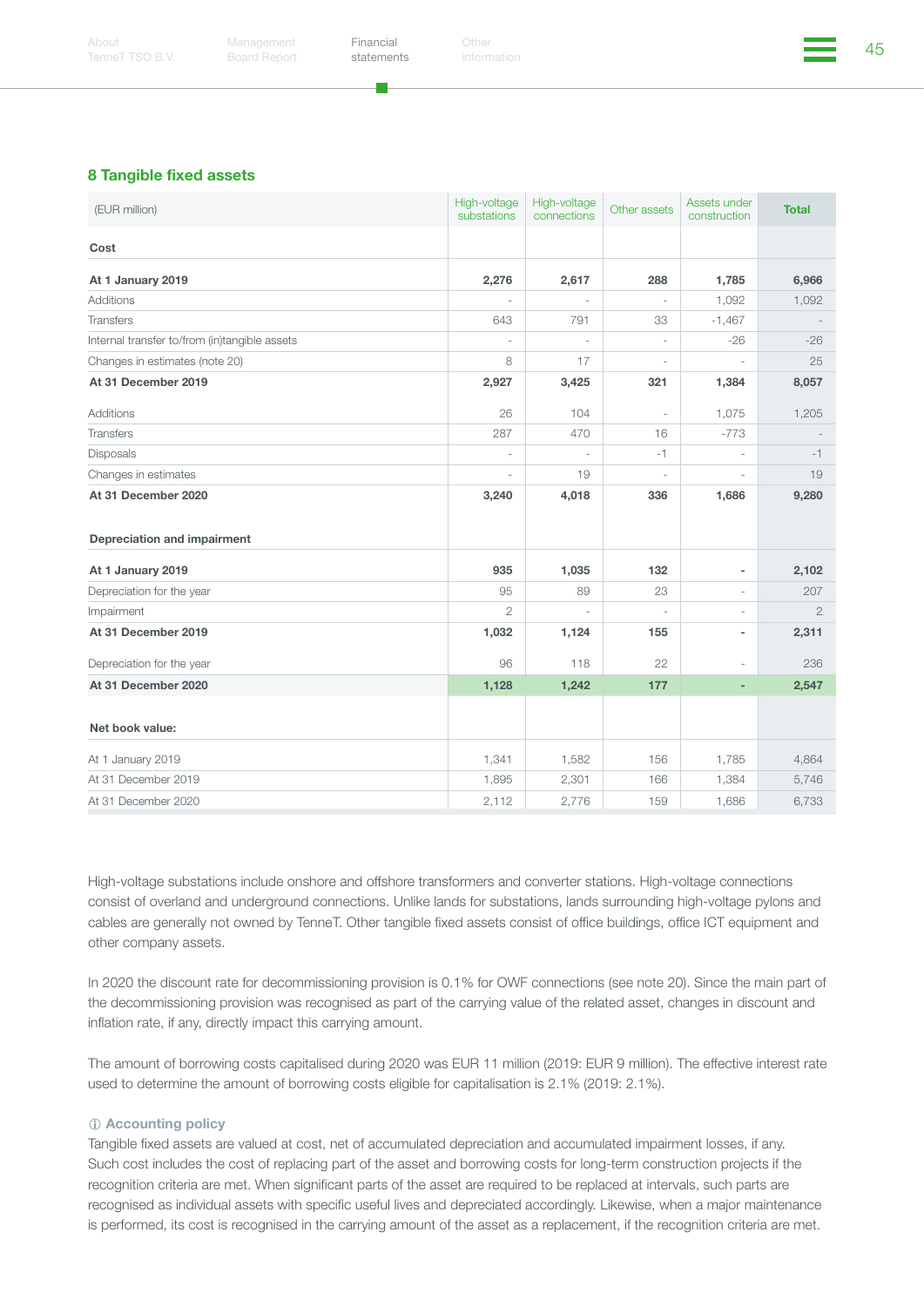a a

Financial Other China (1999) (1999) (1999) (1999) (1999) (1999) (1999) (1999) (1999) (1999) (1999) (1999) (199<br>Additional Section of Section (1999) (1999) (1999) (1999) (1999) (1999) (1999) (1999) (1999) (1999) (1999) (19 Other

All other repair and maintenance costs are recognised in the statement of income as incurred. The present value of the expected cost for the decommissioning of an asset after its use is included in the cost of the respective asset, if the recognition criteria for a provision are met. Depreciation is calculated on a straight line basis.

An asset is derecognised on disposal or when no future economic benefits are expected from its use. Any gain or loss arising on derecognition of the asset (calculated as the difference between the net disposal proceeds and the carrying amount of the asset) is included in the statement of income when the asset is derecognised.

General and specific borrowing costs directly attributable to the acquisition, construction or production of the tangible fixed assets, are added to the cost, until such time that the assets are substantially ready for their intended use or sale. No borrowing costs are capitalised where the borrowing costs are directly compensated in the year of construction.

#### **糕 Key estimates and assumptions**

To calculate depreciation amounts, the following useful lives of various asset categories are assumed:

| Estimated useful lives tangible fixed assets                           | Years     |
|------------------------------------------------------------------------|-----------|
| <b>Substations</b>                                                     |           |
| Switches and offshore converter stations                               | $20 - 35$ |
| Offshore platforms                                                     | 20        |
| Security and control equipment                                         | 10        |
| Power transformers                                                     | 35        |
| Capacitor banks                                                        | 35        |
| Telecommunications equipment                                           | 10        |
| <b>Connections</b>                                                     |           |
| Pylons/lines                                                           | 40        |
| Cables (subsea and underground)                                        | $20 - 40$ |
| Other                                                                  |           |
| Office buildings                                                       | 40        |
| Office IT equipment                                                    | $3 - 5$   |
| Process automation facilities                                          | 5         |
| Offshore assets                                                        | 20        |
| Other company assets                                                   | $5 - 10$  |
| Land (and its preparation for building) is not subject to depreciation |           |

Residual values, useful lives and methods of depreciation of assets are reviewed at each financial year-end and adjusted prospectively, if appropriate. Per our annual review, the estimated useful lives of certain regulatory assets have been extended per 1 July 2020, resulting in a decrease of EUR 15.3 million in the current financial year. The annual effect for 2021 and beyond is expected to be approx. EUR 30 million in lower depreciation charges.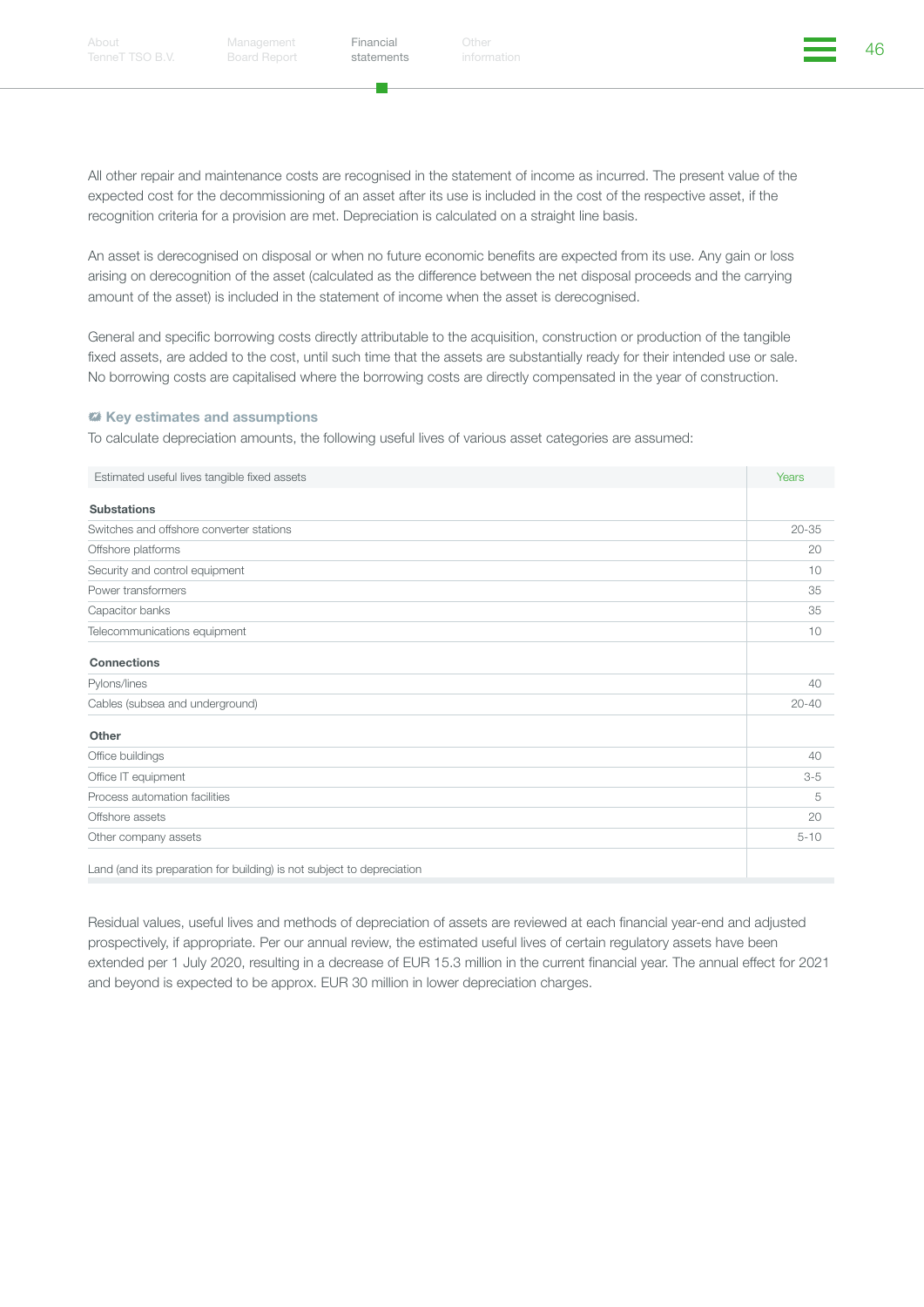Financial Other (and the settlements) of the settlements of the settlements of the settlements of the settlements of the settlements of the settlements of the settlements of the settlements of the settlements of the settle

#### 9 Right-of-use assets and lease liabilities

Right-of-use assets

| (EUR million)                | Land &<br>buildings | Other<br>right-of-use<br>assets | <b>Total</b> |
|------------------------------|---------------------|---------------------------------|--------------|
|                              |                     |                                 |              |
| Cost                         |                     |                                 |              |
| Initital recognition IFRS 16 | 83                  | 26                              | 109          |
| Additions                    | 11                  | 21                              | 32           |
| Depreciation                 | -8                  | $-4$                            | $-12$        |
| At 31 December 2019          | 86                  | 43                              | 129          |
| Additions                    | 3                   | $\overline{2}$                  | 5            |
| Depreciation                 | $-7$                | $-4$                            | $-11$        |
| Other movement               | $-9$                | $\overline{2}$                  | $-7$         |
| At 31 December 2020          | 73                  | 43                              | 116          |

#### Leased Land & Buildings

Land is mainly leased to set up pylons for transmission cables. These contracts run for a period of 25 - 170 years. Buildings are leased mainly as office space and storage space. These contracts run for a period of 1 - 15 years.

Lease contracts for buildings are negotiated individually and include a variety of different terms and conditions, including extension options.

Lease payments are in substance fixed, only a minority of the lease contracts contain clauses with reference to the CPI index.

#### Other lease assets

Telecom lease contracts (including fibreglass cables) run for a period between 6 and 36 years. For qualifying employees TenneT leases cars with a lease term between 2 and 10 years. TenneT does not purchase or guarantee the value of leased cars or telecom assets.

TenneT has several contracts with termination / extension options. In determining the lease term all relevant facts and circumstances that create a significant economic incentive to exercise those options are taken into consideration.

TenneT had no material 'sub lease' contracts in 2020 and 2019 and therefore no material income from subleasing right-ofuse assets. TenneT has not entered into any sale and leaseback contracts. No lease contracts with residual value guarantees are entered into. No lease contracts have been concluded that contain restrictions or covenants.

#### Short-term leases and low value leases

In some cases TenneT leases other assets with terms of 1-3 years. TenneT considers these assets to be of low-value or short term in nature and therefore no right of use assets and lease liabilities are recognised for these leases. The total of short-term lease expenses for more than one month and low value assets lease expenses amounted to EUR 1 million (2019: EUR 1 million).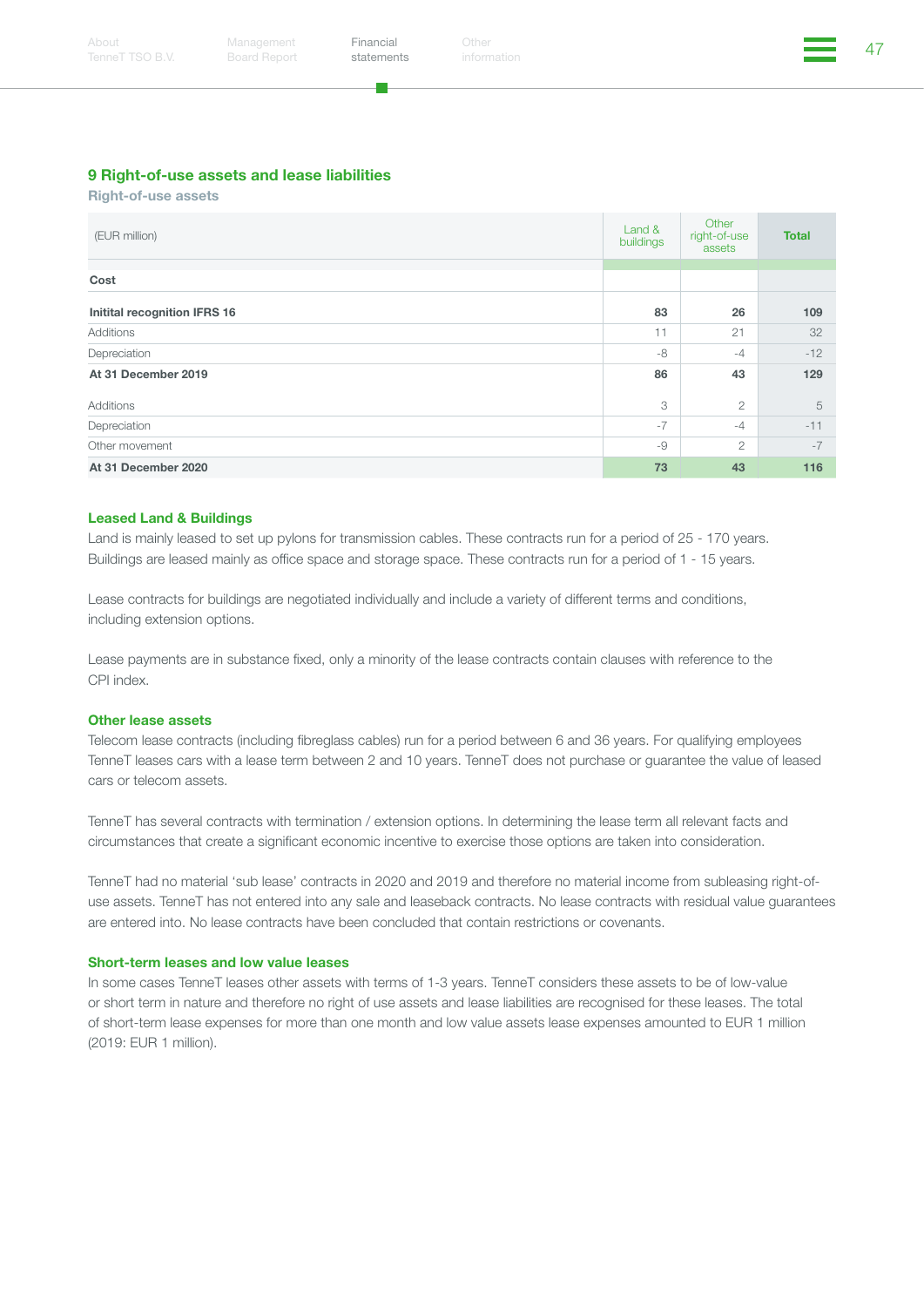a a

Financial Other (1999) (The State of the State of the State of the State of the State of the State of the State of the State of the State of the State of the State of the State of the State of the State of the State of the Other

#### Leased liability

|                                  | 2020           |             |              | 2019    |             |       |
|----------------------------------|----------------|-------------|--------------|---------|-------------|-------|
| (EUR million)                    | <b>Current</b> | Non-current | <b>Total</b> | Current | Non-current | Total |
| Lease liability Land & buildings | 8              | 65          | 73           | 4       | 84          | 88    |
| Lease liability other leases     | 5              | 39          | 44           |         | 41          | 43    |
| <b>Total</b>                     | 13             | 104         | 117          | 6       | 125         | 131   |

| (EUR million)               | Lease liability<br>Land &<br>buildings | Lease liability<br>other leases | <b>Total</b>   |
|-----------------------------|----------------------------------------|---------------------------------|----------------|
| Initial recognition IFRS 16 | 84                                     | 26                              | 110            |
| Addition                    | 10                                     | 21                              | 31             |
| Interest                    |                                        |                                 | $\overline{2}$ |
| Repayments                  | $-7$                                   | $-5$                            | $-12$          |
| At 31 December 2019         | 88                                     | 43                              | 131            |
| Addition                    | 3                                      | $\overline{2}$                  | 5              |
| Interest                    | $\overline{1}$                         | ×,                              | $\overline{2}$ |
| Repayments                  | -8                                     | $-5$                            | $-13$          |
| Other movements             | $-11$                                  | 3                               | $-8$           |
| At 31 December 2020         | 73                                     | 44                              | 117            |

The total cash outflow (including low value items and short term leases) in 2020 was EUR 13 million (2019: EUR 11 million). TenneT TSO did not commit to any future cash outflow of lease contracts.

The maturity analysis of lease liabilities is disclosed in note 24. The total amount recognised in the consolidated statement income is as follows:

| (EUR million)                               | 2020                     | 2019       |
|---------------------------------------------|--------------------------|------------|
| Depreciation expense of right-of-use assets | $-1$                     | $-1^\circ$ |
| Short-term lease expenses                   | $\overline{\phantom{0}}$ |            |
| Interest expense on lease liabilities       | $-2$                     |            |
| <b>Total</b>                                | -14                      | -15        |

#### *<u>O* Accounting policy</u>

At inception of a contract, TenneT assesses whether a contract conveys the right to control the use of an identified asset for a period in exchange for consideration, in which case it is classified as a lease.

TenneT recognises a right-of-use asset and a lease liability at the lease commencement date. The asset is initially measured at cost, which comprises the initial amount of the lease liability adjusted for any lease payments made at or before the commencement date, plus any initial direct costs incurred and an estimate of costs to restore the underlying asset, less any lease incentives received.

The lease asset is subsequently depreciated using the straight-line method from the commencement date to the end of the useful life of the right-of-use asset, considered to be indicated by the lease term. The lease asset is periodically adjusted for certain remeasurements of the lease liability and impairment losses (if any).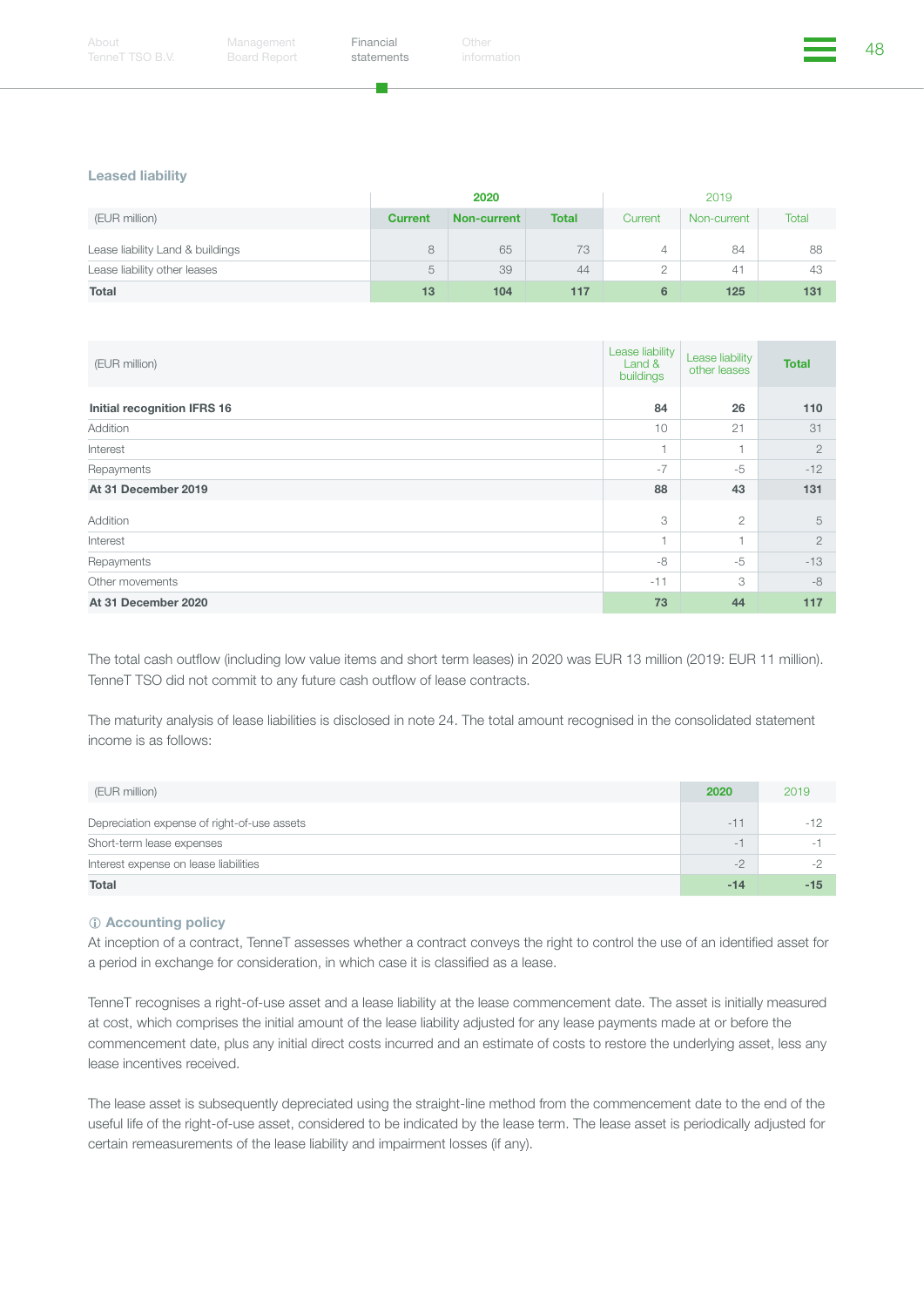п.

The lease liability is initially measured at the present value of outstanding lease payments, discounted using the interest rate implicit in the lease or, if that rate cannot be readily determined, TenneT's incremental borrowing rate. If available, TenneT uses its incremental borrowing rate as the discount rate. Otherwise the used discount rates are shown below:

|                | 2020     | 2019     |
|----------------|----------|----------|
| Under 5 year   | $0.00\%$ | $0.00\%$ |
| 5-10 years     | 0.50%    | 0.50%    |
| 10-15 years    | 1.10%    | 1.10%    |
| 15-25 years    | 1.60%    | 1.60%    |
| Above 25 years | 2.00%    | 2.00%    |

After initial recognition, the lease liability is measured at amortised cost using the effective interest method and is remeasured when there is a change in future lease payments arising from a change in an index or rate or if TenneT changes its assessment of whether it will exercise a purchase, extension or termination option. A corresponding adjustment is made to the carrying amount of the right-of-use asset with any excess over the carrying amount of the asset being recognised in the profit or loss.

#### Short-Term Leases and Leases of Low Value

TenneT has elected not to recognise right of use assets and lease liabilities for short-term leases (leases with a term of 12 months or less) and leases of low-value assets. TenneT recognises the lease payments associated with these leases as an expense on a straight-line basis over the lease term.

#### 10 Intangible assets

| (EUR million)                                      | Goodwill                 | Software                 | Customer<br>contracts    | Other<br>intangible<br>assets | Intangible<br>assets under<br>construction | <b>Total</b> |
|----------------------------------------------------|--------------------------|--------------------------|--------------------------|-------------------------------|--------------------------------------------|--------------|
| Cost                                               |                          |                          |                          |                               |                                            |              |
| At 1 January 2019                                  | 3                        | 190                      | 64                       | 15                            | $\overline{\phantom{a}}$                   | 272          |
| <b>Additions</b>                                   | $\overline{\phantom{a}}$ | $\sim$                   | $\overline{\phantom{a}}$ | $\mathbf{1}$                  | 40 <sup>°</sup>                            | 41           |
| <b>Transfers</b>                                   | $\sim$                   | 20                       | ÷.                       | 10                            | $-30$                                      |              |
| Internal transfer to/from (in)tangible assets      | $\overline{\phantom{a}}$ | $\overline{\phantom{a}}$ | $\overline{\phantom{a}}$ | $\sim$                        | 26                                         | 26           |
| At 31 December 2019                                | 3                        | 210                      | 64                       | 26                            | 36                                         | 339          |
| <b>Additions</b>                                   | $\sim$                   | $\sim$                   | $\sim$                   | $\sim$                        | 57                                         | 57           |
| <b>Transfers</b>                                   | $\overline{\phantom{a}}$ | 35                       | $\sim$                   | $\sim$                        | $-35$                                      |              |
| At 31 December 2020<br>Amortisation and impairment | 3                        | 245                      | 64                       | 26                            | 58                                         | 396          |
| At 1 January 2019                                  | $\overline{\phantom{a}}$ | 156                      | 48                       | $\overline{2}$                | ٠                                          | 206          |
| Amortisation for the year                          | $\overline{\phantom{a}}$ | 16                       | 5                        | 3                             | ä,                                         | 24           |
| At 31 December 2019                                | $\overline{\phantom{a}}$ | 172                      | 53                       | 5                             | ٠                                          | 230          |
| Amortisation for the year                          | $\overline{\phantom{a}}$ | 17                       | 5                        | $\overline{\phantom{a}}$      | $\overline{\phantom{a}}$                   | 22           |
| At 31 December 2020                                | ٠                        | 189                      | 58                       | 5                             | ٠                                          | 252          |
| Net book value:                                    |                          |                          |                          |                               |                                            |              |
| At 1 January 2019                                  | 3                        | 34                       | 16                       | 13                            | $\overline{\phantom{a}}$                   | 66           |
| At 31 December 2019                                | 3                        | 38                       | 11                       | 21                            | 36                                         | 109          |
| At 31 December 2020                                | 3                        | 56                       | 6                        | 21                            | 58                                         | 144          |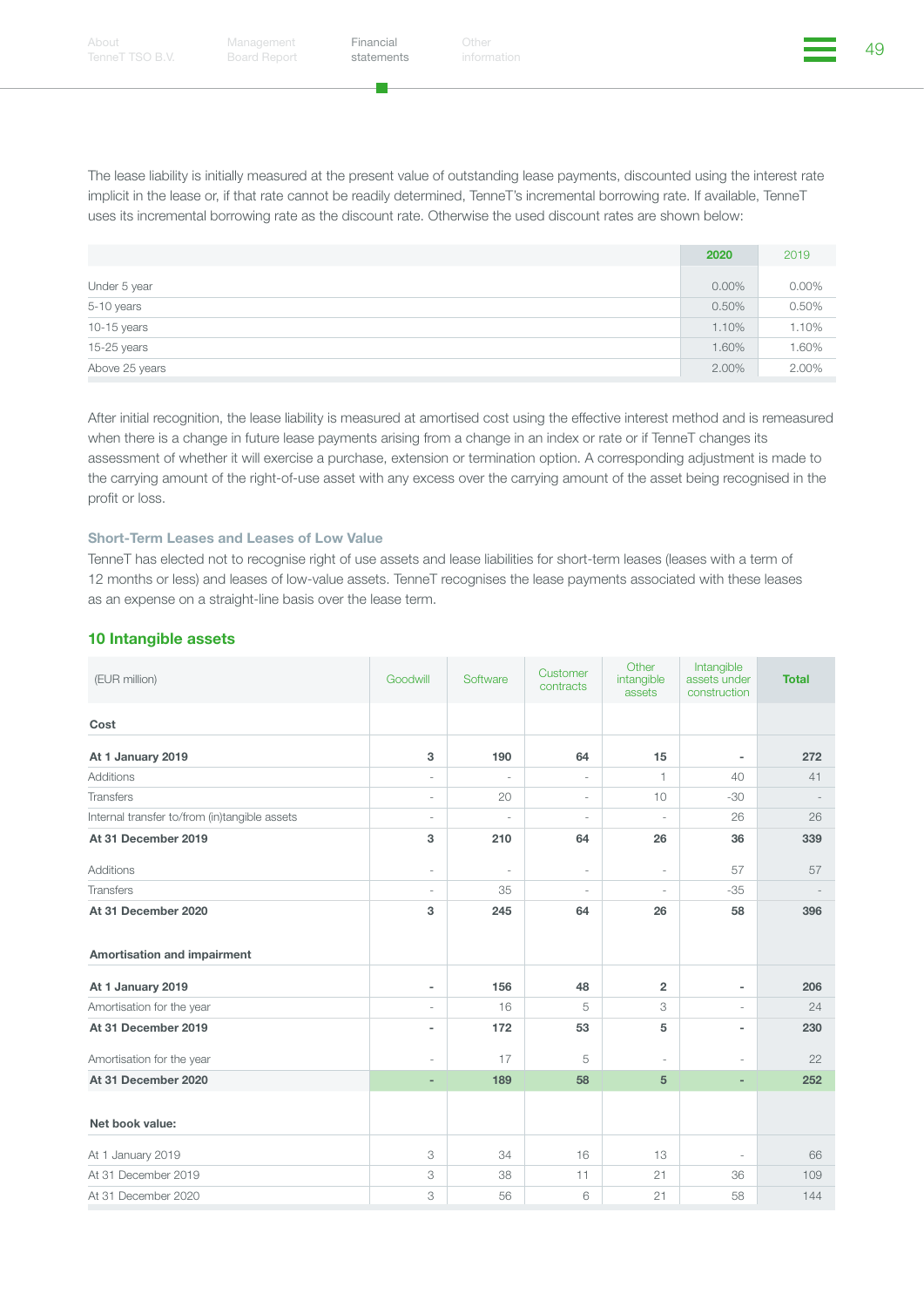Management Board Report [statements](#page-26-0)

Financial Other Structures of the South Contract of the South South South American South South South South South South South South South South South South South South South South South South South South South South South S

#### *<u>D</u>* Accounting policy

Intangible assets are measured at acquisition cost on initial recognition. The cost of intangible assets acquired in a business combination is their fair value at the date of acquisition. Following initial recognition, intangible assets are carried at cost less any accumulated amortisation and accumulated impairment losses. Except for capitalised development costs, internally generated intangible assets are not capitalised and expenses are reflected in the statement of income in the period in which they incur.

Goodwill is initially measured at cost and represents the excess of the consideration transferred over TenneT TSO B.V.'s interest in the value of the net identifiable assets, liabilities and contingent liabilities of the acquiree and the amount of the non-controlling interest in the acquiree. After initial recognition, goodwill is measured at cost less any accumulated impairment losses.

At each reporting date, we assess whether there is an indication that an asset may be impaired. If any indication exists, or when annual impairment testing for an asset is required, the asset's recoverable amount is estimated. The recoverable amount is the higher end of an asset's or CGU's fair value less costs of disposal and its value in use. When the carrying amount of an asset or CGU exceeds its recoverable amount, the asset is considered impaired and is written down to its recoverable amount.

#### *\*\** Key estimates and assumptions

| Estimated useful lives intangible assets | Years      |
|------------------------------------------|------------|
| Goodwill                                 | Indefinite |
| Software                                 | $3-5$      |
| Customer contracts                       | $10 - 14$  |
| Purchased rights to use land             | $25 - 45$  |
| Other                                    | $5 - 15$   |
|                                          |            |

Intangible assets, with the exception of goodwill, have a fixed useful life as shown above and are amortised over such useful life. The useful life is re-assessed each reporting period. Intangible assets are amortised on a straight line basis, as this best reflects the use of the asset.

Goodwill is assumed to have an indefinite useful life and is therefore not amortised, but is tested for impairment annually or more frequently, if events or changes in circumstances indicate a triggering event, either individually or at the CGU level.

#### *Impairment testing of goodwill*

For the purpose of impairment testing, goodwill acquired in a business combination is allocated to each of the CGUs (our operating segments) or groups of CGUs expected to benefit from the synergies of the combination. Each CGU or group of CGUs to which the goodwill is allocated represents the lowest level within the entity at which the goodwill is monitored for internal management purposes. In assessing value in use, the estimated future cash flows are discounted to their present value using a pre-tax discount rate that reflects current market assessments of the time value of money and the risks specific to the asset. In determining fair value less costs of disposal, an appropriate valuation model is used, if no recent market transactions can be identified.

The impairment calculation is based on detailed projections, which are prepared separately for each of the CGUs to which the individual assets are allocated. The projections reflect current regulatory parameters, taking into account expected future regulatory developments. Management believes that the resulting cash flows can be determined reliably and that they give an appropriate reflection of the CGUs cash flow generating potential.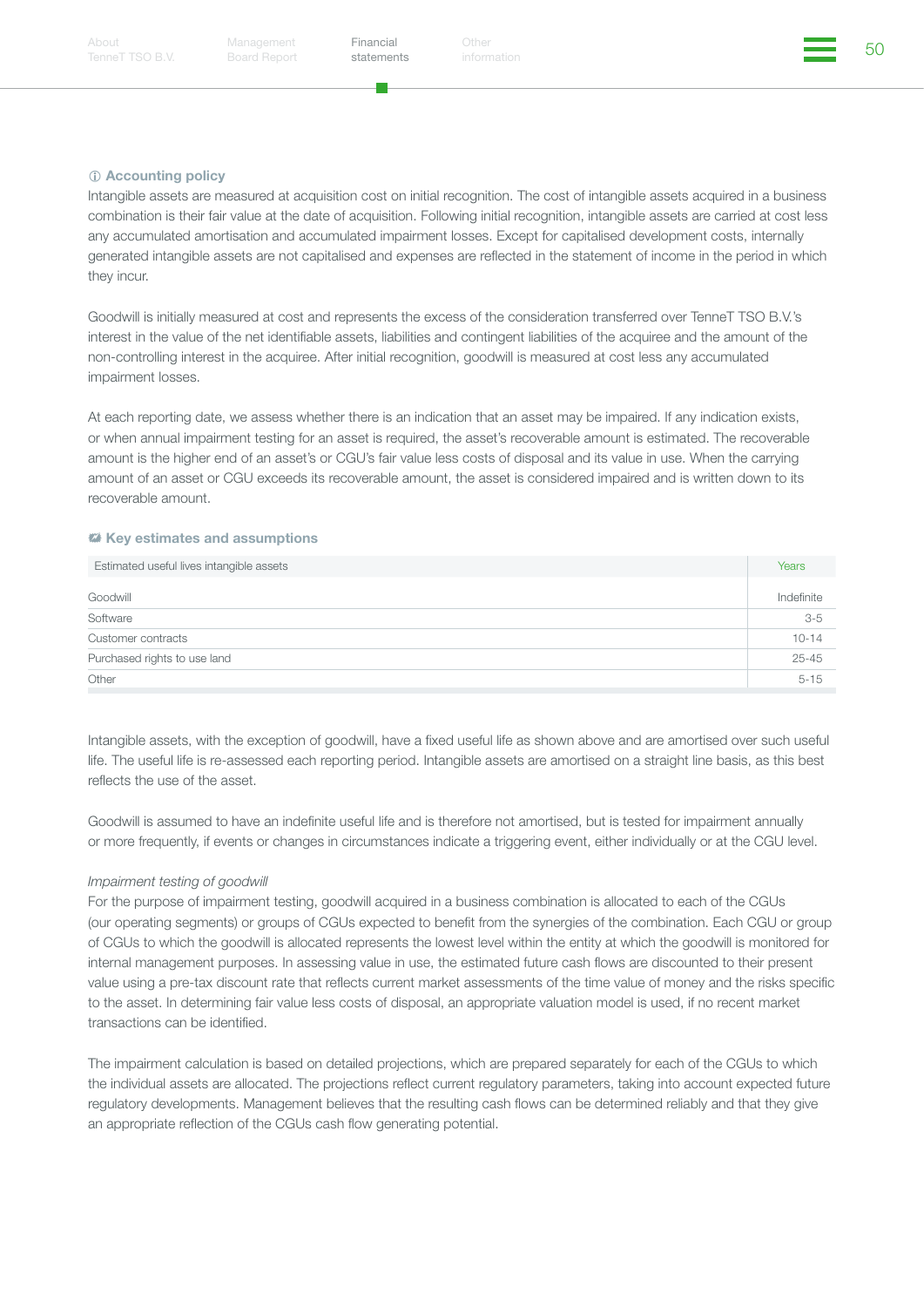Financial Other (51)<br>atatamente information

#### 11 Business combinations

#### *<u>O* Accounting policy</u>

Business combinations are accounted for using the acquisition method. The cost of the acquisition is measured as the aggregate of the assets and liabilities measured at their acquisition-date fair value (with a limited number of specified exceptions) including the amount of any non-controlling interest in the acquiree. For each business combination, we elect whether to measure the non-controlling interest in the acquiree at fair value or at the proportionate share of the acquiree's identifiable net assets. Acquisition-related costs are expensed as incurred and included in administrative expenses.

Non-current assets held for sale are defined as non-current assets (other than financial instruments or property investments) immediately available for sale and highly likely to be sold within a year. Non-current assets held for sale have been stated at the lower end of the asset's carrying value and fair value less costs of disposal.

#### 12 Investments in joint ventures, joint operations and associates

#### Joint ventures and associates

We have, directly or indirectly, 50% equity stakes in Reddyn B.V., Tensz B.V. and TeslaN B.V.. These investments are classified as joint ventures. In addition TenneT TSO B.V. holds an immaterial investment in Energie Data Services Nederland (EDSN) B.V.

In 2020 we received EUR nil dividend from our associates and joint ventures (2019: EUR 1 million).

#### Joint operations

In December 2020, TenneT established Equigy B.V. as a joint operation together with the Swiss and Italian TSOs.

#### *<u>D* Accounting policy</u>

A joint venture is an arrangement whereby the parties in the arrangement have joint control over the net assets of the joint arrangement. A joint operation is a joint arrangement whereby the parties that have joint control of the arrangement have rights to the assets and obligations for the liabilities of the arrangement. Joint control is the contractually agreed sharing of control of an arrangement, which exists only when decisions about the relevant activities require unanimous consent of the parties sharing control. An associate is an entity in which we have significant influence, but no control. Significant influence is the power to participate in the financial and operating policy decisions of the investor.

Investments in joint ventures and associates are accounted for using the equity method. Under the equity method, the investment in the joint venture or associate is initially recognised at cost. The carrying amount of the investment is adjusted to recognise changes in TenneT's share of net assets of the investment since the acquisition date. Goodwill relating to the associate is included in the carrying amount of the investment and is neither amortised nor individually tested for impairment.

For investments in joint operations the following is recognised in relation to TenneT's interest in it:

- Assets, including its share of any assets held jointly;
- Liabilities, including its share of any liabilities incurred jointly;
- Revenue from the sale of its share of the output arising from the joint operation;
- Share of the revenue from the sale of the output by the joint operation;
- Expenses, including its share of any expenses incurred jointly.

The statement of income reflects our share of the results of operations of the investment. Any change in other comprehensive income of those investors is presented as part of the other comprehensive income. In addition, when there is a change recognised directly in the equity of the investment, our share of any change is recognised in the statement of changes in equity. Unrealised gains and losses resulting from transactions between us and the investment are eliminated to the extent of the interest in the investment. When an associate or joint venture distributes dividend to us in excess of our carrying amount, a liability is recognised if TenneT:

(i) is obliged to refund the dividend;

- (ii) has incurred a legal or constructive obligation; or
- (iii) made payments on behalf of the associate.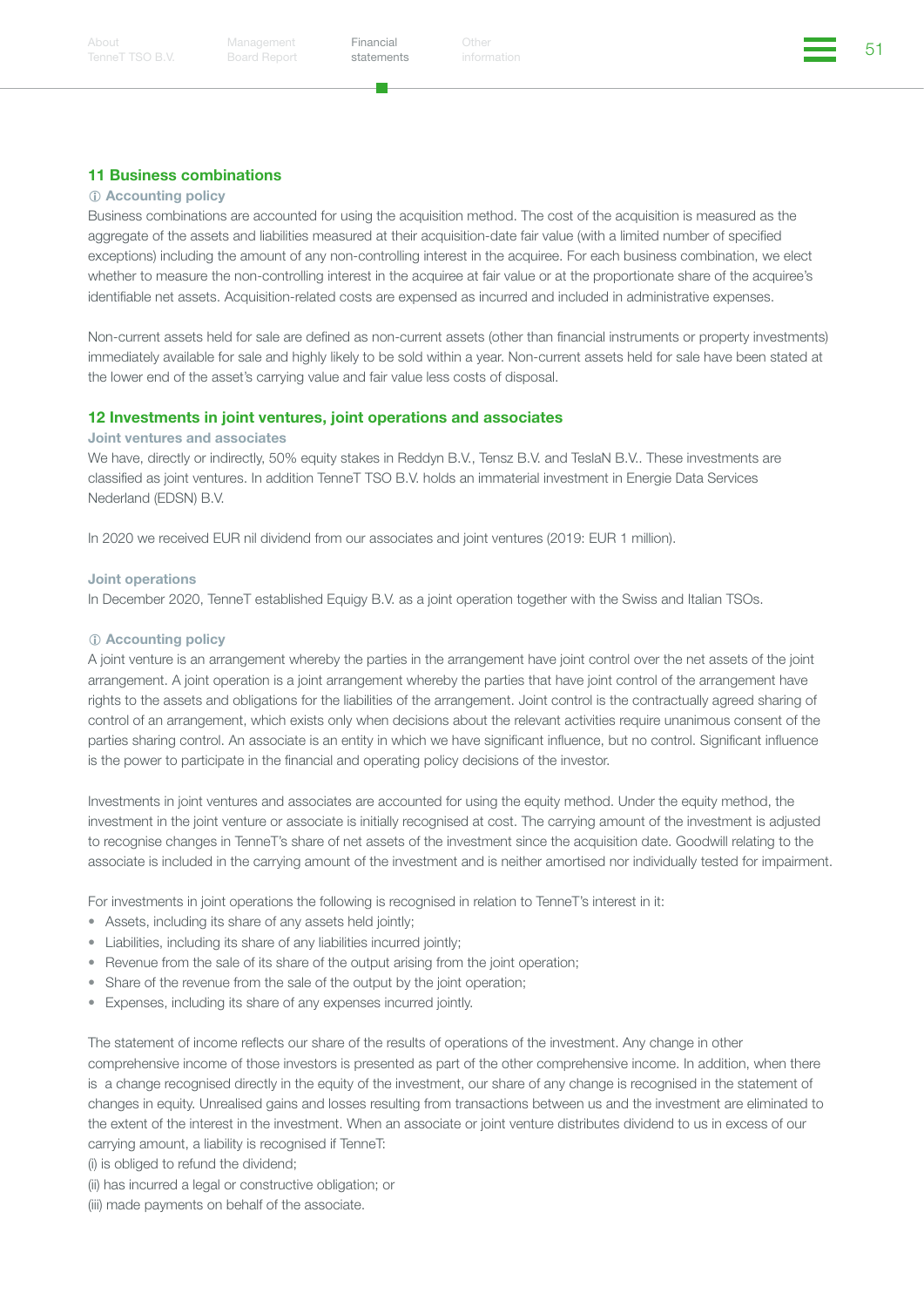In the absence of such obligations, the excess in net profit for the period is recognised. When the associate or joint venture subsequently makes profits, this is only recognised when they exceed the excess cash distributions recognised in net profit plus any previously unrecognised losses.

After application of the equity method, we determine whether it is necessary to recognise an impairment loss on our investment in the joint venture or associate. At each reporting date, we determine whether there is objective evidence that the investment is impaired. If such evidence exists, the amount of impairment is calculated as the excess of the carrying value of the investment over its recoverable amount and recognised in the statement of income.

On loss of significant influence over the joint venture/associate, any retained investment is valued at fair value. Any difference between the carrying amount of the investment on loss of significant influence and the fair value of the retained investment and proceeds from disposal is recognised in the statement of income.

#### 13 Other financial assets

| (EUR million)                          | 2020 | 2019 |
|----------------------------------------|------|------|
| Amounts due from other related parties | 51   | 375  |
| Other prepayments                      | 8    | Я    |
| Total                                  | 59   | 383  |

The Foundation for the Management of Allocated Funds from the National High-Voltage Grid (hereafter: 'The Foundation') holds a 10% investment in TenneT GmbH & Co. KG recognised at fair value. In order to protect the allocated funds and to ensure their immediate availability upon request from the Dutch regulator a put- and a call option have been emitted. The call option with an exercise price of EUR 51 million entitles TenneT Holding B.V. to acquire the investment from 'The Foundation'. The put option has an exercise price of EUR 51 million and requires TenneT Orange B.V. to buy the investment for 'The Foundation' upon offer. The obligation of TenneT Orange B.V. is largely covered by means of a guarantee issued by TenneT Holding B.V.. The fair value of the participation amounts to EUR 59 million; the fair values of the options are EUR 0.14 million for the call option and nil for the put option.

Details on the amounts due from the shareholder are included in note 17.

#### *<u>O* Accounting policy</u>

Refer to note 26, accounting policies for financial instruments.

#### 14 Inventory

Inventory was primarily composed of strategic stock. The provision for inventory is EUR 3 million (2019: EUR 3 million).

The fair value of inventory was not materially different from the carrying value.

#### *<u>i*</u> Accounting policy

Inventory is stated at the lower of cost and net realisable value. Cost comprises direct purchase costs and associated costs incurred in bringing inventories to their present condition and location. The net realisable value is the estimated selling price in the ordinary course of business less the estimated costs of completion and the estimated costs necessary to make the sale.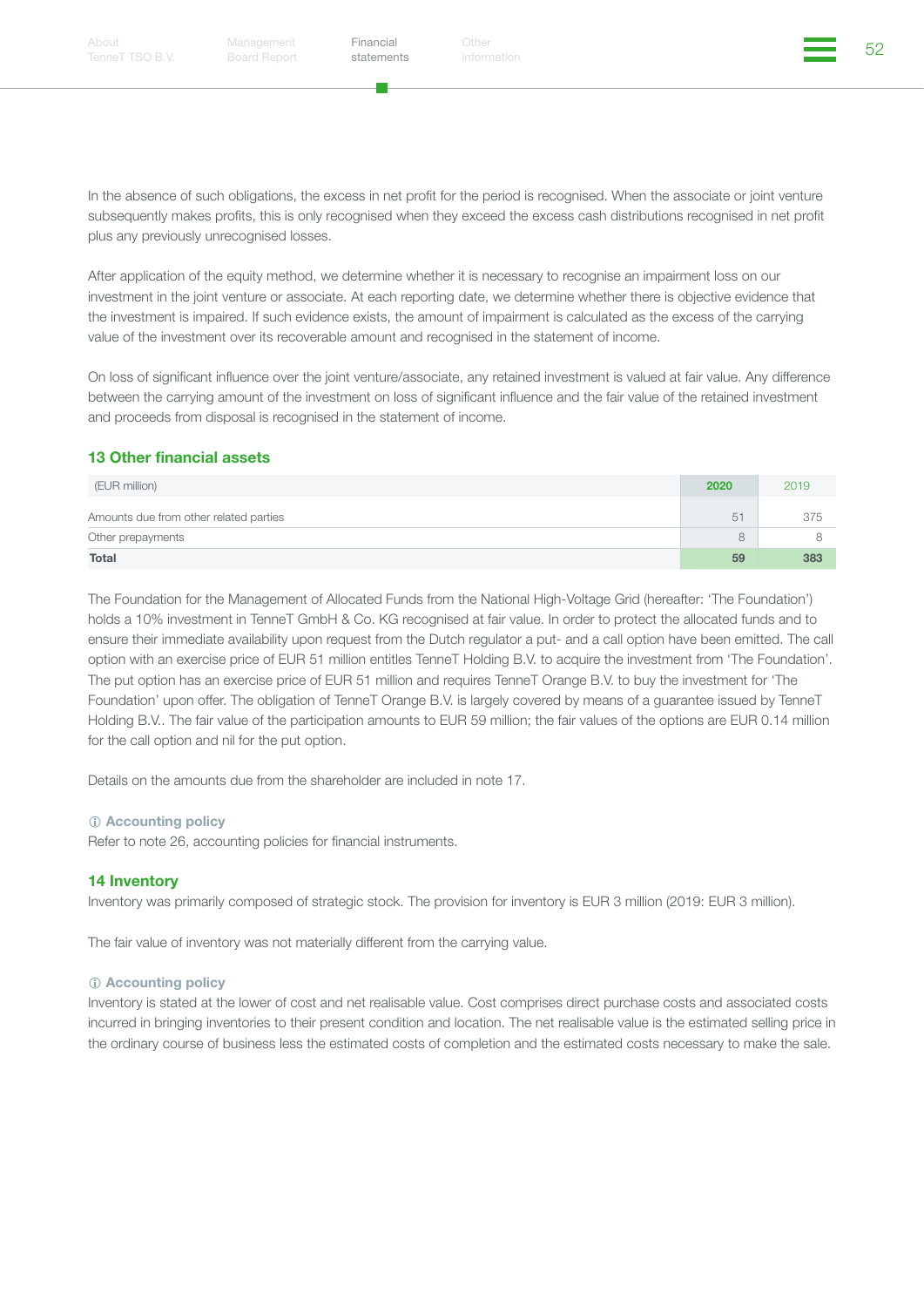۳.

Financial Other (53)<br>atatamente information Other

#### 15 Account- and other receivables

| (EUR million)                          | 2020                     | 2019 |
|----------------------------------------|--------------------------|------|
| Trade receivables                      | 123                      | 80   |
| Amounts to be invoiced                 | 45                       | 34   |
| Amounts due from other related parties | 6                        | 3    |
| VAT receivable                         | $\overline{\phantom{m}}$ |      |
| Interest receivable                    | $\qquad \qquad =$        |      |
| Other                                  | 89                       | 26   |
| <b>Total</b>                           | 263                      | 151  |

#### Trade receivables

|               |       |                                     | Past due but not impaired |                          |                      |
|---------------|-------|-------------------------------------|---------------------------|--------------------------|----------------------|
| (EUR million) | Total | Neither past<br>due nor<br>impaired | $0-30$ days               | 31-60 days               | More than<br>60 days |
|               |       |                                     |                           |                          |                      |
| 2020          | 123   | 115                                 | 3                         | ۰                        |                      |
| 2019          | 80    | 75                                  | $\circ$<br>∠              | $\overline{\phantom{a}}$ |                      |

#### Changes in the bad debt provision are as follows:

| (EUR million)            | 2020                     | 2019                     |
|--------------------------|--------------------------|--------------------------|
| At 1 January             | 12                       |                          |
| Charge for the year      | $\overline{\phantom{a}}$ |                          |
| Utilisation of provision | $-1$                     | $\overline{\phantom{a}}$ |
| Unused amounts reversed  | $\qquad \qquad =$        | $\overline{\phantom{a}}$ |
| At 31 December           | 11                       | 12                       |

As at 31 December 2020, receivables with an initial value of EUR 1 million (2019: EUR 1 million) were fully provided for.

#### *<u>O* Accounting policy</u>

Refer to note 26, accounting policies for financial instruments.

#### 16 Cash and cash equivalents

Cash and cash equivalents consist of collateral securities, short-term bank deposits and cash at bank (excluding bank overdrafts) and can be broken down as follows:

|                                                             | 2020                                          |    | 2019                    |       |
|-------------------------------------------------------------|-----------------------------------------------|----|-------------------------|-------|
| (EUR million)                                               | Not at free<br><b>Total</b><br>disposal       |    | Not at free<br>disposal | Total |
| Collateral securities                                       | 85                                            | 85 | 79                      | 79    |
| Cash at bank                                                | $\qquad \qquad =$<br>$\overline{\phantom{a}}$ |    | $\Omega$<br>∠           |       |
| Total cash and cash equivalents used in cash flow statement | 85<br>85                                      |    | 81                      | 81    |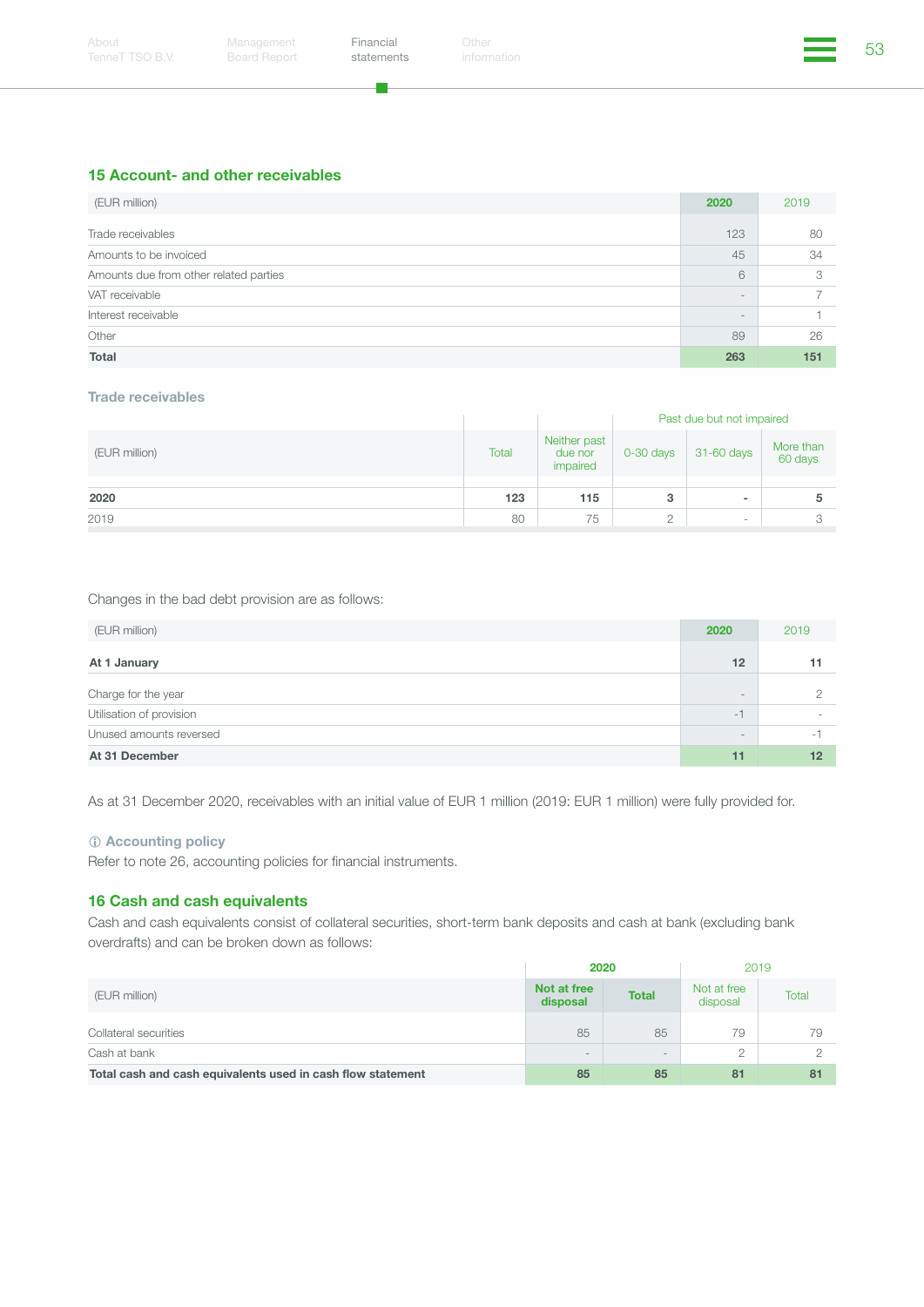Management Board Report [statements](#page-26-0)

Financial Other Structures of the Structures of the Structures of the Structures of the Structures of the Structures of the Structures of the Structures of the Structures of the Structures of the Structures of the Structur

#### $O$  Accounting policy

In the consolidated statement of cash flows, cash and cash equivalents include cash at bank, deposits held at call with banks, other short-term highly liquid investments with remaining maturities of three months or less and are presented net of outstanding bank overdrafts. Securities are deposits on collaterals that serve as financial security for auction and energy exchange transactions. A matching debt is recognised to the party that deposited the funds on the collateral. Securities are initially stated at fair value and subsequently at amortised cost.

#### **17 Equity**

#### Equity attributable to owners of the company

#### Paid-up and called-up capital

The Company's authorised share capital amounted to EUR 500 million (2019: EUR 500million), divided into one million shares of EUR 500 each. Of these shares, two hundred thousand shares have been issued and paid-up.

#### Share premium reserve

The share premium reserve consists of the capital contribution granted by the shareholder of ordinary shares, the Dutch State represented by the Ministry of Finance.

#### Unappropriated result and dividend distribution

The profit for 2020 is at the free disposal of the General Meeting of Shareholders.

#### 18 Borrowings

| (EUR million)                               | <b>Effective</b><br>interest rate | Maturity | Redemption<br>schedule | 2020                     | 2019  |
|---------------------------------------------|-----------------------------------|----------|------------------------|--------------------------|-------|
| Loan from shareholder (TenneT Holding B.V.) | 1.81%                             | Dec-29   | At maturity            | 2.700                    | 2,114 |
| Loan from related party                     | 5.16%                             | Feb-20   | At maturity            | $\overline{\phantom{0}}$ | 75    |
| Non-current interest-bearing loans          |                                   |          |                        | 2.700                    | 2,189 |

TenneT TSO B.V. is financed through TenneT Holding B.V. As per 31 December 2020 the principal amount of the finance facility between TenneT Holding B.V. and TenneT TSO B.V. amounted to EUR 2.700 million (2019: EUR 2,189 million); a maximum facility has not been agreed upon. The facility matures after 10 years and is automatically extended in September of every year for another year, unless agreed upon otherwise. The facility has no financial covenants. The effective interest rate is equal to the cost of fund of TenneT Holding B.V. with a surcharge of +0.125%. TenneT TSO B.V. had no other credit facilities as at 31 December 2020 (2019: nil).

For more information about the fair value and applicable accounting policy, see note 25 and 26, respectively.

Changes in our borrowings arising from our financing activities are as follows:

| (EUR million)                   | (Non) -current<br>interest-bearing<br>loans | <b>Total</b> |
|---------------------------------|---------------------------------------------|--------------|
| At 1 January 2019               | 2,189                                       | 2,189        |
| Cash inflow from new borrowings | $\overline{\phantom{a}}$                    |              |
| At 31 December 2019             | 2,189                                       | 2,189        |
| Cash inflow from new borrowings | 586                                         | 586          |
| Cash outflow from redemptions   | $-75$                                       | $-75$        |
| At 31 December 2020             | 2,700                                       | 2,700        |

#### *<u>D* Accounting policy</u>

Refer to note 26, accounting policies for financial instruments.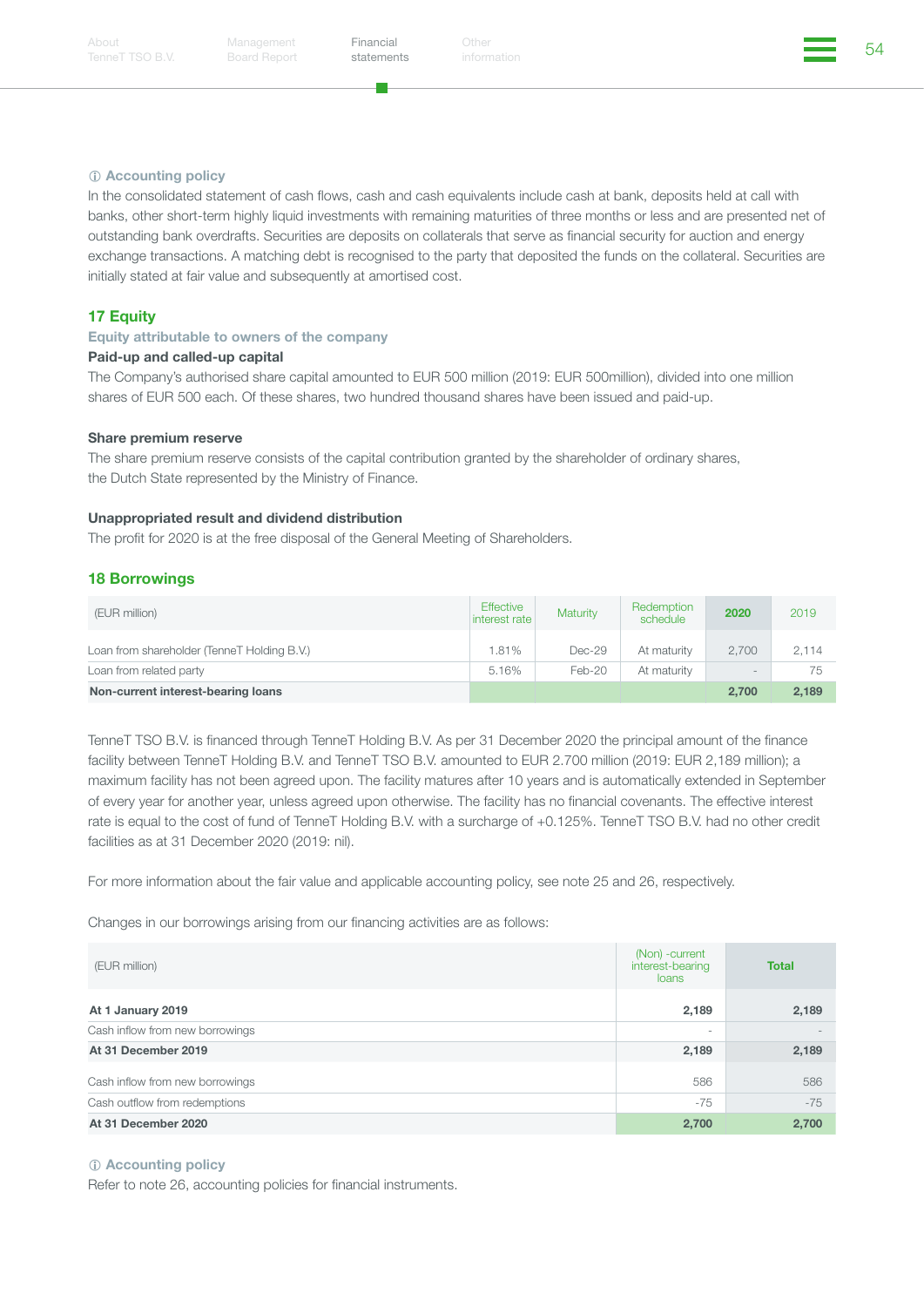. .

Financial Other Structures of the Structures of the Structures of the Structures of the Structures of the Structures of the Structures of the Structures of the Structures of the Structures of the Structures of the Structur

#### 19 Contract liabilities

The majority of the contract liabilities relates to investment contributions received from certain third parties for the construction of a new substation, a grid connection or increased connection capacity and amounted to EUR 323 million (2019: EUR 286 million). This increase was due to received contributions of EUR 41 million, a reclass of EUR 6 million from previous year minus EUR 10 million amortisation. The non-current part has a maturity up and til 2060.

#### *<u>O* Accounting policy</u>

Contract liability is recognised when the payment is made or the payment is due (whichever is earlier). Contract liabilities are recognised as revenue when TenneT performs under the contract. At initial recognition contributions received from third parties are measured at fair value, presented as contract liabilities ('investment contributions') and are subsequently recognised as revenue over the related asset's useful life.

#### 20 Provisions

|                                   | 2020           |                          |              |                          | 2019                     |       |
|-----------------------------------|----------------|--------------------------|--------------|--------------------------|--------------------------|-------|
| (EUR million)                     | <b>Current</b> | <b>Non-current</b>       | <b>Total</b> | Current                  | Non-current              | Total |
| Environmental and decommissioning | 8              | 154                      | 162          | 4                        | 57                       | 61    |
| Tariffs related                   | 12             | $\overline{\phantom{a}}$ | 12           | 14                       | $\overline{\phantom{0}}$ | 14    |
| Other                             | 8              | 22                       | 30           | $\overline{\phantom{a}}$ | 17                       | 24    |
| <b>Total</b>                      | 28             | 176                      | 204          | 25                       | 74                       | 99    |

| (EUR million)           | Environmental<br>management and<br>decommissioning | <b>Tariffs related</b>   | Other          | <b>Total</b> |
|-------------------------|----------------------------------------------------|--------------------------|----------------|--------------|
| At 1 January 2019       | 9                                                  | 14                       | 21             | 44           |
| Addition                | 30                                                 | $\overline{\phantom{a}}$ | $\overline{2}$ | 32           |
| <b>Utilisation</b>      | $-3$                                               | $\sim$                   | $-1$           | $-4$         |
| Changes in estimations  | 25                                                 | $\overline{\phantom{a}}$ | $\overline{2}$ | 27           |
| At 31 December 2019     | 61                                                 | 14                       | 24             | 99           |
| Addition                | 81                                                 | $\sim$                   | $\overline{7}$ | 88           |
| <b>Utilisation</b>      | $\overline{\phantom{a}}$                           | -                        | $-2$           | $-1$         |
| Changes in estimations  | 19                                                 | $-2$                     | $\overline{2}$ | 19           |
| Unused amounts reversed | $\overline{\phantom{a}}$                           | -                        | $-1$           | $-1$         |
| At 31 December 2020     | 162                                                | 12                       | 30             | 204          |

#### Provisions for environmental management and decommissioning

Provisions for environmental management and decommissioning serves to cover future obligations in relation to high-voltage connections and underground cables, and to cover the decommissioning costs. In 2020 EUR 100 million was added (2019: EUR 30 million) for future decommissioning costs for projects constructed during 2020. There was no decommissioning of substations in 2020 or 2019. The first decommissioning of an offshore grid connection is expected to start in 2041.

#### Tariffs related provisions

Tariff-related provisions mainly relate to provisions for system service fees. We charge electricity consumers a fee for system services performed. Following a change in law, the court in the Netherlands concluded that only parties with a direct connection to a grid maintained by a TSO are required to pay system service fees for the period prior to 31 December 2014. Consequently, we are required to refund amounts paid by certain parties to us without a direct grid connection. These refunds can be recouped through future tariffs. In 2020 and 2019 no material amount of the provided amount was paid out to consumers.

The exact amount to be repaid for system services fees is uncertain and depends on such factors as the electricity usage of the relevant party in the past, the legal expiring date and the nature and legal structure of each individual party.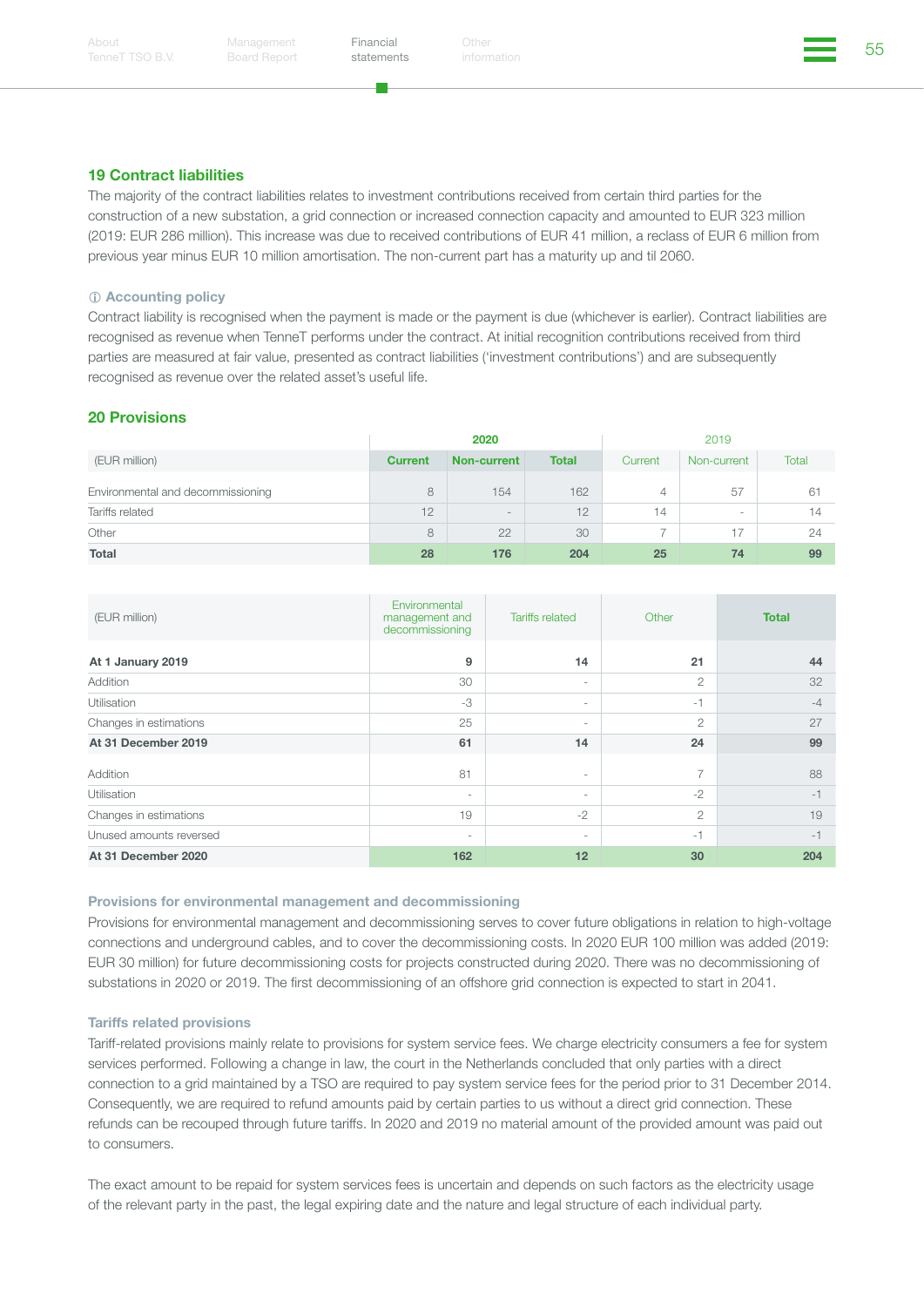Management Board Report [statements](#page-26-0)

Financial Other Structures of the Society of the Society of the Society of the Society of the Society of the S<br>Address the information

#### Other provisions

The majority of the other provisions relate to legal claims and to personnel provisions. TenneT has future liabilities under the Collective Labour Agreement involving the payment of salary-related bonuses to long-serving and retiring employees on their retirement date. The size of the associated provision has been calculated on the basis of actuarial principles. The main assumptions made in this context concern the annual salary increase, the leave chance and an age-dependent retention rate.

#### *<u>O* Accounting policy</u>

Provisions are recognised when there is (i) a legal or constructive obligation as a result of past events, (ii) it is probable that an outflow of resources embodying economic benefits will be required to settle the obligation, and (iii) when the amount can be reliably estimated. The provisions are measured at the present value of estimated cash flows to settle the obligation, based on expected price levels. The cash flows are discounted at a current pre-tax rate that reflects the risks specific to the liability. The interest unwinding is recognised in the statement of income as a finance cost.

The estimated future costs are reviewed annually and adjusted as appropriate. Changes in estimated future costs and discount rates for decommissioning costs are recognised as changes in estimations in the tangible fixed assets. For all other provisions changes in estimated future costs and discount rates are recognised in the statement of income.

#### **糕 Key estimates and assumptions**

The estimated decommissioning provision involves 1) assessing decommissioning costs and 2) assessing the expected remaining useful life of the relevant asset. The main uncertainties to the decommissioning costs are the removal method (currently assuming reverse installation) and the uncertainties around equipment and vessel availability and market rates at expected time of decommissioning. At this point, there is also limited benchmark information available. This provision assumed a discount rate between 0.0% and 0.1% (2019: between 0.4% and 0.7%) and an inflation rate of 1.8% (2019: between 2.0% and 3.0%). A change in the discount rate of 1 percent point could have a maximum impact of EUR 33 million on the asset value and liability value.

A discount rate of 0.0% is applied for environmental management provisions (2019: 2.2%). A change in discount rate of 1 percent point could have a maximum impact of EUR 2 million on the related book value.

A discount rate of 0.0% was applied for other provisions (2019: 1.49%). A change in discount rate of 1 percent point could have a maximum impact of EUR 4 million on the related book value.

We are of the opinion that the recorded provisions reflect the best estimate of the probable outflow of resources. However, uncertainty about the assumptions and estimates could result in outcomes that require a material adjustment to the carrying amount of these provisions in future periods.

Due to the business TenneT operates in and TenneT's legal structure, TenneT faces several contingent liabilities. In general the following issues are recognised as contingent liabilities at TenneT:

- Possible impact of the Dutch regulatory framework on TenneT's business financial conditions and net income;
- Operational risks and risks related to material projects;
- Impact of environmental issues;
- Risks relating to the structure of TenneT;
- Risks relating to the financing of TenneT;
- Factors which are material for the purpose of assessing the market risks.

The uncertainties relating to the contingent liabilities make a reliable estimation of the financial impact impossible.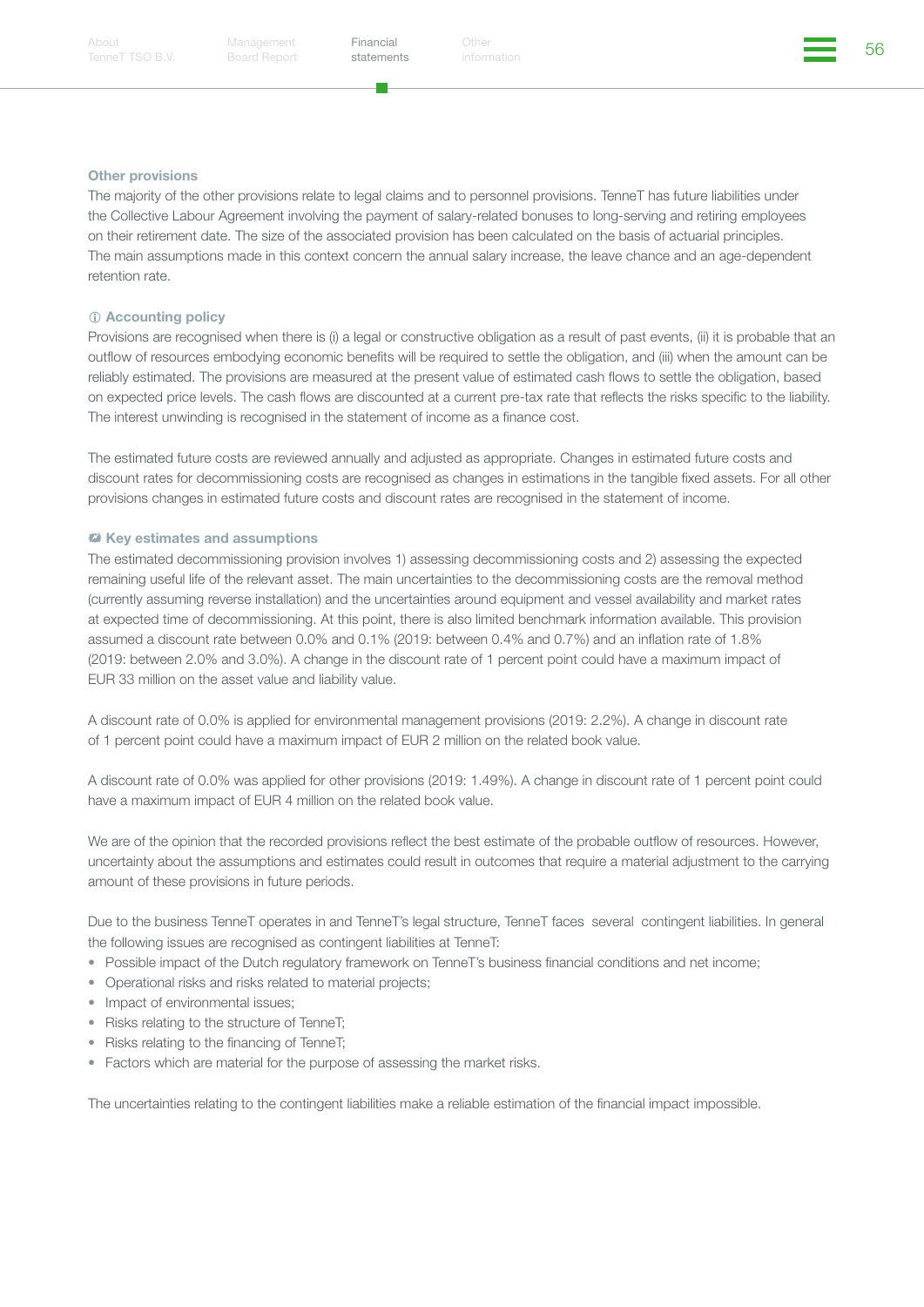#### 21 Account- and other payables

| (EUR million)                             | 2020 | 2019 |
|-------------------------------------------|------|------|
| Account payables                          | 91   | 58   |
| Grid expenses payable                     | 48   | 36   |
| Social securities and other taxes payable | 27   | 15   |
| Payables to other related parties         | 266  | 296  |
| Other payables                            | 93   | 80   |
| <b>Total</b>                              | 525  | 485  |

Other payables mainly comprise of personnel payables, accruals for which invoices are not yet received and investment related payables.

#### *<u>O* Accounting policy</u>

Refer to note 26, accounting policies for financial instruments.

#### 22 Other financial liabilities

Other financial liabilities relate to collateral securities given by third parties to underwrite trading on energy exchanges and the auctioning of cross-border interconnection capacity.

#### *<u>O* Accounting policy</u>

Refer to note 26, accounting policies for financial instruments.

#### 23 Decree on Financial Management of Grid Operators

As the national network operator, TenneT must comply with the requirements in Article 43, paragraph 9, point c of the Dutch Electricity Act 1998 and Article 18a paragraph 1 of the Decree on Financial Management of Grid Operators (Besluit Financieel Beheer Netbeheerder) ("BFBN"). Following article 3b of the BFBN TenneT confirms that a credit rating agency has assigned an investment grade credit rating to TenneT TSO B.V.

#### 24 Financial risk management

Our business activities are exposed to a number of financial risks such as interest rate risk, credit risk, liquidity risk and refinancing risk, which are described in detail in this note. Our financial risk management strategy primarily focuses on protecting the liquidity, equity capital and net profit in order to safeguard our ability to continue active operations while providing an adequate return to our shareholders. Our approach to managing financial risks, including a number of specific disclosures (such as a maturity analysis of contractual undiscounted financial obligations) required by accounting standards, are set out in this note. For details about our regulatory risk we refer to the 'Risk Management' section of the Management Board report.

Risk management related to financing activities is conducted by our Treasury department under policies included in the Treasury Statute approved by our Management Board and Audit, Risk and Compliance Committee. Our financial risk management objectives, policies and processes remained unchanged in 2020 compared to 2019. The Treasury department's objective is to facilitate the realisation of our financial and strategic objectives from a funding and financial risk perspective. Our Management Board has approved the Treasury Statute. The Treasury Statute includes principles covering specific areas such as interest rate risk, liquidity risk, the use of derivatives, and the investment of excess liquidity. The use of all ordinary course financial instruments is permitted, provided these are used solely to cover open positions. Any speculative use of financial instruments is expressly not authorised.

#### Interest rate risk

We are exposed to interest rate risk on our debt portfolio. To limit the interest rate risk, our policy is to base the majority of our loan portfolio on fixed interest rates. As of 31 December 2020, the long-term loan portfolio was entirely based on fixed interest rates. An increase or decrease in interest rates of 2 percentage points would not result in a material increase or decrease in our net interest cost (applicable to 2020 and 2019).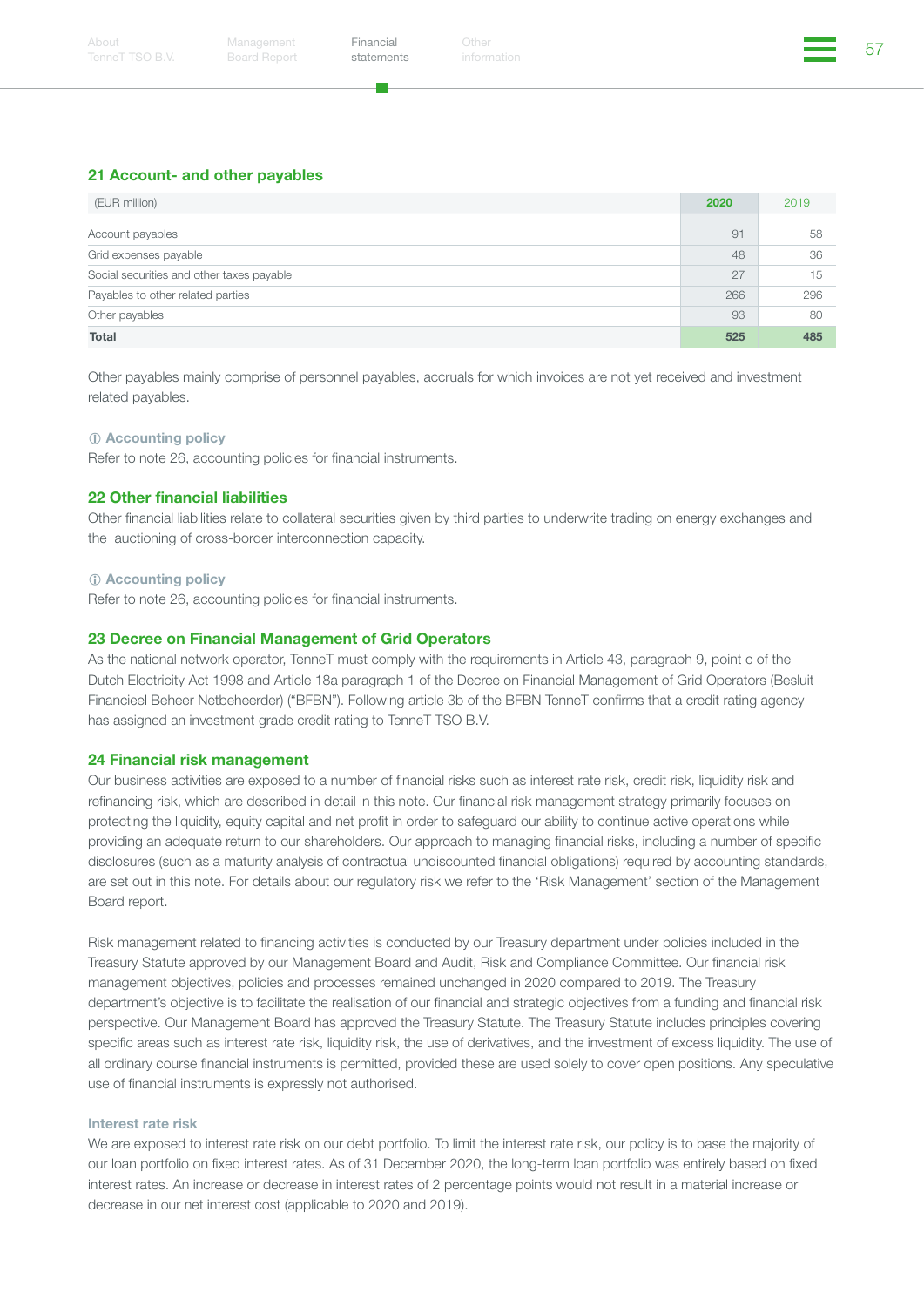Financial Other Structures (1999)<br>atatamente information

Furthermore, there is a risk that interest payable on borrowings exceeds the interest compensation received by TenneT under the prevailing regulatory system. The ACM has set the relevant interest rate which will linearly decrease from 3.58% in 2016 to 2.29% in 2021. In 2022 a new regulatory period will start in the Netherlands.

#### Credit risk

In general we are exposed to the risk of loss resulting from counterparties' defaulting on their commitments including failure to pay or make a delivery on a contract. Our exposure to credit risk from its operating activities and treasury activities is inherent to our business activities.

#### Operational credit risk

In respect of our operating activities, we have a credit policy in place, which takes into account the risk profiles of the counterparties. We also have policies in place to monitor the financial viability of counterparties.

The management of energy exchanges and the maintenance of the energy balance between supply and demand requires handling of large cash flows. TenneT's policies are aimed at minimising the risks associated with the clearing transactions of these cash flows.We are responsible for maintaining the balance between supply and demand of energy. The associated costs are covered by income from parties with balance responsibility, which are charged for any imbalances attributable to them. Any surplus is deducted from the tariffs for system services. For certain situations, securities in the form of bank guarantees and collaterals are held as protection against the default risk of the parties with balance responsibility. With respect to the investment projects, we require counterparties to deliver bank guarantees or collaterals as a protection against defaults.

The management of energy exchanges and the maintenance of the energy balance between supply and demand requires handling of large cash flows. TenneT's policies are aimed at minimising the risks associated with the clearing transactions of these cash flows.

Credit risk on trade and other receivables is limited, because most of our trade and other debtors have a low risk of default. Consequently, TenneT has no material collateral as security and no insurance for credit risk. The maximum exposure to credit risk at the reporting date is the carrying value of each class of financial assets disclosed in note 13 and 15. The movement of the allowance for expected credit losses of trade receivables is included in note 13.

The provision rates for expected credit losses are based on groupings of various customer segments with similar loss patterns (such as customer type and arrears in payments). Any expected credit losses for financial guarantee contracts and commitment letters (if any) are also provided for. The calculation reflects the probability-weighted outcome, the time value of money and reasonable and supportable information that is available at the reporting date about past events, current conditions and forecasts of future economic conditions. Generally, trade receivables and other financial assets are written-off if there is no reasonable expectation of recovering the contractual cash flows. TenneT considers a financial asset in default when contractual payments are 90 days past due. However, in certain cases, TenneT may also consider a financial asset to be in default when internal or external information indicates that TenneT is unlikely to receive the outstanding contractual amounts in full before taking into account any credit enhancements held by TenneT.

#### Financial credit risk

In 2020 financial credit risk arose mainly from our transactions and positions with financial institutions. As at 31 December 2020, the maximum credit risk amounted to EUR nil (2019: nil).

In accordance with our treasury policies, counterparty credit exposure is monitored frequently against the counterparty credit limits. We have concentration limits in place when funds are placed on deposit or when financial derivatives are entered into.

Management does not expect any significant losses from non-performance by treasury counterparties.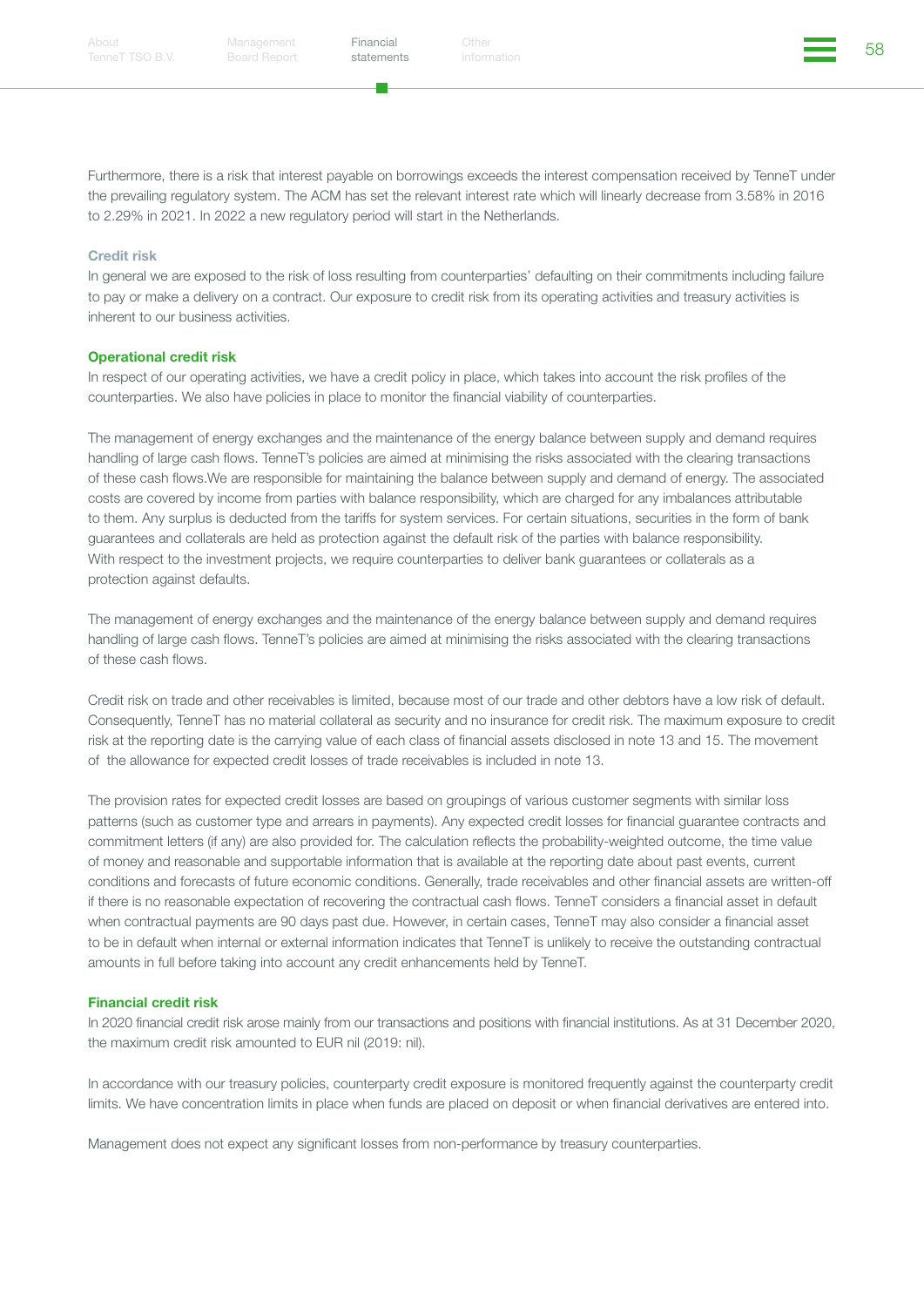Financial Other Structures (59 Financial Structures of the Structures of the Structures of the Structures of the Structures of the Structures of the Structures of the Structures of the Structures of the Structures of the S

#### Liquidity risk

Liquidity risk is defined as the risk that TenneT cannot meet its short-term financial obligations. TenneT's objective when managing liquidity is to be able to meet our short-term obligations at all times. The liquidity requirement was met on 31 December 2020 and 31 December 2019.

The following maturity schedule presents our financial obligations on a contractual non-discounted basis:

| (EUR million)               | <b>Notes</b> | $<$ 1 month              | $1$ to<br>3 months       | 3 to<br>12 months        | 1 to 5 years             | More than<br>5 years     | <b>Total</b> |
|-----------------------------|--------------|--------------------------|--------------------------|--------------------------|--------------------------|--------------------------|--------------|
| At 31 December 2020         |              |                          |                          |                          |                          |                          |              |
| Lease liabilities           | 9            | $\overline{2}$           | 3                        | 12                       | 50                       | 115                      | 181          |
| <b>Borrowings</b>           | 18           | $\overline{\phantom{a}}$ | $\overline{\phantom{0}}$ | 49                       | 195                      | 2,948                    | 3,192        |
| Account- and other payables | 21           | 265                      | 1                        | 265                      | $-5$                     | $\overline{\phantom{a}}$ | 525          |
| Other financial liabilities | 22           | 85                       | -                        | $\overline{\phantom{a}}$ | $\overline{\phantom{a}}$ | ٠                        | 85           |
| Total                       |              | 352                      | 4                        | 326                      | 240                      | 3,063                    | 3,984        |
| At 31 December 2019         |              |                          |                          |                          |                          |                          |              |
| Lease liabilities           | 9            | $\overline{1}$           | $\overline{2}$           | 11                       | 48                       | 132                      | 194          |
| <b>Borrowings</b>           | 18           | $\overline{\phantom{a}}$ | 78                       | 46                       | 182                      | 2,345                    | 2,650        |
| Account- and other payables | 21           | 187                      | 1                        | 296                      | 1                        | $\overline{\phantom{a}}$ | 485          |
| Other financial liabilities | 22           | 79                       | $\overline{\phantom{0}}$ | $\overline{\phantom{a}}$ | $\overline{\phantom{a}}$ | $\overline{\phantom{a}}$ | 79           |
| Total                       |              | 267                      | 81                       | 353                      | 231                      | 2,477                    | 3,408        |

The financing arrangement with TenneT Holding B.V. is such that management expects that all substantial adverse financial developments and events can reasonably be expected to be accommodated and that continuation of day-to-day operations is ensured for at least 12 months. No security interest over any of TenneT's assets has been provided.

We expect to meet our financial obligations for 2021 with (i) cash and cash equivalents, (ii) funds from operations (iii) unused credit facilities and (iv) capital market transactions provided by TenneT Holding B.V. We expect to meet our financial obligations for the subsequent years through various capital market transactions and equity contributions and intend to manage future refinancing risks by spreading the tenors of new financing arrangements.

#### Commodity price risk

Energy purchase contracts for the forward purchase of electricity or gas that are used to satisfy physical delivery requirements to customers, or for energy that the Group uses itself, meet the expected purchase or usage requirements of IFRS 9. They are, therefore, not recognised in the financial statements until they are realised. Disclosure of commitments under such contracts is made in note 27.

Under IFRS, where these supply contracts are not accounted for as finance leases, they are considered to comprise two components, being a forward purchase of power at spot prices, and a forward purchase of environmental certificates at a variable price (being the contract price less the spot power price). With respect to our current contracts, neither of these components meets the requirement to be accounted for as a derivative. The environmental certificates are currently required for compliance purposes, and at present there are no liquid markets for these attributes. Accordingly, this component meets the expected purchase or usage exemption of IFRS 9. We expect to enter into an increasing number of these contracts, in order to meet our compliance requirements in the short to medium term. It is possible that in future, if and when liquid markets develop, and to the extent that we are in receipt of environmental certificates in excess of our required levels, this exemption may cease to apply, and we may be required to account for forward purchase commitments for environmental certificates as derivatives at fair value through profit and loss.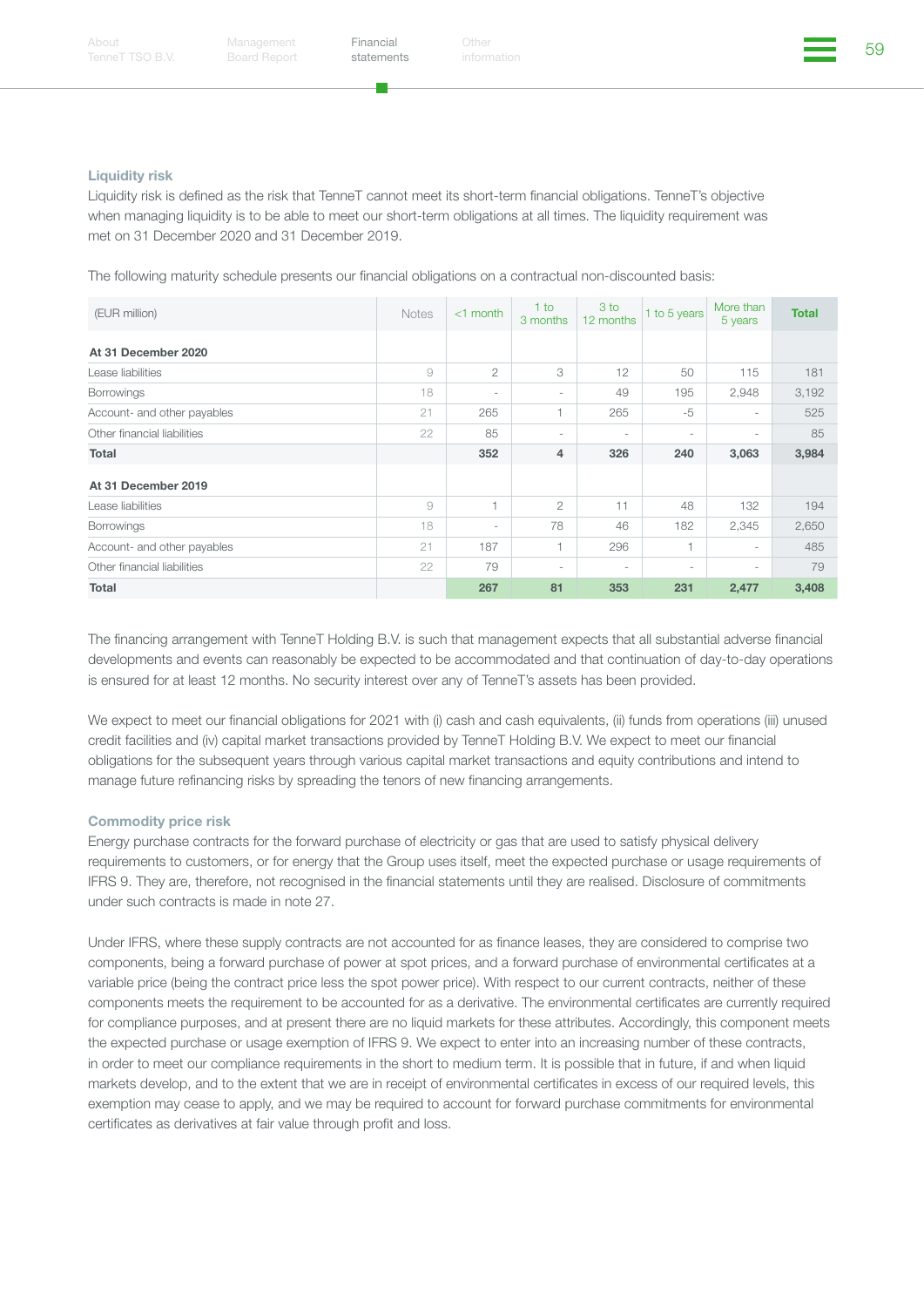Financial Other China (1999) (1999) (1999) (1999) (1999) (1999) (1999) (1999) (1999) (1999) (1999) (1999) (199<br>Atatamanta information

#### 25 Fair values

The table below provides an overview of the carrying value and fair value of financial instruments, including IFRS treatment, and the level in the valuation hierarchy the instruments are measured at fair value.

|                                  |              |       | <b>Carrying amount</b> | <b>Fair value</b> |       |           |
|----------------------------------|--------------|-------|------------------------|-------------------|-------|-----------|
| (EUR million)                    | <b>Notes</b> | 2020  | 2019                   | 2020              | 2019  | Hierarchy |
| <b>Financial assets</b>          |              |       |                        |                   |       |           |
| Loans and receivables            |              |       |                        |                   |       |           |
| - Account- and other receivables | 15           | 263   | 151                    | 263               | 151   | Level 2   |
| - (Other) financial assets       | 13           | 59    | 383                    | 59                | 383   | Level 2   |
| - Cash and cash equivalents      | 16           | 85    | 81                     | 85                | 81    | Level 1   |
| Total                            |              | 407   | 615                    | 407               | 615   |           |
| <b>Financial liabilities</b>     |              |       |                        |                   |       |           |
| Borrowings:                      |              |       |                        |                   |       |           |
| - Borrowings                     | 18           | 2,700 | 2,189                  | 2,700             | 2,191 | Level 2   |
| - Account- and other payables    | 21           | 525   | 485                    | 525               | 485   | Level 2   |
| - Other financial liabilities    | 22           | 85    | 79                     | 85                | 79    | Level 2   |
| Total                            |              | 3,310 | 2,753                  | 3,310             | 2,755 |           |

As at 31 December 2020, no instruments carried at fair value were held (2019: nil). Furthermore, we concluded that the fair value of the loans and receivables, cash and cash equivalents, account- and other payables, and other financial liabilities approximate their carrying amounts at year end 2020, due to the short-term maturities of these instruments.

The following hierarchy by valuation technique was used to calculate the fair value of assets and liabilities:

- Level 1: Measurement based on quoted prices (unadjusted) in active markets for identical assets or liabilities.
- Level 2: Measurement based on inputs other than quoted prices included in Level 1 that are observable for the asset or liability, either directly (that is, as prices) or indirectly (that is, derived from prices).
- Level 3: Measurement based on inputs for the asset or liability that are not based on observable market data (that is, unobservable inputs).

The fair value of the level 2 borrowings is based on discounted cash flows. A change in the assumptions used to calculate the fair value will not result in a significantly different outcome. There were no transfers between the fair value hierarchy levels during 2020 or 2019.

#### 26 *C* Accounting policies for financial instruments

#### Financial assets

All financial assets are recognised initially at fair value, net of directly attributable transaction cost.

After initial recognision financial assets are measured at amortised cost, fair value through other comprehensive income (OCI), and fair value through profit or loss. The investments in TenneT GmbH & Co. KG is recognised at fair value. TenneT's other financial assets are classified as amortised cost, because the following two conditions are met:

- The financial asset are held within a business model with the objective to hold financial assets in order to collect contractual cash flows.
- The contractual terms of the financial asset give rise on specified dates to cash flows that are solely payments of principal and interest on the principal amount outstanding.

Financial assets at amortised cost are subsequently measured using the effective interest (EIR) method and are subject to impairment.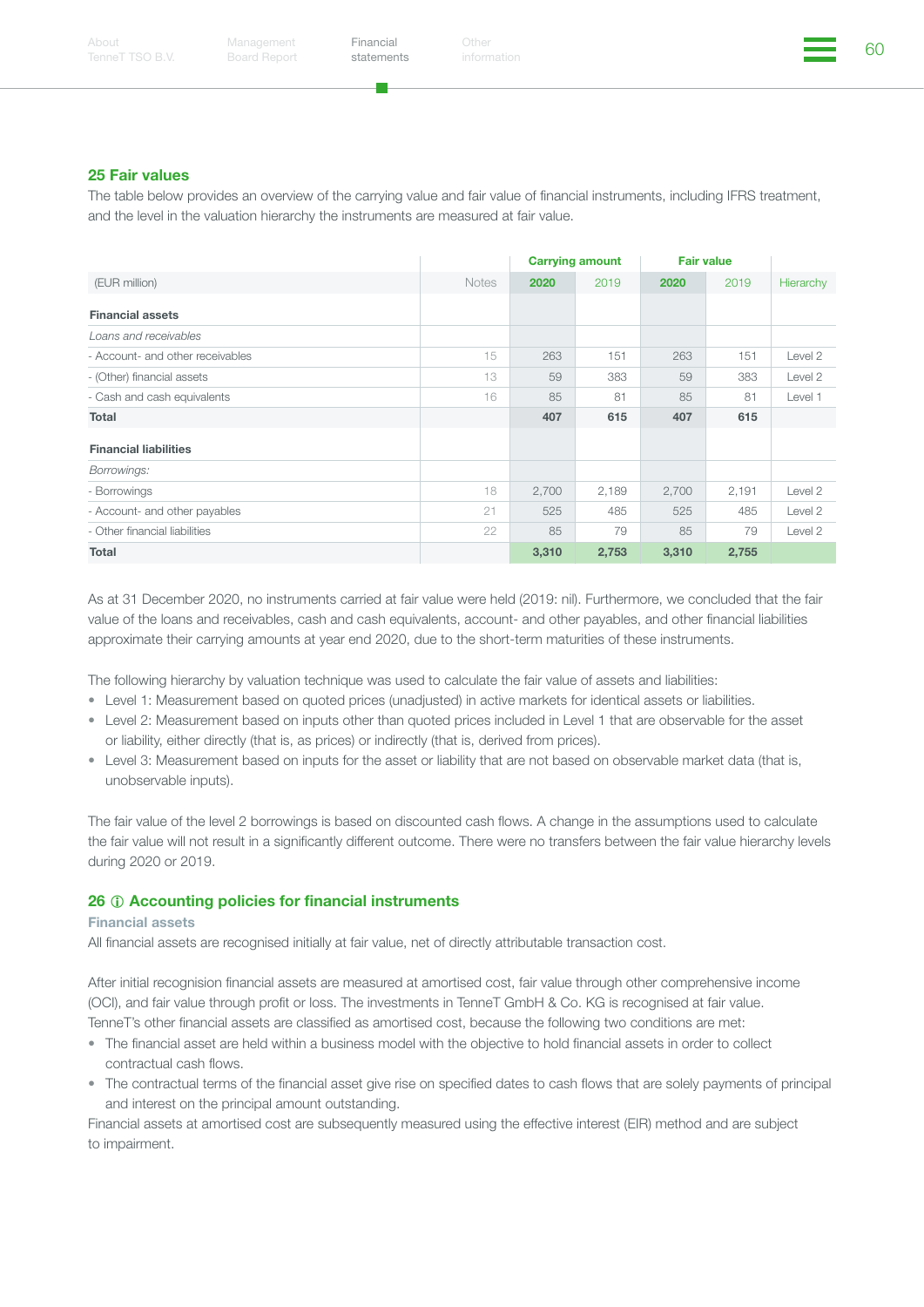a a

Financial Other China (1999) (1999) (1999) (1999) (1999) (1999) (1999) (1999) (1999) (1999) (1999) (1999) (199<br>Additional Section (1999) (1999) (1999) (1999) (1999) (1999) (1999) (1999) (1999) (1999) (1999) (1999) (1999)

TenneT recognises an allowance for expected credit losses (ECLs) for financial assets. ECLs are based on the difference between the contractual cash flows due in accordance with the contract and all the cash flows that TenneT expects to receive, discounted at an approximation of the original effective interest rate. For trade receivables and contract assets, TenneT applies a simplified approach in calculating ECLs. Therefore, TenneT does not track changes in credit risk, but instead recognises a loss allowance based on lifetime ECLs at each reporting date.

#### Financial liabilities

All financial liabilities are recognised initially at fair value and, in the case of loans and borrowings and payables, net of directly attributable transaction costs. TenneT's financial liabilities include trade and other payables, loans and borrowings including bank overdrafts.

After initial recognition at fair value, interest-bearing loans and borrowings are subsequently measured at amortised cost using the EIR method. Gains and losses are recognised in profit or loss when the liabilities are derecognised as well as through the EIR amortisation process. Amortised cost is calculated by taking into account any discount or premium on acquisition and fees or costs that are an integral part of the EIR. EIR amortisation is included as finance expense in the statement of income.

#### 27 Commitments and contingencies

Off-balance sheet rights and obligations consist of the following categories:

| (EUR million)                       | 2020              | 2019  |
|-------------------------------------|-------------------|-------|
| Off-balance sheet rights            |                   |       |
| Bank guarantees received            | 352               | 308   |
| Total off-balance sheet rights      | 352               | 308   |
| Off-balance commitments             |                   |       |
| Capital commitments                 | 1,937             | 1.126 |
| Operating lease commitments         | $\qquad \qquad -$ |       |
| Total off-balance sheet obligations | 1,937             | 1,127 |

| (EUR million)                       | 2020            | 2019 |
|-------------------------------------|-----------------|------|
| Grid-related commitments            | 482             | 565  |
| Guarantees issued                   | $\overline{2}$  |      |
| Other off-balance sheet commitments | 37              | 50   |
| Total off-balance sheet obligations | 521             | 617  |
| Off-balance sheet rights            |                 |      |
| Government guarantees received      | $\qquad \qquad$ | 300  |
| Total off-balance sheet rights      |                 | 300  |

#### Bank guarantees received

At year-end 2020, TenneT TSO B.V. has received bank guarantees totalling EUR 352 million (2019: EUR 308 million) with respect to prepayments in relation to investment projects.

#### Capital commitments

At 31 December 2020, external commitments totalling EUR 1,937 million (2019: EUR 1,126 million) had been entered into with regard to the purchase of tangible fixed assets.

#### Grid related commitments

Grid-related commitments included the unused auction receipts in the Netherlands amounting to EUR 482 million (2019: EUR 565 million).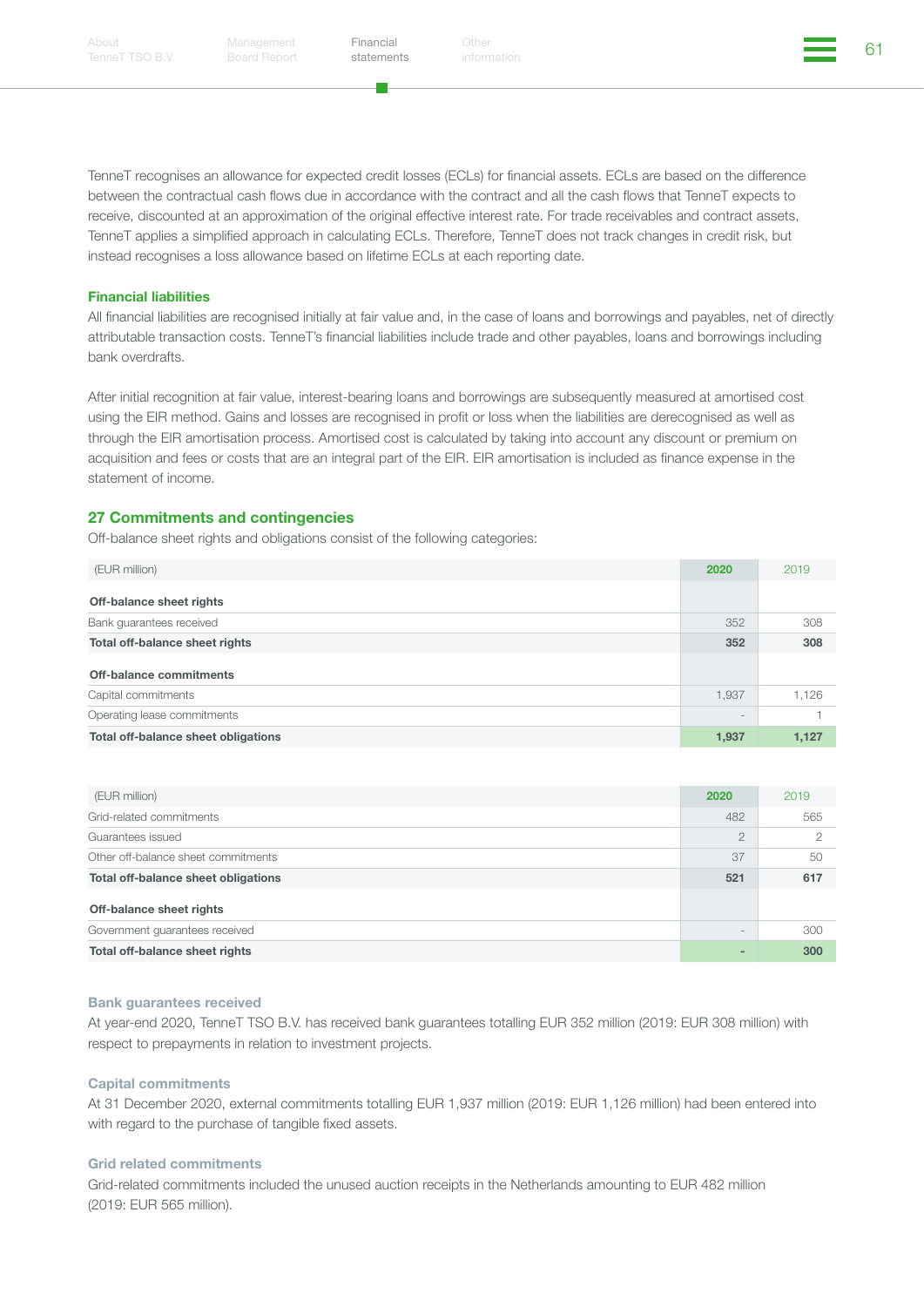#### Guarantees issued

TenneT TSO B.V. issued bank guarantees for an amount of EUR 2 million (2019: EUR 2 million).

#### Government guarantees received

TenneT benefited from a financial guarantee issued by the Dutch State for an amount of EUR 300 million which expired in February 2020, relating to its (indirect) investment in TenneT TSO GmbH.

#### **Other**

Other off-balance sheet commitments mainly consist of:

• TenneT TSO B.V. is currently involved in a claim procedure because of alleged wrongful termination of construction contracts and in a counter claim procedure against this counter party regarding financial settlement & damages due to the alleged non-fulfilment of the construction contracts.

For these items it is not practicable possible to determine the financial effect and possible timing of cash outflows.

Various other off-balance sheet commitments and contingencies as well as other off-balance sheet rights existed but were immaterial from a disclosure perspective. The majority of these claims relate to (i) construction contracts and planning damage where additional payments would be capitalised, or (ii) claims relating to compensation for delays and interruptions where any compensation would be pass-through for TenneT or (iii) claims relating to refunds of transmission services, which would be compensated in future tariffs. In the unlikely event that these claims would prevail in court, this could have a material impact on the company's financials.

#### Environmental obligations

The Group is exposed to risks regarding environmental obligations arising from past activities. For example, a number of sites have to be decontaminated and restored to their original condition before being handed back at the end of the contractual period. Under current legislation, environmental plans and any other measures to be adopted have to be agreed with local, regional and national authorities as appropriate. As soon as such plans are approved or other legal obligations arise, a provision is formed based on the most reliable estimate possible of future expenses. The Management Board is of the opinion that the currently recognized provisions are adequate, based on information currently available. However, given the degree of difficulty in making estimates, this does not guarantee that no additional costs will arise going forward.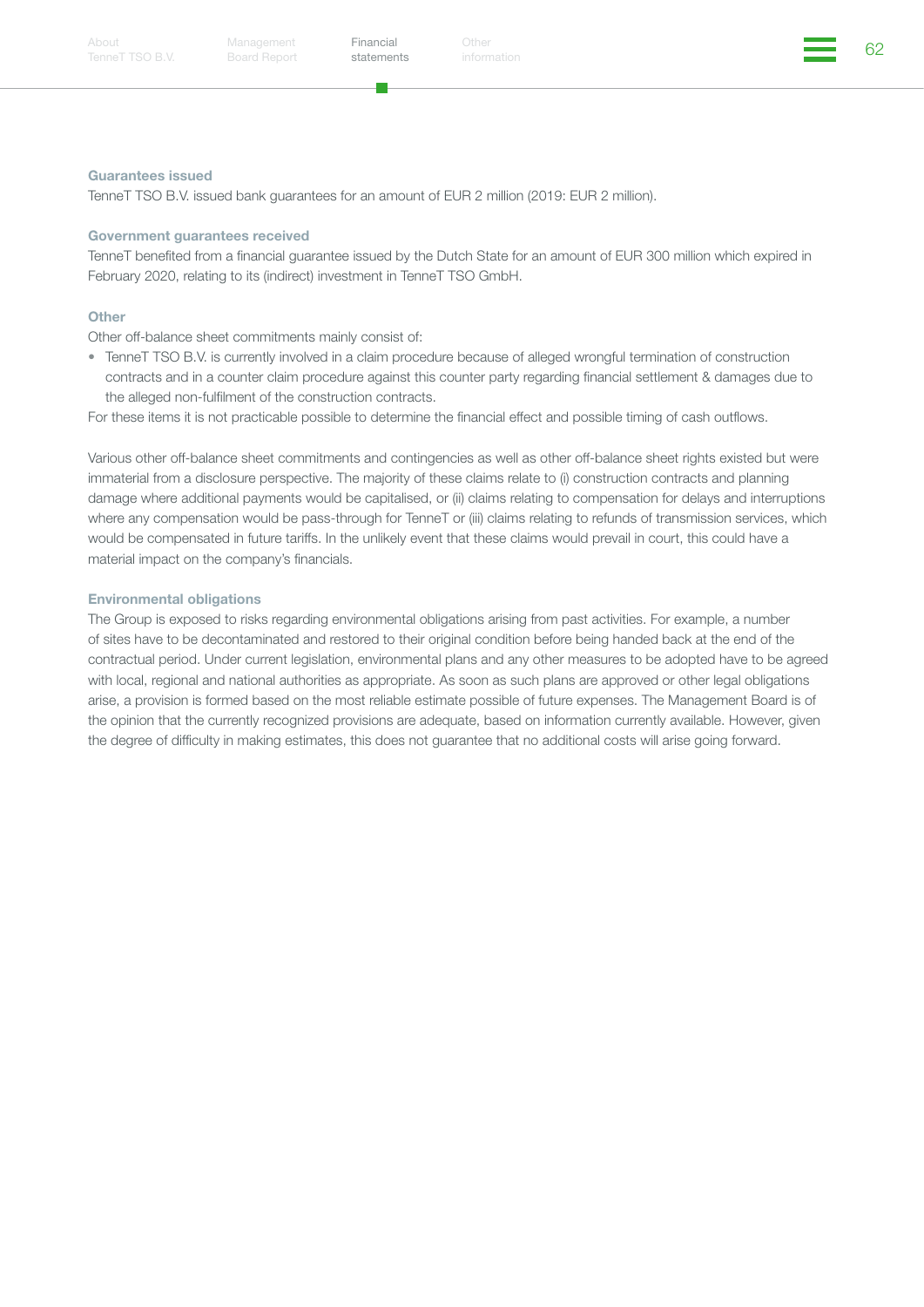**T** 

Financial Other China (1999) (1999) (1999) (1999) (1999) (1999) (1999) (1999) (1999) (1999) (1999) (1999) (199<br>Additional Section of Section (1999) (1999) (1999) (1999) (1999) (1999) (1999) (1999) (1999) (1999) (1999) (19 Other

#### 28 Related parties

The following related parties are part of the TenneT Holding Group. For an overview of legal entities and joint ventures that are included in the consolidated financial statements, reference is made to note 29 and note 12. Other material related parties are the State of the Netherlands: TenneT Holding B.V. is controlled by the Dutch State, which owns 100% of the Parent Company's ordinary shares.

| Related party                                                         | Legal seat     | Country        |
|-----------------------------------------------------------------------|----------------|----------------|
| BritNed Development Ltd.                                              | London         | United Kingdom |
| Colonne B.V.                                                          | Vianen         | Netherlands    |
| DC Netz BorWin3 GmbH                                                  | Bayreuth       | Germany        |
| DC Netz DolWin4 GmbH                                                  | Bayreuth       | Germany        |
| DC Netz GmbH                                                          | Bayreuth       | Germany        |
| DC Netz HelWin1 GmbH                                                  | Bayreuth       | Germany        |
| DC Netz SylWin2 GmbH                                                  | Bayreuth       | Germany        |
| DC Nordseekabel Beteiligungs GmbH                                     | Bayreuth       | Germany        |
| DC Nordseekabel GmbH & Co. KG                                         | Bayreuth       | Germany        |
| DC Nordseekabel Management GmbH                                       | Bayreuth       | Germany        |
| Duvekot Rentmeesters B.V.                                             | Bathmen        | Netherlands    |
| EPEX SPOT S.E.                                                        | Luxemburg      | Luxemburg      |
| ETPA B.V.                                                             | Amsterdam      | Netherlands    |
| ETPA Holding B.V.                                                     | Amsterdam      | Netherlands    |
| Holding des Gestionnaires de Réseaux de Transport d'Électricité S.A.S | Paris          | France         |
| Mobile Radio Networks Vehicle B.V.                                    | Vianen         | Netherlands    |
| Nlink International B.V.                                              | Arnhem         | Netherlands    |
| NOVEC B.V.                                                            | Vianen         | Netherlands    |
| NOVEC GmbH                                                            | Emsbüren       | Germany        |
| Omroepmasten B.V.                                                     | Vianen         | Netherlands    |
| Open Tower Company B.V.                                               | Vianen         | Netherlands    |
| OTCII B.V.                                                            | Vianen         | Netherlands    |
| Relined B.V.                                                          | <b>Utrecht</b> | Netherlands    |
| Relined GmbH                                                          | Emsbüren       | Germany        |
| TenneT Duitsland Coöperatief U.A.                                     | Arnhem         | Netherlands    |
| TenneT GmbH & Co. KG                                                  | Bayreuth       | Germany        |
| TenneT Green B.V.                                                     | Arnhem         | Netherlands    |
| TenneT Holding B.V.                                                   | Arnhem         | Netherlands    |
| TenneT Offshore 1. Beteiligungsgesellschaft mbH                       | Bayreuth       | Germany        |
| TenneT Offshore 2. Beteiligungsgesellschaft mbH                       | Bayreuth       | Germany        |
| TenneT Offshore 4. Beteiligungsgesellschaft mbH                       | Bayreuth       | Germany        |
| TenneT Offshore 7. Beteiligungsgesellschaft mbH                       | Bayreuth       | Germany        |
| TenneT Offshore 8. Beteiligungsgesellschaft mbH                       | Bayreuth       | Germany        |
| TenneT Offshore 9. Beteiligungsgesellschaft mbH                       | Bayreuth       | Germany        |
| TenneT Offshore Dolwin 3 Beteiligungs GmbH & Co. KG                   | Bayreuth       | Germany        |
| TenneT Offshore Dolwin 3 GmbH & Co. KG                                | Bayreuth       | Germany        |
| TenneT Offshore Dolwin 3 Verwaltungs GmbH                             | Bayreuth       | Germany        |
| TenneT Offshore GmbH                                                  | Bayreuth       | Germany        |
| TenneT Orange B.V.                                                    | Arnhem         | Netherlands    |
| TenneT TSO Duitsland B.V.                                             | Arnhem         | Netherlands    |
| TenneT TSO GmbH                                                       | Bayreuth       | Germany        |
| TenneT Verwaltungs GmbH                                               | Bayreuth       | Germany        |
| TransTenneT B.V.                                                      | Arnhem         | Netherlands    |
| WL Winet B.V.                                                         | Vianen         | Netherlands    |
| WL Winet GmbH in liquidation                                          | Emsbüren       | Germany        |
|                                                                       |                |                |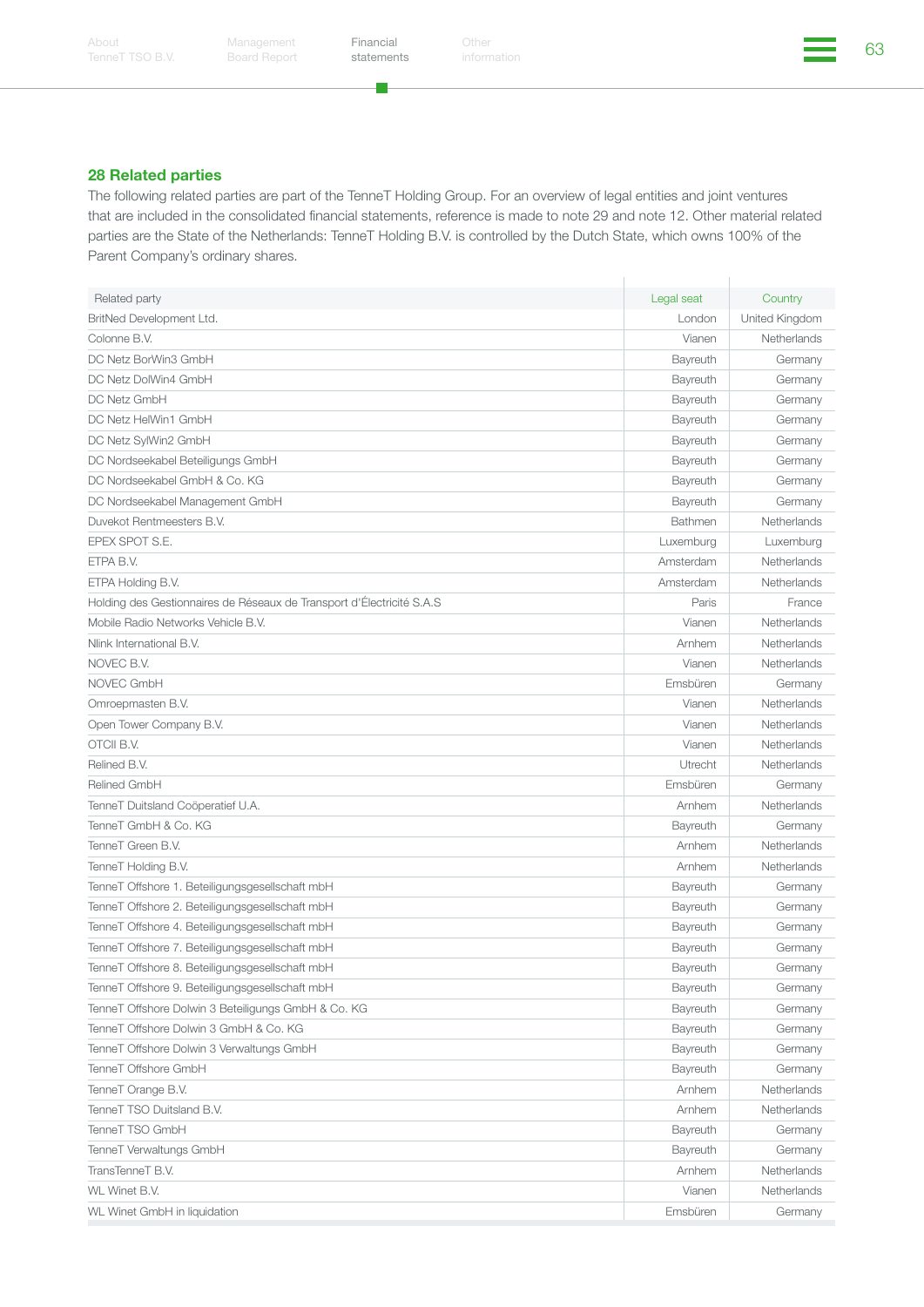*Report in accordance with article 18 paragraph 3 of the electricity act 1998.*

The relationship between TenneT TSO B.V. and its related parties within the TenneT Holding Group is compliant with the requirements of article 18 paragraph 1 of the electricity act 1998. The related parties perform the activities the transmission system operator is not allowed to in accordance with article 17a of the electricity act 1998. This implies TenneT TSO B.V. does not provide benefits to group companies which are not awarded to third parties nor does it provide group companies with other benefits exceeding normal trade practice. The following items are considered as benefits to group companies or awarding benefits exceeding normal trade practice:

- Providing a group company with data relating to customers, not being customers as included in article 95a paragraph 1 of the electricity act 1998, who have made a request as meant in article 23 or 24 of the electricity act 1998;
- Providing goods or services to a group company at a price lower than the reasonably attributable costs; or
- Allowing the use of the name and logo of the transmission system operator in a way that could confuse the public regarding the origin of goods and services.

Interest expenses has been charged by TenneT Holding and other group companies in total of EUR 45 million. Interest expensed has been charged to other group companies in total of EUR 11 million. Revenue is charged for a total of EUR 15 million to TenneT Germany and for EUR 8 million to other group entities. Other expenses charged by TenneT Germany for a total of EUR 9 million.

#### 29 Consolidated subsidiaries

The following legal entities are included in the consolidation of TenneT TSO B.V:

|                                                        |            |                    | Voting interest |      | Economic interest |      |  |
|--------------------------------------------------------|------------|--------------------|-----------------|------|-------------------|------|--|
| Subsidiary                                             | Legal seat | Country            | 2020            | 2019 | 2020              | 2019 |  |
| B.V. Transportnet Zuid-Holland                         | Voorburg   | <b>Netherlands</b> | 100%            | 100% | 100%              | 100% |  |
| CertiQ B.V.                                            | Arnhem     | <b>Netherlands</b> | 100%            | 100% | 100%              | 100% |  |
| Nadine Netwerk B.V.                                    | Arnhem     | <b>Netherlands</b> | 100%            | 100% | 100%              | 100% |  |
| Saranne B.V.                                           | Arnhem     | <b>Netherlands</b> | 100%            | 100% | 100%              | 100% |  |
| Stichting Beheer Doelgelden Landelijk Hoogspanningsnet | Arnhem     | Netherlands        | 100%            | 100% | N/A               | N/A  |  |

\* For these companies TenneT has issued a declaration of liability as referred to in Book 2, Part 9, Section 403 of the Netherlands Civil Code.

As TenneT is able to exercise direct control over its management and financial and operational policies, the consolidation includes the foundation Stichting Beheer Doelgelden Landelijk Hoogspanningsnet. This foundation temporarily manages funds arising from the maintenance of the energy balance and auctioning of capacity by TenneT TSO B.V.

#### 30 Events after the reporting period

No significant events occured after the reporting date.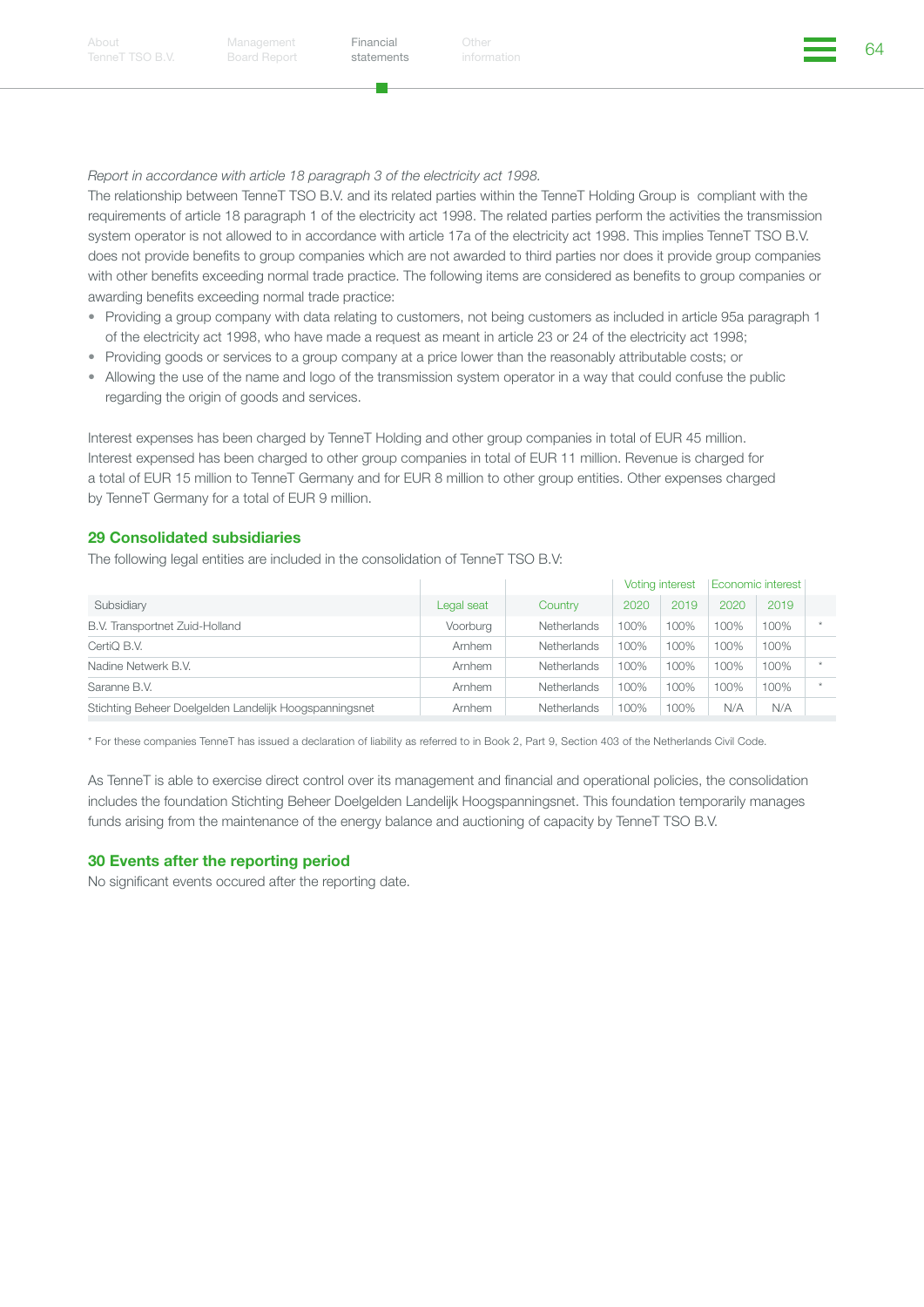m.

Financial Other Chemical Chemical Chemical Chemical Chemical Control of the Control Chemical Chemical Chemical<br>[statements](#page-26-0) information Other

# Company financial statements

### Company statement of income

For the year ended 31 December (EUR million)

|                                                         | <b>Notes</b>   | 2020           |                | 2019   |                |
|---------------------------------------------------------|----------------|----------------|----------------|--------|----------------|
| Revenue                                                 | 32             |                | 1,122          |        | 810            |
| Grid expenses                                           | $\overline{4}$ | $-447$         |                | $-393$ |                |
| Personnel expenses                                      | $\overline{4}$ | $-105$         |                | $-91$  |                |
| Depreciation and amortisation of assets                 | 9, 36, 37      | $-272$         |                | $-242$ |                |
| Other operating expenses                                | 33             | $-100$         |                | $-91$  |                |
| Other gains/(losses)                                    |                | $\mathbf{2}$   |                | $-2$   |                |
| <b>Total operating expenses</b>                         |                |                | $-922$         |        | $-819$         |
| Share in (loss)/profit of joint ventures and associates |                | $\overline{1}$ |                |        |                |
| <b>Operating profit</b>                                 |                |                | 200            |        | $-9$           |
| Finance income                                          | 34             | 10             |                | 11     |                |
| Finance expenses                                        | 35             | $-31$          |                | $-42$  |                |
| <b>Finance result</b>                                   |                |                | $-21$          |        | $-31$          |
| Profit before income tax                                |                |                | 179            |        | $-40$          |
| Income tax expense                                      |                |                | $-47$          |        |                |
| Profit from participating interests                     |                |                | $\overline{2}$ |        | $\overline{1}$ |
| Profit for the year                                     |                |                | 134            |        | $-39$          |
| Profit attributable to:                                 |                |                |                |        |                |
| Equity holders of ordinary shares                       |                |                | 135            |        | $-39$          |
| Profit for the year                                     |                |                | 135            |        | $-39$          |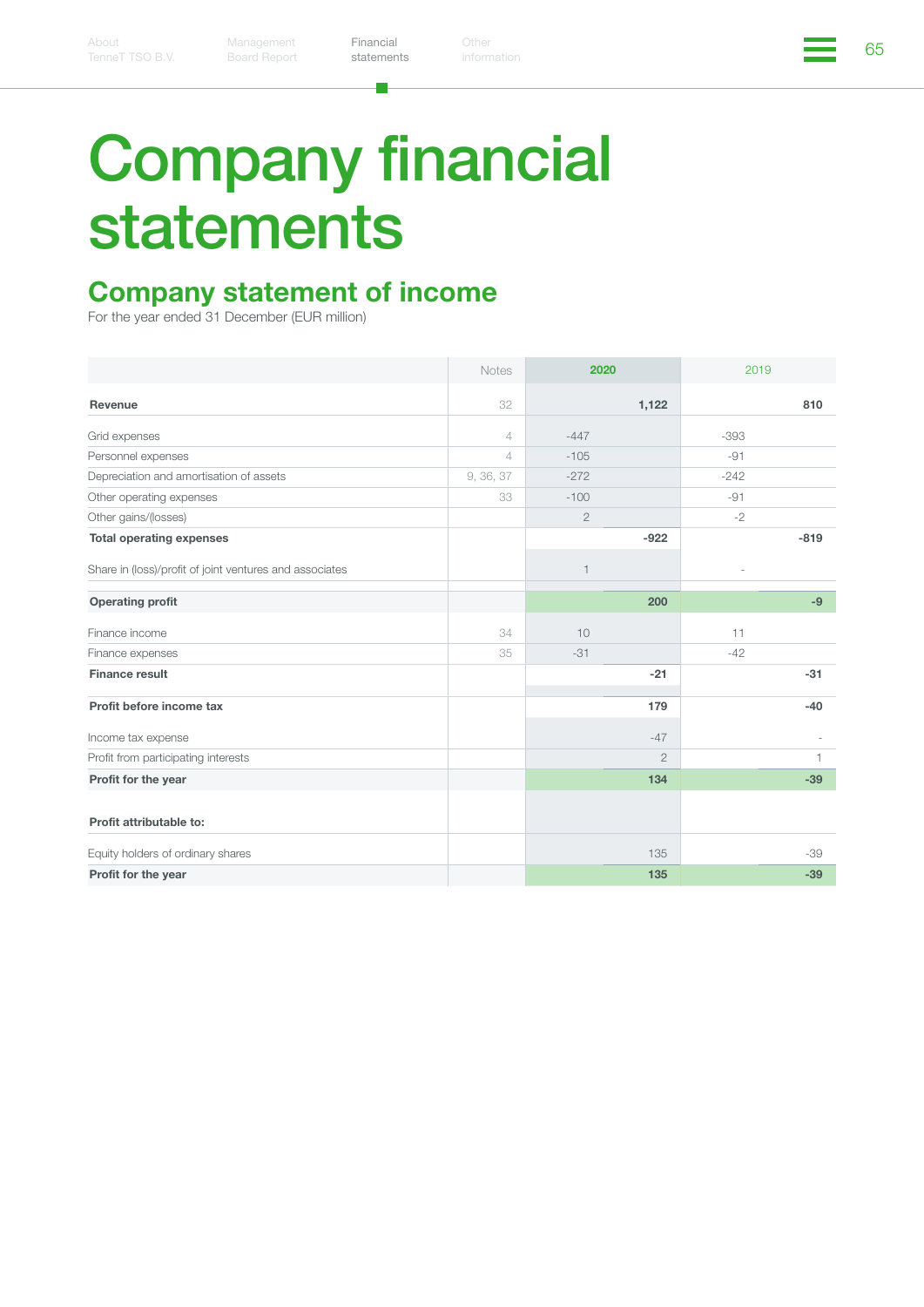T.

## Company statement of financial position

For the year ended 31 December (EUR million)

| Assets                          | <b>Notes</b> | 2020           | 2019  |
|---------------------------------|--------------|----------------|-------|
| Non-current assets              |              |                |       |
| Tangible fixed assets           | 36           | 6,336          | 5,321 |
| Right-of-use assets             | 9            | 116            | 128   |
| Intangible assets               | 37           | 139            | 101   |
| Investments in subsidiaries     | 38           | 606            | 603   |
| Joint ventures and associates   | 12           | $\overline{2}$ | 2     |
| Other financial assets          | 39           | 59             | 307   |
| <b>Total non-current assets</b> |              | 7,258          | 6,462 |
| <b>Current assets</b>           |              |                |       |
| Inventory                       | 14           | 3              | 4     |
| Account- and other receivables  | 40           | 263            | 149   |
| Cash and cash equivalents       | 16, 41       | 85             | 80    |
| <b>Total current assets</b>     |              | 351            | 233   |
| <b>Total assets</b>             |              | 7,609          | 6,695 |

| Equity and liabilities                             | <b>Notes</b> | 2020  | 2019  |
|----------------------------------------------------|--------------|-------|-------|
| Equity                                             |              |       |       |
| Paid-up and called capital                         |              | 100   | 100   |
| Share premium reserve *                            |              | 1,790 | 1,790 |
| Retained earnings *                                |              | 1,326 | 1,347 |
| Revaluation reserve                                |              | 22    | 33    |
| Reserve for internally generated intangible assets |              | 55    | 62    |
| Unappropriated result                              |              | 135   | $-39$ |
| <b>Total equity</b>                                | 42           | 3,428 | 3,293 |
| <b>Non-current liabilities</b>                     |              |       |       |
| Borrowings                                         | 18           | 2,700 | 2,114 |
| Contract liabilities                               | 43           | 316   | 277   |
| Deferred tax liability                             | 44           | 40    | 58    |
| Provisions                                         | 45           | 176   | 74    |
| Lease liabilities                                  | 9            | 104   | 125   |
| <b>Total non-current liabilities</b>               |              | 3,336 | 2,648 |
| <b>Current liabilities</b>                         |              |       |       |
| Provisions                                         | 45           | 28    | 25    |
| Other financial liabilities                        | 47           | 85    | 79    |
| Lease liabilities                                  | 9            | 13    | 6     |
| Account- and other payables                        | 46           | 719   | 644   |
| <b>Total current liabilities</b>                   |              | 845   | 754   |
| <b>Total equity and liabilities</b>                |              | 7,609 | 6,695 |

\* In 2019 accidently a movement of EUR 36 million between share premium reserve and retained earnings was disclosed, leading to a share premium reserve of EUR 1,826 million and retained earnings of EUR 1,311 million not leading to a financial impact on total equity.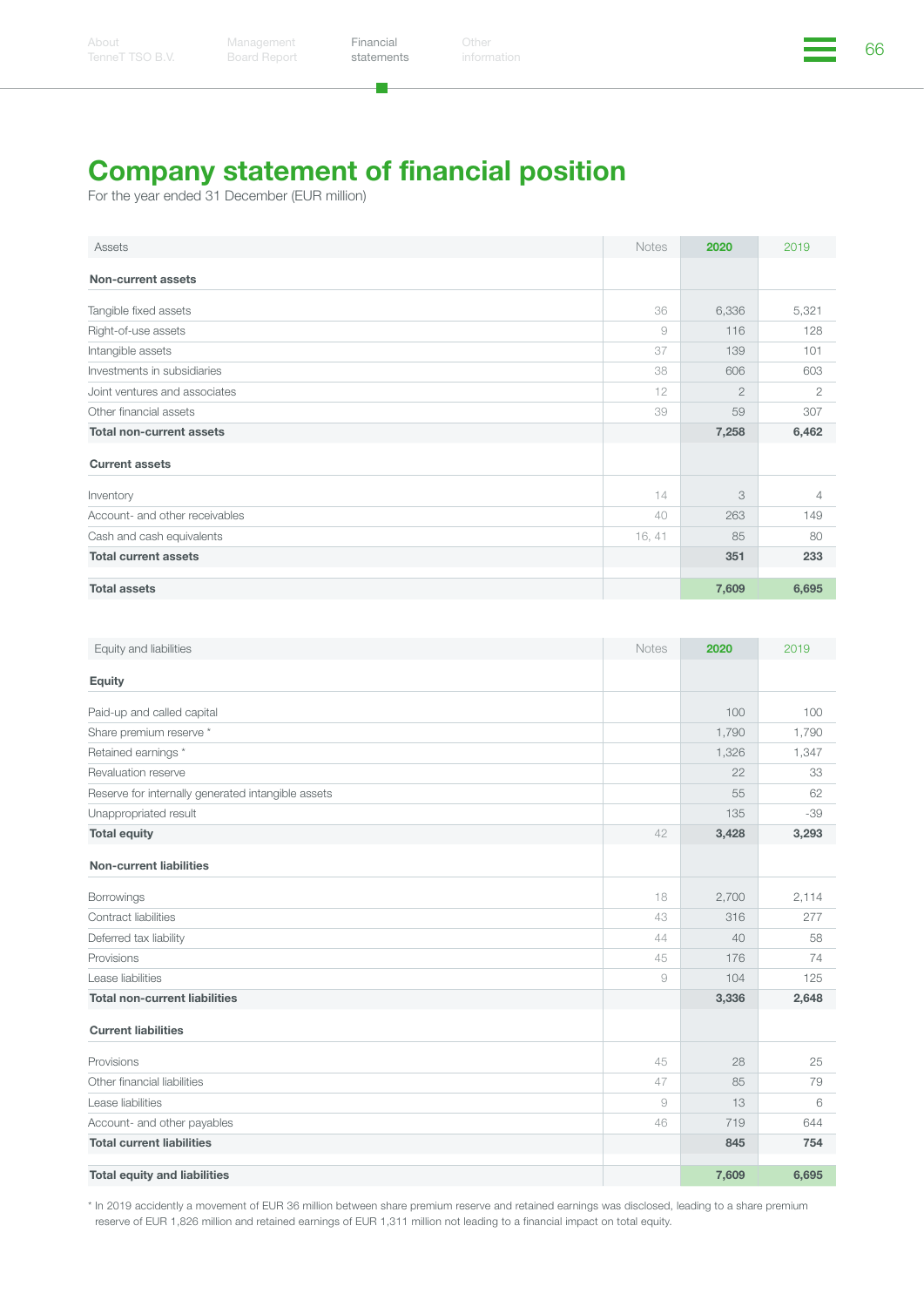Financial Other China (1999) (1999) (1999) (1999) (1999) (1999) (1999) (1999) (1999) (1999) (1999) (1999) (199<br>Atatamanta information [statements](#page-26-0)

## Notes to the company financial statements

These notes contain information about the company financial statements of TenneT TSO B.V.. Details related to TenneT TSO B.V.'s financial results and position are provided, as well as a description of the specific accounting policies applied when compiling these company financial statements.

#### 31 Company accounting policies

The company financial statements for TenneT TSO B.V. have been prepared in accordance with the provisions of Part 9, Book 2 of the Dutch Civil Code. The same principles governing valuation and the determination of results (including the principles governing the classification of financial instruments as equity or liability) have been applied when compiling the company financial statements and the consolidated financial statements, as permitted by Article 2:362, clause 8 of the Dutch Civil Code.

Expected Credit Losses (ECL) provisions for receivables from subsidiaries will be eliminated as intercompany positions. Changes in these ECL provisions will impact the carrying amounts of the financial assets in the company statement of the financial position due to a possible provision. This will result in a difference between the company equity and the consolidated equity. No ECL provision was deemed necessary.

#### 32 Revenue

| (EUR million)                        | 2020  | 2019 |
|--------------------------------------|-------|------|
| Connection and transmission services | 737   | 575  |
| Offshore revenues                    | 149   | 60   |
| Maintenance of energy balance        | 97    | 68   |
| Operation of energy exchanges        | 96    | 64   |
| Other                                | 43    | 43   |
| <b>Total revenue IFRS</b>            | 1,122 | 810  |

#### 33 Other operating expenses

Part of the other operating expenses is the total fee to EY network firms in 2019 and Deloitte network firms in 2020 For further disclosure regarding other operating expenses we refer to the consolidated financial statements (note 4).

#### 34 Finance income

The result on finance income is fully related to the interest received on a participation in TenneT TSO Duitsland B.V. The intercompany agreements are made on terms equivalent to those that prevail in arm's length transactions.

#### 35 Finance expenses

The finance expenses mainly relate to the interest on borrowings from the parent.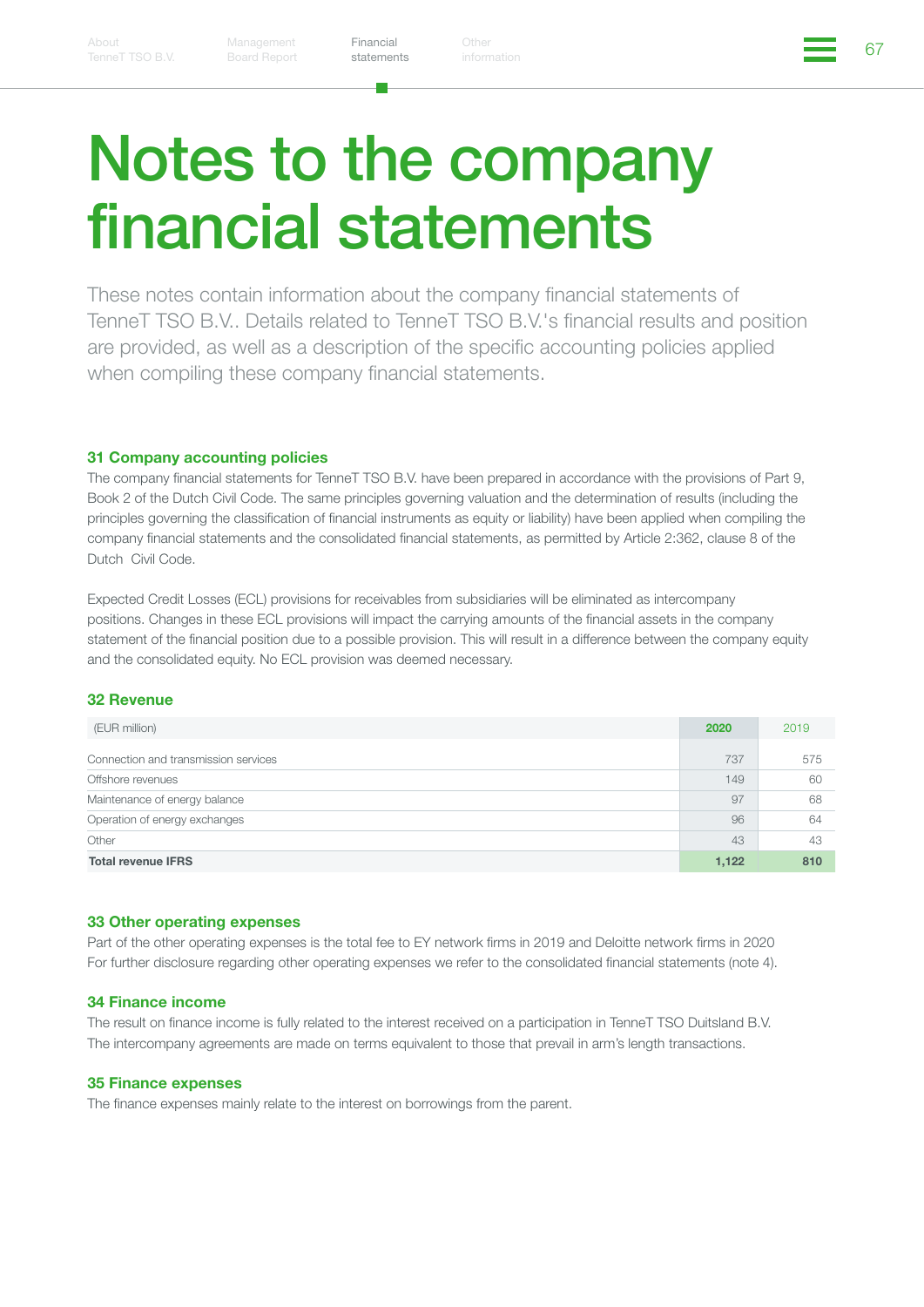a.

Financial Other China (1999) (1999) (1999) (1999) (1999) (1999) (1999) (1999) (1999) (1999) (1999) (1999) (199<br>Additional Section of Section (1999) (1999) (1999) (1999) (1999) (1999) (1999) (1999) (1999) (1999) (1999) (19 Other

### 36 Tangible fixed assets

| (EUR million)                                             | High-voltage<br>substations | High-voltage<br>connections | Other assets             | Assets under<br>construction | <b>Total</b>   |
|-----------------------------------------------------------|-----------------------------|-----------------------------|--------------------------|------------------------------|----------------|
| Cost                                                      |                             |                             |                          |                              |                |
| At 1 January 2019                                         | 1,905                       | 1,920                       | 266                      | 1,787                        | 5,878          |
| <b>Additions</b>                                          | $\sim$                      |                             |                          | 1,092                        | 1,092          |
| <b>Transfers</b>                                          | 643                         | 791                         | 33                       | $-1,467$                     |                |
| Changes in estimations (note 20)                          | 8                           | 17                          | ÷,                       | $\overline{\phantom{a}}$     | 25             |
| Internal transfer to/from (in)tangible assets             | $\overline{a}$              |                             | ÷,                       | $-26$                        | $-26$          |
| At 31 December 2019                                       | 2,556                       | 2,728                       | 299                      | 1,386                        | 6,969          |
| <b>Additions</b>                                          | 26                          | 123                         | $\overline{\phantom{a}}$ | 1,073                        | 1,222          |
| <b>Transfers</b>                                          | 287                         | 469                         | 18                       | $-772$                       | $\overline{2}$ |
| Disposals                                                 | ÷,                          | ÷,                          | $-1$                     |                              | $-1$           |
| At 31 December 2020<br><b>Depreciation and impairment</b> | 2,869                       | 3,320                       | 316                      | 1,687                        | 8,192          |
| At 1 January 2019                                         | 689                         | 662                         | 118                      | ٠                            | 1,469          |
| Depreciation for the year                                 | 89                          | 65                          | 23                       |                              | 177            |
| Impairment                                                | $\overline{2}$              | L,                          | $\overline{a}$           | ÷                            | $\overline{2}$ |
| At 31 December 2019                                       | 780                         | 727                         | 141                      | ٠                            | 1,648          |
| Depreciation for the year                                 | 89                          | 98                          | 21                       | $\sim$                       | 208            |
| At 31 December 2020                                       | 869                         | 825                         | 162                      |                              | 1,856          |
| Net book value:                                           |                             |                             |                          |                              |                |
| At 1 January 2019                                         | 1,216                       | 1,258                       | 148                      | 1,787                        | 4,409          |
| At 31 December 2019                                       | 1,776                       | 2,001                       | 158                      | 1,386                        | 5,321          |
| At 31 December 2020                                       | 2,000                       | 2,495                       | 154                      | 1,687                        | 6,336          |

For disclosure regarding material movements we refer to note 8.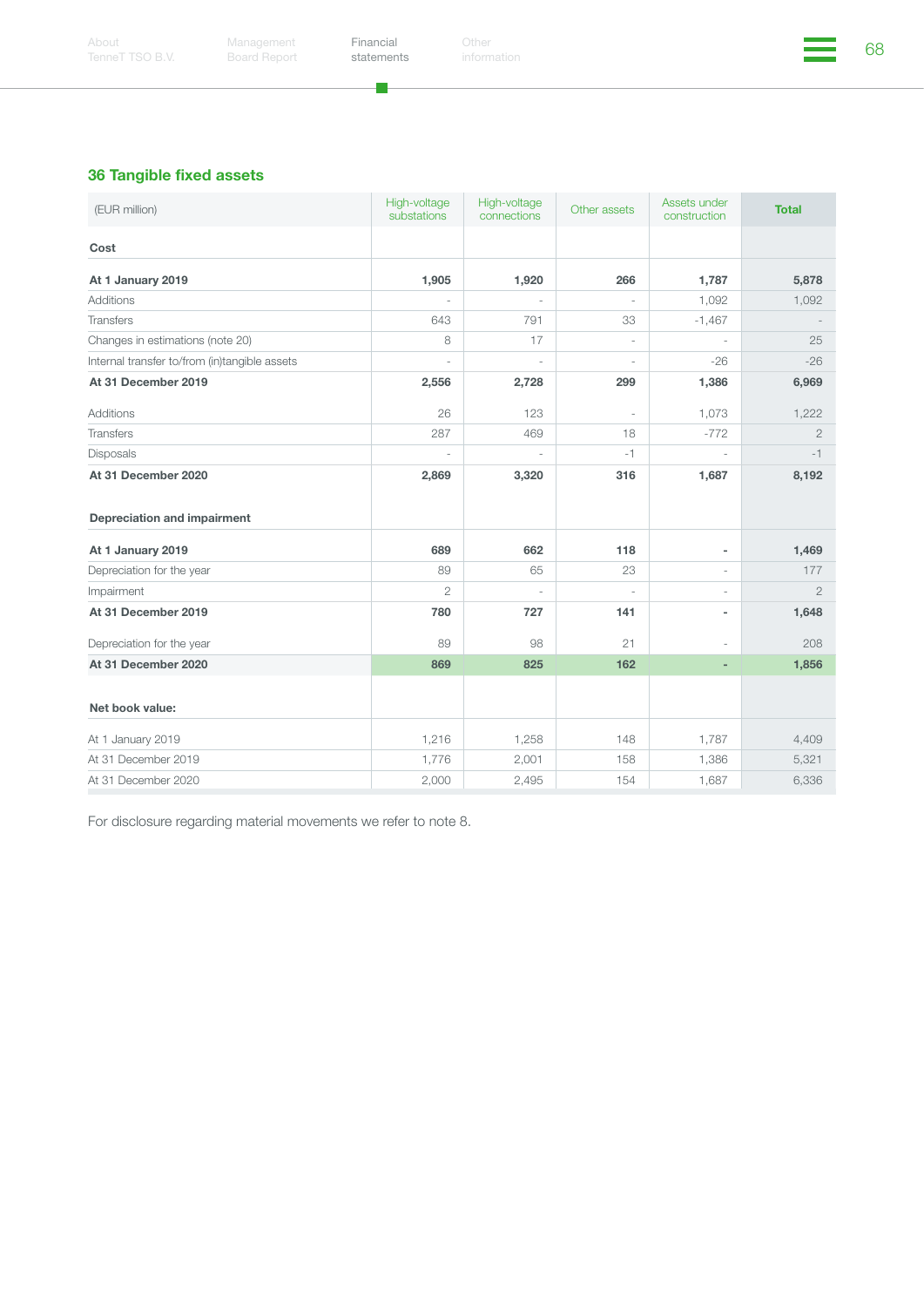Financial Other China (1999) (1999) (1999) (1999) (1999) (1999) (1999) (1999) (1999) (1999) (1999) (1999) (199<br>Additional Section (1999) (1999) (1999) (1999) (1999) (1999) (1999) (1999) (1999) (1999) (1999) (1999) (1999)



#### 37 Intangible assets

| (EUR million)                                      | Goodwill                 | Software | Customer<br>contracts    | Other<br>intangible<br>assets | Intangible<br>assets under<br>construction | <b>Total</b> |
|----------------------------------------------------|--------------------------|----------|--------------------------|-------------------------------|--------------------------------------------|--------------|
| Cost                                               |                          |          |                          |                               |                                            |              |
| At 1 January 2019                                  | 1                        | 187      | 42                       | 15                            | $-1$                                       | 244          |
| <b>Transfers</b>                                   | $\overline{\phantom{a}}$ | 19       | $\overline{\phantom{a}}$ | 11                            | $-30$                                      |              |
| <b>Additions</b>                                   | ÷,                       | $\sim$   | $\overline{\phantom{a}}$ | $\sim$                        | 39                                         | 39           |
| Internal transfer to/from (in)tangible assets      | ÷,                       | $\sim$   | $\overline{\phantom{a}}$ | ÷                             | 26                                         | 26           |
| At 31 December 2019                                | 1                        | 206      | 42                       | 26                            | 34                                         | 309          |
| <b>Transfers</b>                                   | $\overline{\phantom{a}}$ | 34       | $\overline{\phantom{a}}$ | $\sim$                        | $-35$                                      | $-1$         |
| <b>Additions</b>                                   | $\sim$                   | $\sim$   | $\overline{\phantom{a}}$ | $\sim$                        | 59                                         | 59           |
| At 31 December 2020<br>Amortisation and impairment | 1                        | 240      | 42                       | 26                            | 58                                         | 367          |
| At 1 January 2019                                  | $\sim$                   | 151      | 31                       | $\overline{4}$                | ä,                                         | 186          |
| Amortisation for the year                          | ÷                        | 17       | $\overline{4}$           | 1                             | $\sim$                                     | 22           |
| At 31 December 2019                                | ٠                        | 168      | 35                       | 5                             | ٠                                          | 208          |
| Amortisation for the year                          | ÷,                       | 17       | 3                        | $\overline{\phantom{a}}$      | $\overline{\phantom{a}}$                   | 20           |
| At 31 December 2020                                | ٠                        | 185      | 38                       | $5\phantom{.0}$               | ٠                                          | 228          |
| Net book value:                                    |                          |          |                          |                               |                                            |              |
| At 1 January 2019                                  | 1                        | 36       | 11                       | 11                            | $-1$                                       | 58           |
| At 31 December 2019                                | 1                        | 38       | $\overline{7}$           | 21                            | 34                                         | 101          |
| At 31 December 2020                                | 1                        | 55       | 4                        | 21                            | 58                                         | 139          |

#### 38 Investments in subsidiaries

The investments in subsidiaries relate to the legal entities included in the consolidation as disclosed in note 29 of the consolidated financial statements.

The investments in subsidiaries are measured at net asset value. The net asset value of a participating interest is determined by valuing the assets, provisions and liabilities and calculating the result using the accounting principles applied to the consolidated financial statements.

Following the formation of TenneT as the national high voltage grid operator, TenneT TSO has acquired subsidiaries that formally own components of the onshore grid in the Netherlands. For legal reasons, these entities still exist and continue to own the grid assets. Within the TenneT TSO group, all revenues and expenses of these entities are charged to TenneT TSO BV. under the provisions of intercompany arrangements. All entities are part of the same fiscal unity for income tax purposes.

When the company's share of losses in an investment equals or exceeds our interest in this investment, (including separately presented goodwill or any other unsecured non-current receivables, as part of the net investment), we do not recognise any further losses, unless we have incurred legal or constructive obligations or made payments on behalf of this investment. In this case TenneT TSO B.V. will recognise a provision.

#### 39 Other financial assets

Financial assets mainly comprise of a receivable from the shareholder (TenneT Holding B.V.).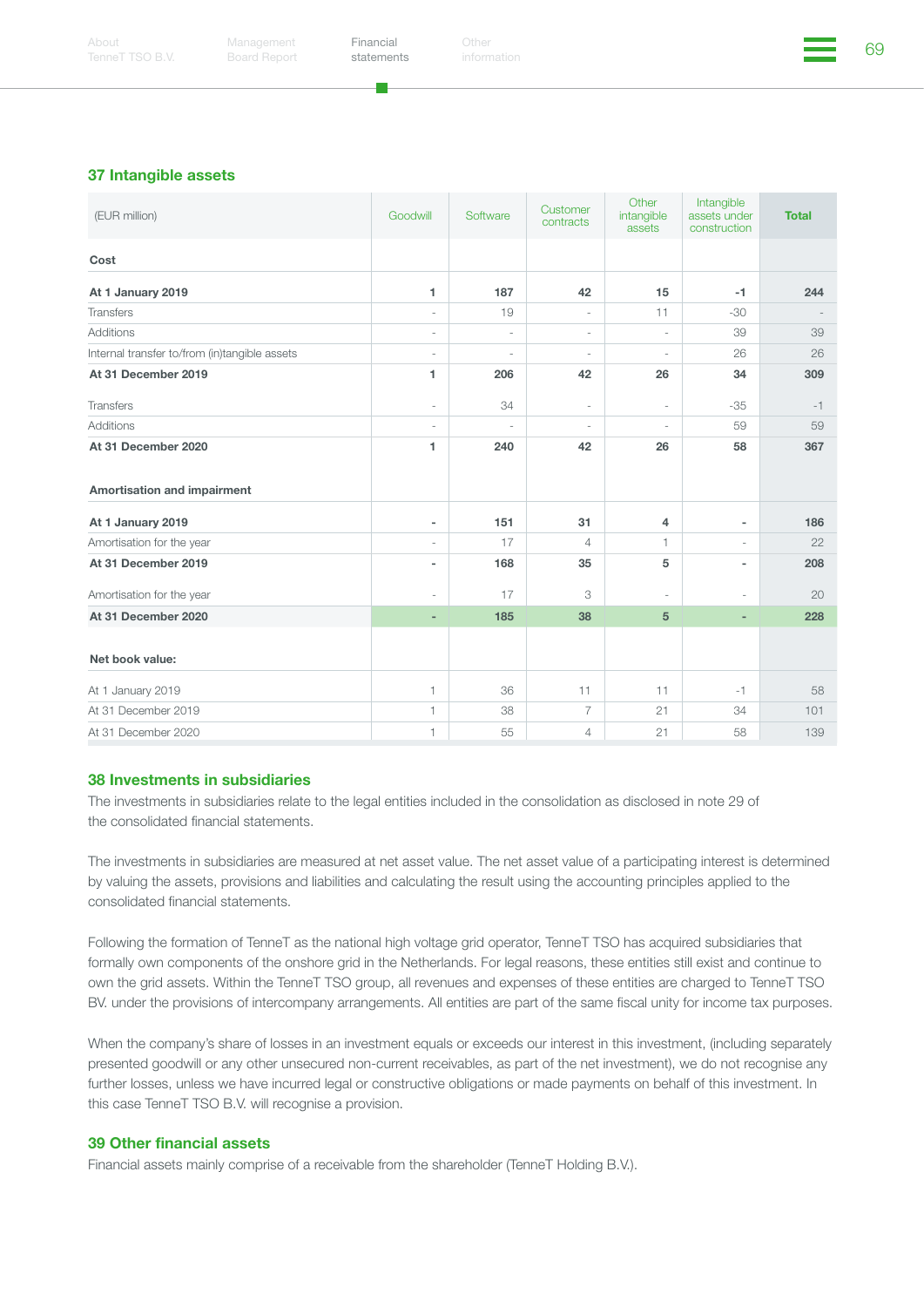a a

#### 40 Account- and other receivables

| (EUR million)                          | 2020                     | 2019 |
|----------------------------------------|--------------------------|------|
| Receivables from other related parties | $\overline{\phantom{0}}$ | 3    |
| Trade receivables                      | 122                      | 80   |
| Amounts to be invoiced                 | 45                       | 34   |
| VAT receivable                         | $\qquad \qquad -$        |      |
| Other                                  | 89                       | 25   |
| <b>Total</b>                           | 263                      | 149  |

'Other' increased mainly due to revenue to be received from offshore. Due to a regulatory decision in 2020, an additional revenue pertaining to the years 2017-2019 ad EUR 29 million and additional revenues related to 2020 amounting to EUR 15 million will be received.

#### 41 Cash and cash equivalents

Refer to note 16.

#### 42 Equity

The statement of changes in equity and disclosure to that statement are included in the consolidated financial statements.

The appropriation of profits is governed by Section 38.3 of the Articles of Association, which states: 'Subject to approval by the Supervisory Board, the Management Board may reserve a portion of any profit that may remain after application of the provisions of clause 2, sufficient in the Management Board's view to finance capital expenditure to support fulfilment of the company's statutory duties as grid administrator, such as maintenance, expansion and environmental management. Any profit which is not thus reserved shall be at the free disposal of the General Meeting of Shareholders. When calculating the amount of profit to be paid out on each share, account shall be taken only of the sum of the obligatory call on the nominal value of the shares. In the event of a tied vote regarding the distribution or reservation of profits, the profit to which the proposal relates shall be reserved'.

| (EUR million)                                          | Reserve for<br>internally<br>generated<br>intangible<br>assets | Revaluation<br>reserve   | <b>Total legal</b><br>reserve |
|--------------------------------------------------------|----------------------------------------------------------------|--------------------------|-------------------------------|
| At 1 January 2019                                      | 22                                                             | 43                       | 22                            |
| Internally generated intangible assets                 | 52                                                             | $\overline{\phantom{a}}$ | 52                            |
| Depreciation on internally generated intangible assets | $-12$                                                          | $\overline{\phantom{a}}$ | $-12$                         |
| Depreciation revaluation tangible fixed assets         | $\overline{\phantom{a}}$                                       | $-11$                    |                               |
| At 1 January 2020                                      | 62                                                             | 33                       | 95                            |
| Internally generated intangible assets                 | 55                                                             | $\overline{\phantom{a}}$ | 55                            |
| Depreciation on internally generated intangible assets | $-62$                                                          | $\overline{\phantom{a}}$ | $-62$                         |
| Depreciation revaluation tangible fixed assets         | $\overline{\phantom{a}}$                                       | $-11$                    | $-11$                         |
| At 31 December 2020                                    | 55                                                             | 22                       | 77                            |

In addition to the statement of changes in equity, a legal reserve was formed within shareholder equity for a revaluation of EUR 22 million (2019: EUR 33 million).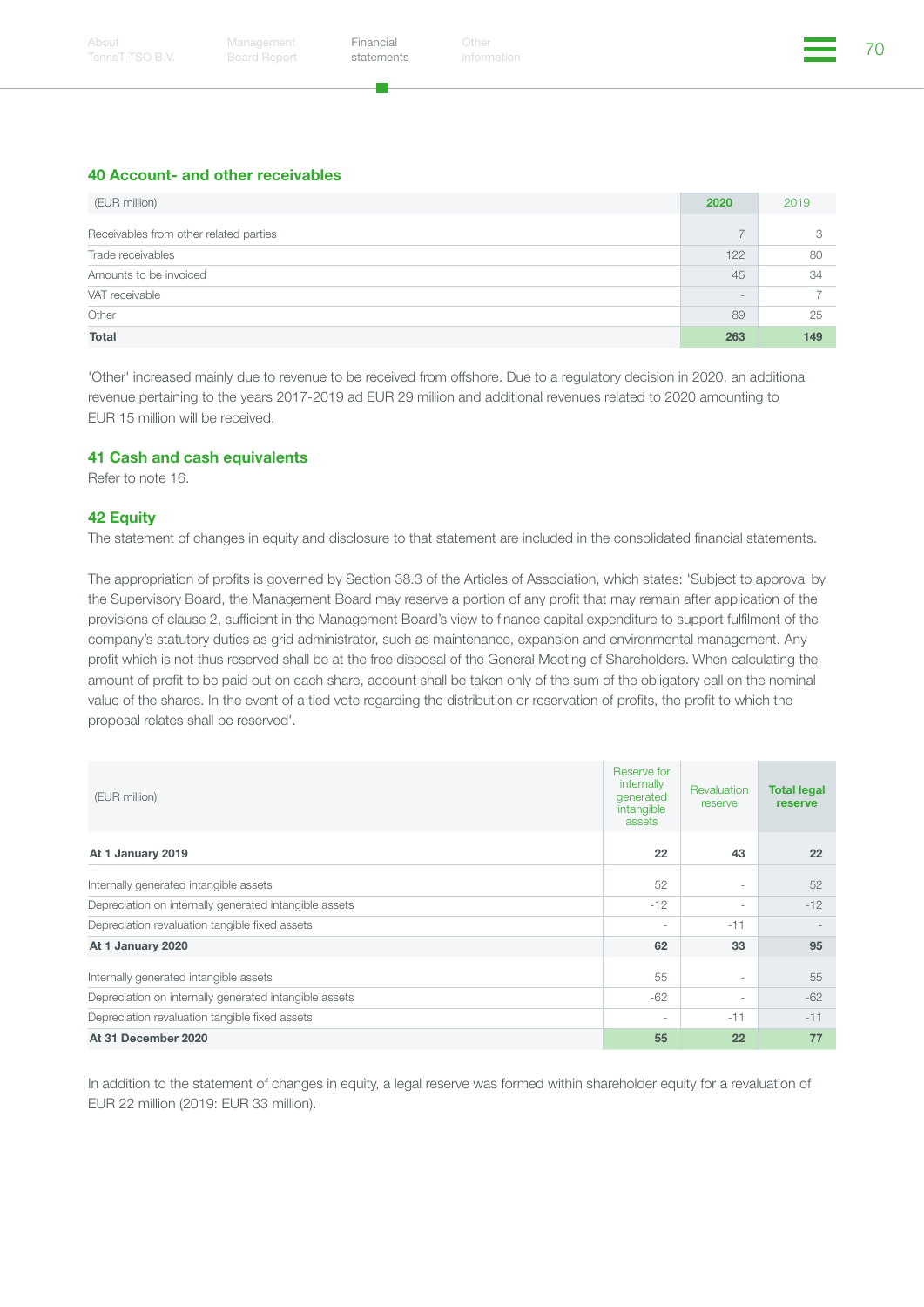a a

Financial Other the Other Section of the Contract of the Contract of the Contract of the Contract of the Contra<br>Address information

The revaluation reserve serves to cover the revaluation of tangible fixed assets within TenneT TSO B.V.'s national high-voltage grid. Following the implementation of IFRS on 1 January 2004, the fair value exception provided for in IFRS 1 has been applied. This one-off exception allows tangible fixed assets to be stated at their fair value on the transition date. This figure has subsequently been used as the 'deemed cost price'. The size of the revaluation reserve corresponds to that part of the restated value of the tangible fixed assets resulting from application of the fair value exception, less the deferred tax liability.

The legal reserves are not freely distributable.

#### Appropriation of result for the year ended 31 December 2019

The annual report 2019 was approved in the General Meeting held on March 9, 2020. The General Meeting has determined the appropriation of result in accordance with the proposal being made to that end.

#### 43 Contract liabilities

| (EUR million)            | 2020 | 2019 |
|--------------------------|------|------|
| Investment contributions | 316  | 277  |
| <b>Total</b>             | 316  | 277  |

#### 44 Deferred tax liability

|                                           | <b>Statement of</b><br>financial position |        | <b>Statement of</b><br>income |       |
|-------------------------------------------|-------------------------------------------|--------|-------------------------------|-------|
| (EUR million)                             | 2020<br>2019                              |        | 2020                          | 2019  |
| Auction receipts                          | $-81$                                     | $-112$ | $-31$                         | $-13$ |
| Investment contributions                  | $-66$                                     | $-60$  | 6                             |       |
| Tariffs to be settled                     | 24                                        | 51     | 27                            | -33   |
| Accelerated depreciation for tax purposes | 77                                        | 59     | $-18$                         | $-12$ |
| Provisions                                | 5                                         | 3      | $-2$                          |       |
| Other                                     |                                           |        | $\overline{\phantom{a}}$      |       |
| Net deferred tax assets/(liabilities)     | $-40$                                     | -58    |                               |       |
| Deferred tax expense/(income)             |                                           |        | $-18$                         | $-57$ |

For further disclosure regarding income tax we refer to the consolidated financial statements (note 7).

#### 45 Provisions

For the movements in provisions we refer to the consolidated financial statements (note 20).

#### 46 Account- and other payables

| (EUR million)               | 2020 | 2019 |
|-----------------------------|------|------|
| Payables to related parties | 461  | 460  |
| Accounts payable            | 91   | 58   |
| Taxes and social securities | 27   | 15   |
| Other payables              | 140  | 111  |
| <b>Total</b>                | 719  | 644  |

A list of all related parties can be found in note 28 of the consolidated financial statements.

Other payables mainly comprise of personnel payables, invoices to be received and investment related payables.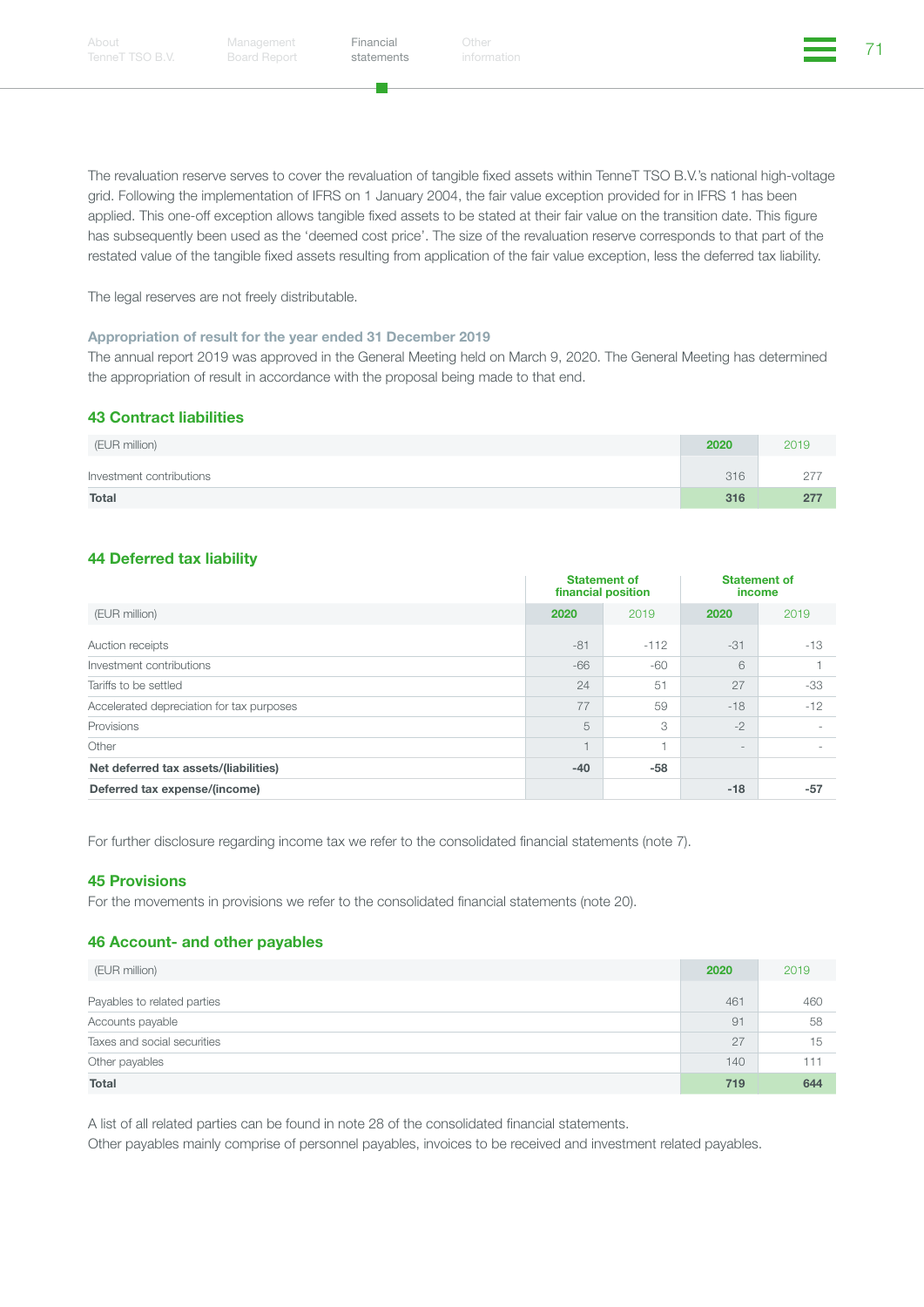п.

Financial Other the Other Section of the Contract of the Table 10 of the Table 10 of the Table 10 of the Table Other



#### 47 Other financial liabilities

Other financial liabilities relate to collateral securities given by third parties to underwrite trading on energy exchanges and the auctioning of cross-border interconnection capacity.

#### 48 Off-Balance sheet commitments

Details on the off-balance sheet commitments are included in the consolidated financial statements, see note 27.

#### 49 Events after the reporting period

Refer to note 30 of the consolidated financial statements.

Arnhem, 8 March 2021

Management Board of TenneT TSO B.V.

O.J. Jager M.C. Abbenhuis T.C. Meyerjürgens

TenneT TSO B.V. Utrechtseweg 310 6812 AR Arnhem Chamber of Commerce register 09083317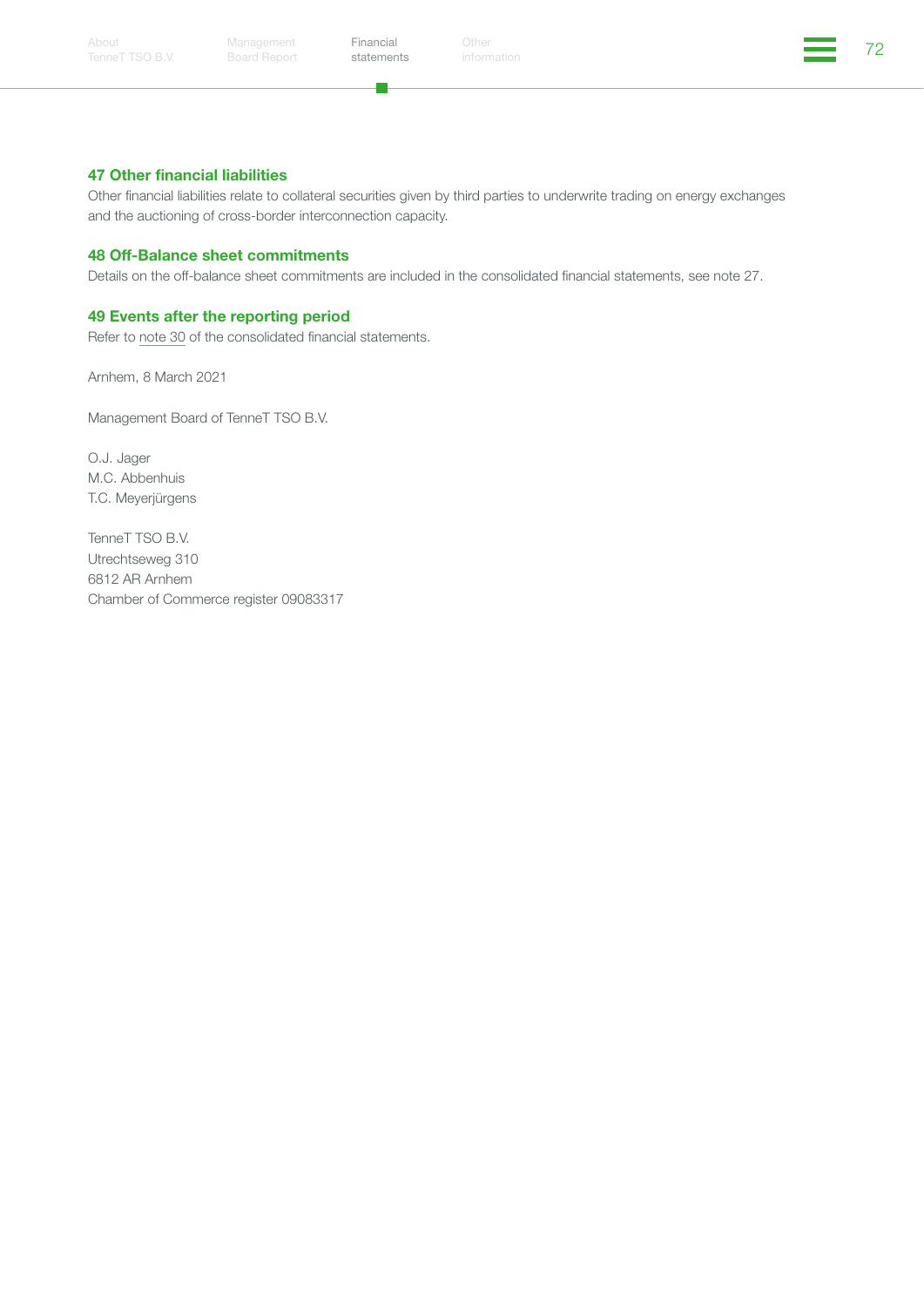# <span id="page-72-0"></span>Other information

# Profit appropriation

Profit appropriation is governed by Section 38.3 of the Articles of Association, which states the following "To the extent that the profit is not used to make up prior losses in accordance with the provision of paragraph 2, it shall be at the free disposal of the general meeting. In the calculation of the profit amount to be distributed on every share, only the amount of the compulsory payments on the nominal amount of the shares shall be taken into consideration. In the event of a tied vote on a proposal to distribute or reserve profits, the profits to which the proposal relates shall be reserved".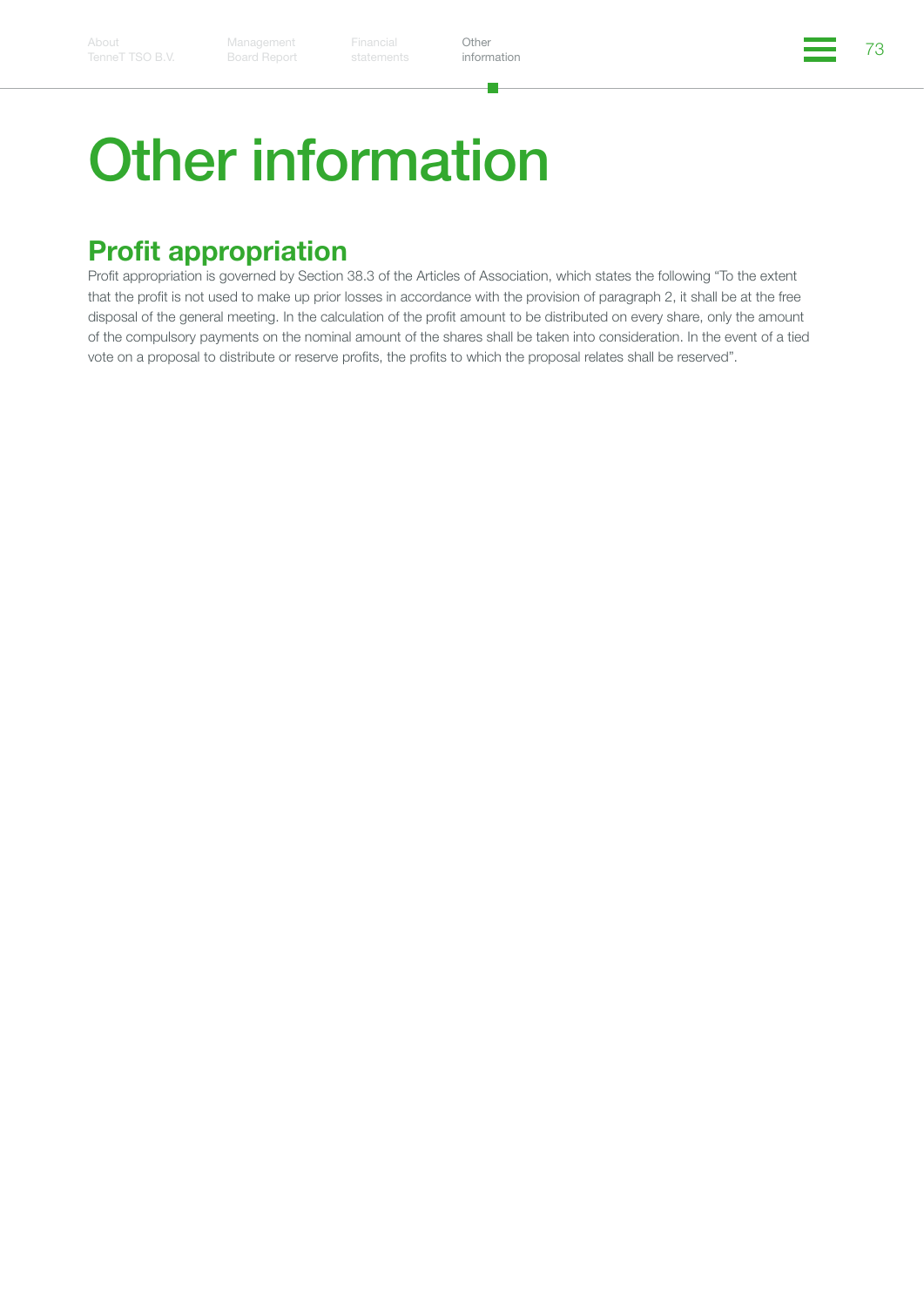Financial Other the Other that is a structure of the Contract of the Table of the Table of Table of Table of Ta<br>Additional information

**Other** [information](#page-72-0)

## Independent auditor's report

To: the Shareholder and management of TenneT TSO B.V.

#### Report on the audit of the financial statements 2020 included in the annual report

#### Our opinion

We have audited the accompanying financial statements 2020 of TenneT TSO B.V. (the "Company" or "TenneT") based in Arnhem, The Netherlands. The financial statements include the consolidated financial statements and the company financial statements.

In our opinion:

- the accompanying consolidated financial statements give a true and fair view of the financial position of TenneT TSO B.V. as at 31 December 2020, and of its result and its cash flows for 2020 in accordance with International Financial Reporting Standards as adopted by the European Union ("**EU-IFRS**") and with Part 9 of Book 2 of the Dutch Civil Code; and
- the accompanying company financial statements give a true and fair view of the financial position of TenneT TSO B.V. as at 31 December 2020, and of its result for 2020 in accordance with Part 9 of Book 2 of the Dutch Civil Code.

The consolidated financial statements comprise:

- 1. the consolidated statement of financial position as at 31 December 2020;
- 2. the following statements for 2020: the consolidated statement of income, the consolidated statement of comprehensive income, changes in equity and cash flows; and
- 3. the notes comprising a summary of the significant accounting policies and other explanatory information.

The company financial statements comprise:

- 1. the company statement of financial position as at 31 December 2020;
- 2. the company statement of income for 2020; and
- 3. the notes comprising a summary of the accounting policies and other explanatory information.

#### Basis for our opinion

We conducted our audit in accordance with Dutch law, including the Dutch Standards on Auditing. Our responsibilities under those standards are further described in the "Our responsibilities for the audit of the financial statements" section of our report.

We are independent of TenneT TSO B.V. in accordance with the EU Regulation on specific requirements regarding statutory audit of public-interest entities, the Wet toezicht accountantsorganisaties (Wta, Audit firms supervision act), the Verordening inzake de onafhankelijkheid van accountants bij assurance-opdrachten (ViO, Code of Ethics for Professional Accountants, a regulation with respect to independence) and other relevant independence regulations in the Netherlands. Furthermore, we have complied with the Verordening gedrags- en beroepsregels accountants (VGBA, Dutch Code of Ethics).

We believe the audit evidence we have obtained is sufficient and appropriate to provide a basis for our opinion.

#### **Materiality**

Based on our professional judgement we determined the materiality for the financial statements as a whole at EUR 36 million. The materiality is based on 1.1% of the equity, as set out in note 17 of the consolidated financial statements. The applied percentage of 1.1% is at the lower end of the range reflecting this is our first year as auditors of TenneT. We have also taken into account misstatements and/or possible misstatements that in our opinion are material for the users of the financial statements for qualitative reasons.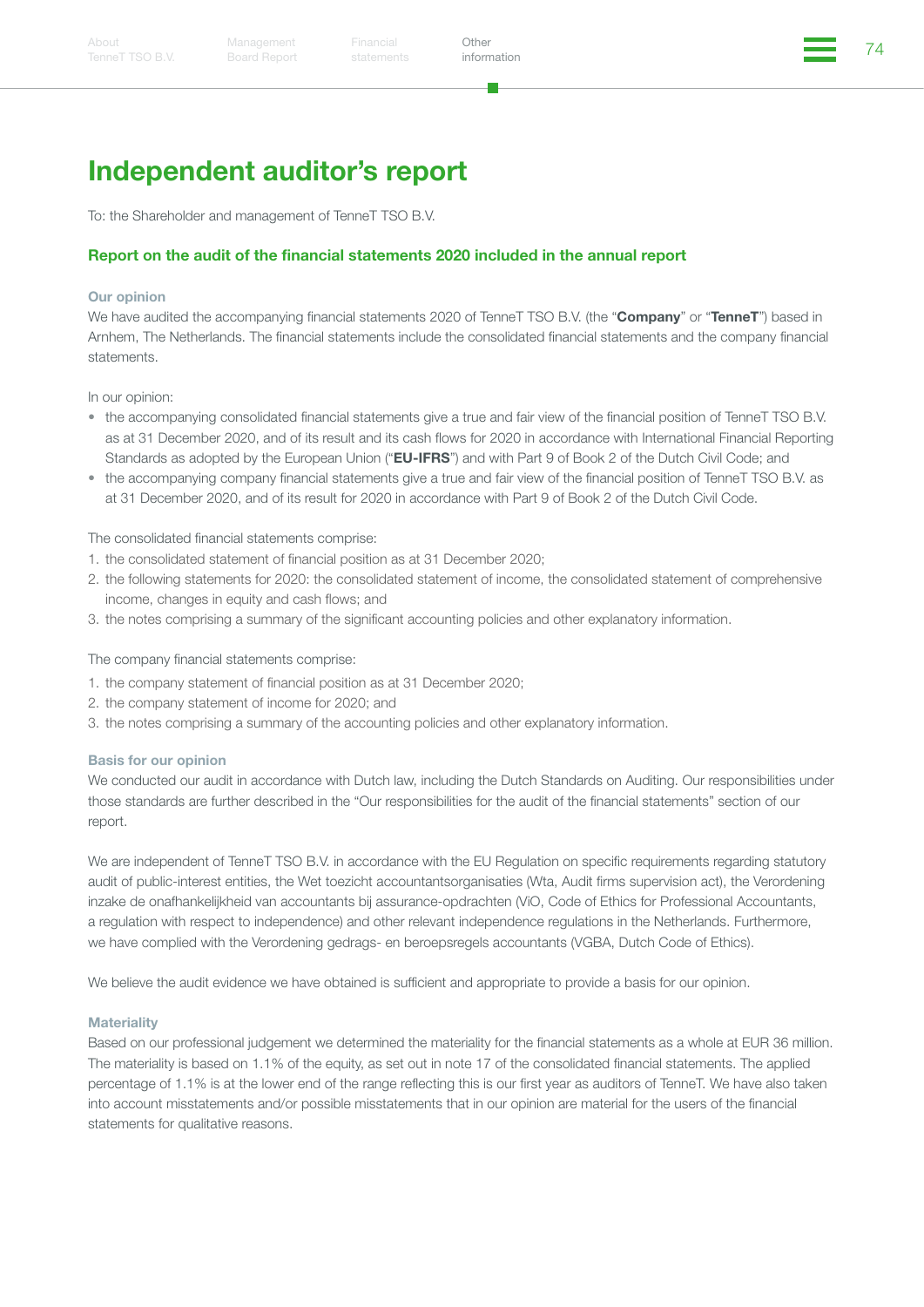Component audits are performed using the materiality levels determined by the judgement of the group engagement team, considering materiality for the consolidated financial statements as a whole and the reporting structure of the group. For the largest reporting entity, the audits are performed using the following component materiality levels:

(i) TenneT TSO B.V. EUR 36 million; (ii) Nadine Netwerk B.V. EUR 23 million; and (iii) B.V. Transportnet Zuid-Holland EUR 23 million

For the other reporting entities, the component materiality used is EUR 18 million.

We agreed with the Supervisory Board of TenneT Holding B.V. that misstatements in excess of EUR 1.8 million, which are identified during the audit, would be reported to them, as well as smaller misstatements that in our view must be reported on qualitative grounds.

#### Scope of the group audit

TenneT TSO B.V. is the head of a group of entities. The financial information of this group is included in the consolidated financial statements of TenneT TSO B.V.

Because we are ultimately responsible for the opinion, we are responsible for directing, supervising and performing the group audit. In this respect we have determined the nature and extent of the audit procedures to be carried out for reporting entities. Decisive were the size and/or the risk profile of the reporting entities or operations. On this basis, we selected reporting entities for which an audit had to be carried out on the complete set of financial information or specific items.

In establishing the overall group audit strategy and plan, we determined the type of work that needed to be performed at the components by the group engagement team.

Our group audit mainly focused on the significant group entity TenneT TSO B.V., because this company makes up more than 90% of the group's revenue, operating profit and assets. We performed other procedures with respect to residual risk in components and account balances that have not been included in audit scope.

The group engagement team performed the audit procedures at all group entities.

We have obtained the following audit coverage of the group with our audit procedures:

| Audit coverage              |     |
|-----------------------------|-----|
| Revenue                     | 96% |
| Underlying operating profit | 99% |
| Assets                      | 99% |

By performing the procedures mentioned above at group entities, together with additional procedures at group level, we have been able to obtain sufficient and appropriate audit evidence about the group's financial information to provide an opinion about the consolidated financial statements.

#### Scope of fraud and non-compliance with laws and regulations within our audit

In accordance with the Dutch Standards on Auditing, we are responsible for obtaining reasonable assurance that the financial statements taken as a whole are free from material misstatements, whether due to fraud or error. Non-compliance with law and regulation may result in fines, litigation or other consequences for the Company that may have a material effect on the financial statements.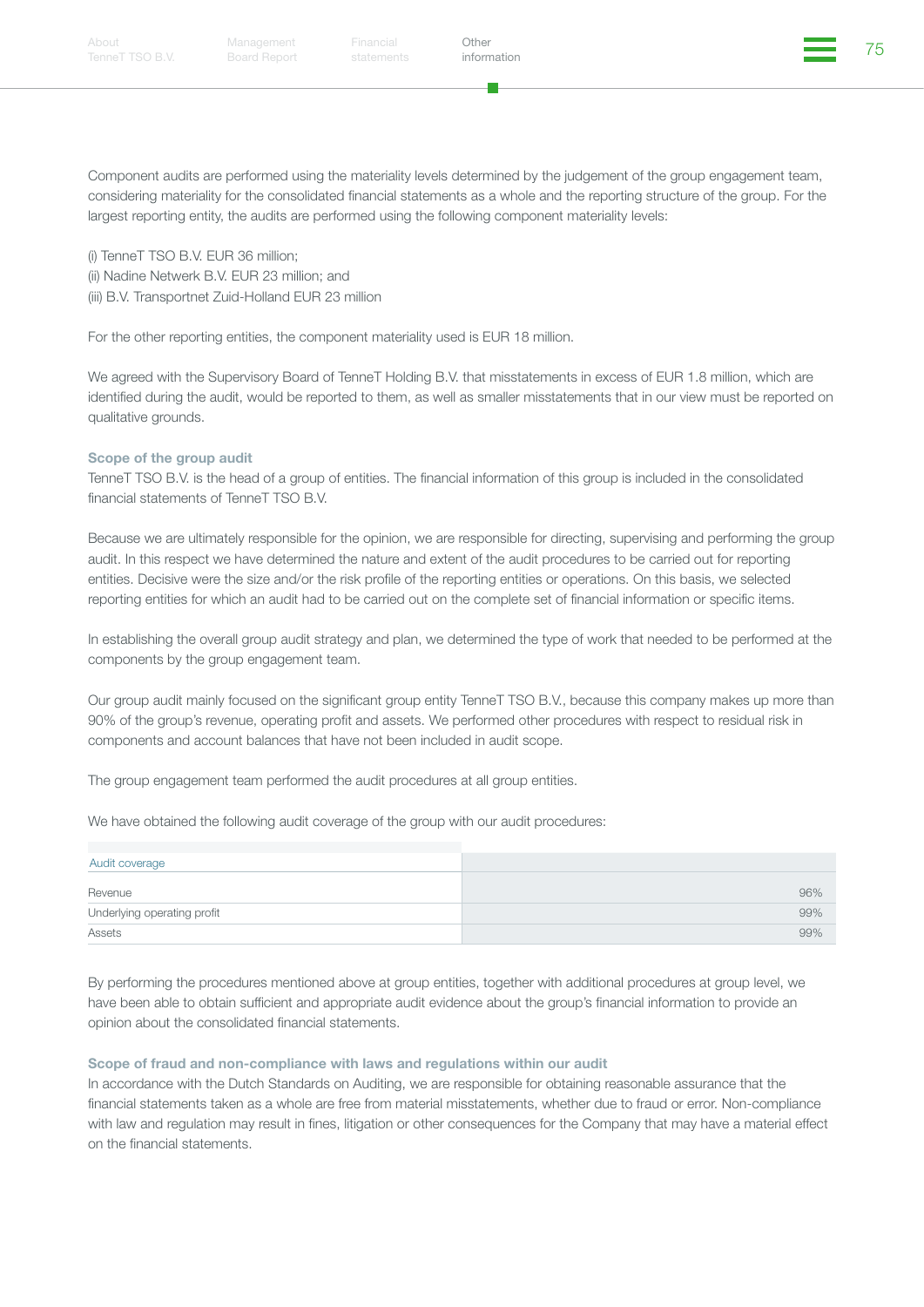[TenneT TSO B.V.](#page-2-0)

Board Report

Financial Other the Other Services of the Contract of the Towns of the Towns of the Towns of the Towns of the Towns of the Towns of the Towns of the Towns of the Towns of the Towns of the Towns of the Towns of the Towns of

**Other** [information](#page-72-0)

#### Consideration of fraud - Description

In identifying potential risks of material misstatement due to fraud, we obtained an understanding of TenneT and its environment, including its internal controls. We evaluated TenneT's fraud risk assessment and made inquiries with management, those charged with governance and others within TenneT, including but not limited to the functions (i) Internal Audit, (ii) Compliance & Integrity and (iii) Financial Governance & Services. We evaluated several fraud risks factors to consider whether those factors indicated a risk of material misstatement due to fraud. We involved our forensic specialists in our risk assessment and in determining the audit response.

Following these procedures, and the presumed risks under the prevailing auditing standards, we considered the fraud risks in relation to management override of controls, including evaluating whether there was evidence of bias by the Executive Board, the executive leadership team and other members of management, which may represent a risk of material misstatement due to fraud. Furthermore, we identified and considered the fraud risk related to classification of operational expenditure as capitalized expenditure due to the differences in related regulatory accounting and thus future revenues.

#### Consideration of fraud - Response

As part of our audit procedures to respond to these fraud risks:

- We made inquiries of management, those charged with governance and others within TenneT regarding the risk of material misstatements in the financial statements due to fraud, their process for identifying and responding to the risk of fraud, the internal communication regarding their views on business practices and ethical behaviour and whether they have knowledge of any actual, suspected or alleged fraud affecting the Company.
- We obtained an understanding of how those charged with governance exercise oversight of management's processes for identifying and responding to the risks of fraud in the Company and the internal control that management has established to mitigate these risks.
- We evaluated whether unusual or unexpected relationships have been identified in performing analytical procedures, that may indicate risks of material misstatement due to fraud.
- We held discussions amongst team members and component auditors to identify fraud risk factors and considered whether other information obtained from our risk assessment procedures indicated risks of material misstatement due to fraud.
- We determined overall responses to address the assessed risks of material misstatement due to fraud at the financial statement level or at the assertion level by:
	- assigning and supervising personnel with the adequate knowledge, skills and ability;
	- evaluating whether the selection and application of accounting policies by TenneT, particularly those related to subjective measurements and complex transactions, may be indicative of fraudulent financial reporting;
	- evaluating whether the selection and application of accounting policies by TenneT, particularly those related to subjective measurements and complex transactions, may be indicative of fraudulent financial reporting;
	- incorporating an element of unpredictability in the selection of the nature, timing and extent of our audit procedures which was achieved given this was our first year audit and TenneT did (thus) not have a detailed expectation of our audit approach;
	- testing the appropriateness of journal entries recorded in the general ledger and other adjustments made in the preparation of the financial statements;
	- evaluating whether the judgments and decisions made by management in making the accounting estimates included in the financial statements indicate a possible bias that may represent a risk of material misstatement due to fraud. Management insights, estimates and assumptions that might have a major impact on the financial statements are disclosed in note 1 of the financial statements. The provision for decommissioning was a focus area in our audit as the related account balances are subject to significant management judgment. Reference is made to the section "Our key audit matters";
	- performing a retrospective review of management judgments and assumptions related to significant accounting estimates reflected in prior year financial statements; and
	- evaluating whether the business rationale of significant transactions suggests that they may have been entered into to engage in fraudulent financial reporting or to conceal misappropriation of assets.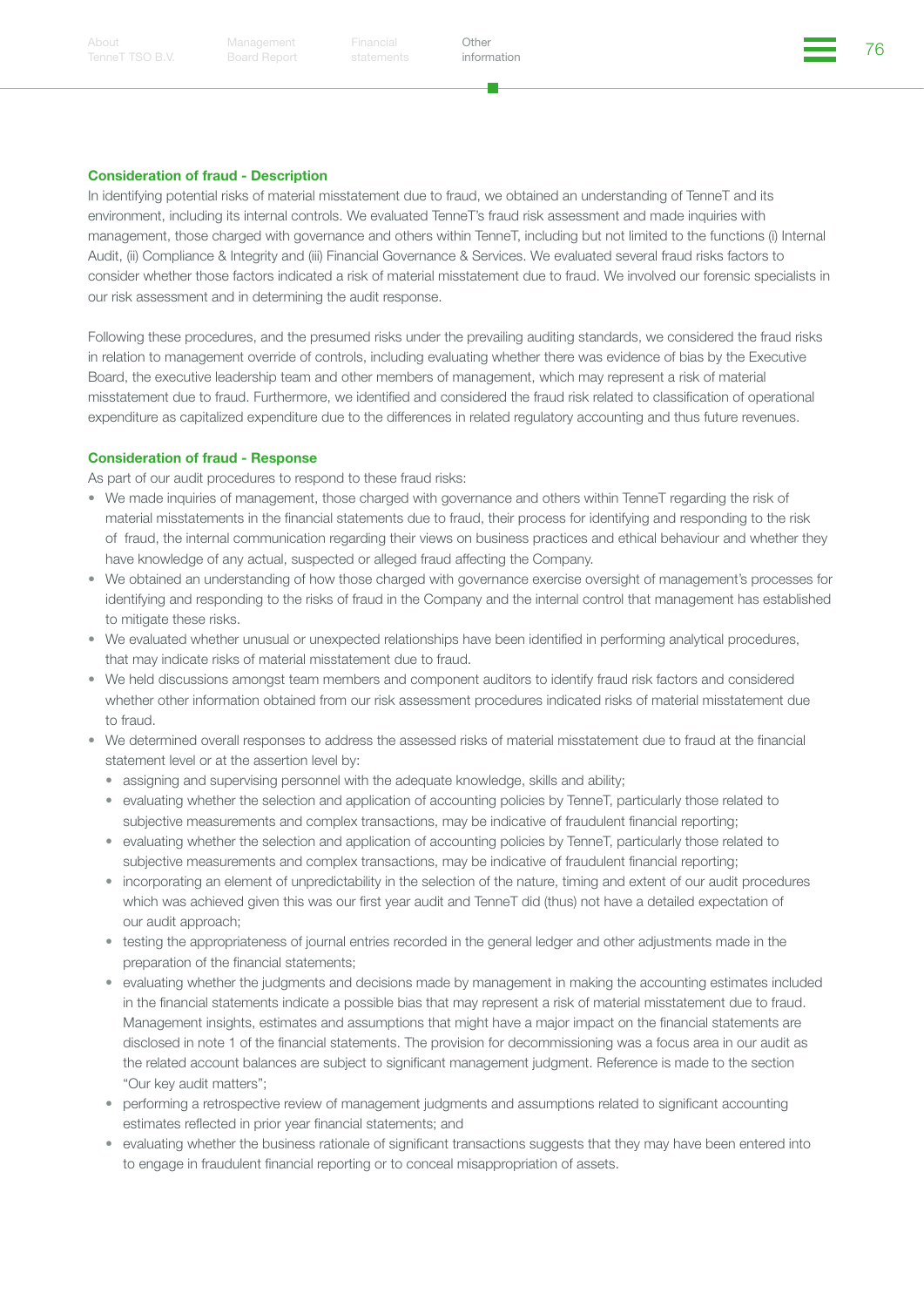Financial Other the Other State of the Changes of the Changes of the Changes of the Changes of the Changes of T<br>Changes information

**Other** [information](#page-72-0)

The procedures described are in line with the applicable auditing standards and are not primarily designed to detect fraud. Our procedures to address fraud risks did not result in a Key Audit Matter.

Because of the characteristics of fraud, particularly when it involves sophisticated and carefully organized schemes to conceal it, such as forgery, intentional omissions, misrepresentation and collusion, an unavoidable risk remains that we may not detect all fraud during our audit.

#### Consideration of compliance with laws and regulations

As part of obtaining an understanding of TenneT and its environment we obtained a general understanding of (i) the legal and regulatory framework applicable to TenneT and the industry in which it operates and (ii) how TenneT is complying with that framework. We assessed the laws and regulations relevant to the Company through discussion with management, those charged with governance and others within TenneT, including but not limited to the functions (i) Internal Audit, (ii) Compliance & Integrity, (iii) Legal Affairs, (iv) Regulatory Affairs and (v) Financial Governance & Services. We have read related minutes and reports. We involved our forensic specialists in our evaluation.

As a result of our risk assessment procedures, and while realizing that the effects from non-compliance could considerably vary, we considered adherence to (corporate) tax law and financial reporting regulations, the requirements under EU-IFRS and Part 9 of Book 2 of the Dutch Civil Code with a direct effect on the financial statements as an integrated part of our audit procedures, to the extent material for the related financial statements. We obtained sufficient appropriate audit evidence regarding provisions of those laws and regulations generally recognized to have a direct effect on the financial statements.

Apart from these, TenneT is subject to other laws and regulations where the consequences of non-compliance could have a material effect on amounts and/or disclosures in the financial statements, for instance, through imposing fines or litigation. Given the nature of TenneT's business and the complexity of energy laws and regulations in The Netherlands, as well as environmental laws, there is a risk of non-compliance with the requirements of such laws and regulations. In addition, we considered relevant laws and regulations applicable to listed companies.

Our procedures are more limited with respect to other laws and regulations that do not have a direct effect on the determination of the amounts and disclosures in the financial statements. These laws and regulations compliance may be fundamental to the operating aspects of the business, to TenneT's ability to continue its business, or to avoid material penalties (e.g., compliance with the terms energy laws in The Netherlands or compliance with environmental regulations) and therefore non-compliance with such laws and regulations may have a material effect on the financial statements. In addition, we considered major laws and regulations applicable to listed companies. Our responsibility is limited to undertaking specified audit procedures to help identify non-compliance with those laws and regulations that may have a material effect on the financial statements.

Our procedures are limited to (i) inquiry of management, the Supervisory Board and others within TenneT as to whether the Company is in compliance with such laws and regulations and (ii) inspecting correspondence, if any, with the relevant licensing or regulatory authorities to help identify non-compliance with those laws and regulations that may have a material effect on the financial statements.

Naturally, we remained alert to the indications of (suspected) non-compliance throughout the audit.

Finally, we obtained written representations that all known instances of (suspected) fraud or non-compliance with laws and regulations have been disclosed to us.

#### Our key audit matters

Key audit matters are those matters that, in our professional judgement, were of most significance in our audit of the financial statements. We have communicated the key audit matters to the Supervisory Board. The key audit matters are not a comprehensive reflection of all matters discussed.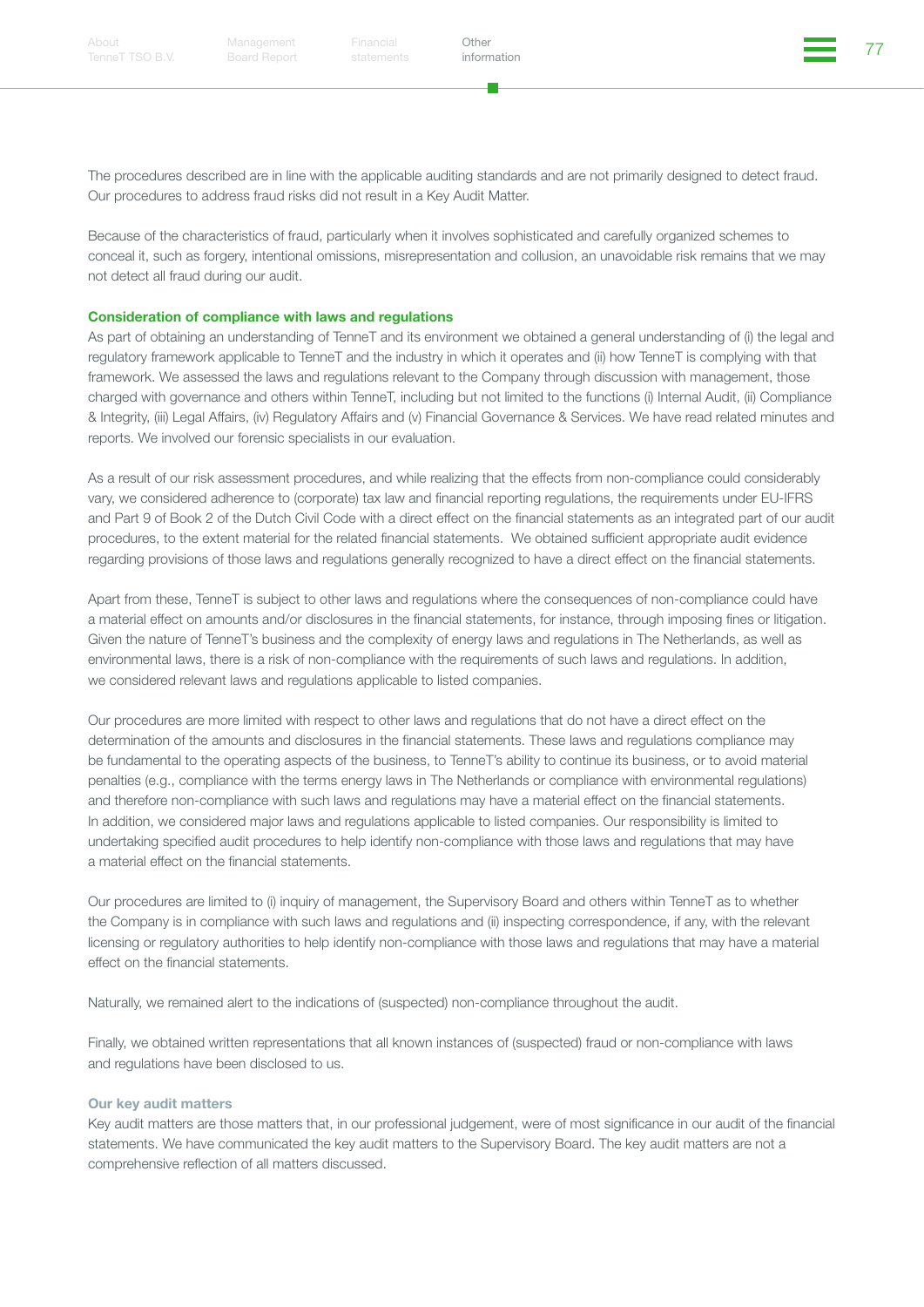**Other** [information](#page-72-0)

These matters were addressed in the context of our audit of the financial statements as a whole and in forming our opinion thereon, and we do not provide a separate opinion on these matters.

| <b>Key Audit Matters</b>                                                                                                                                                                                                                                                                                         | How the key audit matter was addressed in the audit                                                                                                                                                                                                                                                                                                                                                                                                                                                                               |
|------------------------------------------------------------------------------------------------------------------------------------------------------------------------------------------------------------------------------------------------------------------------------------------------------------------|-----------------------------------------------------------------------------------------------------------------------------------------------------------------------------------------------------------------------------------------------------------------------------------------------------------------------------------------------------------------------------------------------------------------------------------------------------------------------------------------------------------------------------------|
| Investments in grid connections                                                                                                                                                                                                                                                                                  |                                                                                                                                                                                                                                                                                                                                                                                                                                                                                                                                   |
| Securing supply and facilitating the integration of sustainable energy<br>sources into the high-voltage grid require substantial investments and<br>flexible access to (equity) funding. TenneT plans to invest EUR 1.5 - 2<br>billion annually over the next 3-5 years in on- and offshore grid<br>connections. | We have tested the internal control environment related to tangible fixed<br>assets through testing of operating effectiveness of relevant controls,<br>including controls related to investment approval and the financial<br>closing of assets under construction as well as the periodic determina-<br>tion of the useful life of tangible fixed assets. In addition, we have tested<br>relevant controls for design and implementation around the liquidity<br>forecast safequarding TenneT's ability to finance investments. |
| We have included this as a key audit matter because of:                                                                                                                                                                                                                                                          |                                                                                                                                                                                                                                                                                                                                                                                                                                                                                                                                   |
| the financial significance of the capital expenditures; and                                                                                                                                                                                                                                                      | At yearend, we have performed test of details on the additions and other                                                                                                                                                                                                                                                                                                                                                                                                                                                          |
| the risks associated with large investment projects, complexity in<br>procurement, construction and timely completion.                                                                                                                                                                                           | movements. We obtained and discussed internal management reports<br>about progress of the key assets under construction.                                                                                                                                                                                                                                                                                                                                                                                                          |
|                                                                                                                                                                                                                                                                                                                  | <b>Observation</b>                                                                                                                                                                                                                                                                                                                                                                                                                                                                                                                |
|                                                                                                                                                                                                                                                                                                                  | No reportable matters were identified as a result of our procedures.                                                                                                                                                                                                                                                                                                                                                                                                                                                              |
| Provision for decommissioning of (offshore) assets                                                                                                                                                                                                                                                               |                                                                                                                                                                                                                                                                                                                                                                                                                                                                                                                                   |
| Decommissioning of offshore assets will be an important topic over the<br>next 20 - 40 years for TenneT as a large part of these assets come to<br>the end of their economic life. Furthermore, moving towards a                                                                                                 | We have obtained management's position papers on the cost<br>assumptions and the methodology. Our audit procedures include testing<br>of design and implementation of relevant controls around the periodical                                                                                                                                                                                                                                                                                                                     |

the end of their economic life. Furthermore, moving towards a renewable future involves significant investments in offshore assets, requiring recognition of new provisions. The corresponding provisions are based on estimates of costs, timing of decommissioning, discount rates and inflation.

We have included this as a key audit matter because of:

the significance of the provision and additions for the year triggered by the start of construction of new (offshore) assets; and

the uncertainty involved in measuring the provision and sensitivity to changes in key assumptions, including the cost base, the inflation rate and the discount rate.

#### First year engagement

Initial audit engagements involve numerous considerations not associated with recurring engagements. The audit transition, including the audit of the opening balance has been identified as a key audit matter as it involves additional planning activities and considerations to establish an appropriate audit strategy. We have included this as a key audit matter because scientific research indicates a higher rate of audit errors for initial audit engagements, resulting from lack of understanding of the business drivers, control environment including information systems understanding and financial flows. That may result in insufficiently substantiated risk assessments as well as inadequate internal controls and substantive testing evidence.

assumptions (including involvement of a specialist with regards to the cost assumptions) through comparison with observable market data and procedures to address the completeness of the provision. Furthermore, we evaluated the appropriateness of the disclosure of the accounting policy and estimation uncertainty of these provisions. **Observation** 

assessment of these assumptions and the evaluation of the financial model used to calculate the provision. Our substantive audit procedures further include an assessment of the reasonability of the key

We considered management's key assumptions, to be within the reasonable range of our own expectations.

To address the pervasive risk on our first year audit engagement, we have e.g. performed the following procedures:

We have read various sector and Company reports and evaluated the content of those for our risk assessment of the audit of TenneT.

We have set-up 'audit transition-labs' with both financial and operating management of TenneT, providing us with a good initial understanding of the business drivers, control environment, financial flows and information systems.

We have performed an in-depth review of TenneT's accounting policies and disclosure practices, and subjected the integrated annual report to various quality reviews.

We held transition meetings with the predecessor auditor, as well as performed a review on their audit file to rely on the opening balance sheet work done by them.

#### **Observation**

Following these procedures, we believe that we obtained sufficient and appropriate audit evidence that mitigated the pervasive risk on our first year audit engagement.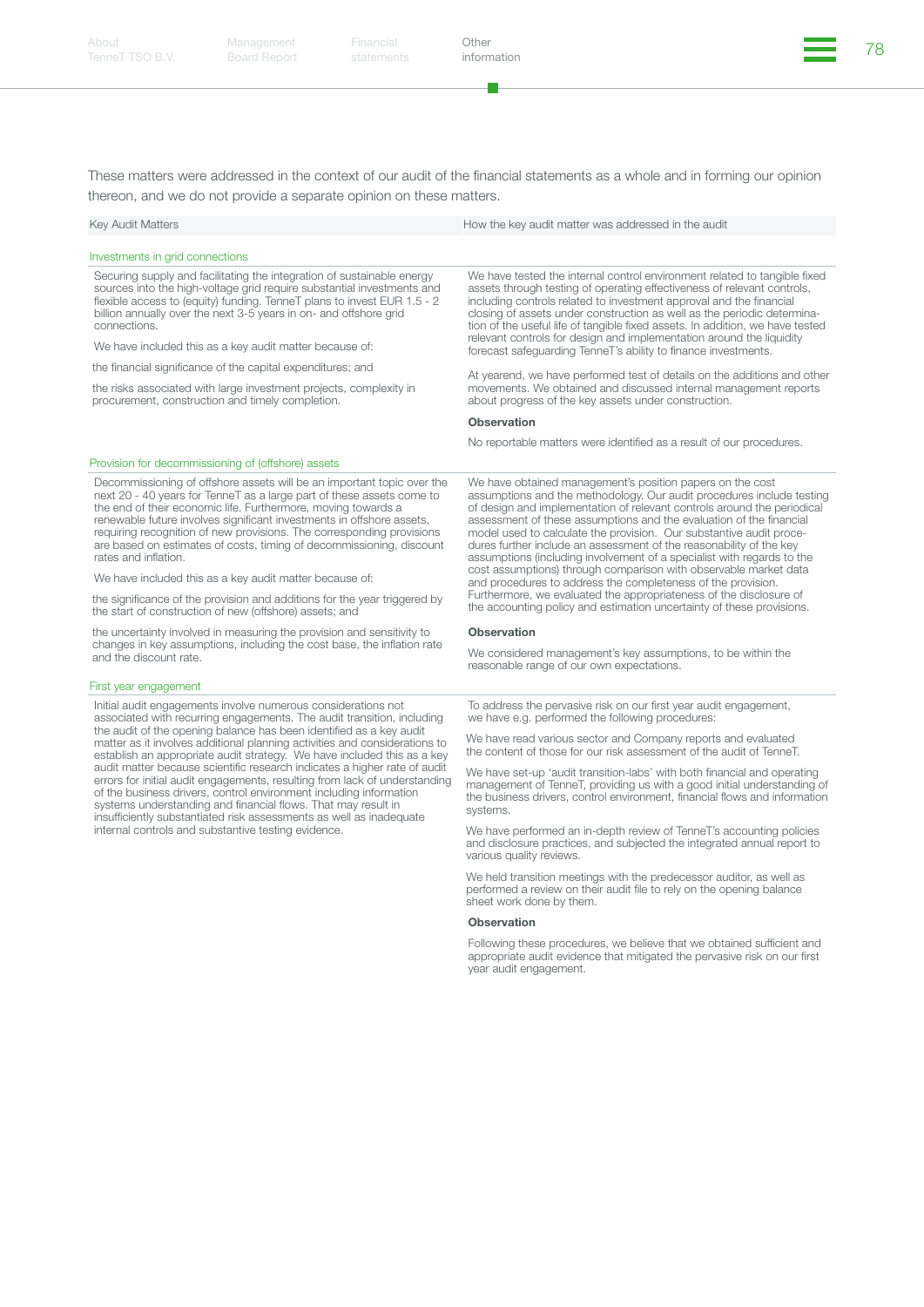#### Report on the other information included in the annual report

In addition to the financial statements and our auditor's report thereon, the annual report contains other information that consists of the:

- 1. Director's Report, consisting of:
	- About TenneT;
	- Management Board Report.
- 2. Other Information as required by Part 9 of Book 2 of the Dutch Civil Code.
- 3. Other information included in the annual report.

Based on the following procedures performed, we conclude that the other information:

- 1. is consistent with the financial statements and does not contain material misstatements; and
- 2. contains the information as required by Part 9 of Book 2 of the Dutch Civil Code.

We have read the other information. Based on our knowledge and understanding obtained through our audit of the financial statements or otherwise, we have considered whether the other information contains material misstatements.

By performing these procedures, we comply with the requirements of Part 9 of Book 2 of the Dutch Civil Code and the Dutch Standard 720. The scope of the procedures performed is substantially less than the scope of those performed in our audit of the financial statements.

Management is responsible for the preparation of the other information, including the Director's Report in accordance with Part 9 of Book 2 of the Dutch Civil Code, and the other information as required by Part 9 of Book 2 of the Dutch Civil Code.

#### Report on other legal and regulatory requirements

#### Engagement

We were appointed by the General Meeting of TenneT Holding B.V. as statutory auditor of TenneT TSO B.V. on 18 December 2019. The audit of the financial year 2020 is our initial audit engagement.

#### No prohibited non-audit services

We have not provided prohibited non-audit services as referred to in Article 5(1) of the EU Regulation on specific requirements regarding statutory audit of public-interest entities.

#### Description of responsibilities regarding the financial statements

Responsibilities of management and the Supervisory Board for the financial statements Management is responsible for the preparation and fair presentation of the financial statements in accordance with EU-IFRS and Part 9 of Book 2 of the Dutch Civil Code, and for the preparation of the Director's Report in accordance with Part 9 of Book 2 of the Dutch Civil Code.

Furthermore, management is responsible for such internal control as management determines is necessary to enable the preparation of the financial statements that are free from material misstatement, whether due to fraud or error.

As part of the preparation of the financial statements, management is responsible for assessing the Company's ability to continue as a going concern. Based on the financial reporting frameworks mentioned, management should prepare the financial statements using the going concern basis of accounting unless management either intends to liquidate the Company or to cease operations, or has no realistic alternative but to do so.

Management should disclose events and circumstances that may cast significant doubt on the Company's ability to continue as a going concern in the financial statements.

#### Our responsibilities for the audit of the financial statements

Our objective is to plan and perform the audit assignment in a manner that allows us to obtain sufficient and appropriate audit evidence for our opinion.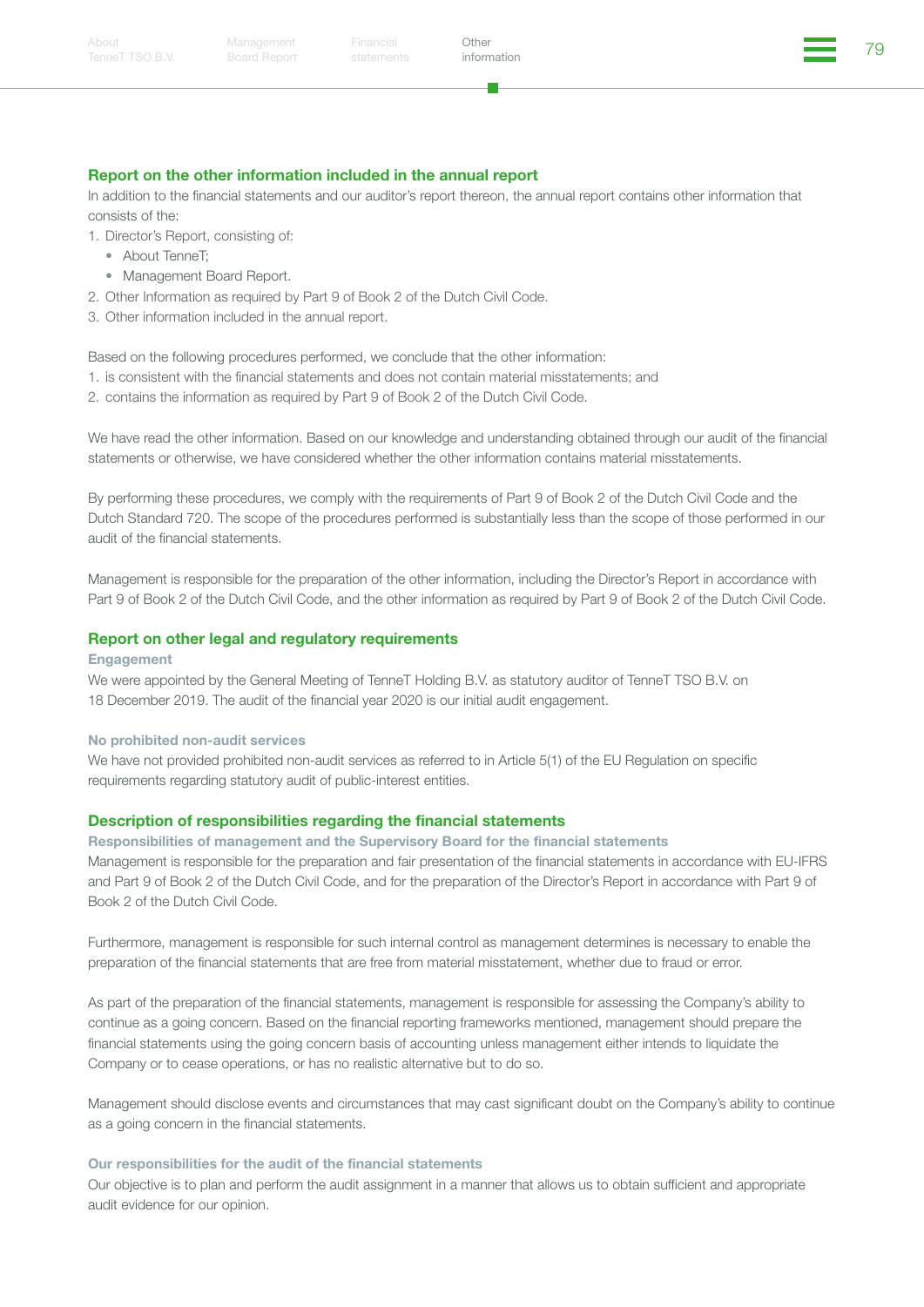Financial Other the Other Services of the Services of the Services of the Services of the Services of the Services of the Services of the Services of the Services of the Services of the Services of the Services of the Serv

**Other** [information](#page-72-0)

Our audit has been performed with a high, but not absolute, level of assurance, which means we may not detect all material errors and fraud during our audit.

Misstatements can arise from fraud or error and are considered material if, individually or in the aggregate, they could reasonably be expected to influence the economic decisions of users taken on the basis of these financial statements. The materiality affects the nature, timing and extent of our audit procedures and the evaluation of the effect of identified misstatements on our opinion.

We have exercised professional judgement and have maintained professional scepticism throughout the audit, in accordance with Dutch Standards on Auditing, ethical requirements and independence requirements. Our audit included e.g.:

- 1. Identifying and assessing the risks of material misstatement of the financial statements, whether due to fraud or error, designing and performing audit procedures responsive to those risks, and obtaining audit evidence that is sufficient and appropriate to provide a basis for our opinion. The risk of not detecting a material misstatement resulting from fraud is higher than for one resulting from error, as fraud may involve collusion, forgery, intentional omissions, misrepresentations, or the override of internal control.
- 2. Obtaining an understanding of internal control relevant to the audit in order to design audit procedures that are appropriate in the circumstances, but not for the purpose of expressing an opinion on the effectiveness of the Company's internal control.
- 3. Evaluating the appropriateness of accounting policies used and the reasonableness of accounting estimates and related disclosures made by management.
- 4. Concluding on the appropriateness of management's use of the going concern basis of accounting, and based on the audit evidence obtained, whether a material uncertainty exists related to events or conditions that may cast significant doubt on the Company's ability to continue as a going concern. If we conclude that a material uncertainty exists, we are required to draw attention in our auditor's report to the related disclosures in the financial statements or, if such disclosures are inadequate, to modify our opinion. Our conclusions are based on the audit evidence obtained up to the date of our auditor's report. However, future events or conditions may cause the Company to cease to continue as a going concern.
- 5. Evaluating the overall presentation, structure and content of the financial statements, including the disclosures.
- 6. Evaluating whether the financial statements represent the underlying transactions and events in a manner that achieves fair presentation.

Because we are ultimately responsible for the opinion, we are also responsible for directing, supervising and performing the group audit. In this respect we have determined the nature and extent of the audit procedures to be carried out for group entities. Decisive were the size and/or the risk profile of the group entities or operations. On this basis, we selected group entities for which an audit or review had to be carried out on the complete set of financial information or specific items.

We communicate with management regarding, among other matters, the planned scope and timing of the audit and significant audit findings, including any significant findings in internal control that we identified during our audit. In this respect we also submit an additional report to the audit committee of Tennet Holding B.V. in accordance with Article 11 of the EU Regulation on specific requirements regarding statutory audit of public-interest entities. The information included in this additional report is consistent with our audit opinion in this auditor's report.

We provide the Supervisory Board of TenneT Holding B.V. with a statement that we have complied with relevant ethical requirements regarding independence, and to communicate with them all relationships and other matters that may reasonably be thought to bear on our independence, and where applicable, related safeguards.

From the matters communicated with the Supervisory Board of TenneT Holding B.V., we determine the key audit matters: those matters that were of most significance in the audit of the financial statements. We describe these matters in our auditor's report unless law or regulation precludes public disclosure about the matter or when, in extremely rare circumstances, not communicating the matter is in the public interest.

Zwolle, 8 March 2021

Deloitte Accountants B.V.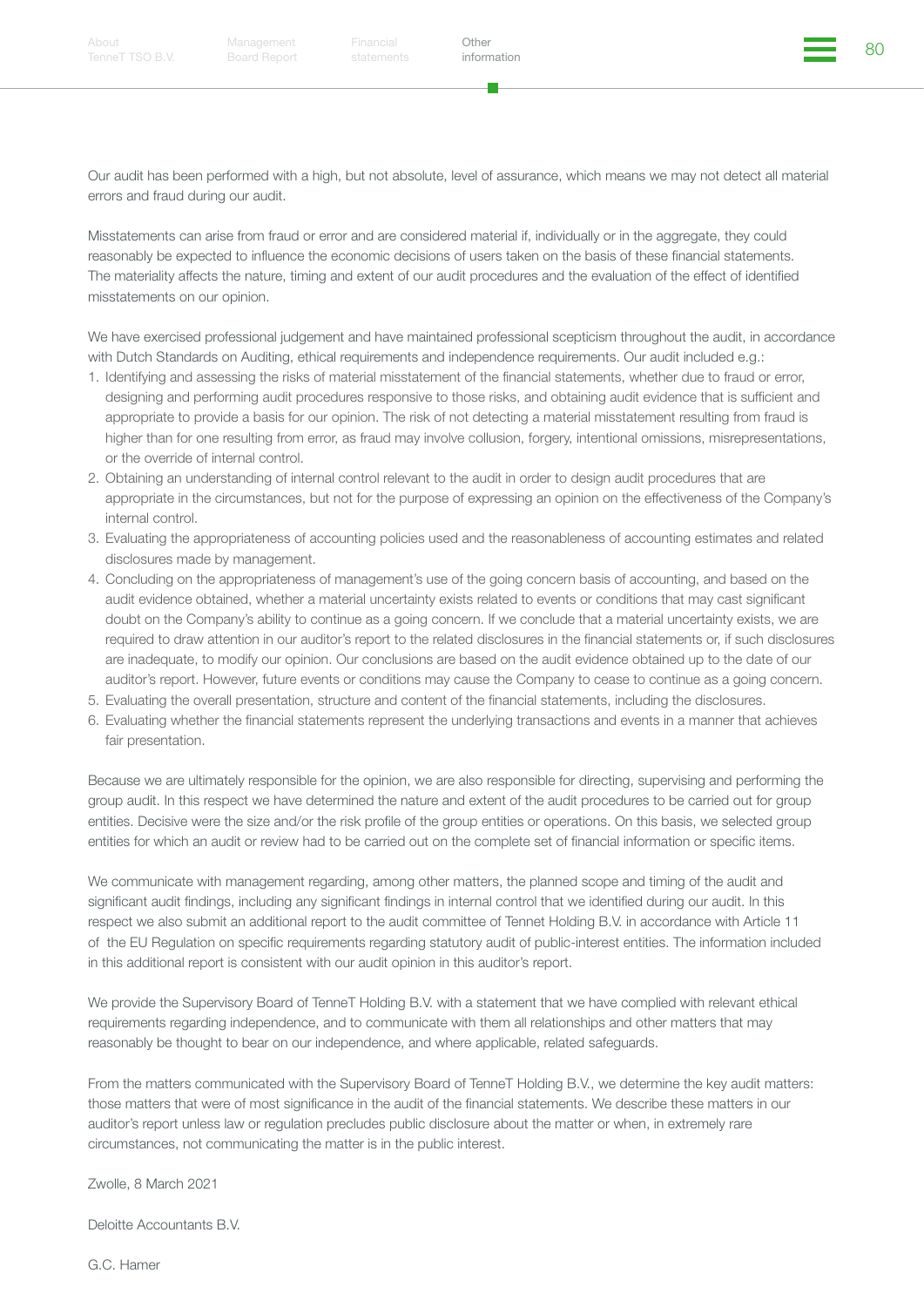Board Report

Financial Other the Other States of the States of the States of the States of the States of the States of the S<br>Address information **Other** [information](#page-72-0)

### **Glossary**

#### ABP – Algemeen Burgerlijk Pensioenfonds

ABP, is the civil service pension fund for government, education and energy employees in the Netherlands.

#### AC – Alternating current

In alternating current (AC), the flow of electricity periodically reverses direction. By contrast direct current (DC), electricity only flows in one direction. AC is used to transport electricity over relatively shorter distances and DC for relatively longer distances.

#### ACM – Autoriteit Consument & Markt

Dutch national regulatory authority.

#### BFBN – Besluit Financieel Beheer Netbeheerder

Rules made by the Dutch state relating to the financial management of the system operator.

#### Capex – Capital expenditure

Capital expenditure (Capex) is the amount spent on acquiring or improving long-term assets. Its benefits are enjoyed over a long time period, not only in the current year. Capex is of a non-recurring nature and results in the acquisition of permanent assets.

#### Carbon footprint

The total amount of greenhouse gases produced to directly and indirectly support human activities, usually expressed in equivalent tons of carbon dioxide (CO<sub>2</sub>).

#### CGU – Cash generating unit

A cash-generating unit is the smallest group of assets that independently generates cash flow and whose cash flow is largely independent of the cash flows generated by other assets.

#### **COBRAcable**

A 275 km-long high-voltage direct current cable that is under construction to connect the Dutch and Danish electricity grids. It will have a capacity of 700 MW.

#### COSO – Committee of Sponsoring Organisations of the Treadway Commission

COSO has established the common internal control model against which companies and organisations assess their control systems.

#### CO<sub>2</sub> – Carbon dioxide

Carbon dioxide is a greenhouse gas formed by the burning of carbon-based fuels. Its concentration in the atmosphere is rapidly increasing, leading to global warming.

#### CPI index

A consumer price index measures changes in the price level of a weighted average market basket of consumer goods and services purchased by households.

#### DC – Direct current

In direct current (DC), the flow of electricity is only in one direction. In alternating current (AC), the electricity flows periodically reverses direction. DC is used to transport electricity over relatively longer distances and AC for relatively shorter distances.

#### DNB – De Nederlandsche Bank

Central Bank of the Netherlands.

#### DSO – Distribution systemoperator

A regional electricity distribution company, that is connected with end users and is responsible for providing (1) power distribution services, by constructing and maintaining a robust high-voltage grid, and (2) facilitating a smooth functioning, liquid and stable electricity market.

#### EBIT – Earnings before interest and tax

Earnings for the period before income tax expense and interest payments are deducted.

#### EC – European Commission

The European Commission is the executive of the European Union and promotes its general interest.

#### ECL – Expected credit losses

Expected credit loss is the probability-weighted estimate of credit losses (i.e., the present value of all cash shortfalls) over the expected life of a Financial Instrument.

#### EIR method – Effective interest rate

The effective interest rate is the interest rate on a loan or financial product restated from the nominal interest rate and expressed as the equivalent interest rate if compound interest was payable annually in arrears.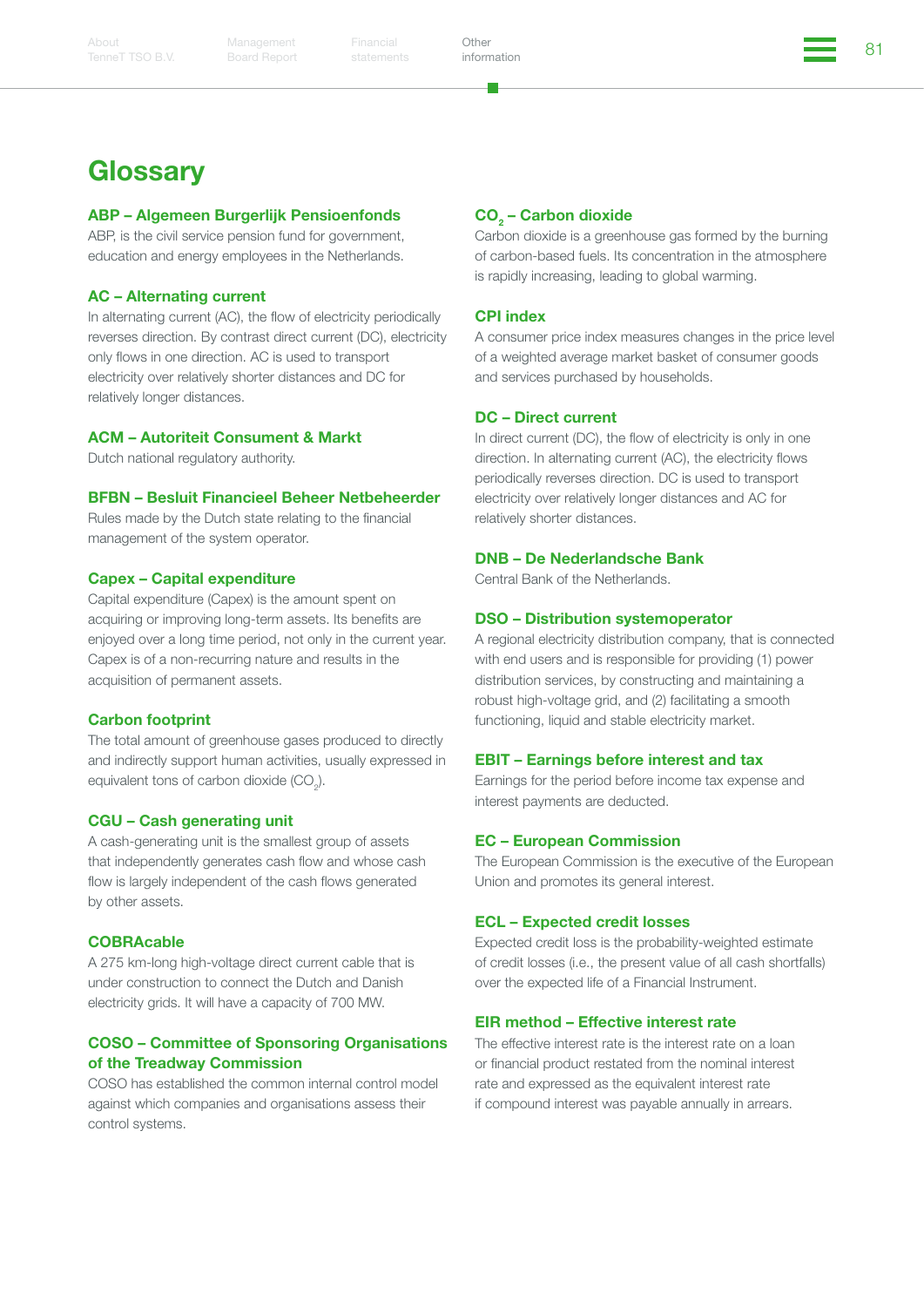Board Report

Financial Other **Contract Contract Contract Contract Contract Contract Contract Contract Contract Contract Contra<br>Contract Contract Contract Contract Contract Contract Contract Contract Contract Contract Contract Contract** 

**Other** [information](#page-72-0)

#### ENTSO-E – European Network of Transmission System Operators for Electricity

ENTSO-E is the organisation of transmission system operators at a European level, representing 41 TSOs from 34 countries. Its mission is to promote important aspects of energy policy, especially integrating renewable energy and the completion of an internal energy market.

#### EU – European Union

The European Union (EU) is a political-economic union of 27 member states countries that are located in Europe.

#### FTE – Full-time equivalent

Full-time equivalent is a unit that measures work by converting work load hours into the number of people required to complete that task.

#### Gasunie – N.V. Nederlandse Gasunie

Gasunie is a European gas infrastructure company that transports natural gas and green gas in the Netherlands and the northern part of Germany. Gasunie is participating in the development of the North Sea Wind Power Hub.

#### GW – Gigawatt

A unit of power equal to one billion watts.

#### IAS - International Accounting Standards

International Accounting Standards (IAS) are older accounting standards issued by the International Accounting Standards Board (IASB), an independent international standard-setting body based in London. The IAS were replaced in 2001 by International Financial Reporting Standards (IFRS).

#### IFRIC - International Financial Reporting Interpretations Committee

IFRIC Interpretations are developed by the IFRS Interpretations Committee (previously the International Financial Reporting Interpretations Committee, IFRIC) and are issued after approval by the International Accounting Standards Board (IASB).

#### IFRS – International Financial Reporting **Standards**

Internationally prescribed and recognised reporting guidelines developped from 2001.

#### kV – kilovolt

A unit of electric voltage equal to 1,000 volts.

#### LEAN

The core idea of LEAN is to maximise customer value while minimising waste. Simply, LEAN means creating more value for customers with fewer resources. The principles of LEAN were developed by the Japanese car manufactory Toyota.

#### LoR – Letter of Representation

A Letter of Representation is signed by the management of TenneT and/or performance unit to attest to the accuracy of the financial statements.

#### MW – Megawatt

A unit of power equal to one million watts.

#### NGO - Non-Governmental Organisation

A non-governmental organisation is a voluntary citizens' group that is neither a government initiative nor a conventional for-profit business.

#### **NorNed**

NorNed is a 580-kilometre long high-voltage direct current submarine power cable between Feda in Norway and the seaport of Eemshaven in the Netherlands, which interconnects both countries' electrical grids.

#### NWE – North West Europe

A region in Europe that includes Netherlands, Germany, Belgium, Denmark, United Kingdom, France, Norway, Sweden, Finland and Luxembourg.

#### OCI - Other Comprehensive Income

Other comprehensive income comprises items of income and expense (including reclassification adjustments) that are not recognised in profit or loss as required or permitted by other IFRSs.

#### Opex – Operational expenditure

Operating expenditure (opex) is the expense that a company incurs as a result of its normal business operations.

#### OWF – Offshore wind farm operators

Offshore wind farms are constructed in bodies of water to generate electricity from wind.

#### **Prosumers**

Energy consumers simultaneously acting as producers.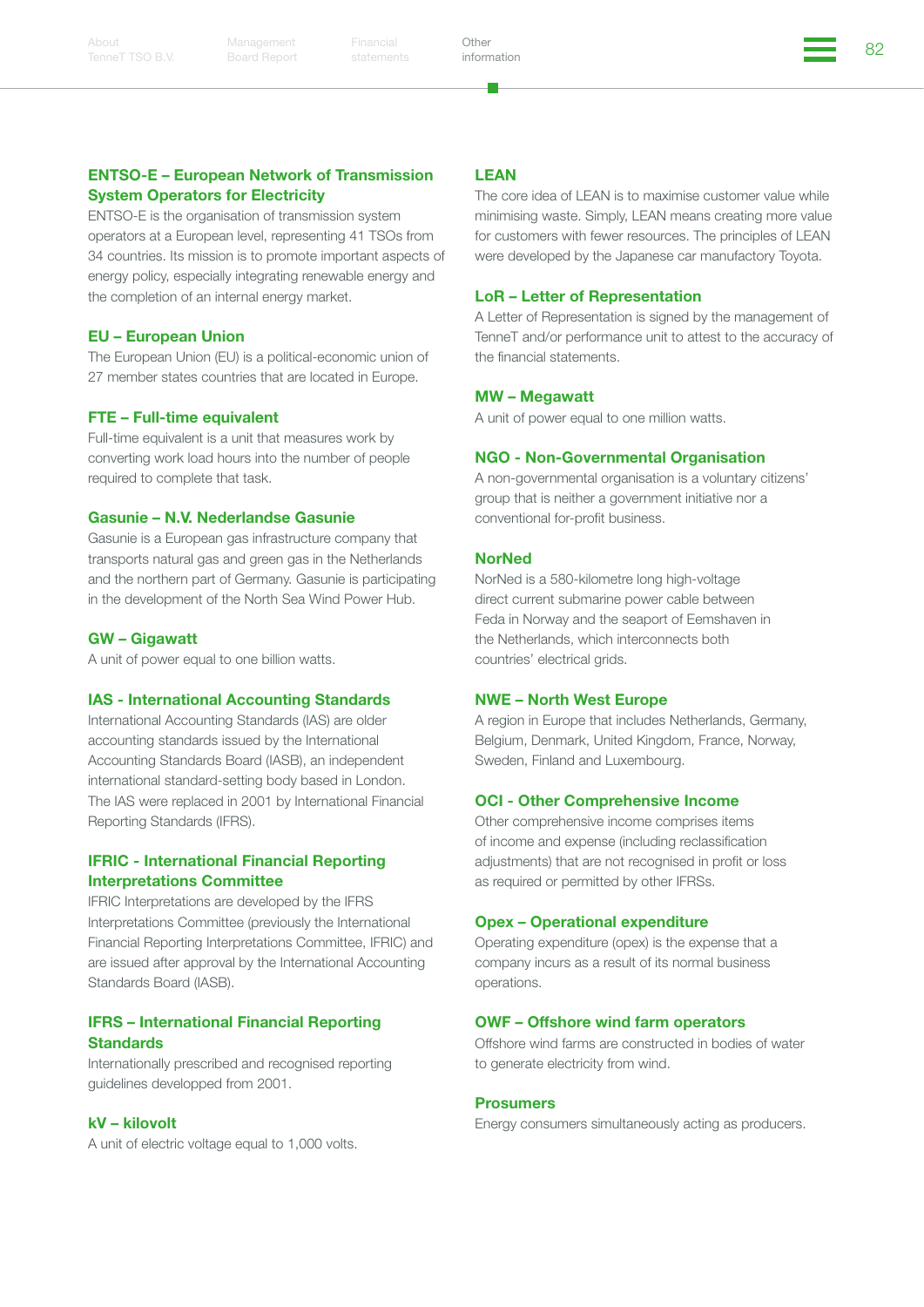About [TenneT TSO B.V.](#page-2-0) Management Board Report

Financial Other **Contract Contract Contract Contract Contract Contract Contract Contract Contract Contract Contra<br>external information** Other [information](#page-72-0)

- 1

#### RES – Renewable Energy Sources

All sources of renewable energy including sunlight, wind, tides, waves, biomass and geothermal heat.

#### SIC- Standing Interpretations Committee

SIC Interpretations were previously issued by the Standard Interpretations Committee (SIC), and were subsequently endorsed by the International Accounting Standards Board (IASB). The IFRS Interpretations Committee has reissued Interpretations in this series if it considers it necessary.

#### TSO – Transmission system operator

A transmission system operator transports electricity on a national or regional level from producers to distributers. A TSO is responsible for providing (1) power transmission services, by constructing and maintaining a robust high-voltage grid, (2) system services, by maintaining the balance between supply and demand of electricity 24 hours a day, and seven days a week and (3) facilitating a smoothly functioning, liquid and stable electricity market.